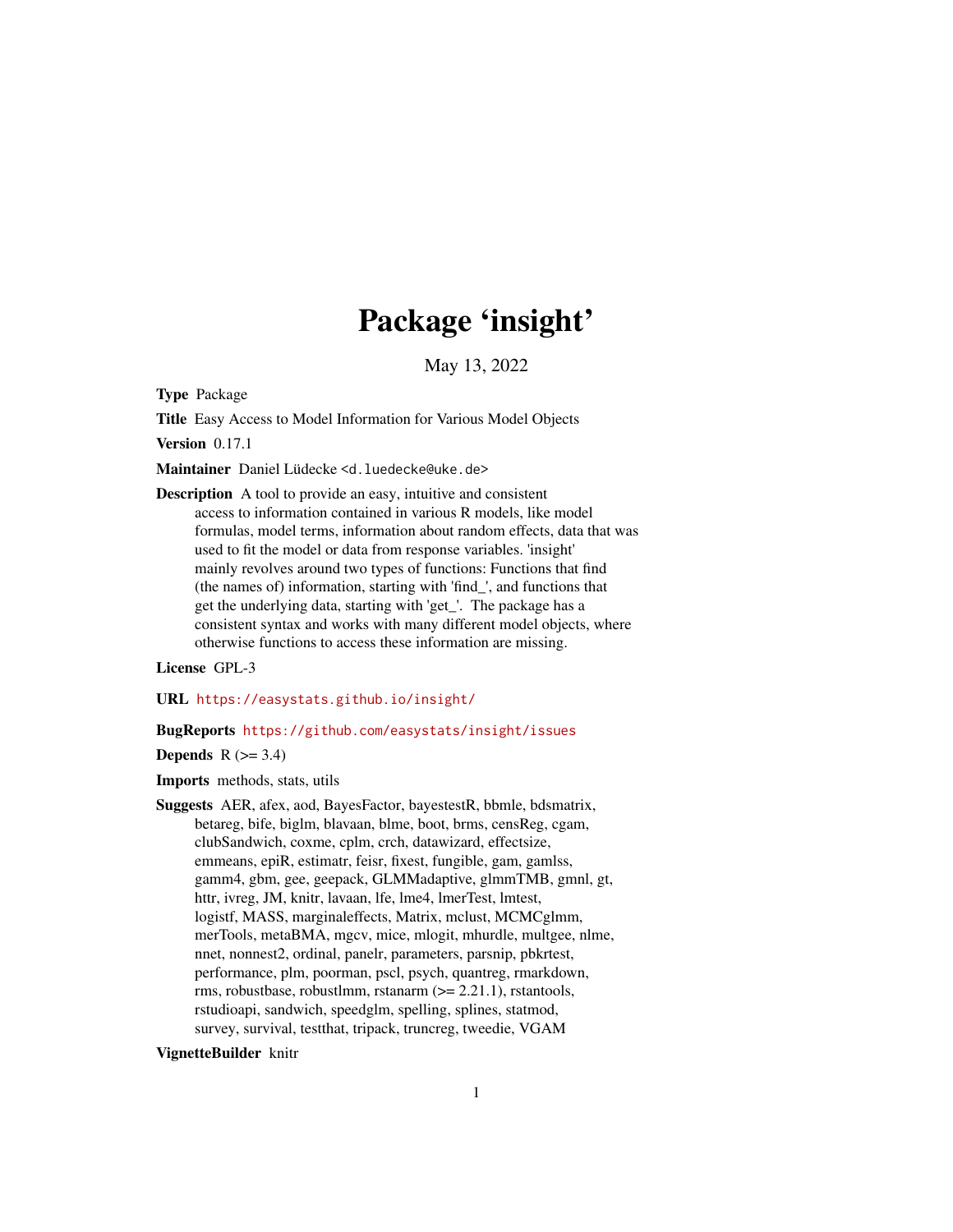Encoding UTF-8 Language en-US RoxygenNote 7.1.2 Config/testthat/edition 3 NeedsCompilation no Author Daniel Lüdecke [aut, cre] (<<https://orcid.org/0000-0002-8895-3206>>, @strengejacke), Dominique Makowski [aut, ctb] (<<https://orcid.org/0000-0001-5375-9967>>, @Dom\_Makowski), Indrajeet Patil [aut, ctb] (<<https://orcid.org/0000-0003-1995-6531>>, @patilindrajeets), Philip Waggoner [aut, ctb] (<<https://orcid.org/0000-0002-7825-7573>>), Mattan S. Ben-Shachar [aut, ctb] (<<https://orcid.org/0000-0002-4287-4801>>), Brenton M. Wiernik [aut] (<<https://orcid.org/0000-0001-9560-6336>>, @bmwiernik), Vincent Arel-Bundock [aut, ctb] (<<https://orcid.org/0000-0003-2042-7063>>), Alex Hayes [rev] (<<https://orcid.org/0000-0002-4985-5160>>) Repository CRAN

Date/Publication 2022-05-13 09:00:02 UTC

## R topics documented:

| $\overline{\mathcal{A}}$                                                                                                             |
|--------------------------------------------------------------------------------------------------------------------------------------|
| 5                                                                                                                                    |
| 6                                                                                                                                    |
| 8                                                                                                                                    |
| <b>9</b>                                                                                                                             |
| 10                                                                                                                                   |
| -11                                                                                                                                  |
| 11                                                                                                                                   |
| 12                                                                                                                                   |
| 13                                                                                                                                   |
|                                                                                                                                      |
| 17                                                                                                                                   |
| -18                                                                                                                                  |
| -19                                                                                                                                  |
| <b>20</b>                                                                                                                            |
| 21                                                                                                                                   |
| $find\_parameters. averaging \ldots \ldots \ldots \ldots \ldots \ldots \ldots \ldots \ldots \ldots \ldots$<br>23                     |
| 24                                                                                                                                   |
| 26                                                                                                                                   |
| 28                                                                                                                                   |
| $find\_parameters.gamlss \dots \dots \dots \dots \dots \dots \dots \dots \dots \dots \dots \dots \dots \dots \dots$<br><sup>29</sup> |
| 30                                                                                                                                   |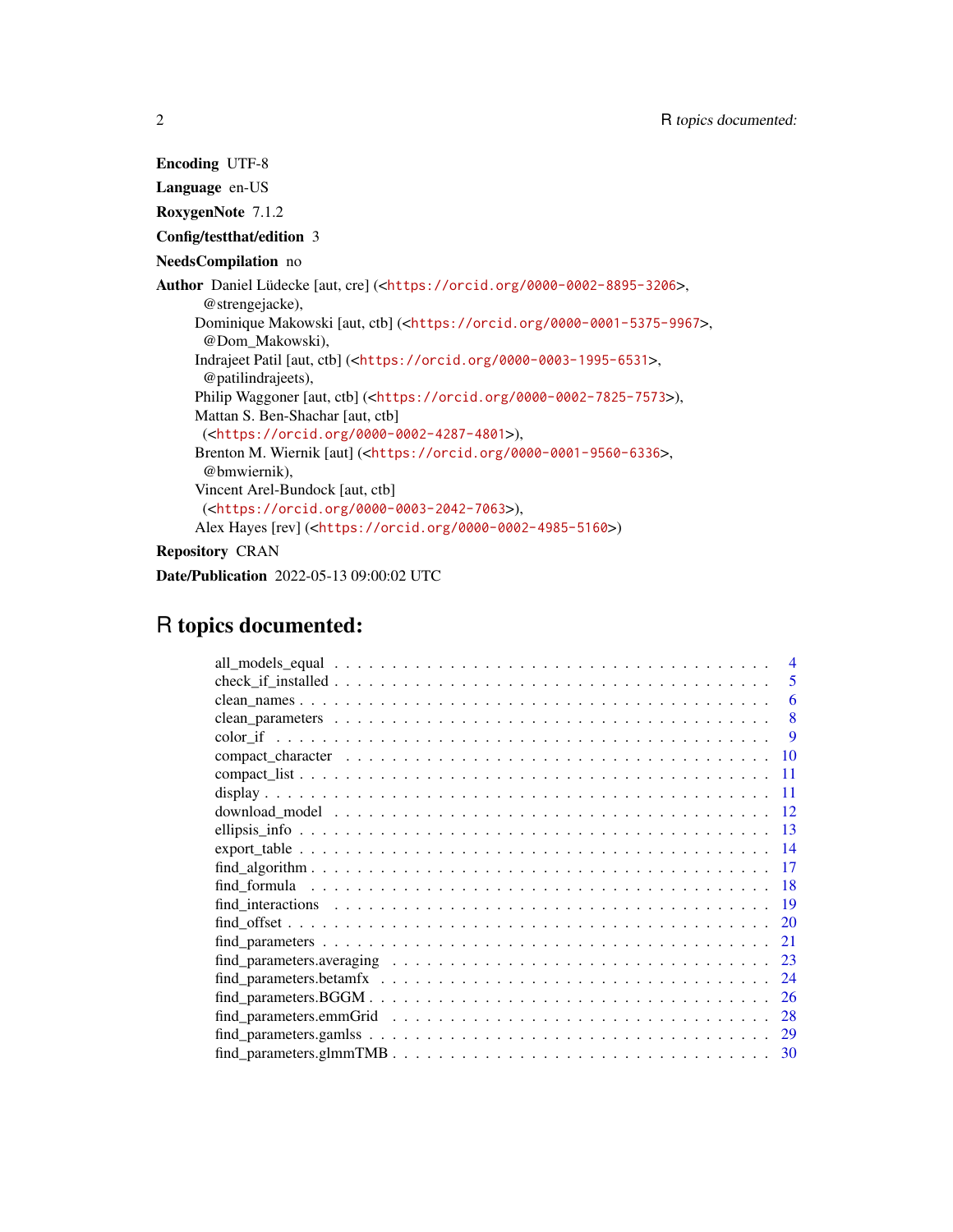|                                                                                                                      | 32 |
|----------------------------------------------------------------------------------------------------------------------|----|
|                                                                                                                      | 33 |
| $find\_random \dots \dots \dots \dots \dots \dots \dots \dots \dots \dots \dots \dots \dots \dots \dots \dots \dots$ | 35 |
|                                                                                                                      | 36 |
|                                                                                                                      | 36 |
|                                                                                                                      | 37 |
|                                                                                                                      | 38 |
|                                                                                                                      | 39 |
|                                                                                                                      | 40 |
|                                                                                                                      | 41 |
|                                                                                                                      | 43 |
|                                                                                                                      | 43 |
|                                                                                                                      | 44 |
|                                                                                                                      | 45 |
|                                                                                                                      | 45 |
|                                                                                                                      | 47 |
|                                                                                                                      | 48 |
|                                                                                                                      |    |
|                                                                                                                      | 48 |
|                                                                                                                      | 50 |
|                                                                                                                      | 50 |
|                                                                                                                      | 51 |
|                                                                                                                      | 52 |
|                                                                                                                      | 54 |
|                                                                                                                      | 56 |
|                                                                                                                      | 57 |
|                                                                                                                      | 58 |
|                                                                                                                      | 60 |
|                                                                                                                      | 63 |
|                                                                                                                      | 64 |
|                                                                                                                      | 65 |
|                                                                                                                      | 65 |
|                                                                                                                      | 66 |
|                                                                                                                      | 67 |
|                                                                                                                      | 68 |
|                                                                                                                      | 69 |
|                                                                                                                      | 70 |
|                                                                                                                      | 72 |
|                                                                                                                      | 75 |
|                                                                                                                      | 77 |
|                                                                                                                      | 78 |
| get_parameters.htest                                                                                                 | 79 |
|                                                                                                                      | 80 |
| get_predicted                                                                                                        | 81 |
|                                                                                                                      | 86 |
|                                                                                                                      | 89 |
|                                                                                                                      | 90 |
| get_random                                                                                                           | 90 |
| get_residuals                                                                                                        | 91 |
|                                                                                                                      |    |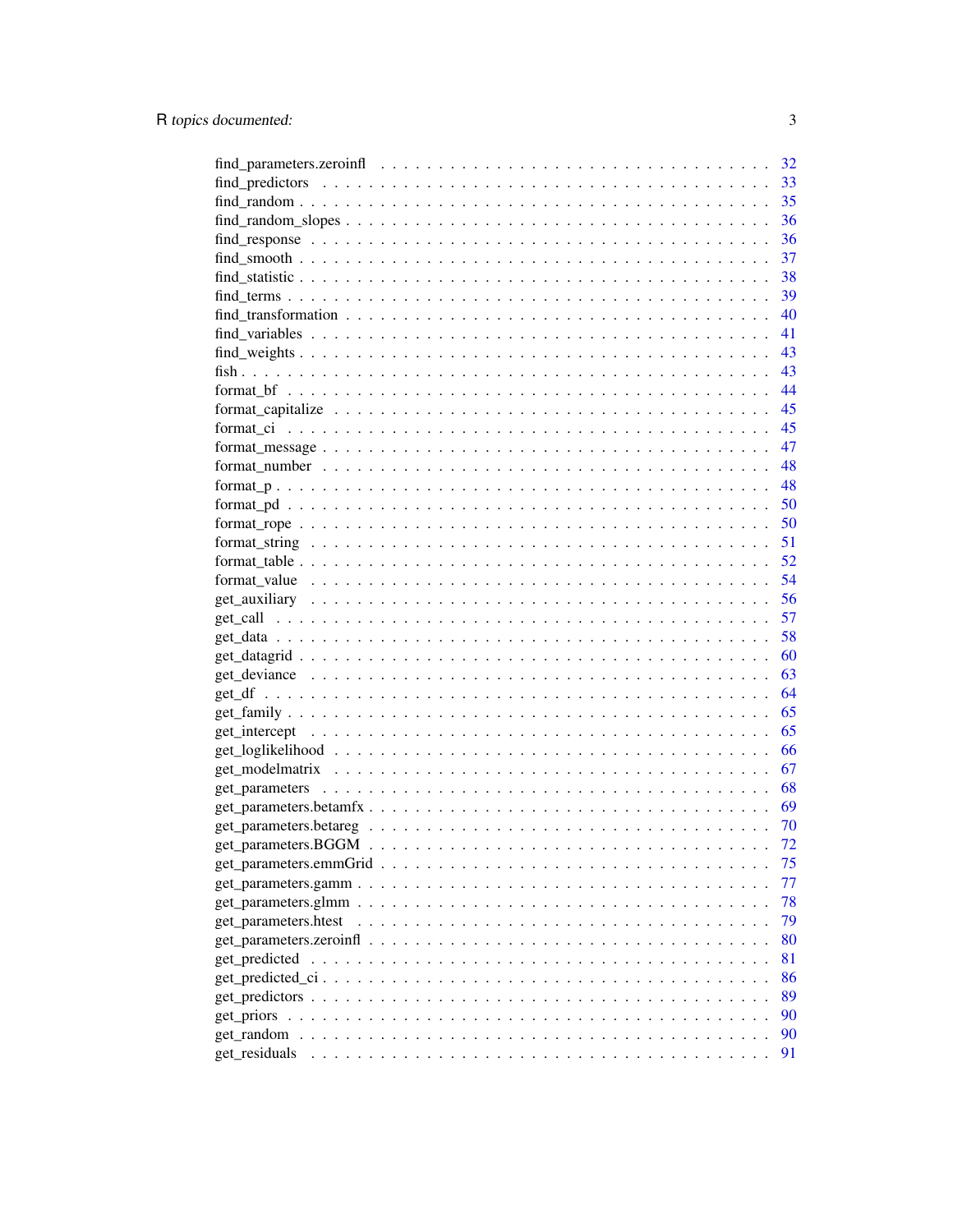<span id="page-3-0"></span>

|  |  | 97 |
|--|--|----|
|  |  | 96 |
|  |  | 94 |
|  |  | 93 |
|  |  |    |

all\_models\_equal *Checks if all objects are models of same class*

## Description

Small helper that checks if all objects are *supported* (regression) model objects and of same class.

## Usage

all\_models\_equal(..., verbose = FALSE)

all\_models\_same\_class(..., verbose = FALSE)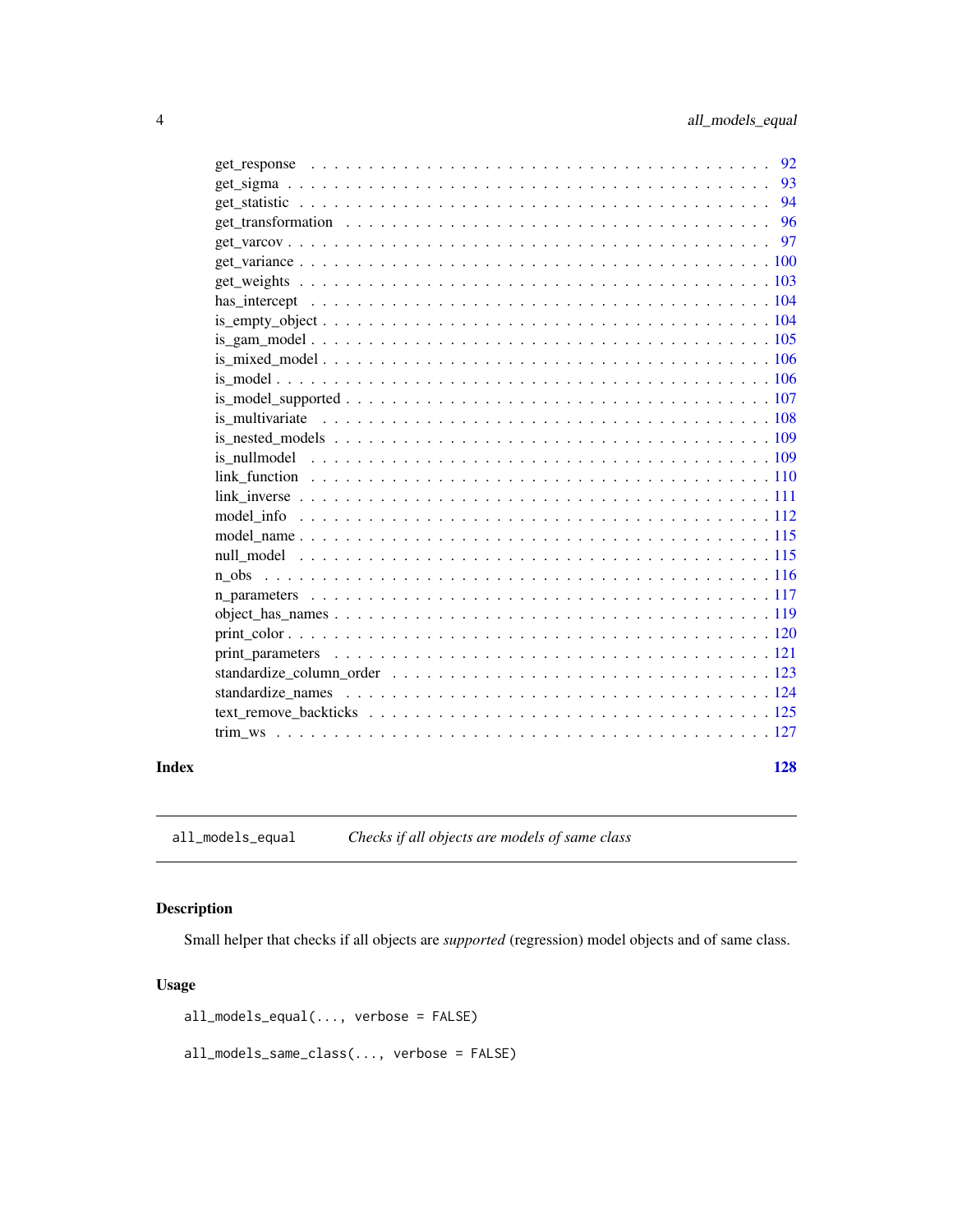<span id="page-4-0"></span>

| $\ddot{\phantom{0}}$ | A list of objects.   |
|----------------------|----------------------|
| verbose              | Toggle off warnings. |

## Value

A logical, TRUE if x are all supported model objects of same class.

#### Examples

```
if (require("lme4")) {
  data(mtcars)
  data(sleepstudy)
  m1 < -1m(mpg \sim wt + cyl + vs, data = mtcars)m2 < - \ln(mpg \sim wt + cyl, data = mtcars)m3 <- lmer(Reaction ~ Days + (1 | Subject), data = sleepstudy)
  m4 \leq glm(formula = vs \sim wt, family = binomial(), data = mtcars)all_models_same_class(m1, m2)
  all_models_same_class(m1, m2, m3)
  all_models_same_class(m1, m4, m2, m3, verbose = TRUE)
  all_models_same_class(m1, m4, mtcars, m2, m3, verbose = TRUE)
}
```
check\_if\_installed *Checking if needed package is installed*

## Description

Checking if needed package is installed

```
check_if_installed(
  package,
  reason = "for this function to work",
  stop = TRUE,minimum_version = NULL,
  quietly = FALSE,
 prompt = interactive(),
  ...
\mathcal{L}
```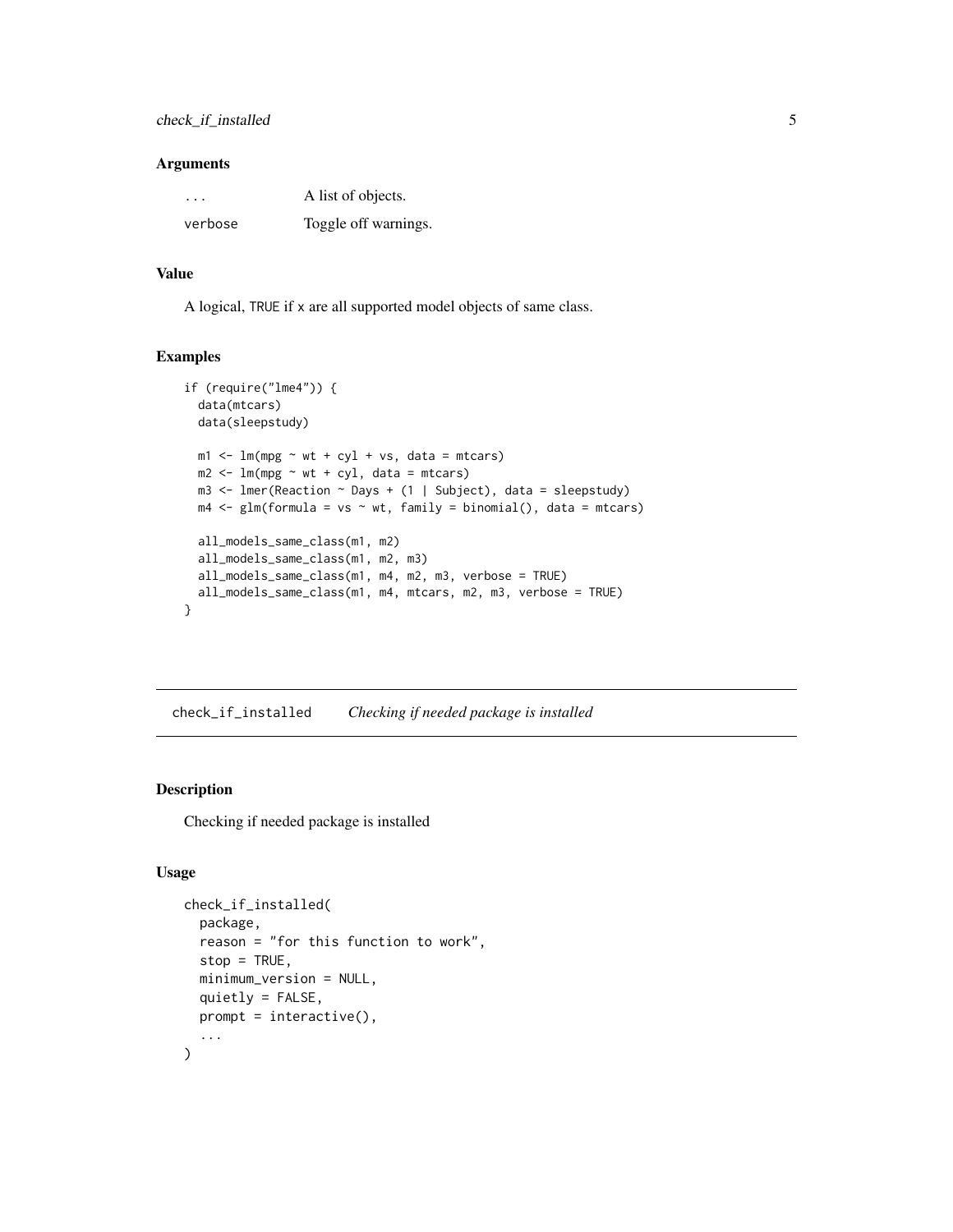<span id="page-5-0"></span>

| package         | A character vector naming the package(s), whose installation needs to be checked<br>in any of the libraries.                                                                                                                                                                                                       |  |
|-----------------|--------------------------------------------------------------------------------------------------------------------------------------------------------------------------------------------------------------------------------------------------------------------------------------------------------------------|--|
| reason          | A phrase describing why the package is needed. The default is a generic de-<br>scription.                                                                                                                                                                                                                          |  |
| stop            | Logical that decides whether the function should stop if the needed package is<br>not installed.                                                                                                                                                                                                                   |  |
| minimum_version |                                                                                                                                                                                                                                                                                                                    |  |
|                 | A character vector, representing the minimum package version that is required<br>for each package. Should be of same length as package. If NULL, no check for<br>minimum version is done.                                                                                                                          |  |
| quietly         | Logical, if TRUE, invisibly returns a vector of logicals (TRUE for each installed<br>package, FALSE otherwise), and does not stop or throw a warning. If quietly =<br>TRUE, arguments stop and prompt are ignored. Use this argument to internally<br>check for package dependencies without stopping or warnings. |  |
| prompt          | If TRUE, will prompt the user to install needed package(s). Ignored if quietly $=$<br>TRUE.                                                                                                                                                                                                                        |  |
|                 | Currently ignored                                                                                                                                                                                                                                                                                                  |  |

#### Value

If stop = TRUE, and package is not yet installed, the function stops and throws an error. Else, a named logical vector is returned, indicating which of the packages are installed, and which not.

### Examples

```
## Not run:
check_if_installed("inexistent_package")
check_if_installed("insight")
check_if_installed("insight", minimum_version = "99.8.7")
x <- check_if_installed(c("inexistent", "also_not_here"), stop = FALSE)
x
## End(Not run)
```
clean\_names *Get clean names of model terms*

## Description

This function "cleans" names of model terms (or a character vector with such names) by removing patterns like log() or as.factor() etc.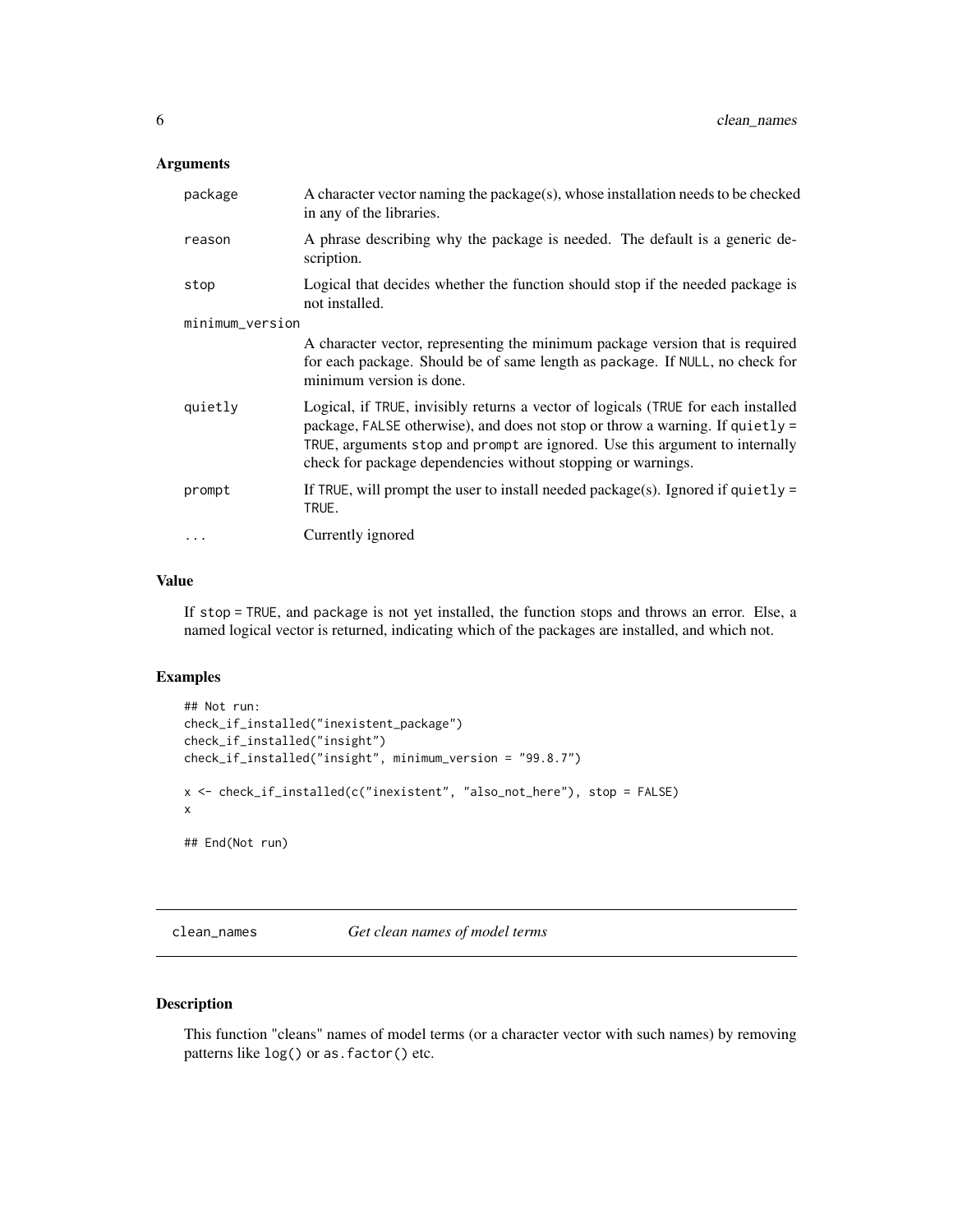## clean\_names 7

#### Usage

```
clean_names(x, ...)
## S3 method for class 'character'
clean_names(x, include_names = FALSE, ...)
```
#### Arguments

|                         | A fitted model, or a character vector.                                                        |
|-------------------------|-----------------------------------------------------------------------------------------------|
| $\cdot$ $\cdot$ $\cdot$ | Currently not used.                                                                           |
|                         | include_names Logical, if TRUE, returns a named vector where names are the original values of |
|                         |                                                                                               |

#### Value

The "cleaned" variable names as character vector, i.e. pattern like s() for splines or log() are removed from the model terms.

## Note

Typically, this method is intended to work on character vectors, in order to remove patterns that obscure the variable names. For convenience reasons it is also possible to call clean\_names() also on a model object. If  $x$  is a regression model, this function is (almost) equal to calling find\_variables(). The main difference is that clean\_names() always returns a character vector, while find\_variables() returns a list of character vectors, unless flatten = TRUE. See 'Examples'.

```
# example from ?stats::glm
counts <- c(18, 17, 15, 20, 10, 20, 25, 13, 12)
outcome <- as.numeric(gl(3, 1, 9))
treatment \leq gl(3, 3)
m \leq glm(counts \sim log(outcome) + as.factor(treatment), family = poisson())clean_names(m)
# difference "clean_names()" and "find_variables()"
if (require("lme4")) {
 m <- glmer(
   cbind(incidence, size - incidence) \sim period + (1 | herd),
    data = cbp,
    family = binomial
 \mathcal{L}clean_names(m)
 find_variables(m)
 find_variables(m, flatten = TRUE)
}
```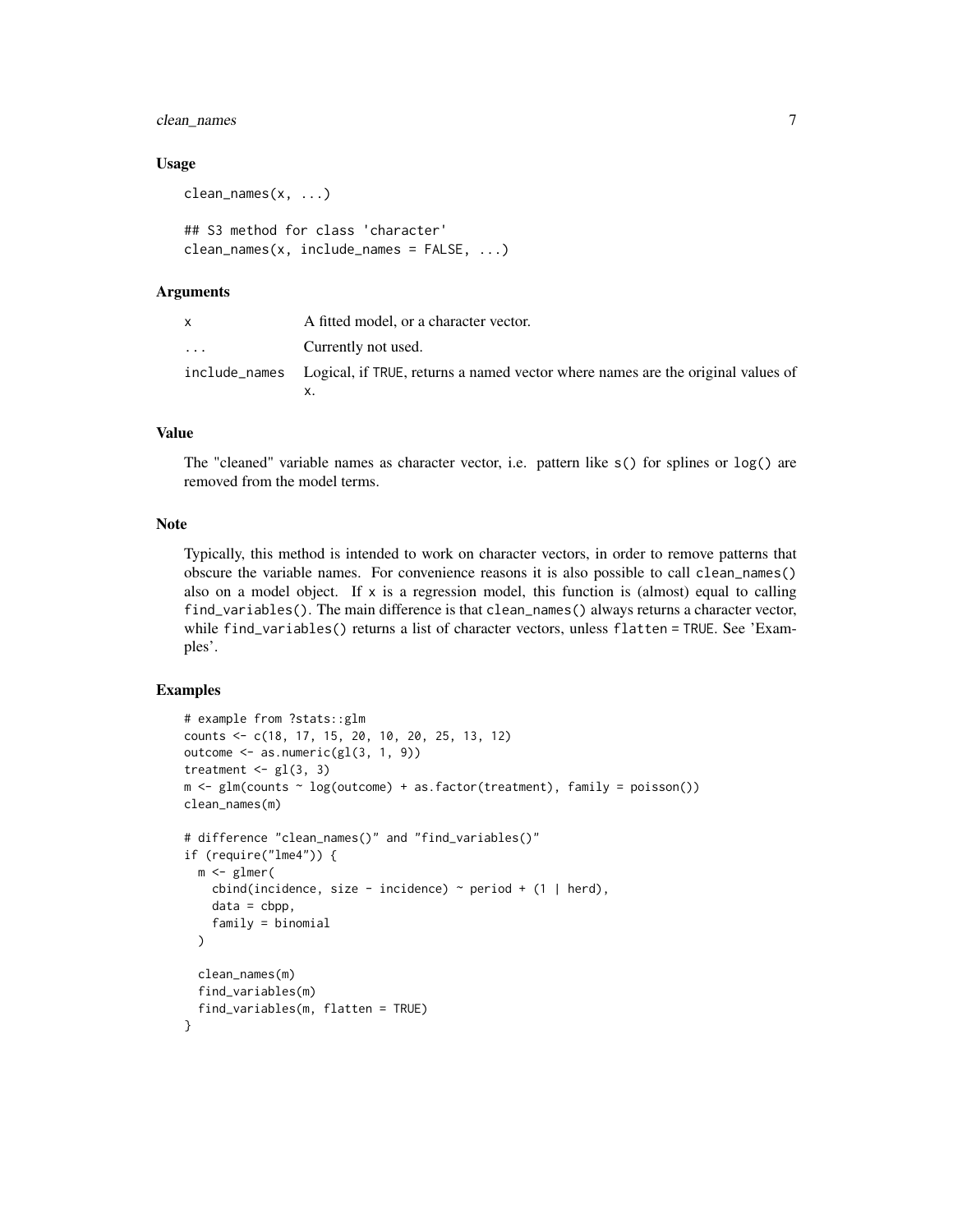<span id="page-7-0"></span>

#### Description

This function "cleans" names of model parameters by removing patterns like " $r_{\perp}$ " or " $\frac{1}{2}$ " (mostly applicable to Stan models) and adding columns with information to which group or component parameters belong (i.e. fixed or random, count or zero-inflated...)

The main purpose of this function is to easily filter and select model parameters, in particular of but not limited to - posterior samples from Stan models, depending on certain characteristics. This might be useful when only selective results should be reported or results from all parameters should be filtered to return only certain results (see [print\\_parameters\(\)](#page-120-1)).

#### Usage

```
clean_parameters(x, ...)
```
#### Arguments

| X | A fitted model.     |
|---|---------------------|
| . | Currently not used. |

#### Details

The Effects column indicate if a parameter is a *fixed* or *random* effect. The Component can either be *conditional* or *zero\_inflated*. For models with random effects, the Group column indicates the grouping factor of the random effects. For multivariate response models from **brms** or **rsta**narm, an additional *Response* column is included, to indicate which parameters belong to which response formula. Furthermore, *Cleaned\_Parameter* column is returned that contains "human readable" parameter names (which are mostly identical to Parameter, except for for models from **brms** or rstanarm, or for specific terms like smooth- or spline-terms).

#### Value

A data frame with "cleaned" parameter names and information on effects, component and group where parameters belong to. To be consistent across different models, the returned data frame always has at least four columns Parameter, Effects, Component and Cleaned\_Parameter. See 'Details'.

#### Examples

```
## Not run:
library(brms)
model <- download_model("brms_zi_2")
clean_parameters(model)
```
## End(Not run)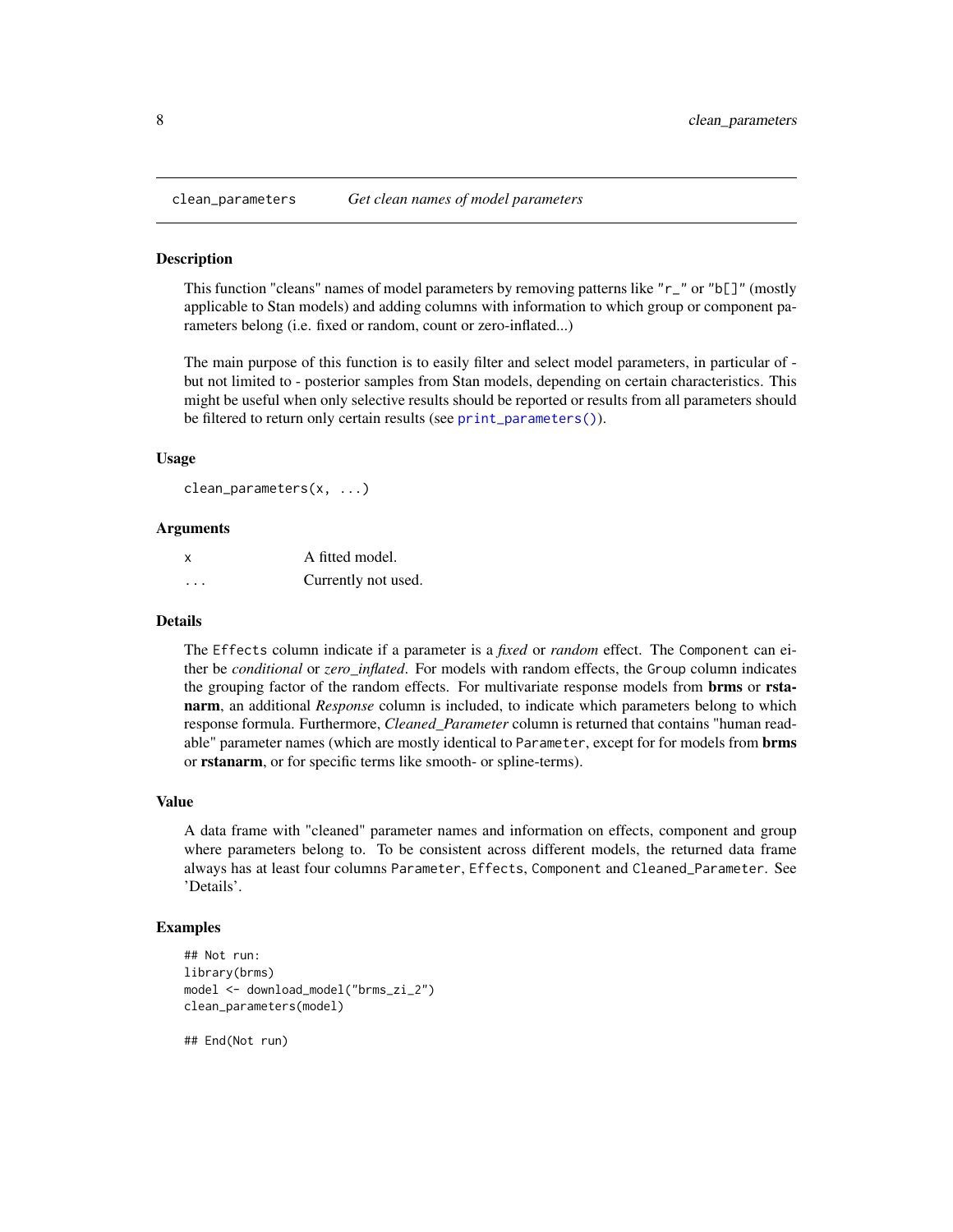<span id="page-8-0"></span>

## Description

Convenient function that formats columns in data frames with color codes, where the color is chosen based on certain conditions. Columns are then printed in color in the console.

#### Usage

```
color_if(
  x,
 columns,
 predicate = \rightarrow,
  value = 0,color_i = "green",
  color_else = "red",
  digits = 2)
colour_if(
  x,
  columns,
 predicate = \rightarrow,
  value = 0,
  colour_if = "green",
  colour_else = "red",
  digits = 2)
```
## Arguments

| X                   | A data frame                                                                                                                                                                                                                                        |
|---------------------|-----------------------------------------------------------------------------------------------------------------------------------------------------------------------------------------------------------------------------------------------------|
| columns             | Character vector with column names of x that should be formatted.                                                                                                                                                                                   |
| predicate           | A function that takes columns and value as input and which should return TRUE<br>or FALSE, based on if the condition (in comparison with value) is met.                                                                                             |
| value               | The comparator. May be used in conjunction with predicate to quickly set<br>up a function which compares elements in colums to value. May be ignored<br>when predicate is a function that internally computes other comparisons. See<br>'Examples'. |
| color_if, colour_if |                                                                                                                                                                                                                                                     |
|                     | Character vector, indicating the color code used to format values in x that meet<br>the condition of predicate and value. May be one of "red", "yellow",<br>"green", "blue", "violet", "cyan" or "grey". Formatting is also possible                |

with "bold" or "italic".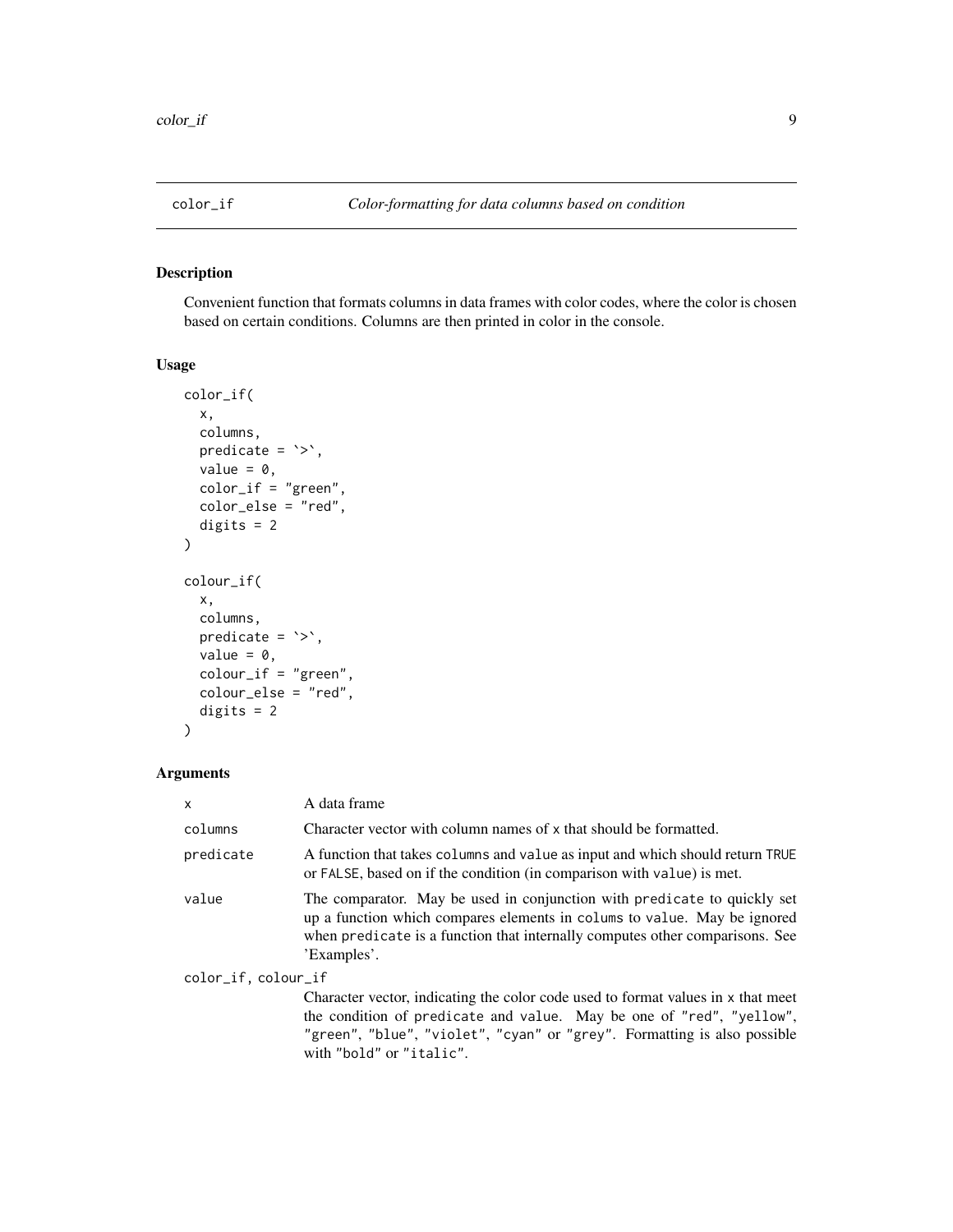<span id="page-9-0"></span>

| color_else, colour_else |                                                                |
|-------------------------|----------------------------------------------------------------|
|                         | See color_if, but only for conditions that are <i>not</i> met. |
| digits                  | Digits for rounded values.                                     |

## Details

The predicate-function simply works like this: which(predicate(x[, columns], value))

#### Value

The .

## Examples

```
# all values in Sepal.Length larger than 5 in green, all remaining in red
x \le color_if(iris[1:10, ], columns = "Sepal.Length", predicate = `>`, value = 5)
x
cat(x$Sepal.Length)
# all levels "setosa" in Species in green, all remaining in red
x <- color_if(iris, columns = "Species", predicate = `==`, value = "setosa")
cat(x$Species)
# own function, argument "value" not needed here
p \leftarrow function(x, y) {
 x \ge 4.9 & x \le 5.1}
# all values in Sepal.Length between 4.9 and 5.1 in green, all remaining in red
x \le color_if(iris[1:10, ], columns = "Sepal.Length", predicate = p)
cat(x$Sepal.Length)
```
compact\_character *Remove empty strings from character*

#### Description

Remove empty strings from character

#### Usage

```
compact_character(x)
```
#### Arguments

x A single character or a vector of characters.

## Value

A character or a character vector with empty strings removed.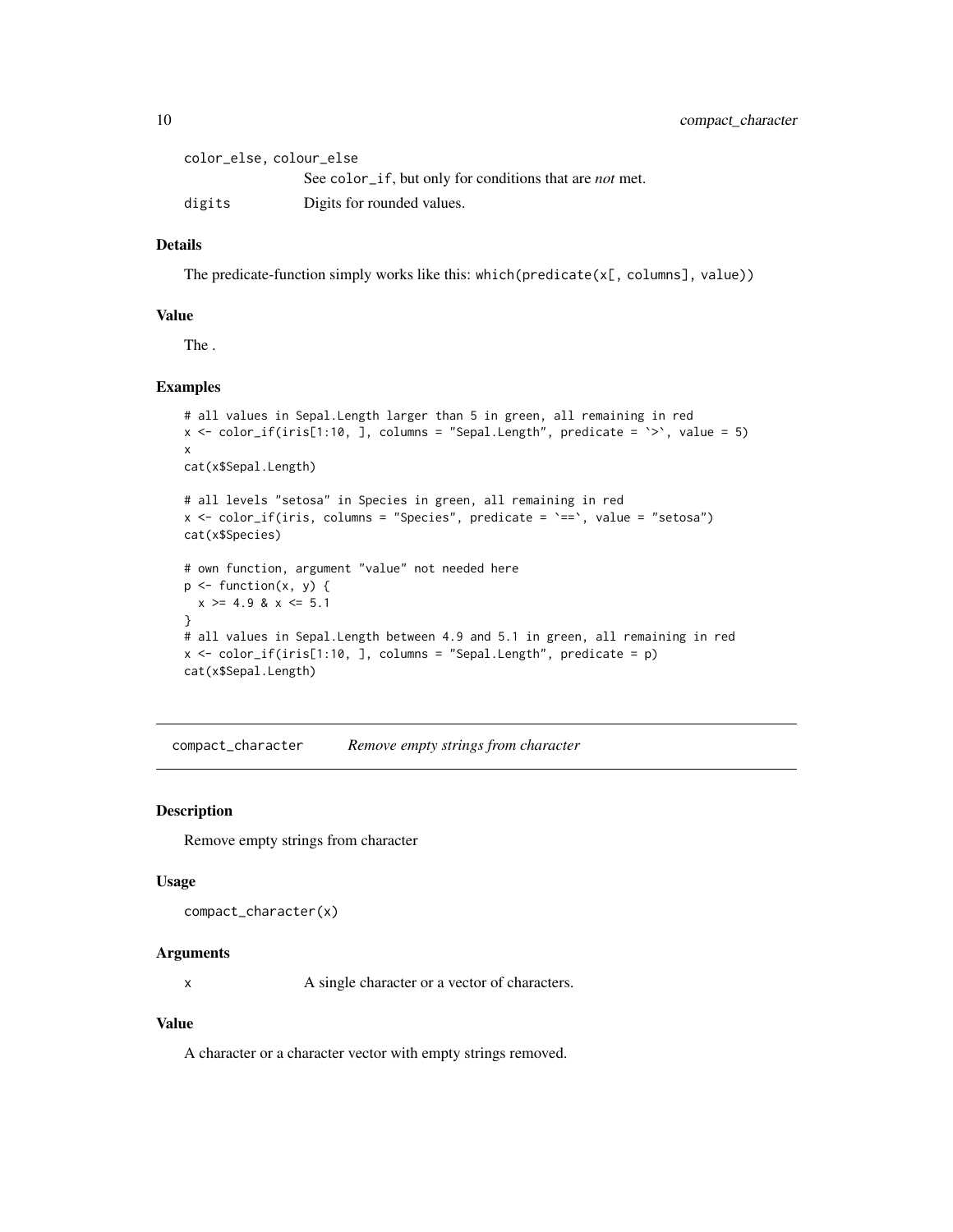## <span id="page-10-0"></span>compact\_list 11

## Examples

```
compact_character(c("x", "y", NA))
compact_character(c("x", "NULL", "", "y"))
```
compact\_list *Remove empty elements from lists*

## Description

Remove empty elements from lists

## Usage

compact\_list(x, remove\_na = FALSE)

## Arguments

| x         | A list or vector.                           |
|-----------|---------------------------------------------|
| remove_na | Logical to decide if NAs should be removed. |

#### Examples

```
compact_list(list(NULL, 1, c(NA, NA)))
compact_list(c(1, NA, NA))
compact_list(c(1, NA, NA), remove_na = TRUE)
```

```
display Generic export of data frames into formatted tables
```
#### Description

display() is a generic function to export data frames into various table formats (like plain text, markdown, ...). print\_md() usually is a convenient wrapper for display(format = "markdown"). Similar, print\_html() is a shortcut for display(format = "html"). See the documentation for the specific objects' classes.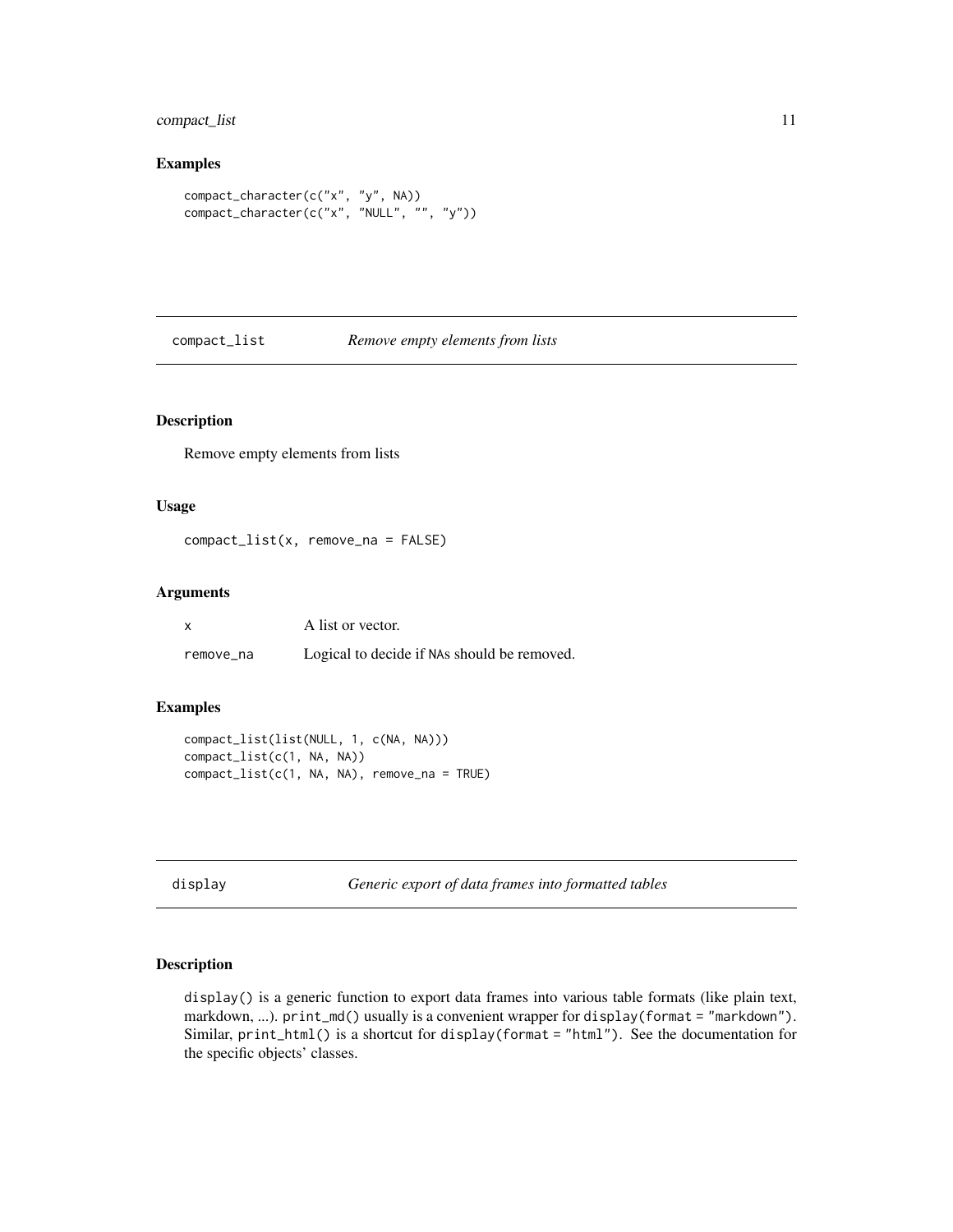## Usage

```
display(object, ...)
print_m d(x, \ldots)print\_html(x, ...)## S3 method for class 'data.frame'
display(object, format = "markdown", \ldots)
## S3 method for class 'data.frame'
print_m d(x, \ldots)## S3 method for class 'data.frame'
print\_html(x, ...)
```
## Arguments

| object, x               | A data frame.                                                      |
|-------------------------|--------------------------------------------------------------------|
| $\cdot$ $\cdot$ $\cdot$ | Arguments passed to other methods.                                 |
| format                  | String, indicating the output format. Can be "markdown" or "html". |

## Value

Depending on format, either an object of class gt\_tbl or a character vector of class knitr\_kable.

#### Examples

```
display(iris[1:5, ])
```
download\_model *Download circus models*

## Description

Downloads pre-compiled models from the *circus*-repository. The *circus*-repository contains a variety of fitted models to help the systematic testing of other packages

#### Usage

download\_model(name, url = NULL)

### Arguments

| name | Model name.                                                                                                                                                |
|------|------------------------------------------------------------------------------------------------------------------------------------------------------------|
| url  | String with the URL from where to download the model data. Optional, and<br>should only be used in case the repository-URL is changing. By default, models |
|      | are downloaded from https://raw.github.com/easystats/circus/master/data/.                                                                                  |

<span id="page-11-0"></span>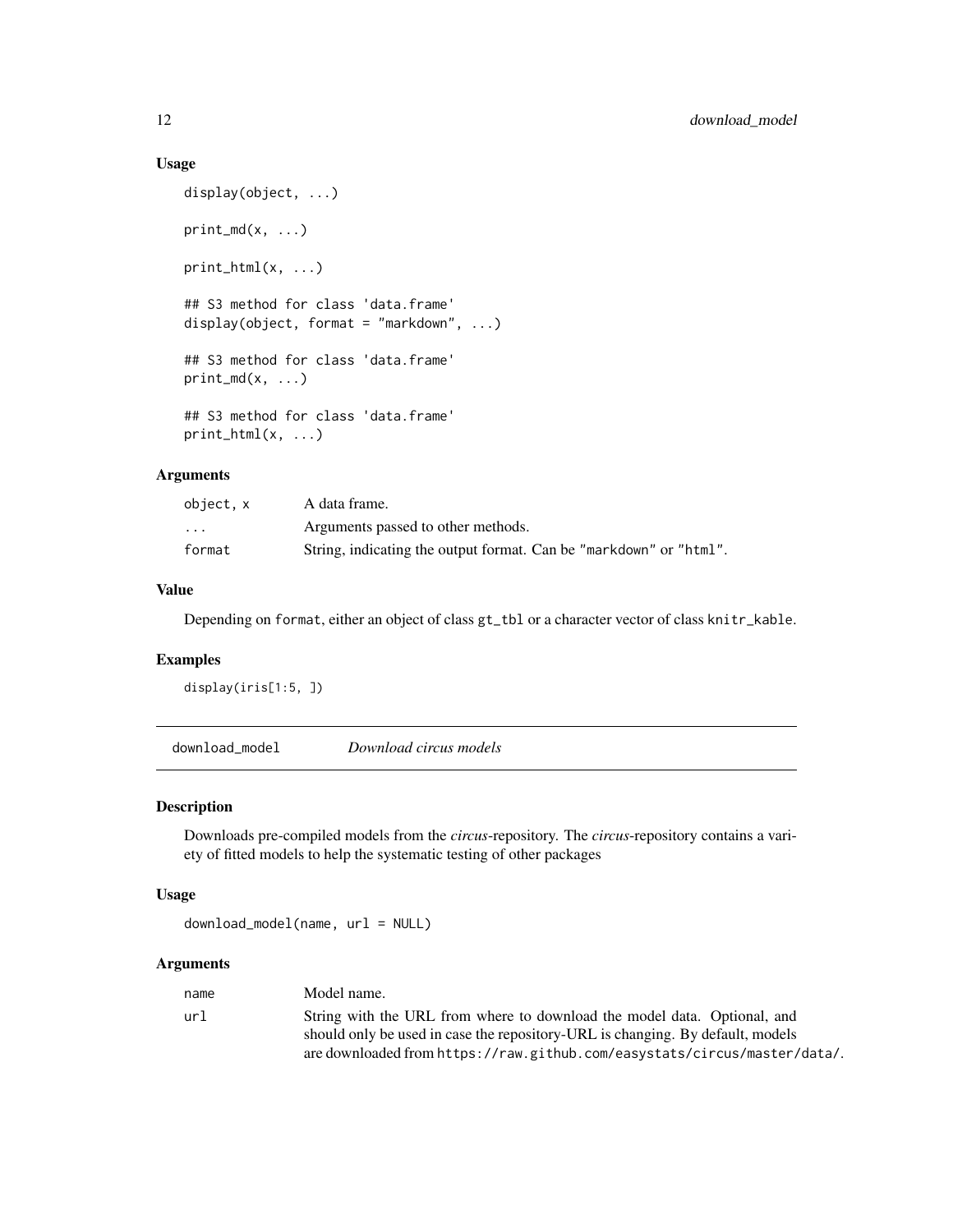## <span id="page-12-0"></span>ellipsis\_info 13

## Details

The code that generated the model is available at the [https://easystats.github.io/circus/](https://easystats.github.io/circus/reference/index.html) [reference/index.html](https://easystats.github.io/circus/reference/index.html).

## Value

A model from the *circus*-repository.

#### References

<https://easystats.github.io/circus/>

ellipsis\_info *Gather information about objects in ellipsis (dot dot dot)*

#### Description

Provides information regarding the models entered in an ellipsis. It detects whether all are models, regressions, nested regressions etc., assigning different classes to the list of objects.

#### Usage

```
ellipsis_info(objects, ...)
## Default S3 method:
ellipsis_info(..., only_models = TRUE, verbose = TRUE)
```
#### Arguments

| objects.    | Arbitrary number of objects. May also be a list of model objects. |
|-------------|-------------------------------------------------------------------|
| onlv_models | Only keep supported models (default to TRUE).                     |
| verbose     | Toggle warnings.                                                  |

#### Value

The list with objects that were passed to the function, including additional information as attributes (e.g. if models have same response or are nested).

```
m1 <- lm(Sepal.Length ~ Petal.Width + Species, data = iris)
m2 <- lm(Sepal.Length ~ Species, data = iris)
m3 <- lm(Sepal.Length ~ Petal.Width, data = iris)
m4 \leftarrow \text{lm(Sepal.Length} \sim 1, \text{ data = iris})m5 < -1m(Petal.Width ~ 1, data = iris)objects <- ellipsis_info(m1, m2, m3, m4)
```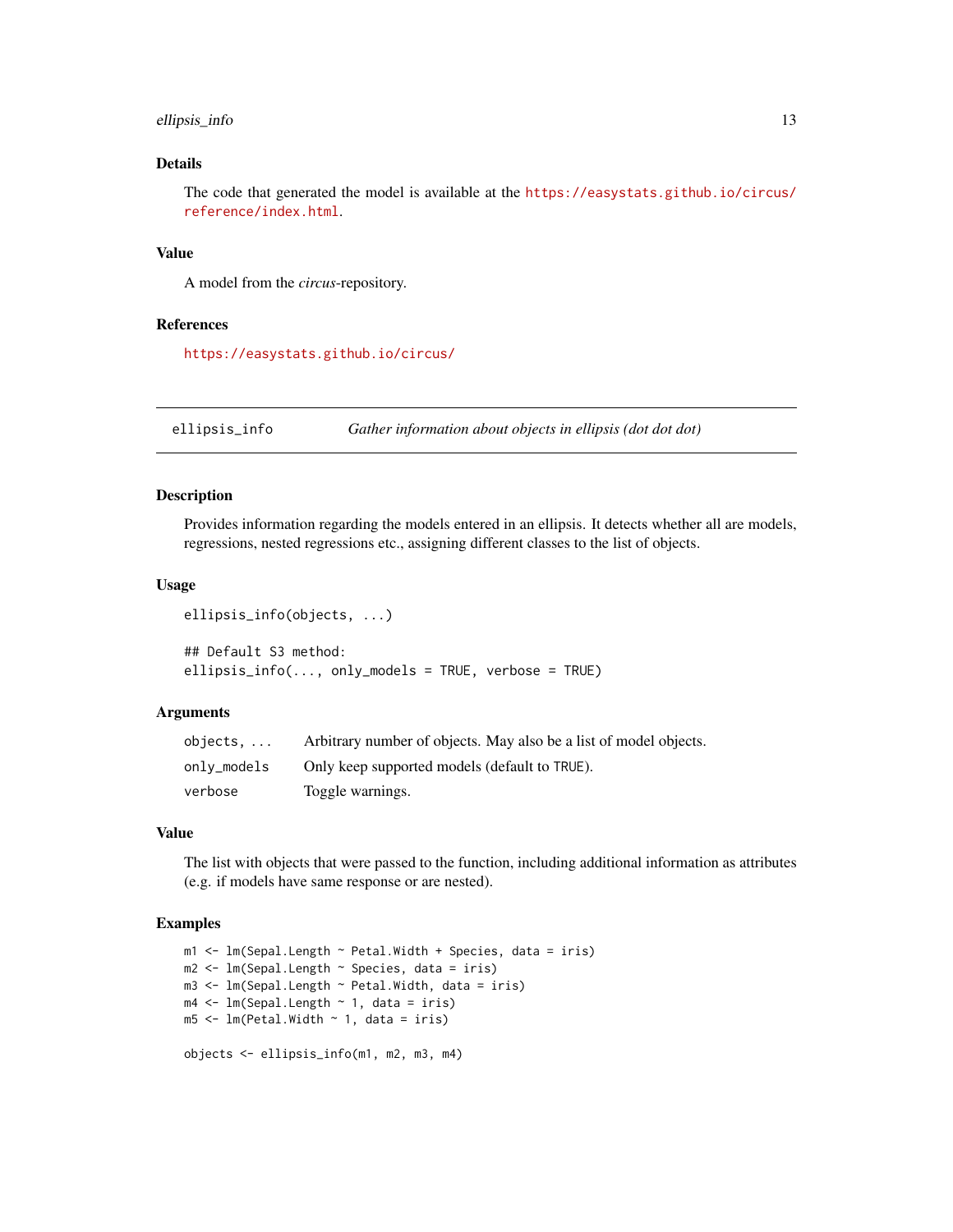```
class(objects)
objects <- ellipsis_info(m1, m2, m4)
attributes(objects)$is_nested
objects <- ellipsis_info(m1, m2, m5)
attributes(objects)$same_response
```
export\_table *Data frame and Tables Pretty Formatting*

## Description

Data frame and Tables Pretty Formatting

## Usage

```
export_table(
 x,
  sep = " | "header = "-",
 cross = NULL,
  empty_line = NULL,
 digits = 2,
 protect_integers = TRUE,
 missing = "",width = NULL,format = NULL,title = NULL,
 caption = title,
  subtitle = NULL,
  footer = NULL,
 align = NULL,
 group_by = NULL,zap_small = FALSE,
 table_width = NULL,
 verbose = TRUE
)
```
#### Arguments

| $\mathsf{X}$ | A data frame. May also be a list of data frames, to export multiple data frames<br>into multiple tables. |
|--------------|----------------------------------------------------------------------------------------------------------|
| sep          | Column separator.                                                                                        |
| header       | Header separator. Can be NULL.                                                                           |
| cross        | Character that is used where separator and header lines cross.                                           |

<span id="page-13-0"></span>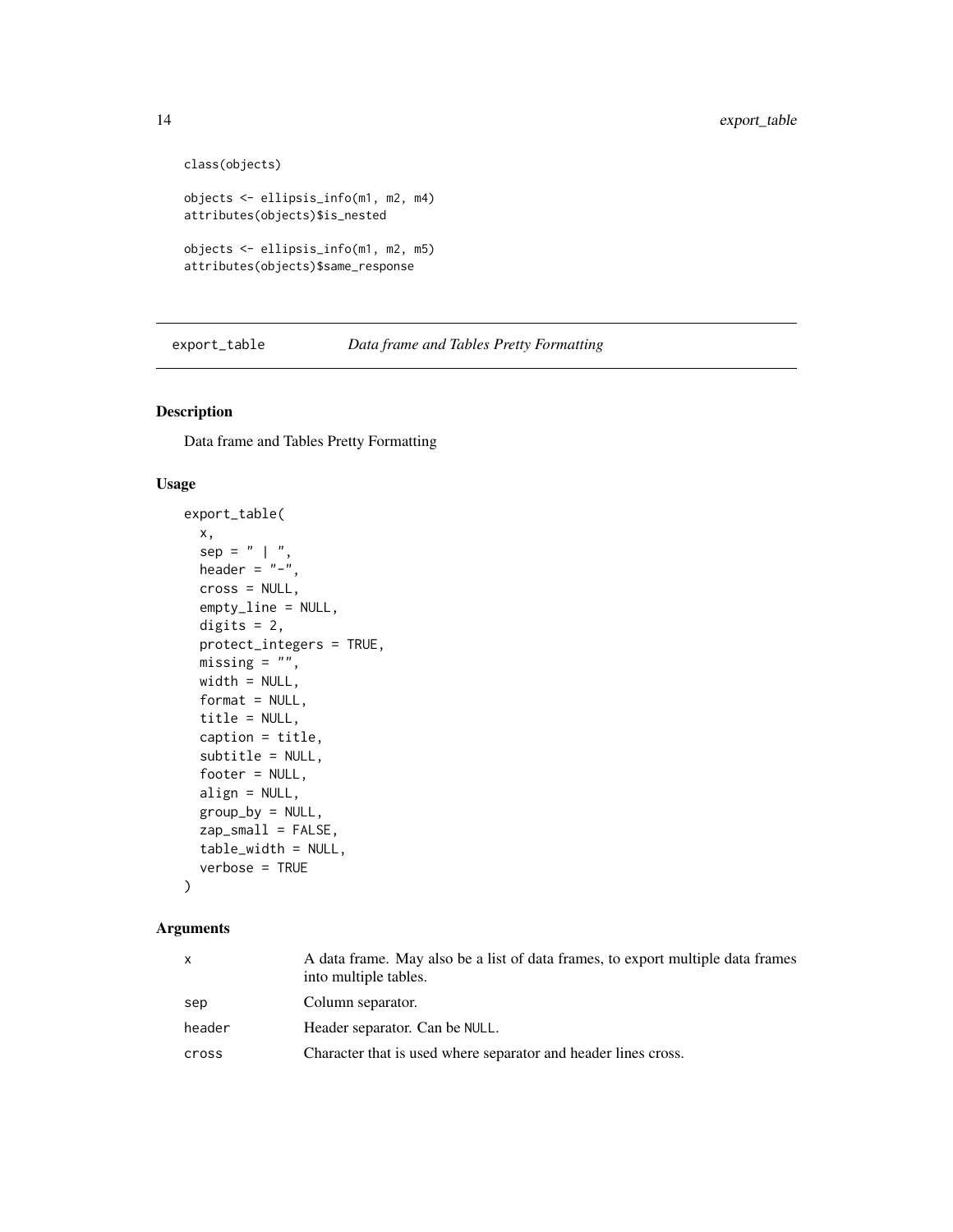| empty_line               | Separator used for empty lines. If NULL, line remains empty (i.e. filled with<br>whitespaces).                                                                                                                                                                                                                                                                                                                                                                                                                                                                                                                                                                                                                                                                                             |
|--------------------------|--------------------------------------------------------------------------------------------------------------------------------------------------------------------------------------------------------------------------------------------------------------------------------------------------------------------------------------------------------------------------------------------------------------------------------------------------------------------------------------------------------------------------------------------------------------------------------------------------------------------------------------------------------------------------------------------------------------------------------------------------------------------------------------------|
| digits                   | Number of digits for rounding or significant figures. May also be "signif" to<br>return significant figures or "scientific" to return scientific notation. Control<br>the number of digits by adding the value as suffix, e.g. digits = "scientific4"<br>to have scientific notation with 4 decimal places, or digits = "signif5" for $5$<br>significant figures (see also signif()).                                                                                                                                                                                                                                                                                                                                                                                                      |
| protect_integers         |                                                                                                                                                                                                                                                                                                                                                                                                                                                                                                                                                                                                                                                                                                                                                                                            |
|                          | Should integers be kept as integers (i.e., without decimals)?                                                                                                                                                                                                                                                                                                                                                                                                                                                                                                                                                                                                                                                                                                                              |
| missing                  | Value by which NA values are replaced. By default, an empty string (i.e. "") is<br>returned for NA.                                                                                                                                                                                                                                                                                                                                                                                                                                                                                                                                                                                                                                                                                        |
| width                    | Refers to the width of columns (with numeric values). Can be either NULL,<br>a number or a named numeric vector. If NULL, the width for each column is<br>adjusted to the minimum required width. If a number, columns with numeric<br>values will have the minimum width specified in width. If a named numeric<br>vector, value names are matched against column names, and for each match,<br>the specified width is used (see 'Examples'). Only applies to text-format (see<br>format).                                                                                                                                                                                                                                                                                                |
| format                   | Name of output-format, as string. If NULL (or "text"), returned output is used<br>for basic printing. Can be one of NULL (the default) resp. "text" for plain text,<br>"markdown" (or "md") for markdown and "html" for HTML output.                                                                                                                                                                                                                                                                                                                                                                                                                                                                                                                                                       |
| title, caption, subtitle | Table title (same as caption) and subtitle, as strings. If NULL, no title or subtitle is<br>printed, unless it is stored as attributes (table_title, or its alias table_caption,<br>and table_subtitle). If x is a list of data frames, caption may be a list of ta-<br>ble captions, one for each table.                                                                                                                                                                                                                                                                                                                                                                                                                                                                                  |
| footer                   | Table footer, as string. For markdown-formatted tables, table footers, due to the<br>limitation in markdown rendering, are actually just a new text line under the<br>table. If x is a list of data frames, footer may be a list of table captions, one for<br>each table.                                                                                                                                                                                                                                                                                                                                                                                                                                                                                                                 |
| align                    | Column alignment. For markdown-formatted tables, the default align = NULL<br>will right-align numeric columns, while all other columns will be left-aligned. If<br>format = "html", the default is left-align first column and center all remaining.<br>May be a string to indicate alignment rules for the complete table, like "left",<br>"right", "center" or "firstleft" (to left-align first column, center remain-<br>ing); or maybe a string with abbreviated alignment characters, where the length<br>of the string must equal the number of columns, for instance, align = "lccrl"<br>would left-align the first column, center the second and third, right-align column<br>four and left-align the fifth column. For HTML-tables, may be one of "center",<br>"left" or "right". |
| group_by                 | Name of column in x that indicates grouping for tables. Only applies when<br>format = "html". group_by is passed down to $gt$ : : $gt$ (groupname_col = group_by).                                                                                                                                                                                                                                                                                                                                                                                                                                                                                                                                                                                                                         |
| zan emall                | Logical if TRUE small values are rounded after digits decimal places. If                                                                                                                                                                                                                                                                                                                                                                                                                                                                                                                                                                                                                                                                                                                   |

zap\_small Logical, if TRUE, small values are rounded after digits decimal places. If FALSE, values with more decimal places than digits are printed in scientific notation.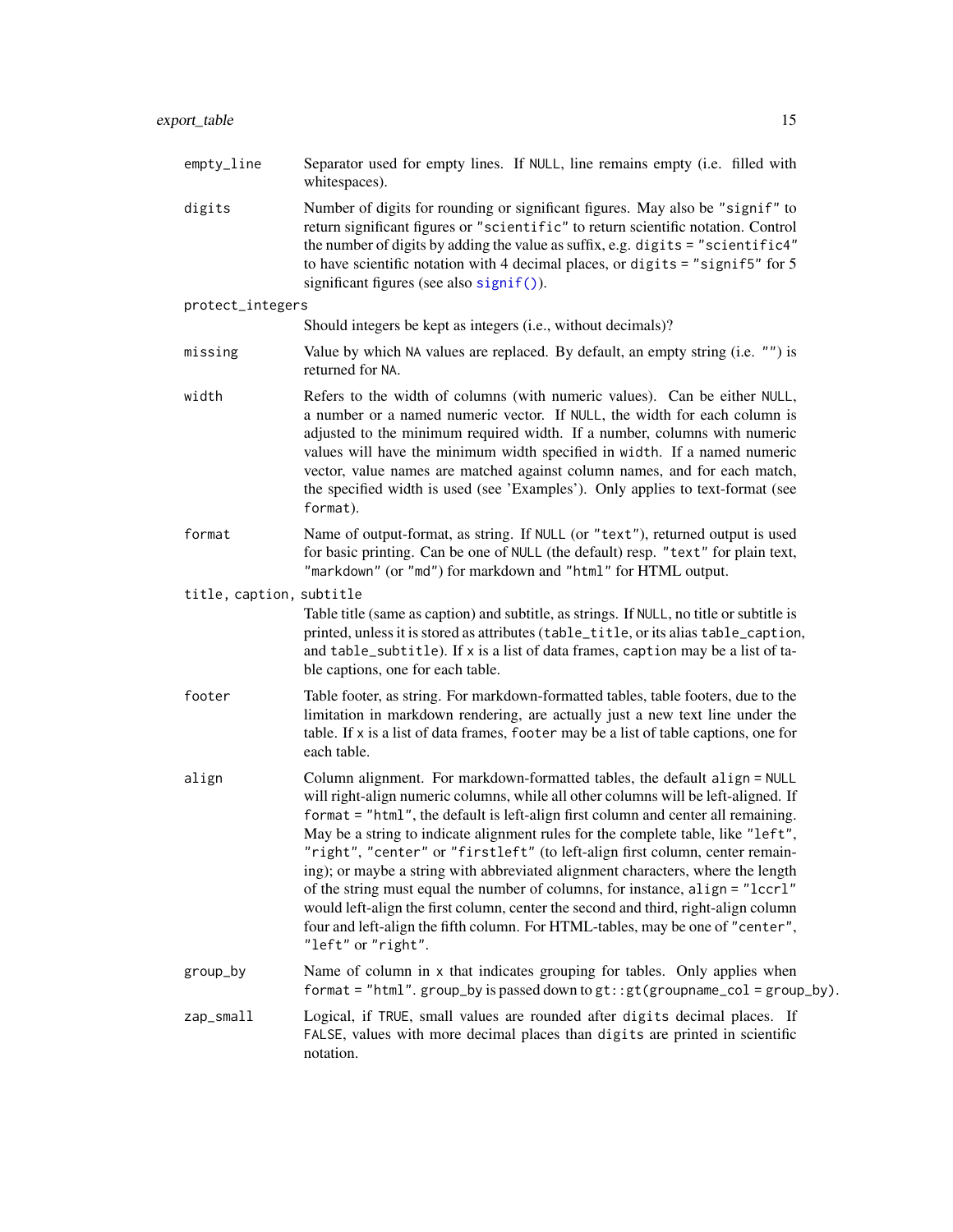| table width | Numeric, or "auto", indicating the width of the complete table. If table_width      |
|-------------|-------------------------------------------------------------------------------------|
|             | $=$ "auto" and the table is wider than the current width (i.e. line length) of the  |
|             | console (or any other source for textual output, like markdown files), the table is |
|             | split into two parts. Else, if table_width is numeric and table rows are larger     |
|             | than table_width, the table is split into two parts.                                |
| verbose     | Toggle messages and warnings.                                                       |

## Value

A data frame in character format.

#### Note

The values for caption, subtitle and footer can also be provided as attributes of x, e.g. if caption = NULL and x has attribute table\_caption, the value for this attribute will be used as table caption. table\_subtitle is the attribute for subtitle, and table\_footer for footer.

## See Also

Vignettes [Formatting, printing and exporting tables](https://easystats.github.io/insight/articles/display.html) and [Formatting model parameters.](https://easystats.github.io/parameters/articles/model_parameters_formatting.html)

```
export_table(head(iris))
export_table(head(iris), cross = "+")
export_table(head(iris), sep = " ", header = "*", digits = 1)
# split longer tables
export_table(head(iris), table_width = 30)
## Not run:
# colored footers
data(iris)
x \leftarrow as.data.frame(iris[1:5, ])
attr(x, "table_footer") <- c("This is a yellow footer line.", "yellow")
export_table(x)
attr(x, "table_footer") <- list(
  c("\nA yellow line", "yellow"),
  c("\nAnd a red line", "red"),
  c("\nAnd a blue line", "blue")
\mathcal{L}export_table(x)
attr(x, "table_footer") <- list(
  c("Without the ", "yellow"),
  c("new-line character ", "red"),
  c("we can have multiple colors per line.", "blue")
)
export_table(x)
```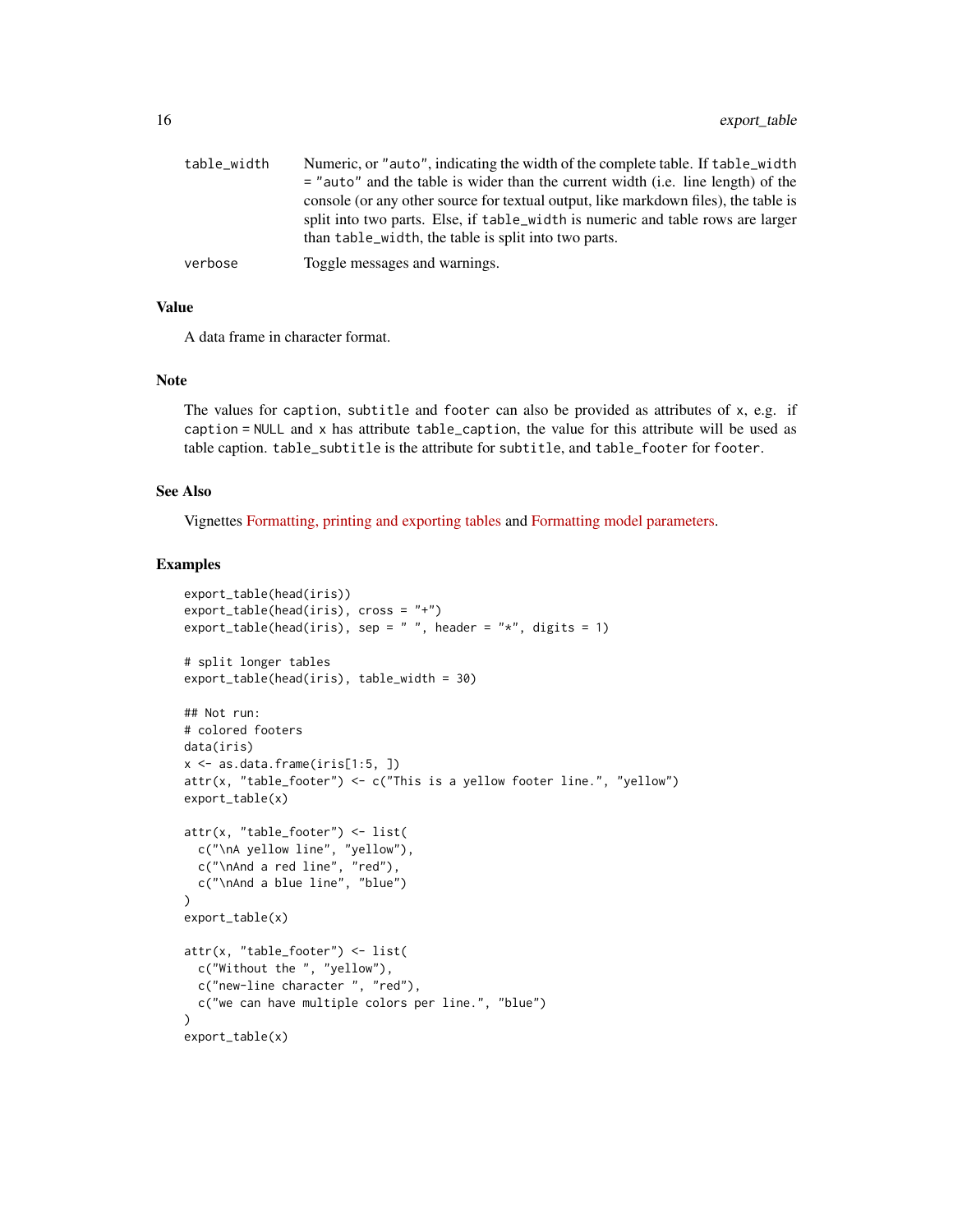## <span id="page-16-0"></span>find\_algorithm 17

```
## End(Not run)
# column-width
d <- data.frame(
 x = c(1, 2, 3),
 y = c(100, 200, 300),
 z = c(10000, 20000, 30000)
)
export_table(d)
export_table(d, width = 8)
export_table(d, width = c(x = 5, z = 10))export_table(d, width = c(x = 5, y = 5, z = 10), align = "lcr")
```
find\_algorithm *Find sampling algorithm and optimizers*

#### Description

Returns information on the sampling or estimation algorithm as well as optimization functions, or for Bayesian model information on chains, iterations and warmup-samples.

#### Usage

find\_algorithm(x, ...)

## Arguments

| x        | A fitted model.     |
|----------|---------------------|
| $\cdots$ | Currently not used. |

### Value

A list with elements depending on the model. For frequentist models:

- algorithm, for instance "OLS" or "ML"
- optimizer, name of optimizing function, only applies to specific models (like gam)

For frequentist mixed models:

- algorithm, for instance "REML" or "ML"
- optimizer, name of optimizing function

For Bayesian models:

- algorithm, the algorithm
- chains, number of chains
- iterations, number of iterations per chain
- warmup, number of warmups per chain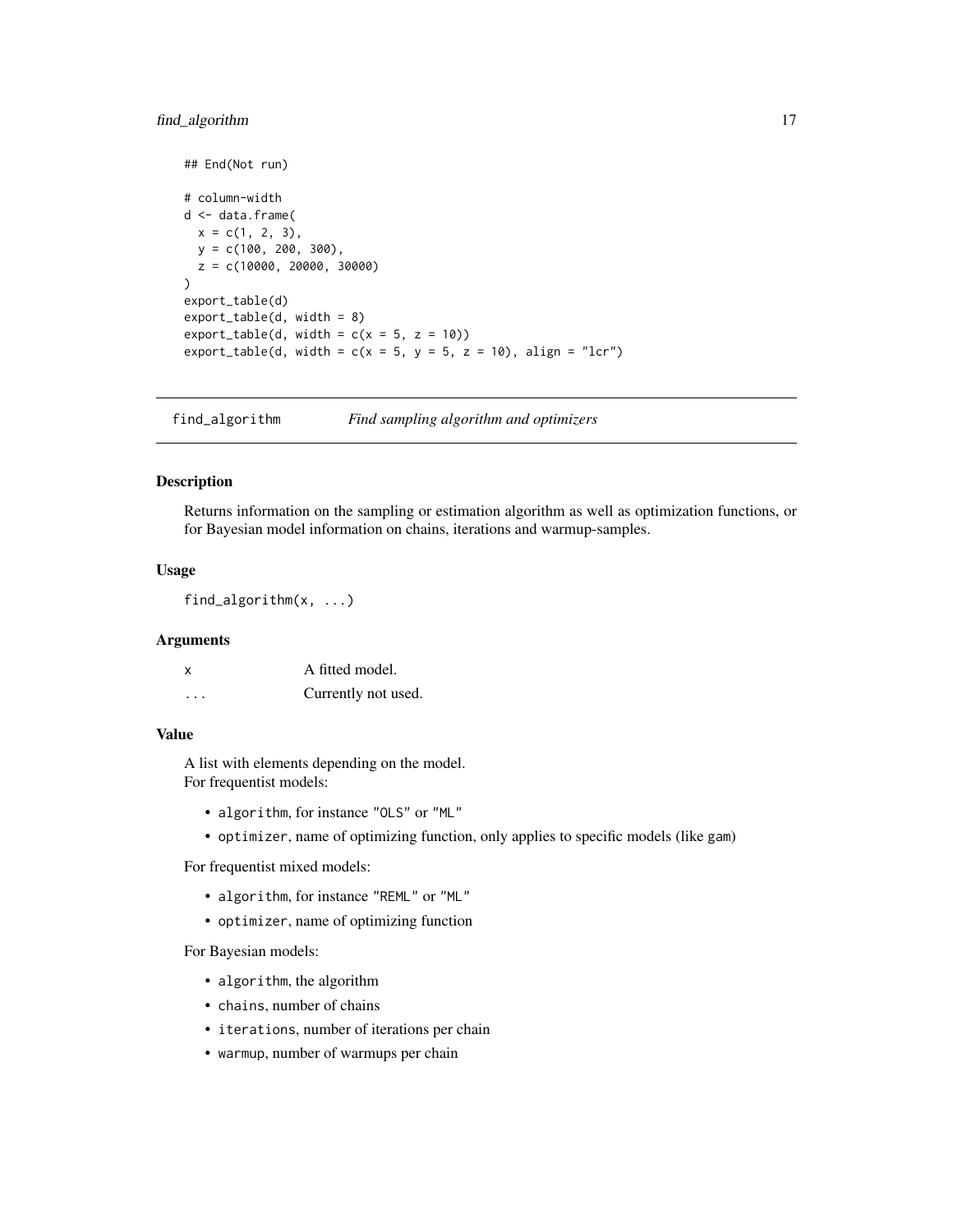## Examples

```
if (require("lme4")) {
  data(sleepstudy)
  m \le - lmer(Reaction \sim Days + (1 | Subject), data = sleepstudy)
  find_algorithm(m)
}
## Not run:
library(rstanarm)
m \le stan_lmer(Reaction \sim Days + (1 | Subject), data = sleepstudy)
find_algorithm(m)
## End(Not run)
```
find\_formula *Find model formula*

#### Description

Returns the formula(s) for the different parts of a model (like fixed or random effects, zero-inflated component, ...). formula\_ok() checks if a model formula has valid syntax regarding writing TRUE instead of T inside poly() and that no data names are used (i.e. no data\$variable, but rather variable).

#### Usage

find\_formula(x, verbose =  $TRUE$ , ...)

```
formula\_ok(x, verbose = TRUE, \dots)
```
#### Arguments

| x       | A fitted model.     |
|---------|---------------------|
| verbose | Toggle warnings.    |
|         | Currently not used. |

#### Value

A list of formulas that describe the model. For simple models, only one list-element, conditional, is returned. For more complex models, the returned list may have following elements:

- conditional, the "fixed effects" part from the model (in the context of fixed-effects or instrumental variable regression, also called *regressors*) . One exception are DirichletRegModel models from DirichletReg, which has two or three components, depending on model.
- random, the "random effects" part from the model (or the id for gee-models and similar)
- zero\_inflated, the "fixed effects" part from the zero-inflation component of the model
- zero\_inflated\_random, the "random effects" part from the zero-inflation component of the model

<span id="page-17-0"></span>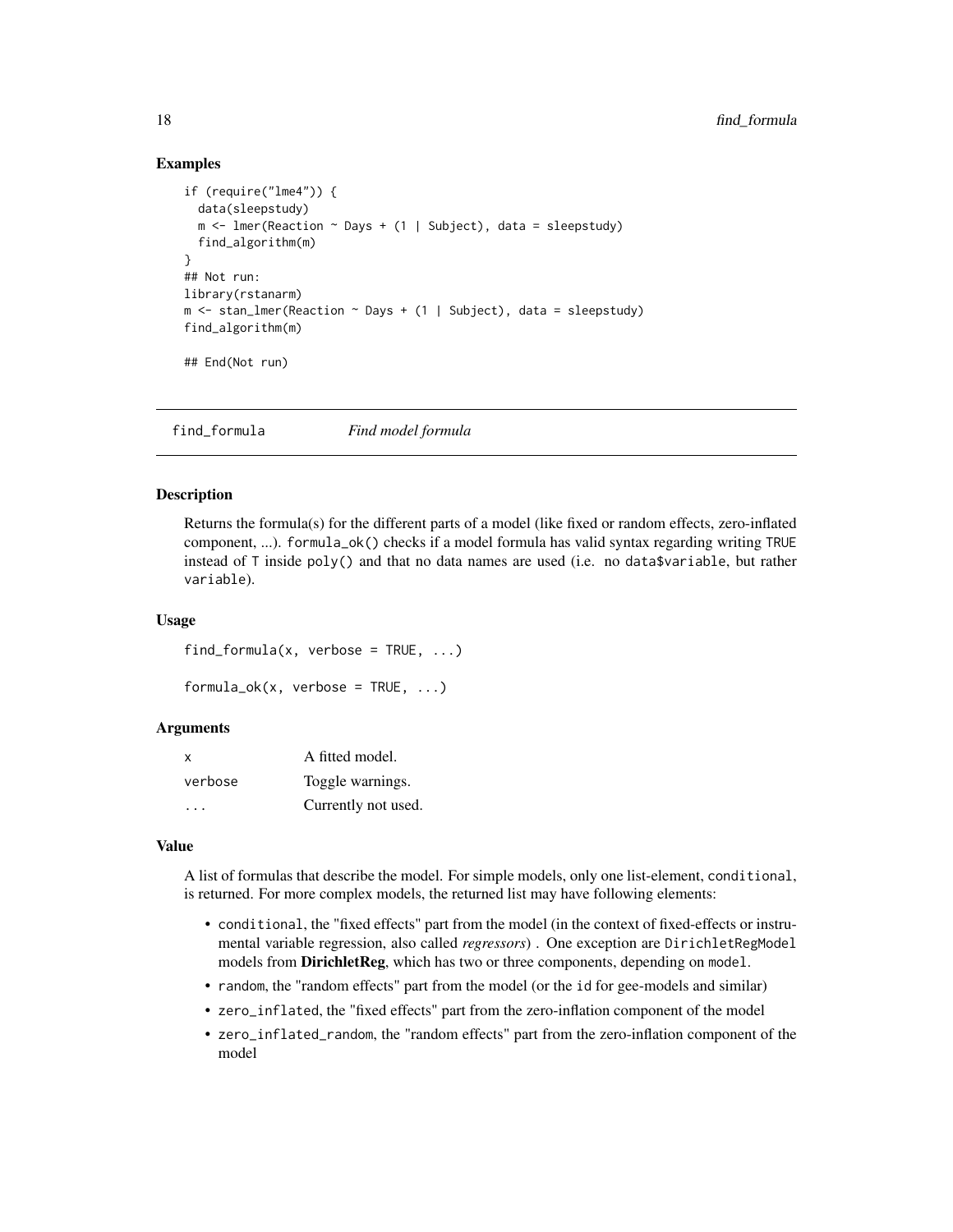- <span id="page-18-0"></span>• dispersion, the dispersion formula
- instruments, for fixed-effects or instrumental variable regressions like ivreg::ivreg(), lfe::felm() or plm::plm(), the instrumental variables
- cluster, for fixed-effects regressions like lfe::felm(), the cluster specification
- correlation, for models with correlation-component like nlme::gls(), the formula that describes the correlation structure
- slopes, for fixed-effects individual-slope models like feisr::feis(), the formula for the slope parameters
- precision, for DirichletRegModel models from DirichletReg, when parametrization (i.e. model) is "alternative".

#### Note

For models of class lme or gls the correlation-component is only returned, when it is explicitly defined as named argument (form), e.g. corAR1(form = ~1 | Mare)

#### Examples

```
data(mtcars)
m \le - \ln(mpg \sim wt + cyl + vs, data = mtcars)find_formula(m)
if (require("lme4")) {
 m \leq 1mer(Sepal.Length \sim Sepal.Width + (1 | Species), data = iris)
 f <- find_formula(m)
 f
 format(f)
}
```
find\_interactions *Find interaction terms from models*

#### Description

Returns all lowest to highest order interaction terms from a model.

```
find_interactions(
  x,
  component = c("all", "conditional", "zi", "zero_inflated", "dispersion",
    "instruments"),
  flatten = FALSE
)
```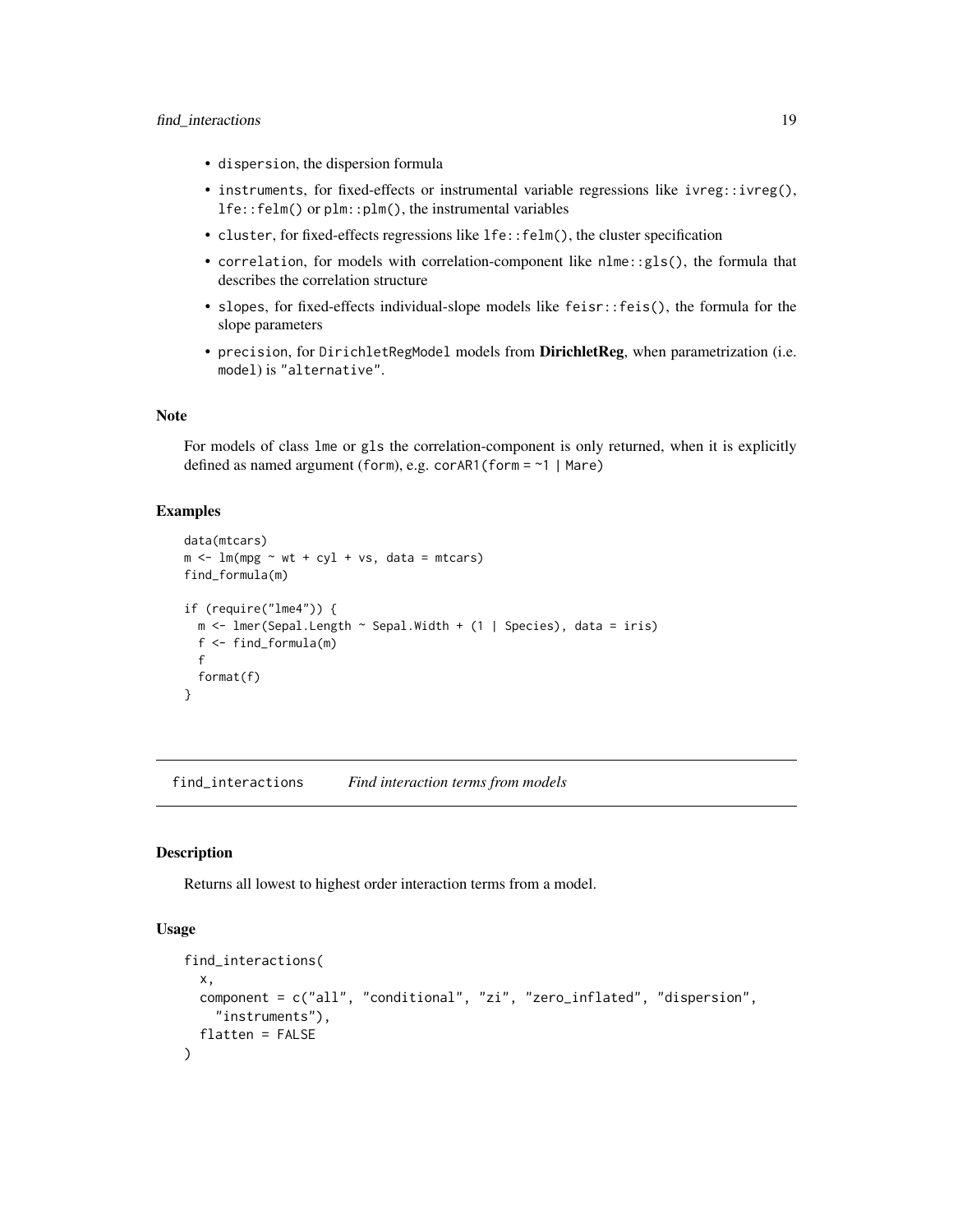<span id="page-19-0"></span>

| $\mathsf{x}$ | A fitted model.                                                                                                                                                                                                                                                                                                                                                                                                                                                                               |
|--------------|-----------------------------------------------------------------------------------------------------------------------------------------------------------------------------------------------------------------------------------------------------------------------------------------------------------------------------------------------------------------------------------------------------------------------------------------------------------------------------------------------|
| component    | Should all predictor variables, predictor variables for the conditional model, the<br>zero-inflated part of the model, the dispersion term or the instrumental variables<br>be returned? Applies to models with zero-inflated and/or dispersion formula, or<br>to models with instrumental variable (so called fixed-effects regressions). May<br>be abbreviated. Note that the <i>conditional</i> component is also called <i>count</i> or<br><i>mean</i> component, depending on the model. |
| flatten      | Logical, if TRUE, the values are returned as character vector, not as list. Dupli-<br>cated values are removed.                                                                                                                                                                                                                                                                                                                                                                               |

#### Value

A list of character vectors that represent the interaction terms. Depending on component, the returned list has following elements (or NULL, if model has no interaction term):

- conditional, interaction terms that belong to the "fixed effects" terms from the model
- zero\_inflated, interaction terms that belong to the "fixed effects" terms from the zeroinflation component of the model
- instruments, for fixed-effects regressions like ivreg, felm or plm, interaction terms that belong to the instrumental variables

#### Examples

```
data(mtcars)
m \le - \ln(mpg \sim wt + cyl + vs, data = mtcars)find_interactions(m)
m \le - \ln(mpg \sim wt \times cyl + vs \times hp \times gear + carb, data = mtcars)find_interactions(m)
```
find\_offset *Find possible offset terms in a model*

## Description

Returns a character vector with the name(s) of offset terms.

#### Usage

```
find_offset(x)
```
#### Arguments

x A fitted model.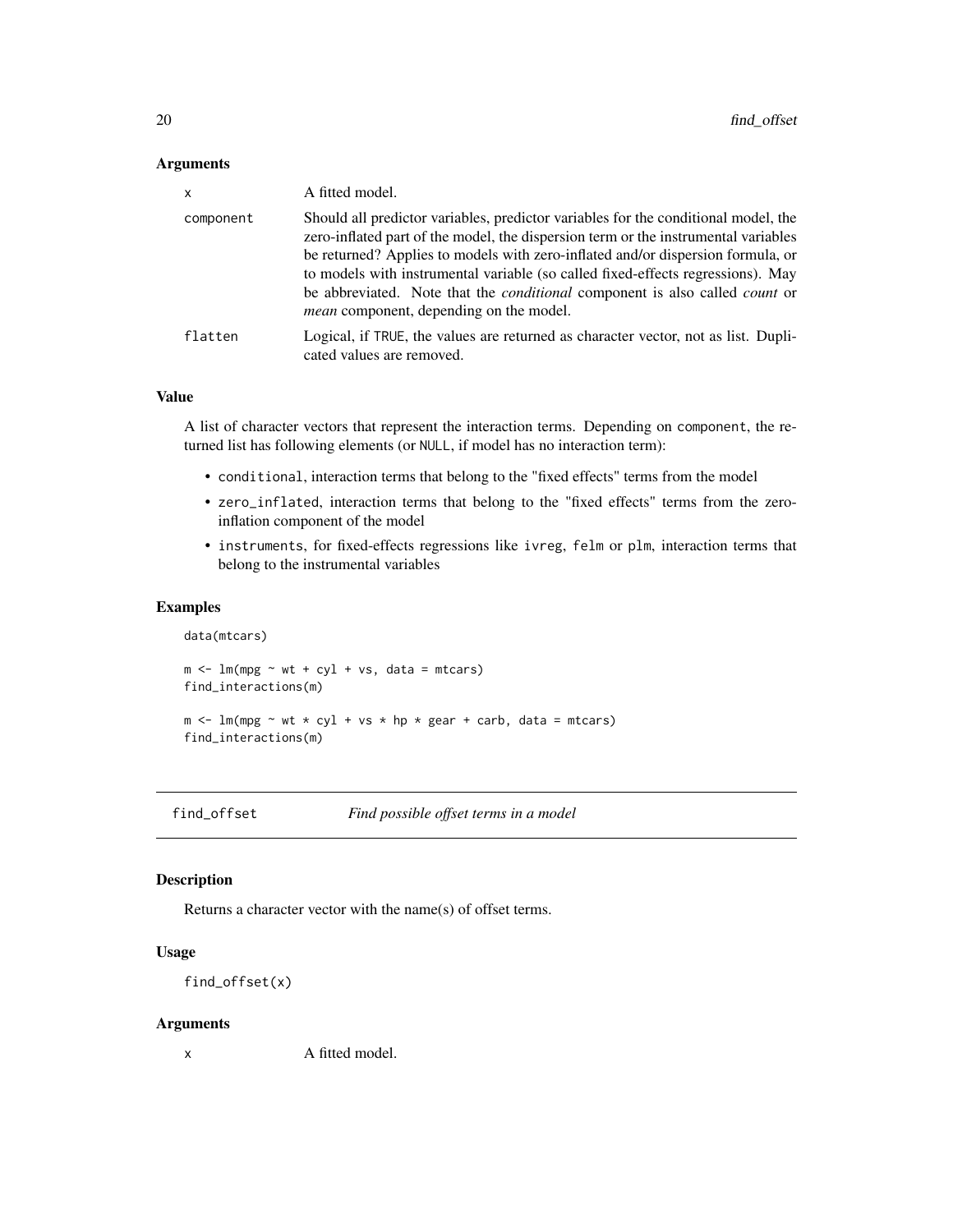## <span id="page-20-0"></span>find\_parameters 21

## Value

A character vector with the name(s) of offset terms.

#### Examples

```
# Generate some zero-inflated data
set.seed(123)
N <- 100 # Samples
x \leftarrow runif(N, 0, 10) # Predictor
off <- rgamma(N, 3, 2) # Offset variable
yhat \leftarrow -1 + x * 0.5 + \log(\text{off}) # Prediction on log scale
dat \leq data.frame(y = NA, x, logOff = log(off))
dat$y <- rpois(N, exp(yhat)) # Poisson process
dat$y <- ifelse(rbinom(N, 1, 0.3), 0, dat$y) # Zero-inflation process
if (require("pscl")) {
  m1 <- zeroinfl(y ~ offset(logOff) + x | 1, data = dat, dist = "poisson")
  find_offset(m1)
  m2 \le zeroinfl(y \sim x | 1, data = dat, offset = logOff, dist = "poisson")
  find_offset(m2)
}
```
<span id="page-20-1"></span>find\_parameters *Find names of model parameters*

#### **Description**

Returns the names of model parameters, like they typically appear in the summary() output. For Bayesian models, the parameter names equal the column names of the posterior samples after coercion from as.data.frame(). See the documentation for your object's class:

- [Bayesian models](#page-25-1) (rstanarm, brms, MCMCglmm, ...)
- [Generalized additive models](#page-28-1) (mgcv, VGAM, ...)
- [Marginal effects models](#page-23-1) (mfx)
- [Estimated marginal means](#page-27-1) (emmeans)
- [Mixed models](#page-29-1) (lme4, glmmTMB, GLMMadaptive, ...)
- [Zero-inflated and hurdle models](#page-31-1) (pscl, ...)
- [Models with special components](#page-22-1) (betareg, MuMIn, ...)

```
find_parameters(x, ...)
```

```
## Default S3 method:
find\_parameters(x, flatten = FALSE, verbose = TRUE, ...)
```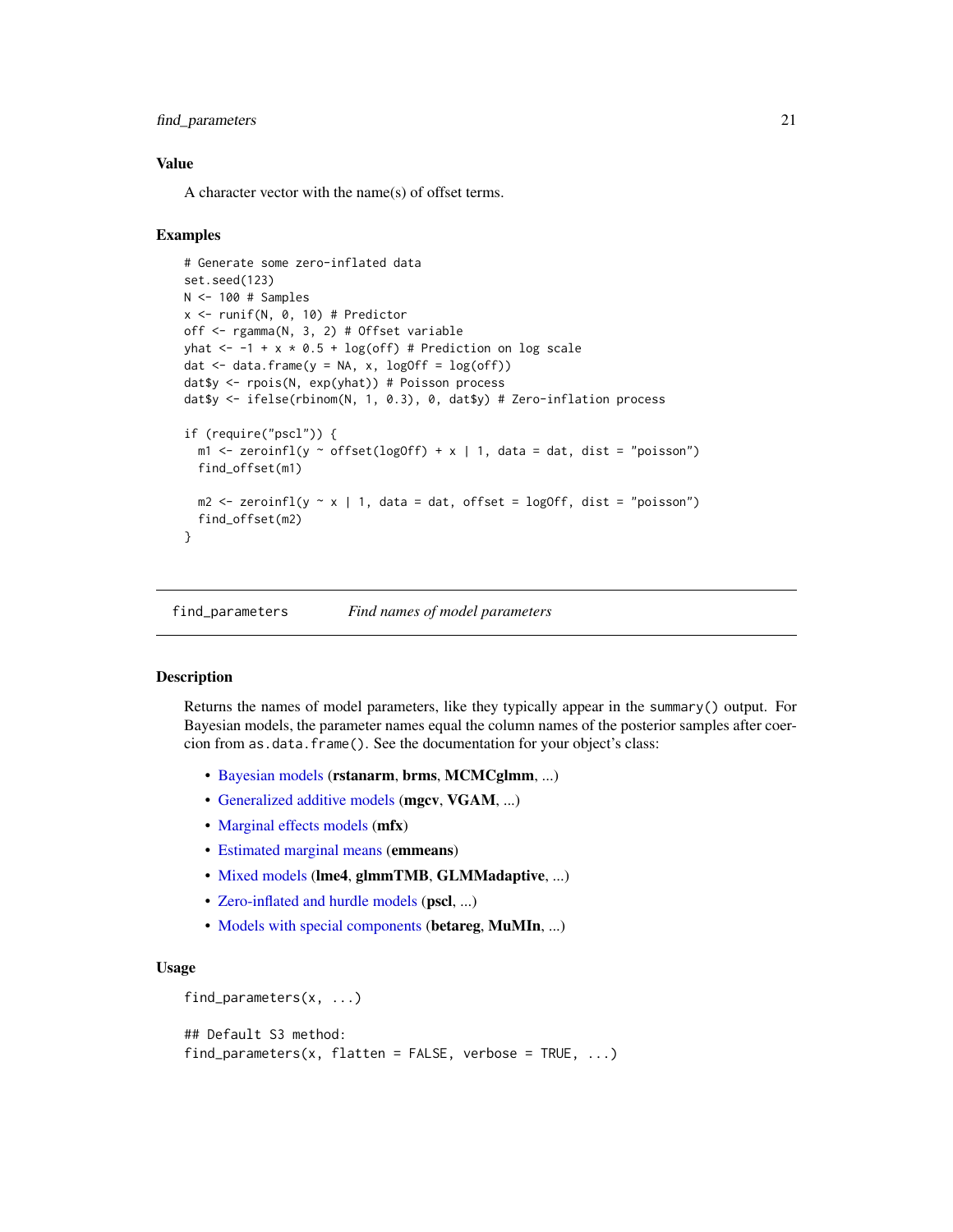| x       | A fitted model.                                                                                                 |
|---------|-----------------------------------------------------------------------------------------------------------------|
| .       | Currently not used.                                                                                             |
| flatten | Logical, if TRUE, the values are returned as character vector, not as list. Dupli-<br>cated values are removed. |
| verbose | Toggle messages and warnings.                                                                                   |

## Value

A list of parameter names. For simple models, only one list-element, conditional, is returned.

#### Model components

Possible values for the component argument depend on the model class. Following are valid options:

- "all": returns all model components, applies to all models, but will only have an effect for models with more than just the conditional model component.
- "conditional": only returns the conditional component, i.e. "fixed effects" terms from the model. Will only have an effect for models with more than just the conditional model component.
- "smooth\_terms": returns smooth terms, only applies to GAMs (or similar models that may contain smooth terms).
- "zero\_inflated" (or "zi"): returns the zero-inflation component.
- "dispersion": returns the dispersion model component. This is common for models with zero-inflation or that can model the dispersion parameter.
- "instruments": for instrumental-variable or some fixed effects regression, returns the instruments.
- "location": returns location parameters such as conditional, zero\_inflated, smooth\_terms, or instruments (everything that are fixed or random effects - depending on the effects argument - but no auxiliary parameters).
- "distributional" (or "auxiliary"): components like sigma, dispersion, beta or precision (and other auxiliary parameters) are returned.

```
data(mtcars)
m \le - \ln(mpg \sim wt + cyl + vs, data = mtcars)find_parameters(m)
```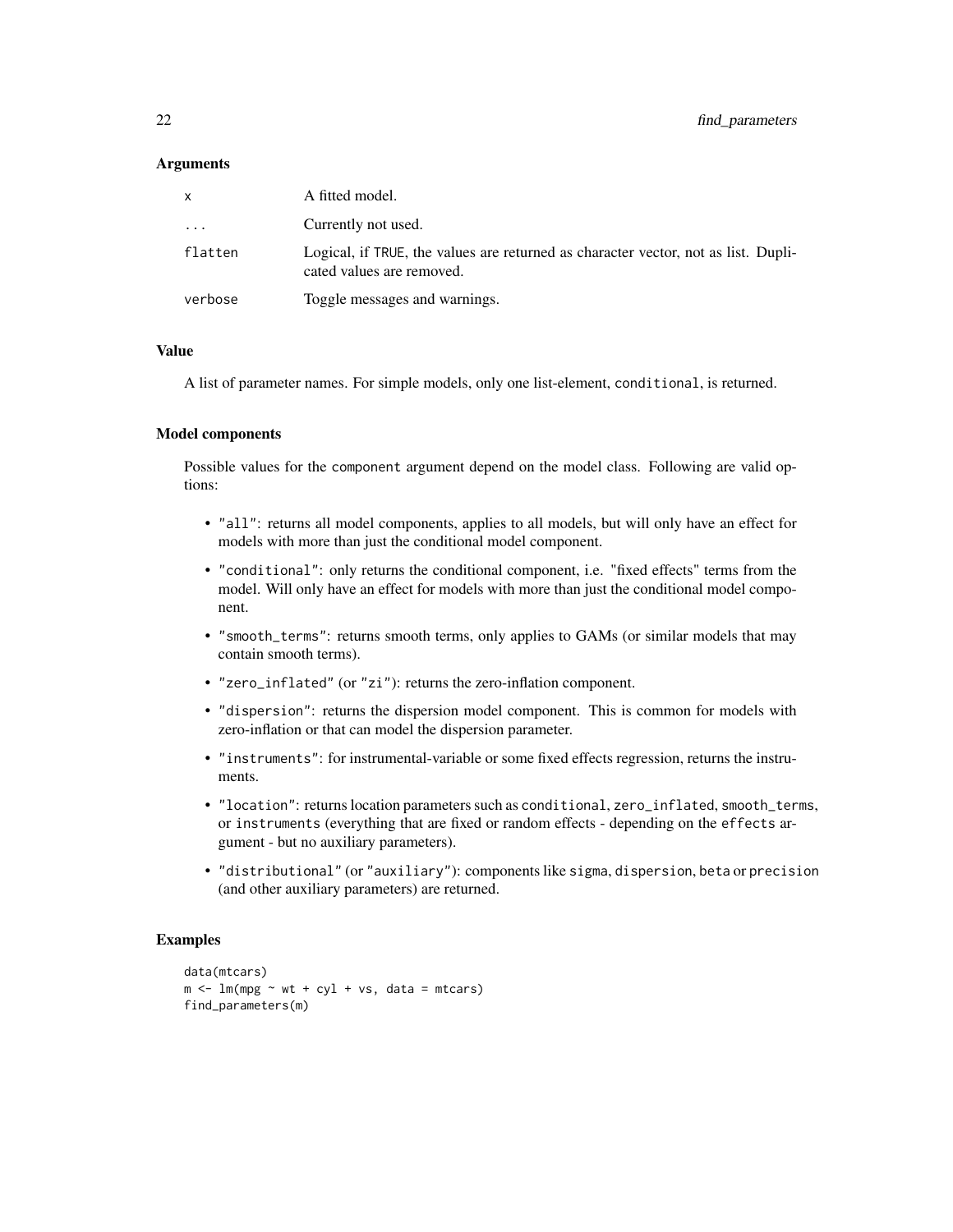<span id="page-22-1"></span><span id="page-22-0"></span>find\_parameters.averaging

*Find model parameters from models with special components*

#### Description

Returns the names of model parameters, like they typically appear in the summary() output.

```
## S3 method for class 'averaging'
find_parameters(x, component = c("conditional", "full"), flatten = FALSE, ...)
## S3 method for class 'betareg'
find_parameters(
 x,
 component = c("all", "conditional", "precision", "location", "distributional",
    "auxiliary"),
 flatten = FALSE,
  ...
)
## S3 method for class 'DirichletRegModel'
find_parameters(
 x,
 component = c("all", "conditional", "precision", "location", "distributional",
    "auxiliary"),
 flatten = FALSE,
  ...
\lambda## S3 method for class 'mjoint'
find_parameters(
 x,
 component = c("all", "conditional", "survival"),
 flatten = FALSE,
  ...
)
## S3 method for class 'glmx'
find_parameters(
 x,
 component = c("all", "conditional", "extra"),
 flatten = FALSE,
  ...
)
```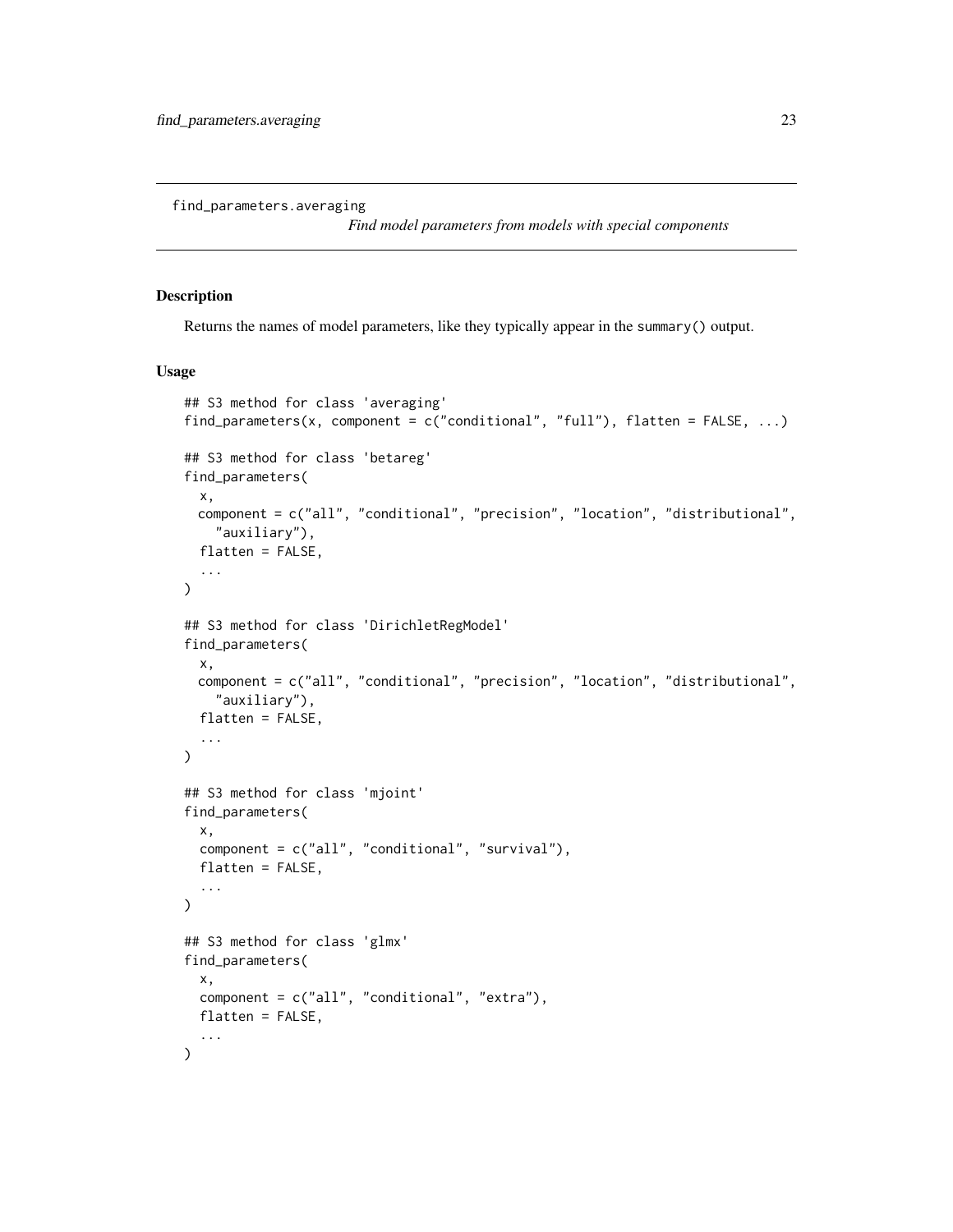<span id="page-23-0"></span>

| X         | A fitted model.                                                                                                                                                                                                                                                                                                                                                                                                                                                                                                                                                                                                                                                                                                                                                                                                                                                                                                                                                                                                                                                                    |
|-----------|------------------------------------------------------------------------------------------------------------------------------------------------------------------------------------------------------------------------------------------------------------------------------------------------------------------------------------------------------------------------------------------------------------------------------------------------------------------------------------------------------------------------------------------------------------------------------------------------------------------------------------------------------------------------------------------------------------------------------------------------------------------------------------------------------------------------------------------------------------------------------------------------------------------------------------------------------------------------------------------------------------------------------------------------------------------------------------|
| component | Which type of parameters to return, such as parameters for the conditional<br>model, the zero-inflated part of the model, the dispersion term, the instrumental<br>variables or marginal effects be returned? Applies to models with zero-inflated<br>and/or dispersion formula, or to models with instrumental variables (so called<br>fixed-effects regressions), or models with marginal effects from mfx. May be<br>abbreviated. Note that the <i>conditional</i> component is also called <i>count</i> or <i>mean</i><br>component, depending on the model. There are three convenient shortcuts:<br>component = "all" returns all possible parameters. If component = "location",<br>location parameters such as conditional, zero_inflated, smooth_terms, or<br>instruments are returned (everything that are fixed or random effects - depend-<br>ing on the effects argument - but no auxiliary parameters). For component =<br>"distributional" (or "auxiliary"), components like sigma, dispersion,<br>beta or precision (and other auxiliary parameters) are returned. |
| flatten   | Logical, if TRUE, the values are returned as character vector, not as list. Dupli-<br>cated values are removed.                                                                                                                                                                                                                                                                                                                                                                                                                                                                                                                                                                                                                                                                                                                                                                                                                                                                                                                                                                    |
|           | Currently not used.                                                                                                                                                                                                                                                                                                                                                                                                                                                                                                                                                                                                                                                                                                                                                                                                                                                                                                                                                                                                                                                                |

### Value

A list of parameter names. The returned list may have following elements:

- conditional, the "fixed effects" part from the model.
- full, parameters from the full model.

## Examples

```
data(mtcars)
m \leftarrow \text{lm}(mpg \sim wt + cy1 + vs, data = mtcars)find_parameters(m)
```
<span id="page-23-1"></span>find\_parameters.betamfx

*Find names of model parameters from marginal effects models*

## Description

Returns the names of model parameters, like they typically appear in the summary() output.

```
## S3 method for class 'betamfx'
find_parameters(
 x,
  component = c("all", "conditional", "precision", "marginal", "location",
```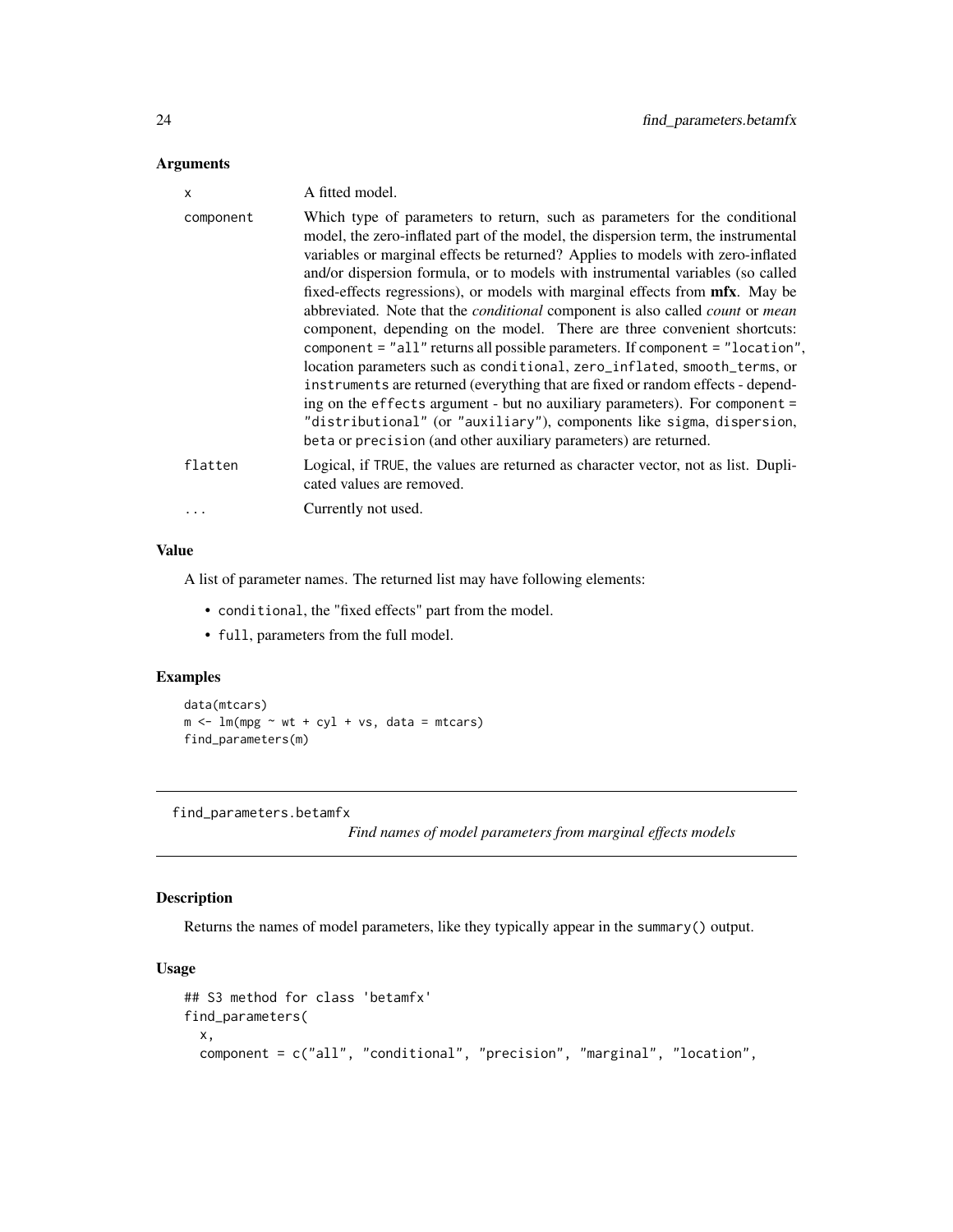```
"distributional", "auxiliary"),
 flatten = FALSE,
  ...
\mathcal{L}## S3 method for class 'logitmfx'
find_parameters(
  x,
  component = c("all", "conditional", "marginal", "location"),
 flatten = FALSE,
  ...
)
```

| X         | A fitted model.                                                                                                                                                                                                                                                                                                                                                                                                                                                                                                                                                                                                                                                                                                                                                                                                                                                                                                                                                                                                                                                                    |
|-----------|------------------------------------------------------------------------------------------------------------------------------------------------------------------------------------------------------------------------------------------------------------------------------------------------------------------------------------------------------------------------------------------------------------------------------------------------------------------------------------------------------------------------------------------------------------------------------------------------------------------------------------------------------------------------------------------------------------------------------------------------------------------------------------------------------------------------------------------------------------------------------------------------------------------------------------------------------------------------------------------------------------------------------------------------------------------------------------|
| component | Which type of parameters to return, such as parameters for the conditional<br>model, the zero-inflated part of the model, the dispersion term, the instrumental<br>variables or marginal effects be returned? Applies to models with zero-inflated<br>and/or dispersion formula, or to models with instrumental variables (so called<br>fixed-effects regressions), or models with marginal effects from mfx. May be<br>abbreviated. Note that the <i>conditional</i> component is also called <i>count</i> or <i>mean</i><br>component, depending on the model. There are three convenient shortcuts:<br>component = "all" returns all possible parameters. If component = "location",<br>location parameters such as conditional, zero_inflated, smooth_terms, or<br>instruments are returned (everything that are fixed or random effects - depend-<br>ing on the effects argument - but no auxiliary parameters). For component =<br>"distributional" (or "auxiliary"), components like sigma, dispersion,<br>beta or precision (and other auxiliary parameters) are returned. |
| flatten   | Logical, if TRUE, the values are returned as character vector, not as list. Dupli-<br>cated values are removed.                                                                                                                                                                                                                                                                                                                                                                                                                                                                                                                                                                                                                                                                                                                                                                                                                                                                                                                                                                    |
|           | Currently not used.                                                                                                                                                                                                                                                                                                                                                                                                                                                                                                                                                                                                                                                                                                                                                                                                                                                                                                                                                                                                                                                                |

## Value

A list of parameter names. The returned list may have following elements:

- conditional, the "fixed effects" part from the model.
- marginal, the marginal effects.
- precision, the precision parameter.

```
data(mtcars)
m <- lm(mpg \sim wt + cyl + vs, data = mtcars)find_parameters(m)
```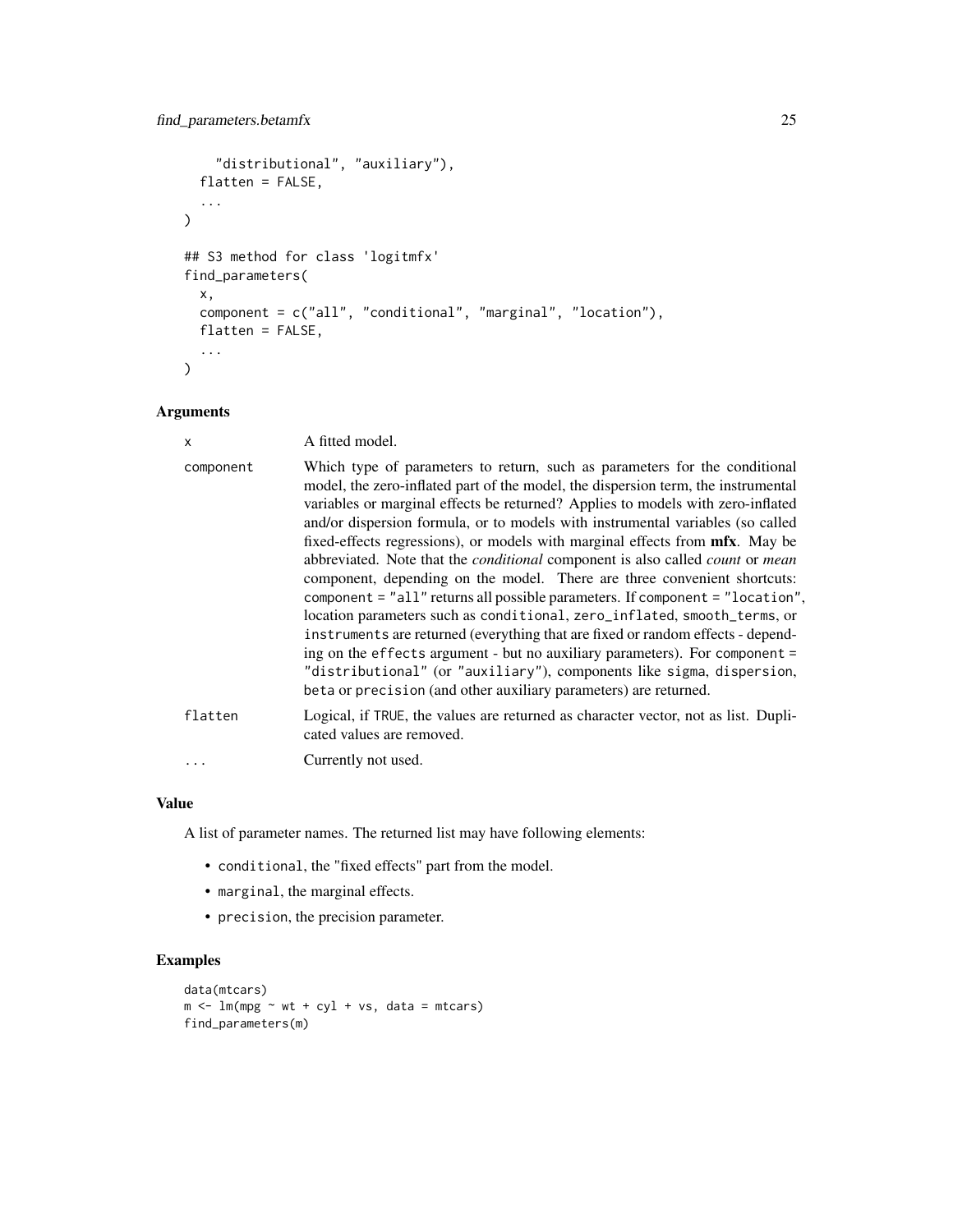<span id="page-25-1"></span><span id="page-25-0"></span>find\_parameters.BGGM *Find names of model parameters from Bayesian models*

#### Description

Returns the names of model parameters, like they typically appear in the summary() output. For Bayesian models, the parameter names equal the column names of the posterior samples after coercion from as.data.frame().

```
## S3 method for class 'BGGM'
find_parameters(
  x,
  component = c("correlation", "conditional", "intercept", "all"),
  flatten = FALSE,
  ...
\lambda## S3 method for class 'BFBayesFactor'
find_parameters(
  x,
  effects = c("all", "fixed", "random"),
  component = c("all", "extra"),flatten = FALSE,
  ...
\lambda## S3 method for class 'MCMCglmm'
find_parameters(x, effects = c("all", "fixed", "random"), flatten = FALSE, ...)
## S3 method for class 'bamlss'
find_parameters(
  x,
  flatten = FALSE,
 component = c("all", "conditional", "location", "distributional", "auxiliary"),
 parameters = NULL,
  ...
)
## S3 method for class 'brmsfit'
find_parameters(
  x,
  effects = "all".component = "all",
  flatten = FALSE,
  parameters = NULL,
```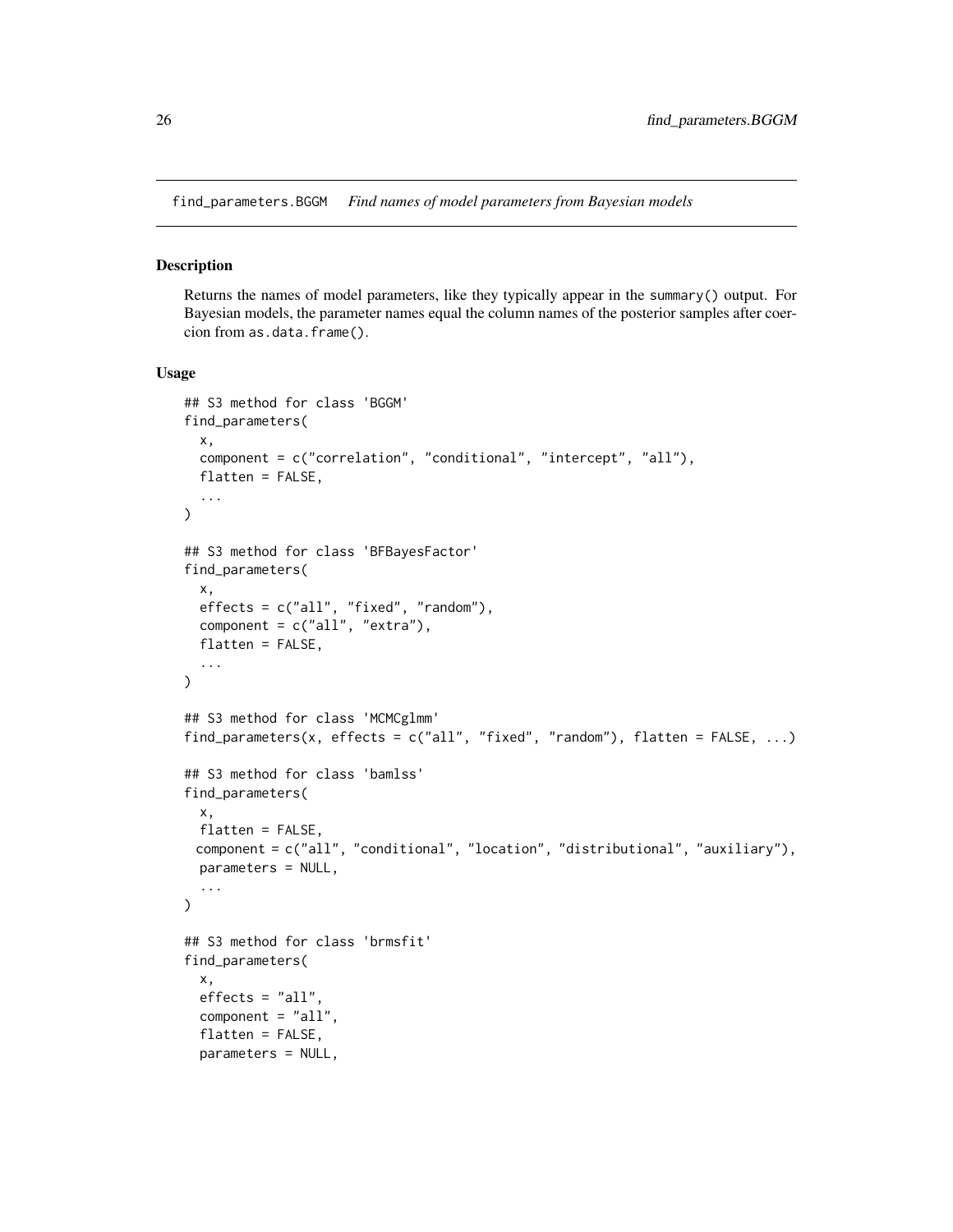```
...
\lambda## S3 method for class 'bayesx'
find_parameters(
  x,
  component = c("all", "conditional", "smooth_terms"),
  flatten = FALSE,parameters = NULL,
  ...
)
## S3 method for class 'stanreg'
find_parameters(
  x,
  effects = c("all", "fixed", "random"),
  component = c("location", "all", "conditional", "smooth_terms", "sigma",
    "distributional", "auxiliary"),
  flatten = FALSE,
  parameters = NULL,
  ...
\lambda## S3 method for class 'sim.merMod'
find_parameters(
  x,
  effects = c("all", "fixed", "random"),
  flatten = FALSE,
 parameters = NULL,
  ...
)
```
## x A fitted model.

component Which type of parameters to return, such as parameters for the conditional model, the zero-inflated part of the model, the dispersion term, the instrumental variables or marginal effects be returned? Applies to models with zero-inflated and/or dispersion formula, or to models with instrumental variables (so called fixed-effects regressions), or models with marginal effects from mfx. May be abbreviated. Note that the *conditional* component is also called *count* or *mean* component, depending on the model. There are three convenient shortcuts: component = "all" returns all possible parameters. If component = "location", location parameters such as conditional, zero\_inflated, smooth\_terms, or instruments are returned (everything that are fixed or random effects - depending on the effects argument - but no auxiliary parameters). For component = "distributional" (or "auxiliary"), components like sigma, dispersion, beta or precision (and other auxiliary parameters) are returned.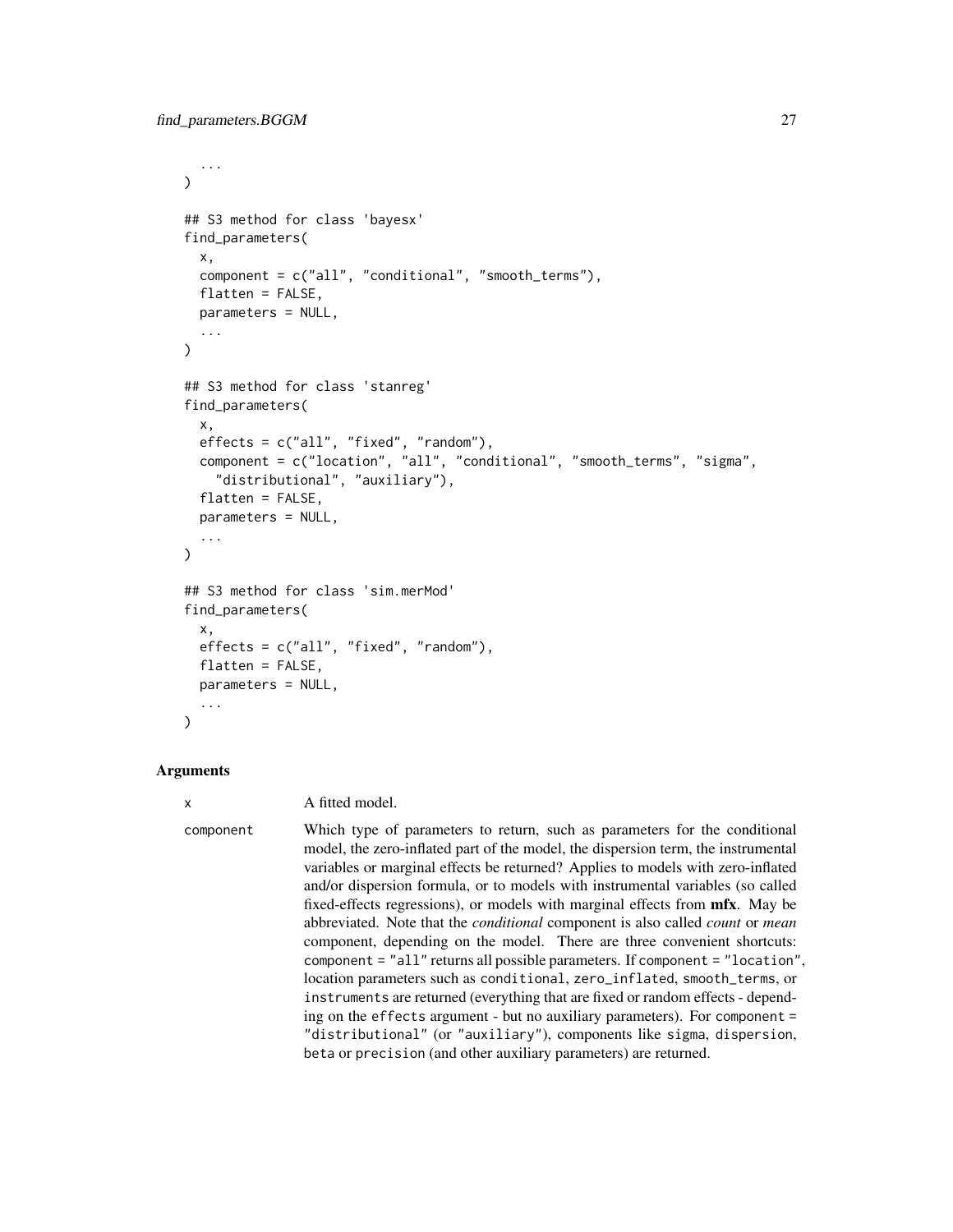<span id="page-27-0"></span>

| flatten    | Logical, if TRUE, the values are returned as character vector, not as list. Dupli-<br>cated values are removed.               |
|------------|-------------------------------------------------------------------------------------------------------------------------------|
| $\cdots$   | Currently not used.                                                                                                           |
| effects    | Should parameters for fixed effects, random effects or both be returned? Only<br>applies to mixed models. May be abbreviated. |
| parameters | Regular expression pattern that describes the parameters that should be returned.                                             |

#### Value

A list of parameter names. For simple models, only one list-element, conditional, is returned. For more complex models, the returned list may have following elements:

- conditional, the "fixed effects" part from the model
- random, the "random effects" part from the model
- zero\_inflated, the "fixed effects" part from the zero-inflation component of the model
- zero\_inflated\_random, the "random effects" part from the zero-inflation component of the model
- smooth\_terms, the smooth parameters

Furthermore, some models, especially from **brms**, can also return auxiliary parameters. These may be one of the following:

- sigma, the residual standard deviation (auxiliary parameter)
- dispersion, the dispersion parameters (auxiliary parameter)
- beta, the beta parameter (auxiliary parameter)
- simplex, simplex parameters of monotonic effects (brms only)
- mix, mixture parameters (brms only)
- shiftprop, shifted proportion parameters (brms only)

## Examples

```
data(mtcars)
m \le - \ln(mpg \sim wt + cyl + vs, data = mtcars)find_parameters(m)
```
<span id="page-27-1"></span>find\_parameters.emmGrid

*Find model parameters from estimated marginal means objects*

## Description

Returns the parameter names from a model.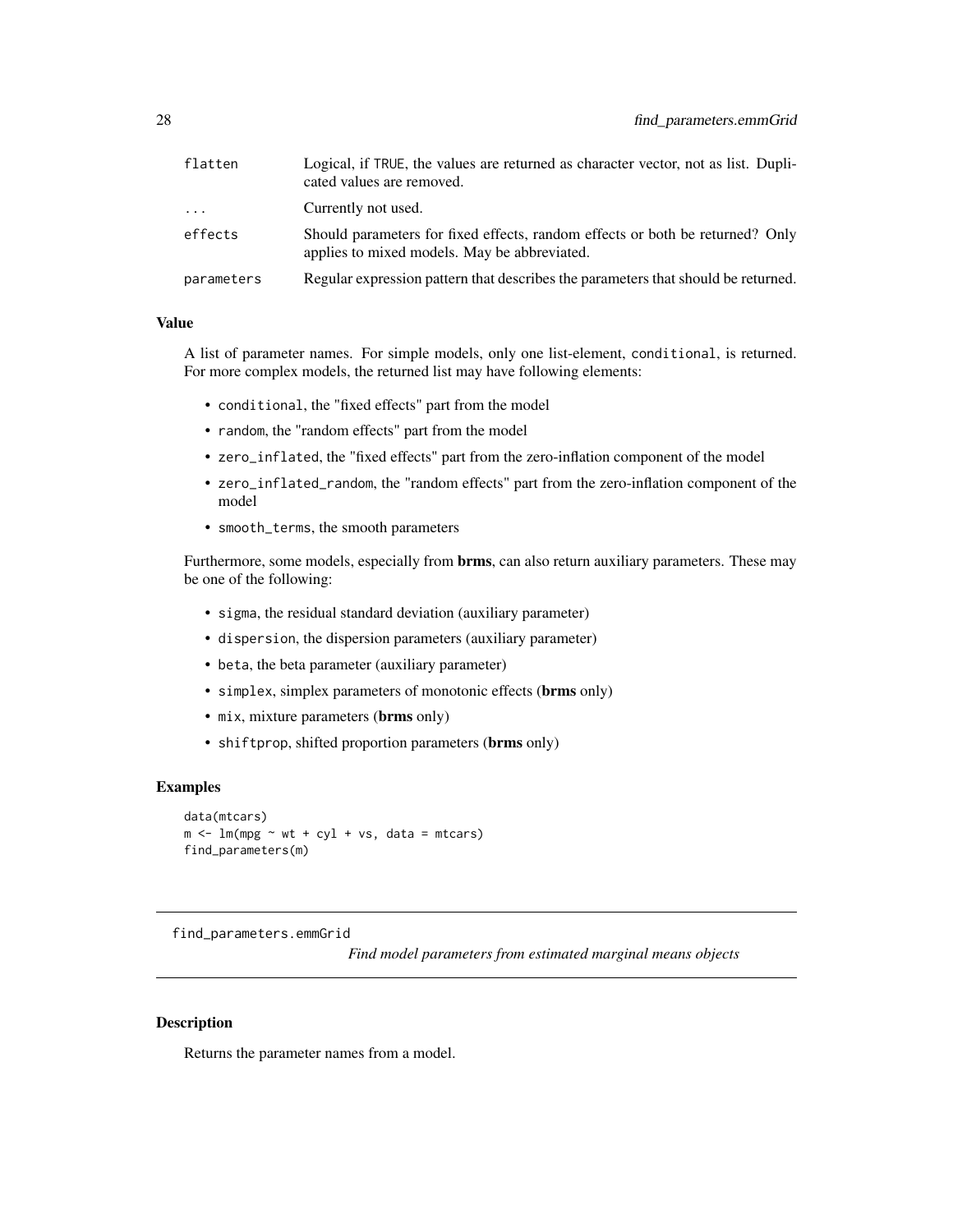## <span id="page-28-0"></span>Usage

```
## S3 method for class 'emmGrid'
find_parameters(x, flatten = FALSE, merge_parameters = FALSE, ...)
```
#### Arguments

| x                | A fitted model.                                                                                                                                                                                       |  |
|------------------|-------------------------------------------------------------------------------------------------------------------------------------------------------------------------------------------------------|--|
| flatten          | Logical, if TRUE, the values are returned as character vector, not as list. Dupli-<br>cated values are removed.                                                                                       |  |
| merge_parameters |                                                                                                                                                                                                       |  |
|                  | Logical, if TRUE and x has multiple columns for parameter names (like emmGrid<br>objects may have), these are merged into a single parameter column, with pa-<br>rameters names and values as values. |  |
| $\cdots$         | Currently not used.                                                                                                                                                                                   |  |

#### Value

A list of parameter names. For simple models, only one list-element, conditional, is returned.

## Examples

```
data(mtcars)
model \leq lm(mpg \sim wt \star factor(cyl), data = mtcars)
if (require("emmeans", quietly = TRUE)) {
  emm <- emmeans(model, c("wt", "cyl"))
  find_parameters(emm)
}
```
<span id="page-28-1"></span>find\_parameters.gamlss

*Find names of model parameters from generalized additive models*

#### Description

Returns the names of model parameters, like they typically appear in the summary() output.

```
## S3 method for class 'gamlss'
find_parameters(x, flatten = FALSE, ...)
## S3 method for class 'gam'
find_parameters(
  x,
  component = c("all", "conditional", "smooth_terms", "location"),
 flatten = FALSE,
  ...
)
```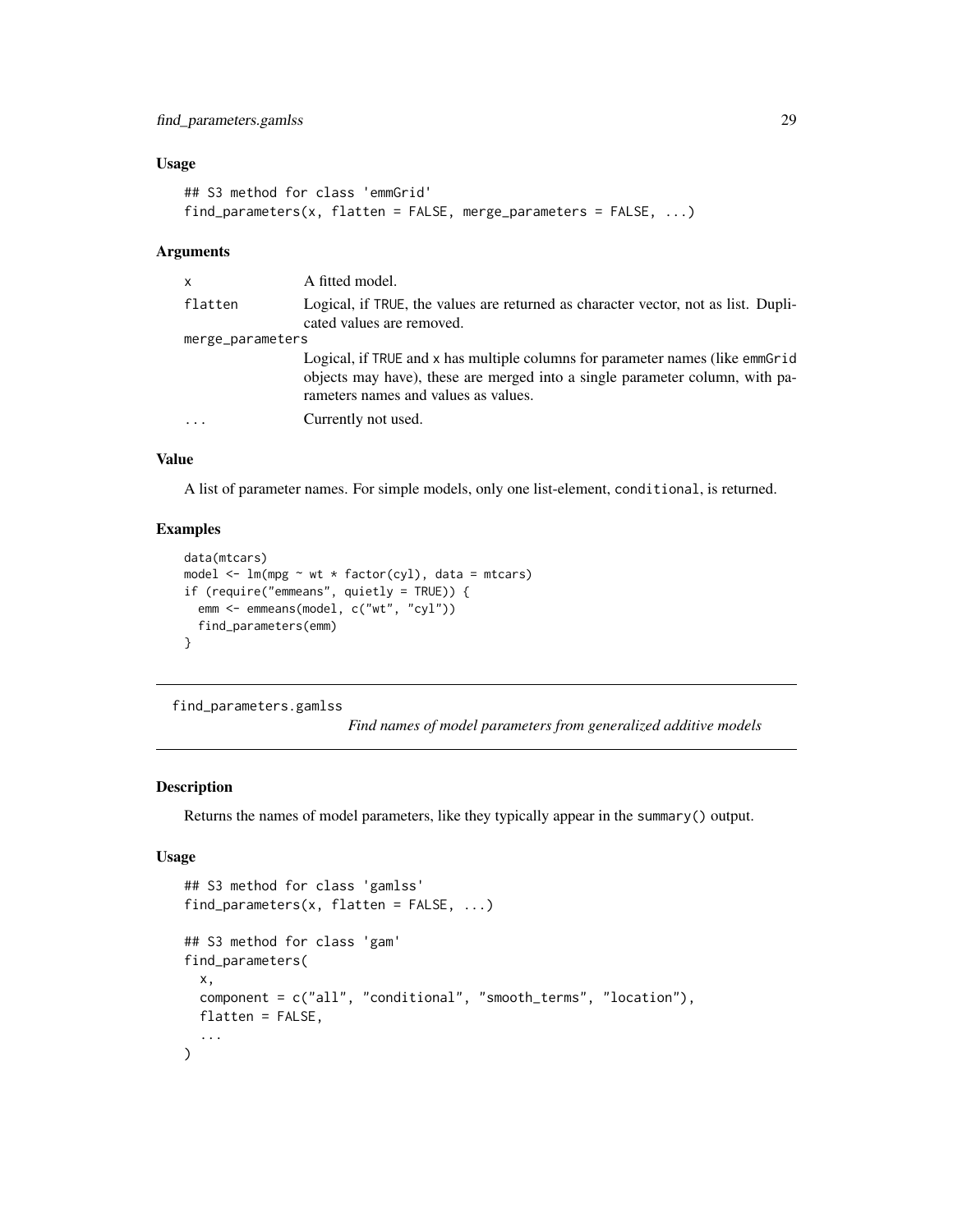<span id="page-29-0"></span>

| x         | A fitted model.                                                                                                                                                                                                                                                                                                                                                                                                                                                                                                                                                                                                                                                                                                                                                                                                                                                                                                                                                                                                                                                                            |
|-----------|--------------------------------------------------------------------------------------------------------------------------------------------------------------------------------------------------------------------------------------------------------------------------------------------------------------------------------------------------------------------------------------------------------------------------------------------------------------------------------------------------------------------------------------------------------------------------------------------------------------------------------------------------------------------------------------------------------------------------------------------------------------------------------------------------------------------------------------------------------------------------------------------------------------------------------------------------------------------------------------------------------------------------------------------------------------------------------------------|
| flatten   | Logical, if TRUE, the values are returned as character vector, not as list. Dupli-<br>cated values are removed.                                                                                                                                                                                                                                                                                                                                                                                                                                                                                                                                                                                                                                                                                                                                                                                                                                                                                                                                                                            |
| $\ldots$  | Currently not used.                                                                                                                                                                                                                                                                                                                                                                                                                                                                                                                                                                                                                                                                                                                                                                                                                                                                                                                                                                                                                                                                        |
| component | Which type of parameters to return, such as parameters for the conditional<br>model, the zero-inflated part of the model, the dispersion term, the instrumental<br>variables or marginal effects be returned? Applies to models with zero-inflated<br>and/or dispersion formula, or to models with instrumental variables (so called<br>fixed-effects regressions), or models with marginal effects from <b>mfx</b> . May be<br>abbreviated. Note that the <i>conditional</i> component is also called <i>count</i> or <i>mean</i><br>component, depending on the model. There are three convenient shortcuts:<br>component = "all" returns all possible parameters. If component = "location",<br>location parameters such as conditional, zero_inflated, smooth_terms, or<br>instruments are returned (everything that are fixed or random effects - depend-<br>ing on the effects argument - but no auxiliary parameters). For component =<br>"distributional" (or "auxiliary"), components like sigma, dispersion,<br>beta or precision (and other auxiliary parameters) are returned. |

## Value

A list of parameter names. The returned list may have following elements:

- conditional, the "fixed effects" part from the model.
- smooth\_terms, the smooth parameters.

## Examples

```
data(mtcars)
m \leftarrow \text{lm}(mpg \sim wt + cy1 + vs, data = mtcars)find_parameters(m)
```
<span id="page-29-1"></span>find\_parameters.glmmTMB

*Find names of model parameters from mixed models*

## Description

Returns the names of model parameters, like they typically appear in the summary() output.

```
## S3 method for class 'glmmTMB'
find_parameters(
  x,
 effects = c("all", "fixed", "random"),
```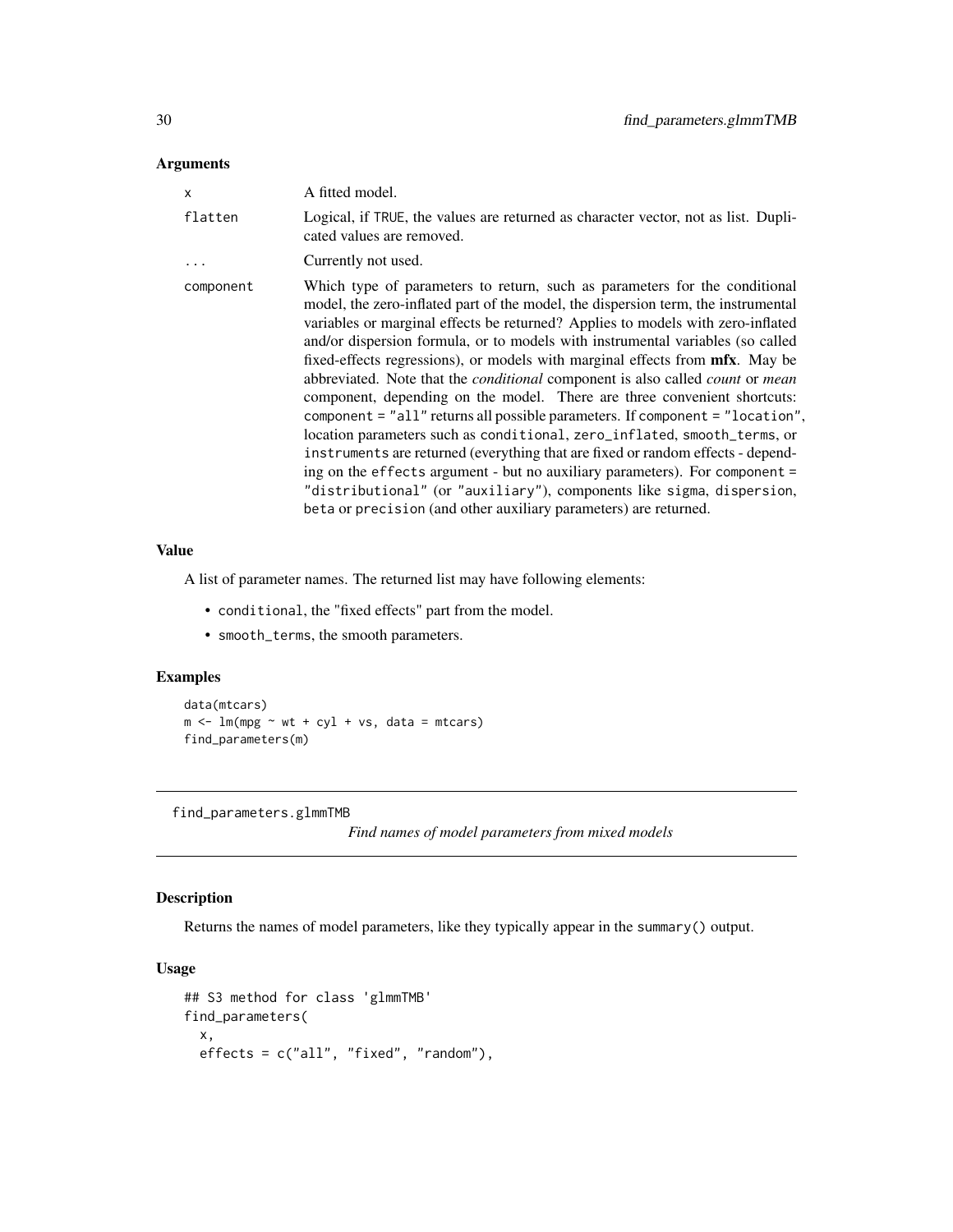```
component = c("all", "conditional", "zi", "zero_inflated", "dispersion"),
 flatten = FALSE,
  ...
\mathcal{L}## S3 method for class 'merMod'
find_parameters(x, effects = c("all", "fixed", "random"), flatten = FALSE, ...)
```

| X         | A fitted model.                                                                                                                                                                                                                                                                                                                                                                                                                                                                                                                                                                                                                                                                                                                                                                                                                  |
|-----------|----------------------------------------------------------------------------------------------------------------------------------------------------------------------------------------------------------------------------------------------------------------------------------------------------------------------------------------------------------------------------------------------------------------------------------------------------------------------------------------------------------------------------------------------------------------------------------------------------------------------------------------------------------------------------------------------------------------------------------------------------------------------------------------------------------------------------------|
| effects   | Should parameters for fixed effects, random effects or both be returned? Only<br>applies to mixed models. May be abbreviated.                                                                                                                                                                                                                                                                                                                                                                                                                                                                                                                                                                                                                                                                                                    |
| component | Which type of parameters to return, such as parameters for the conditional<br>model, the zero-inflated part of the model or the dispersion term? Applies<br>to models with zero-inflated and/or dispersion formula. Note that the <i>condi</i> -<br><i>tional</i> component is also called <i>count</i> or <i>mean</i> component, depending on the<br>model. There are three convenient shortcuts: component = "all" returns all<br>possible parameters. If component = "location", location parameters such as<br>conditional or zero_inflated are returned (everything that are fixed or ran-<br>dom effects - depending on the effects argument - but no auxiliary param-<br>eters). For component = "distributional" (or "auxiliary"), components<br>like sigma or dispersion (and other auxiliary parameters) are returned. |
| flatten   | Logical, if TRUE, the values are returned as character vector, not as list. Dupli-<br>cated values are removed.                                                                                                                                                                                                                                                                                                                                                                                                                                                                                                                                                                                                                                                                                                                  |
|           | Currently not used.                                                                                                                                                                                                                                                                                                                                                                                                                                                                                                                                                                                                                                                                                                                                                                                                              |

## Value

A list of parameter names. The returned list may have following elements:

- conditional, the "fixed effects" part from the model.
- random, the "random effects" part from the model.
- zero\_inflated, the "fixed effects" part from the zero-inflation component of the model.
- zero\_inflated\_random, the "random effects" part from the zero-inflation component of the model.
- dispersion, the dispersion parameters (auxiliary parameter)

```
data(mtcars)
m \leq Im(mpg \sim wt + cyl + vs, data = mtcars)find_parameters(m)
```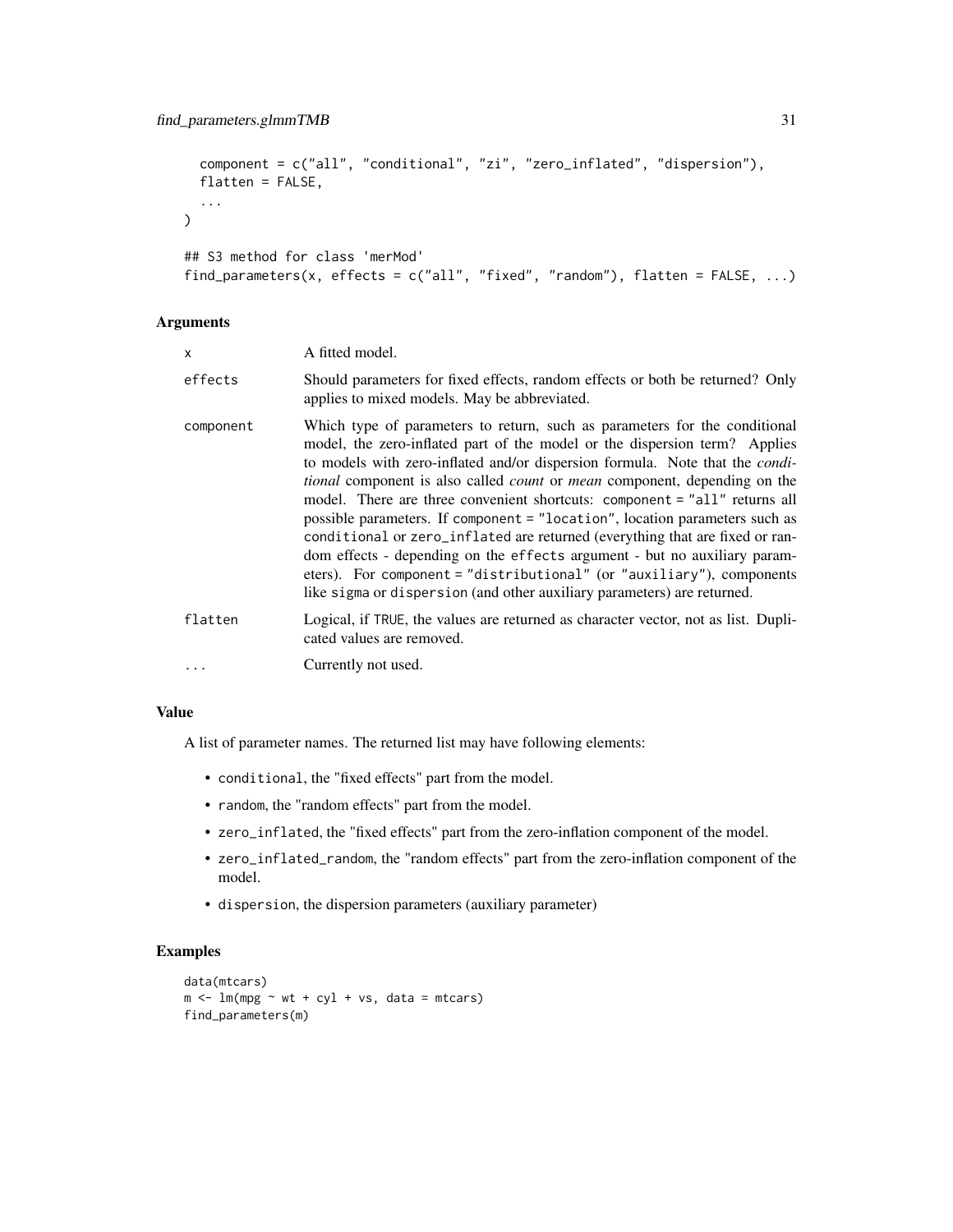```
find_parameters.zeroinfl
```
*Find names of model parameters from zero-inflated models*

## Description

Returns the names of model parameters, like they typically appear in the summary() output.

## Usage

```
## S3 method for class 'zeroinfl'
find_parameters(
  x,
  component = c("all", "conditional", "zi", "zero_inflated"),
 flatten = FALSE,
  ...
\mathcal{L}## S3 method for class 'mhurdle'
find_parameters(
 x,
 component = c("all", "conditional", "zi", "zero_inflated", "infrequent_purchase",
    "ip", "auxiliary"),
 flatten = FALSE,
  ...
)
```
## Arguments

| X         | A fitted model.                                                                                                                                                                                                                                                                                                                                                                                                                                                                                                                                                                                                                                                                                                                                                                                                                                                                                                                                                                                                                                                                    |
|-----------|------------------------------------------------------------------------------------------------------------------------------------------------------------------------------------------------------------------------------------------------------------------------------------------------------------------------------------------------------------------------------------------------------------------------------------------------------------------------------------------------------------------------------------------------------------------------------------------------------------------------------------------------------------------------------------------------------------------------------------------------------------------------------------------------------------------------------------------------------------------------------------------------------------------------------------------------------------------------------------------------------------------------------------------------------------------------------------|
| component | Which type of parameters to return, such as parameters for the conditional<br>model, the zero-inflated part of the model, the dispersion term, the instrumental<br>variables or marginal effects be returned? Applies to models with zero-inflated<br>and/or dispersion formula, or to models with instrumental variables (so called<br>fixed-effects regressions), or models with marginal effects from mfx. May be<br>abbreviated. Note that the <i>conditional</i> component is also called <i>count</i> or <i>mean</i><br>component, depending on the model. There are three convenient shortcuts:<br>component = "all" returns all possible parameters. If component = "location",<br>location parameters such as conditional, zero_inflated, smooth_terms, or<br>instruments are returned (everything that are fixed or random effects - depend-<br>ing on the effects argument - but no auxiliary parameters). For component =<br>"distributional" (or "auxiliary"), components like sigma, dispersion,<br>beta or precision (and other auxiliary parameters) are returned. |
| flatten   | Logical, if TRUE, the values are returned as character vector, not as list. Dupli-<br>cated values are removed.                                                                                                                                                                                                                                                                                                                                                                                                                                                                                                                                                                                                                                                                                                                                                                                                                                                                                                                                                                    |
| $\cdots$  | Currently not used.                                                                                                                                                                                                                                                                                                                                                                                                                                                                                                                                                                                                                                                                                                                                                                                                                                                                                                                                                                                                                                                                |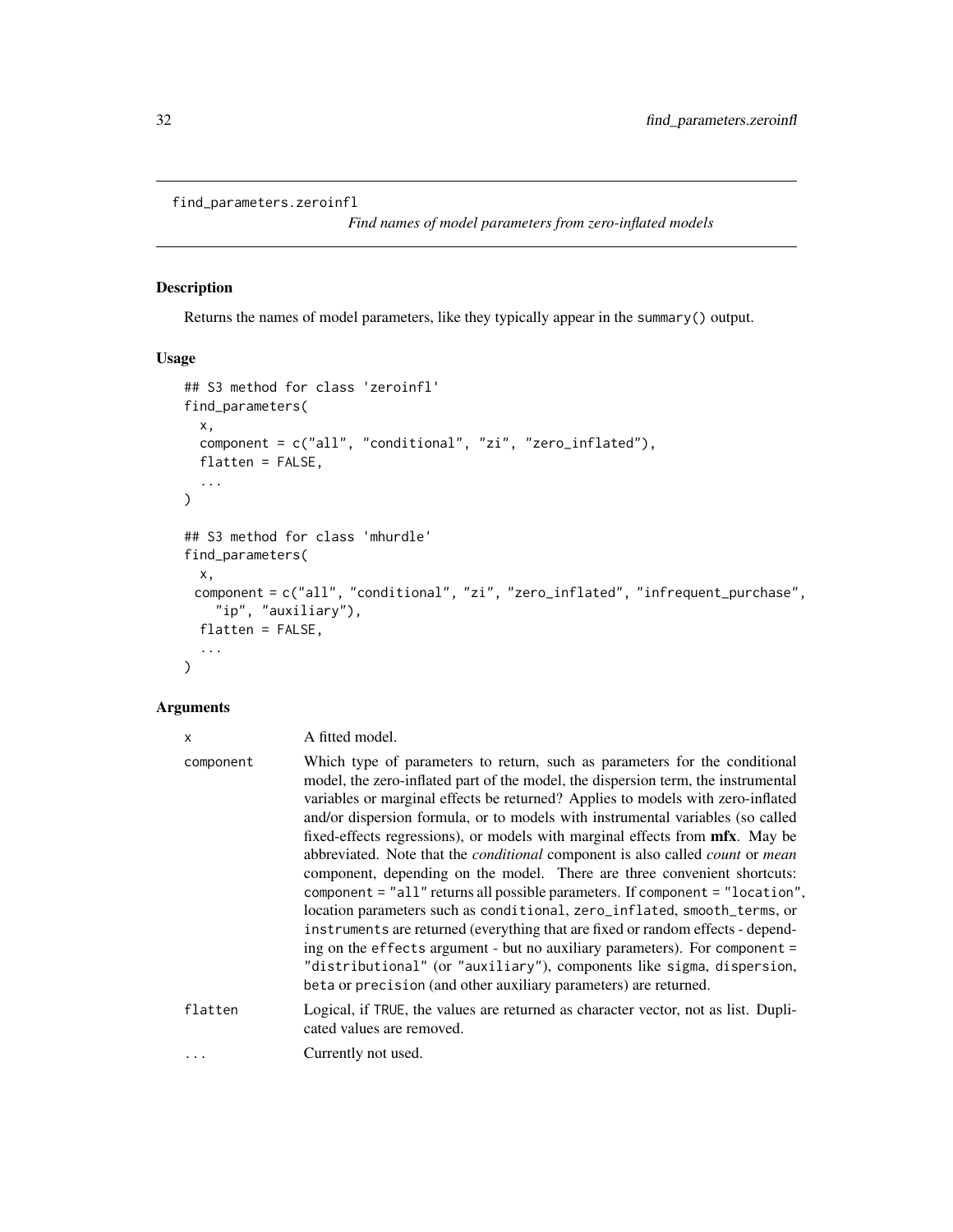## <span id="page-32-0"></span>find\_predictors 33

#### Value

A list of parameter names. The returned list may have following elements:

- conditional, the "fixed effects" part from the model.
- zero\_inflated, the "fixed effects" part from the zero-inflation component of the model.

## Examples

```
data(mtcars)
m \le - \ln(mpg \sim wt + cyl + vs, data = mtcars)find_parameters(m)
```
find\_predictors *Find names of model predictors*

#### Description

Returns the names of the predictor variables for the different parts of a model (like fixed or random effects, zero-inflated component, ...). Unlike [find\\_parameters\(\)](#page-20-1), the names from find\_predictors() match the original variable names from the data that was used to fit the model.

#### Usage

```
find_predictors(x, ...)
## Default S3 method:
find_predictors(
  x,
 effects = c("fixed", "random", "all"),
 component = c("all", "conditional", "zi", "zero_inflated", "dispersion",
    "instruments", "correlation", "smooth_terms"),
  flatten = FALSE,
  verbose = TRUE,
  ...
)
```
#### **Arguments**

| x          | A fitted model.                                                                                                                                                                                                                                                                                                                                                                                                                                                                               |
|------------|-----------------------------------------------------------------------------------------------------------------------------------------------------------------------------------------------------------------------------------------------------------------------------------------------------------------------------------------------------------------------------------------------------------------------------------------------------------------------------------------------|
| $\ddots$ . | Currently not used.                                                                                                                                                                                                                                                                                                                                                                                                                                                                           |
| effects    | Should variables for fixed effects, random effects or both be returned? Only<br>applies to mixed models. May be abbreviated.                                                                                                                                                                                                                                                                                                                                                                  |
| component  | Should all predictor variables, predictor variables for the conditional model, the<br>zero-inflated part of the model, the dispersion term or the instrumental variables<br>be returned? Applies to models with zero-inflated and/or dispersion formula, or<br>to models with instrumental variable (so called fixed-effects regressions). May<br>be abbreviated. Note that the <i>conditional</i> component is also called <i>count</i> or<br><i>mean</i> component, depending on the model. |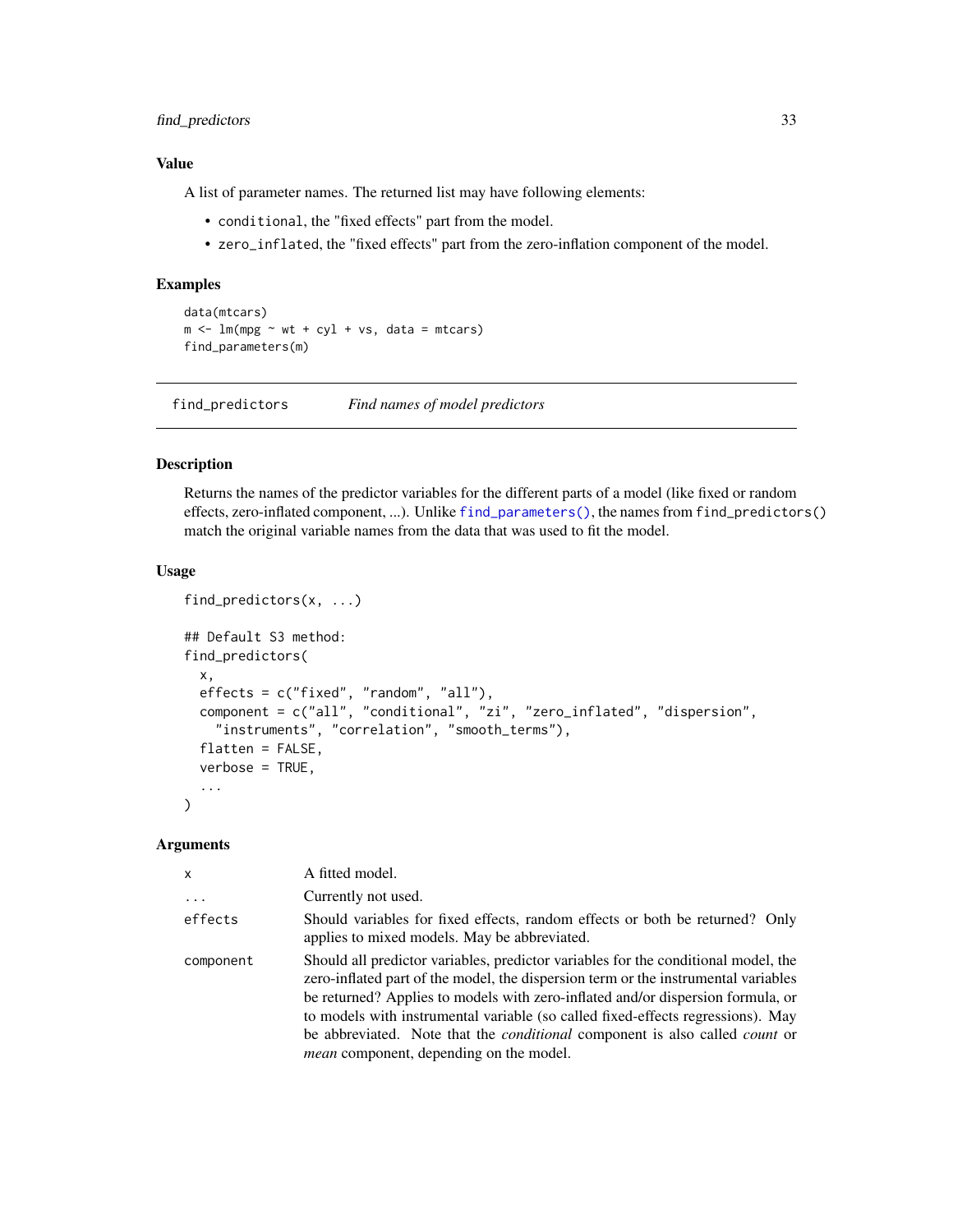| flatten | Logical, if TRUE, the values are returned as character vector, not as list. Dupli- |
|---------|------------------------------------------------------------------------------------|
|         | cated values are removed.                                                          |
| verbose | Toggle warnings.                                                                   |

## Value

A list of character vectors that represent the name(s) of the predictor variables. Depending on the combination of the arguments effects and component, the returned list has following elements:

- conditional, the "fixed effects" terms from the model
- random, the "random effects" terms from the model
- zero\_inflated, the "fixed effects" terms from the zero-inflation component of the model
- zero\_inflated\_random, the "random effects" terms from the zero-inflation component of the model
- dispersion, the dispersion terms
- instruments, for fixed-effects regressions like ivreg, felm or plm, the instrumental variables
- correlation, for models with correlation-component like gls, the variables used to describe the correlation structure

#### Model components

Possible values for the component argument depend on the model class. Following are valid options:

- "all": returns all model components, applies to all models, but will only have an effect for models with more than just the conditional model component.
- "conditional": only returns the conditional component, i.e. "fixed effects" terms from the model. Will only have an effect for models with more than just the conditional model component.
- "smooth\_terms": returns smooth terms, only applies to GAMs (or similar models that may contain smooth terms).
- "zero\_inflated" (or "zi"): returns the zero-inflation component.
- "dispersion": returns the dispersion model component. This is common for models with zero-inflation or that can model the dispersion parameter.
- "instruments": for instrumental-variable or some fixed effects regression, returns the instruments.
- "location": returns location parameters such as conditional, zero\_inflated, smooth\_terms, or instruments (everything that are fixed or random effects - depending on the effects argument - but no auxiliary parameters).
- "distributional" (or "auxiliary"): components like sigma, dispersion, beta or precision (and other auxiliary parameters) are returned.

```
data(mtcars)
m \le - \ln(mpg \sim wt + cyl + vs, data = mtcars)find_predictors(m)
```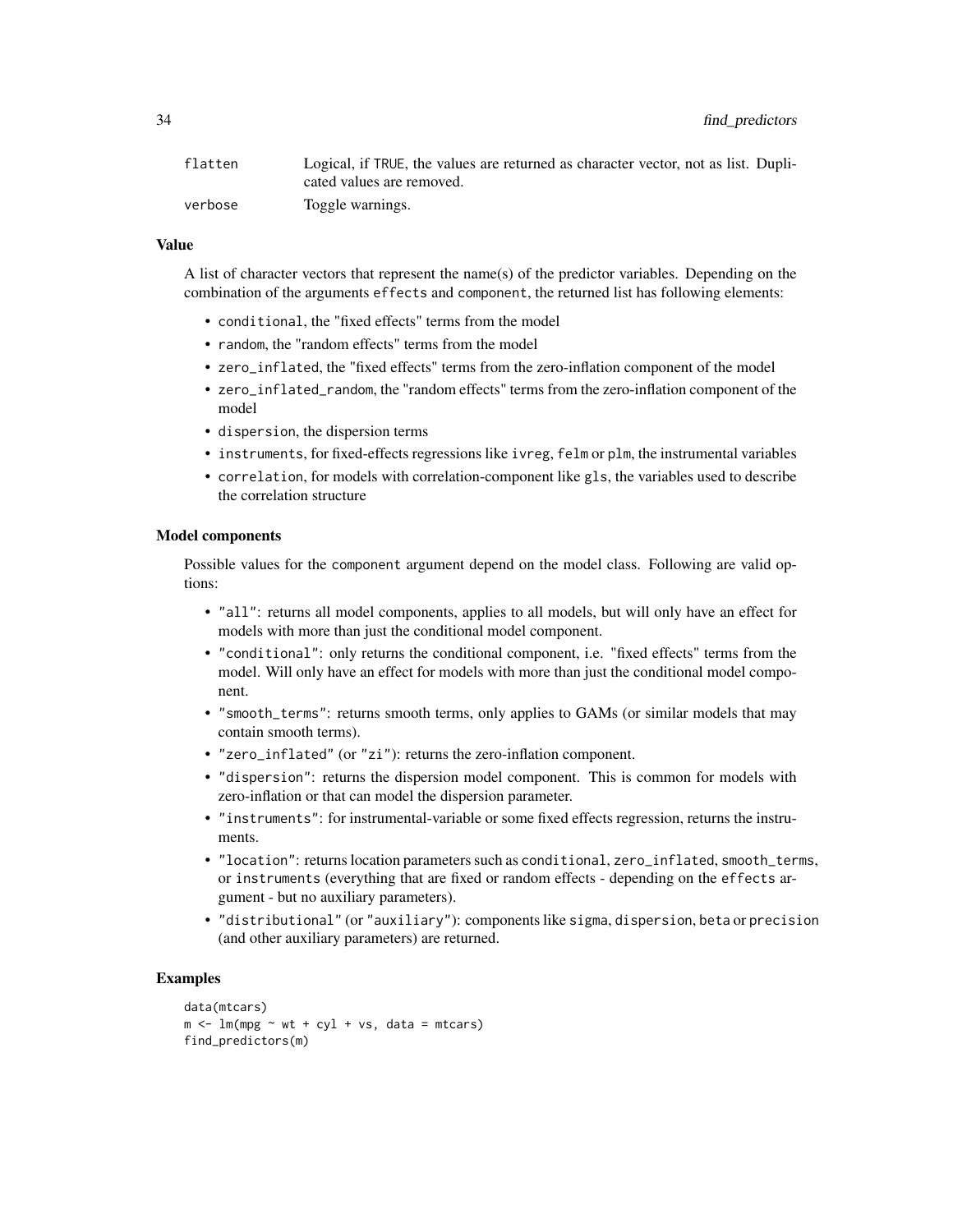<span id="page-34-0"></span>

## Description

Return the name of the grouping factors from mixed effects models.

## Usage

 $find\_random(x, split\_nested = FALSE, flatten = FALSE)$ 

## Arguments

| $\mathsf{x}$ | A fitted mixed model.                                                                                                                          |
|--------------|------------------------------------------------------------------------------------------------------------------------------------------------|
| split_nested | Logical, if TRUE, terms from nested random effects will be returned as separated<br>elements, not as single string with colon. See 'Examples'. |
| flatten      | Logical, if TRUE, the values are returned as character vector, not as list. Dupli-<br>cated values are removed.                                |

#### Value

A list of character vectors that represent the name(s) of the random effects (grouping factors). Depending on the model, the returned list has following elements:

- random, the "random effects" terms from the conditional part of model
- zero\_inflated\_random, the "random effects" terms from the zero-inflation component of the model

```
if (require("lme4")) {
 data(sleepstudy)
 sleepstudy$mygrp <- sample(1:5, size = 180, replace = TRUE)
 sleepstudy$mysubgrp <- NA
 for (i in 1:5) {
   filter_group <- sleepstudy$mygrp == i
   sleepstudy$mysubgrp[filter_group] <-
      sample(1:30, size = sum(filter_group), replace = TRUE)
 }
 m < -1mer(
   Reaction \sim Days + (1 | mygrp / mysubgrp) + (1 | Subject),
   data = sleepstudy
 )
 find_random(m)
 find_random(m, split_nested = TRUE)
}
```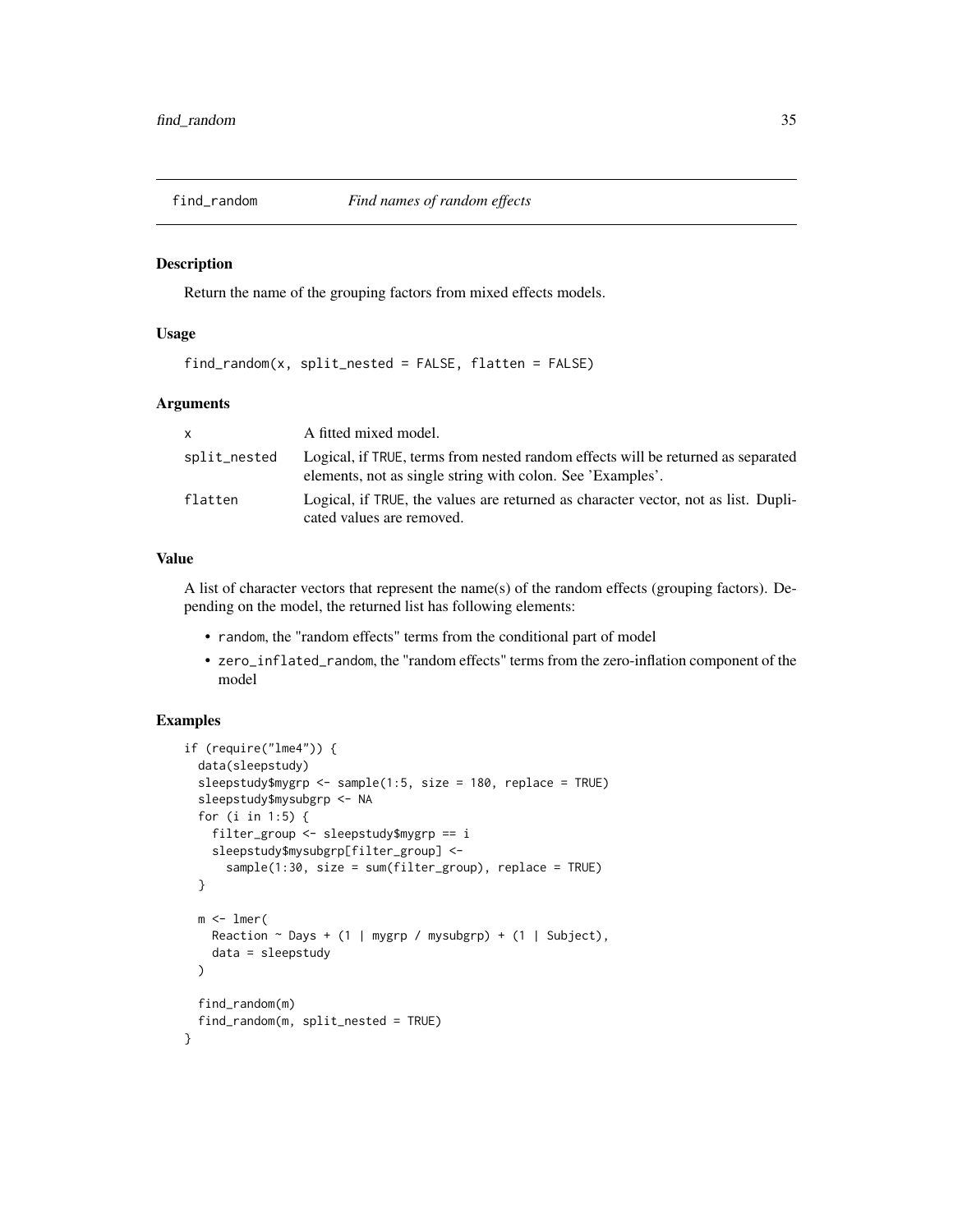## <span id="page-35-0"></span>Description

Return the name of the random slopes from mixed effects models.

#### Usage

```
find_random_slopes(x)
```
#### Arguments

x A fitted mixed model.

#### Value

A list of character vectors with the name(s) of the random slopes, or NULL if model has no random slopes. Depending on the model, the returned list has following elements:

- random, the random slopes from the conditional part of model
- zero\_inflated\_random, the random slopes from the zero-inflation component of the model

## Examples

```
if (require("lme4")) {
  data(sleepstudy)
  m \le - lmer(Reaction \sim Days + (1 + Days | Subject), data = sleepstudy)
  find_random_slopes(m)
}
```
find\_response *Find name of the response variable*

## Description

Returns the name(s) of the response variable(s) from a model object.

#### Usage

find\_response(x, combine =  $TRUE$ , ...)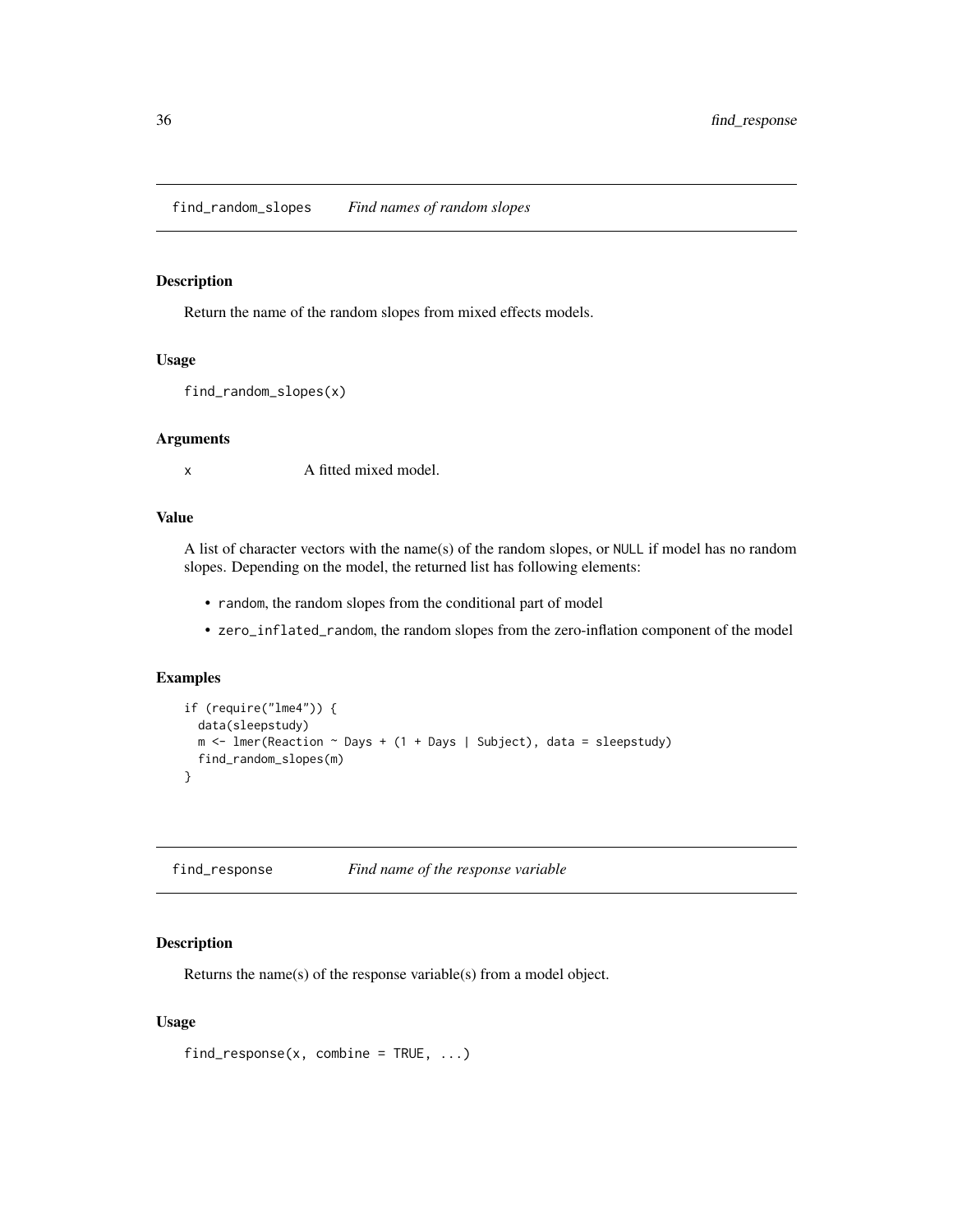## find\_smooth 37

### Arguments

| $\mathsf{x}$ | A fitted model.                                                                                                                                                                                                                                                                         |
|--------------|-----------------------------------------------------------------------------------------------------------------------------------------------------------------------------------------------------------------------------------------------------------------------------------------|
| combine      | Logical, if TRUE and the response is a matrix-column, the name of the response<br>matches the notation in formula, and would for instance also contain patterns<br>like "cbind $( \dots )$ ". Else, the original variable names from the matrix-column<br>are returned. See 'Examples'. |
| $\ddotsc$    | Currently not used.                                                                                                                                                                                                                                                                     |

### Value

The name(s) of the response variable(s) from x as character vector, or NULL if response variable could not be found.

# Examples

```
if (require("lme4")) {
  data(cbpp)
  cbpp$trials <- cbpp$size - cbpp$incidence
  m <- glm(cbind(incidence, trials) ~ period, data = cbpp, family = binomial)
  find_response(m, combine = TRUE)
  find_response(m, combine = FALSE)
}
```

| find_smooth | Find smooth terms from a model object |  |
|-------------|---------------------------------------|--|
|             |                                       |  |

## Description

Return the names of smooth terms from a model object.

### Usage

```
find_s \text{smooth}(x, flatten = FALSE)
```
### Arguments

|         | A (gam) model.                                                                                                  |
|---------|-----------------------------------------------------------------------------------------------------------------|
| flatten | Logical, if TRUE, the values are returned as character vector, not as list. Dupli-<br>cated values are removed. |

### Value

A character vector with the name(s) of the smooth terms.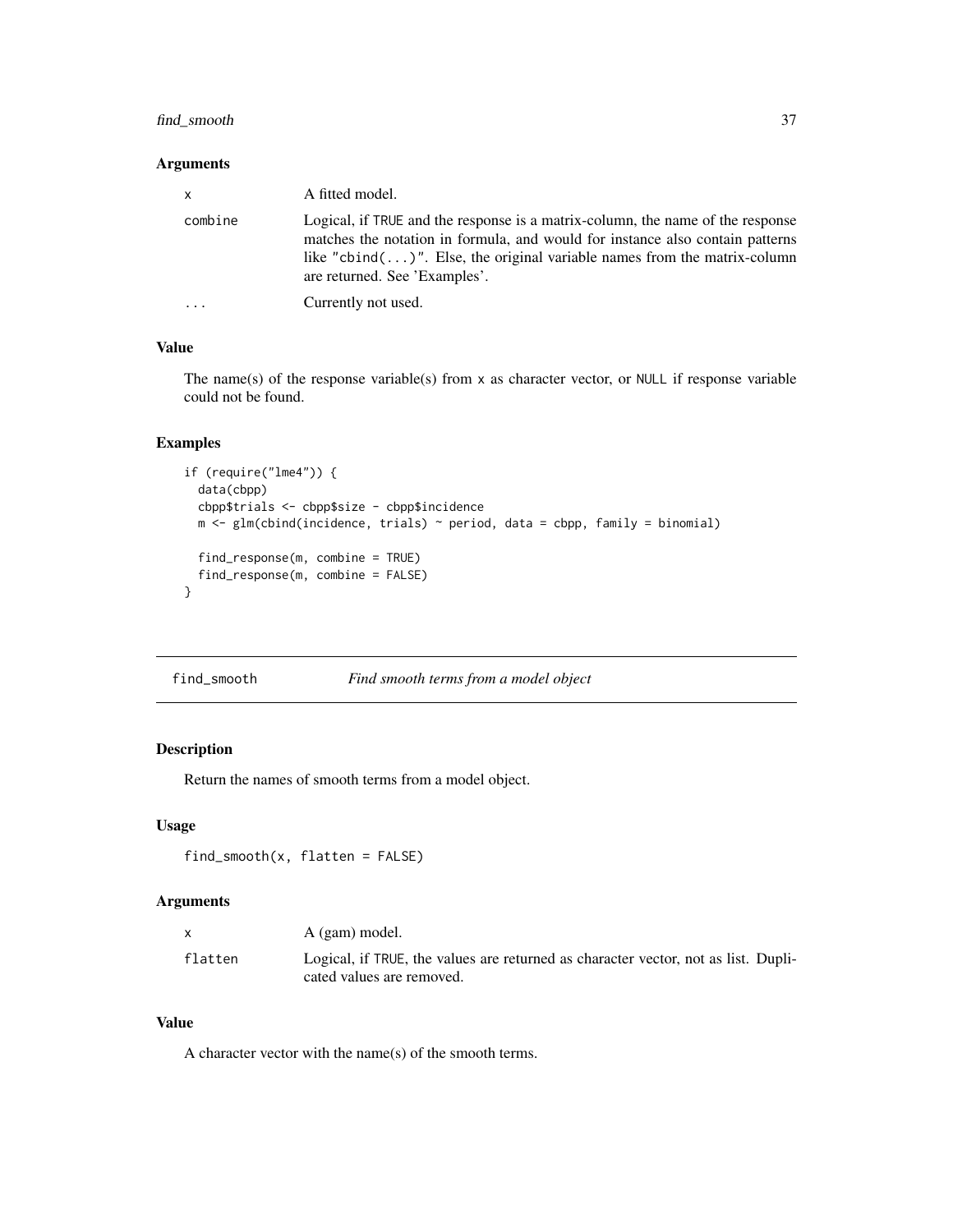## Examples

```
if (require("mgcv")) {
  data(iris)
  model <- gam(Petal.Length ~ Petal.Width + s(Sepal.Length), data = iris)
  find_smooth(model)
}
```
find\_statistic *Find statistic for model*

# Description

Returns the statistic for a regression model (*t*-statistic, *z*-statistic, etc.).

Small helper that checks if a model is a regression model object and return the statistic used.

## Usage

find\_statistic(x, ...)

### Arguments

| X       | An object.          |
|---------|---------------------|
| $\cdot$ | Currently not used. |

# Value

A character describing the type of statistic. If there is no statistic available with a distribution, NULL will be returned.

```
# regression model object
data(mtcars)
m \le - \ln(mpg \sim wt + cyl + vs, data = mtcars)find_statistic(m)
```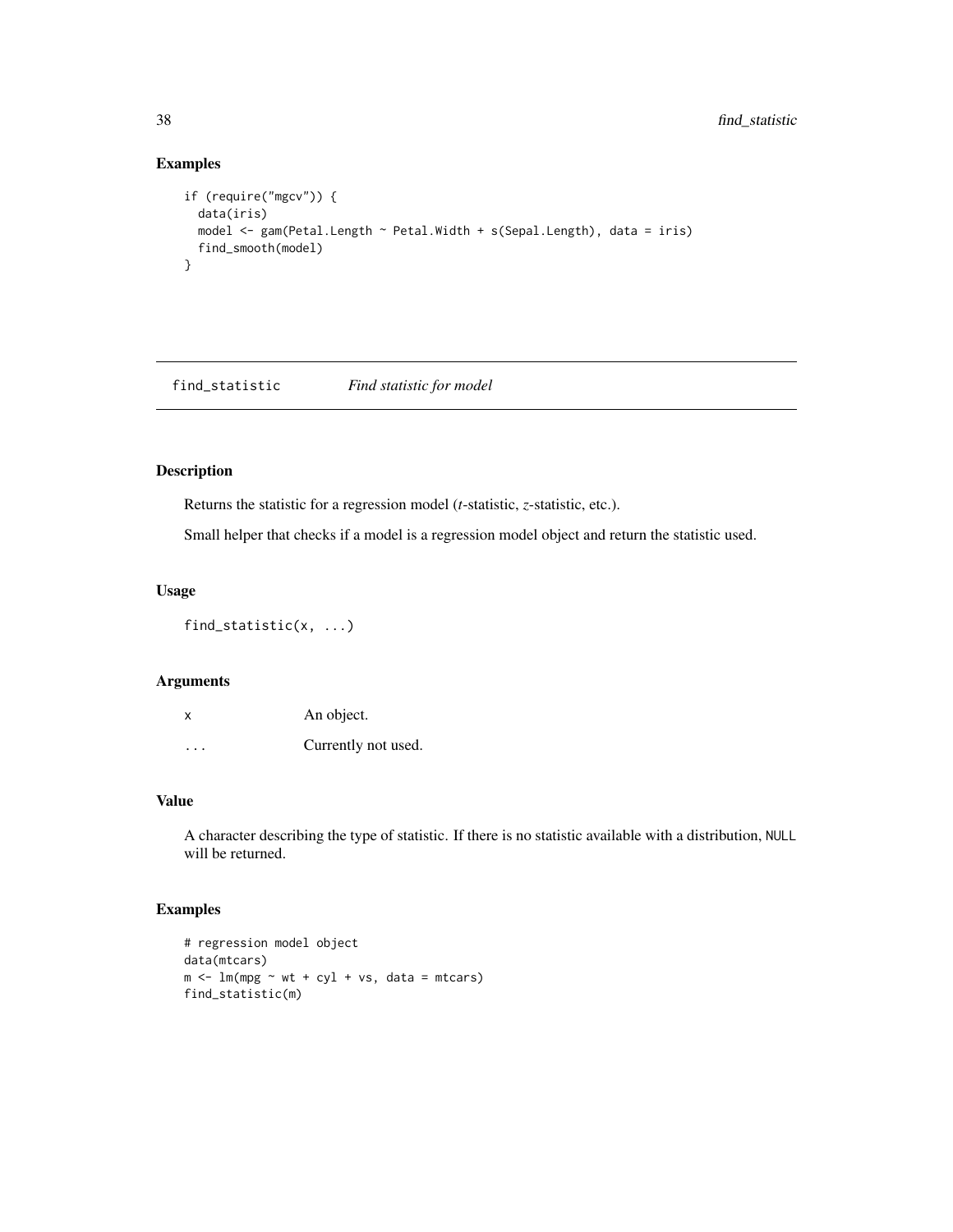<span id="page-38-0"></span>

Returns a list with the names of all terms, including response value and random effects, "as is". This means, on-the-fly tranformations or arithmetic expressions like  $log($ ),  $I($ ), as. factor() etc. are preserved.

### Usage

```
find\_terms(x, flatten = FALSE, verbose = TRUE, ...)
```
### Arguments

| X       | A fitted model.                                                                                                 |
|---------|-----------------------------------------------------------------------------------------------------------------|
| flatten | Logical, if TRUE, the values are returned as character vector, not as list. Dupli-<br>cated values are removed. |
| verbose | Toggle warnings.                                                                                                |
| $\cdot$ | Currently not used.                                                                                             |

### Value

A list with (depending on the model) following elements (character vectors):

- response, the name of the response variable
- conditional, the names of the predictor variables from the *conditional* model (as opposed to the zero-inflated part of a model)
- random, the names of the random effects (grouping factors)
- zero\_inflated, the names of the predictor variables from the *zero-inflated* part of the model
- zero\_inflated\_random, the names of the random effects (grouping factors)
- dispersion, the name of the dispersion terms
- instruments, the names of instrumental variables

Returns NULL if no terms could be found (for instance, due to problems in accessing the formula).

## Note

The difference to [find\\_variables\(\)](#page-40-0) is that find\_terms() may return a variable multiple times in case of multiple transformations (see examples below), while find\_variables() returns each variable name only once.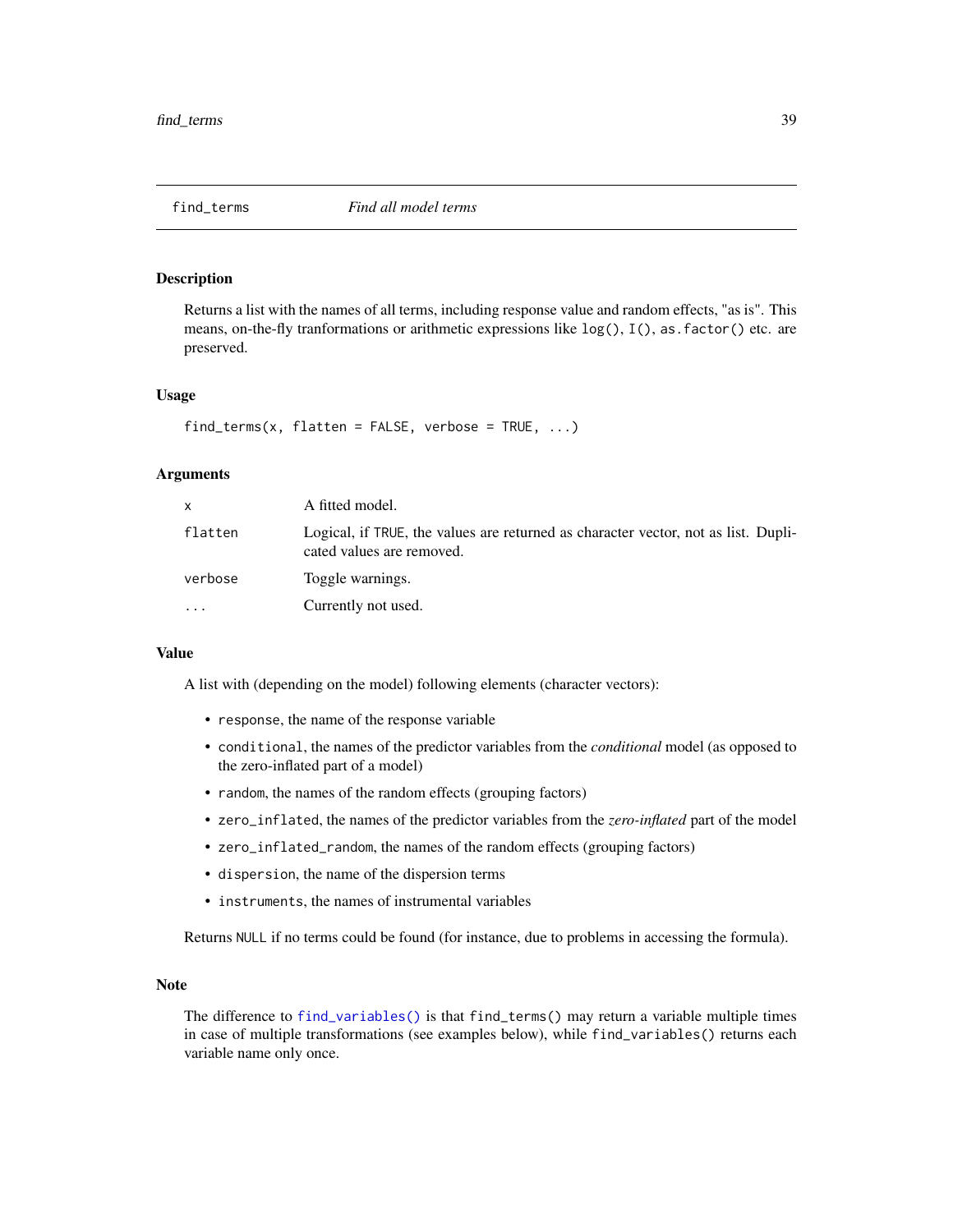### Examples

```
if (require("lme4")) {
 data(sleepstudy)
 m < -1mer(
   log(Reaction) ~ ~ Days + I(Days^2) + (1 + Days + exp(Days) | Subject),
    data = sleepstudy
 \lambdafind_terms(m)
}
```
find\_transformation *Find possible transformation of response variables*

### Description

This functions checks whether any transformation, such as log- or exp-transforming, was applied to the response variable (dependent variable) in a regression formula. Currently, following patterns are detected: log, log1p, exp, expm1, sqrt, log(x+<number>) and log-log.

### Usage

find\_transformation(x)

### Arguments

x A regression model.

### Value

A string, with the name of the function of the applied transformation. Returns "identity" for no transformation, and e.g. " $log(x+3)$ " when a specific values was added to the response variables before log-transforming.

```
# identity, no transformation
model <- lm(Sepal.Length ~ Species, data = iris)
find_transformation(model)
```

```
# log-transformation
model <- lm(log(Sepal.Length) ~ Species, data = iris)
find_transformation(model)
# log+2
```

```
model <- lm(log(Sepal.Length + 2) ~ Species, data = iris)
find_transformation(model)
```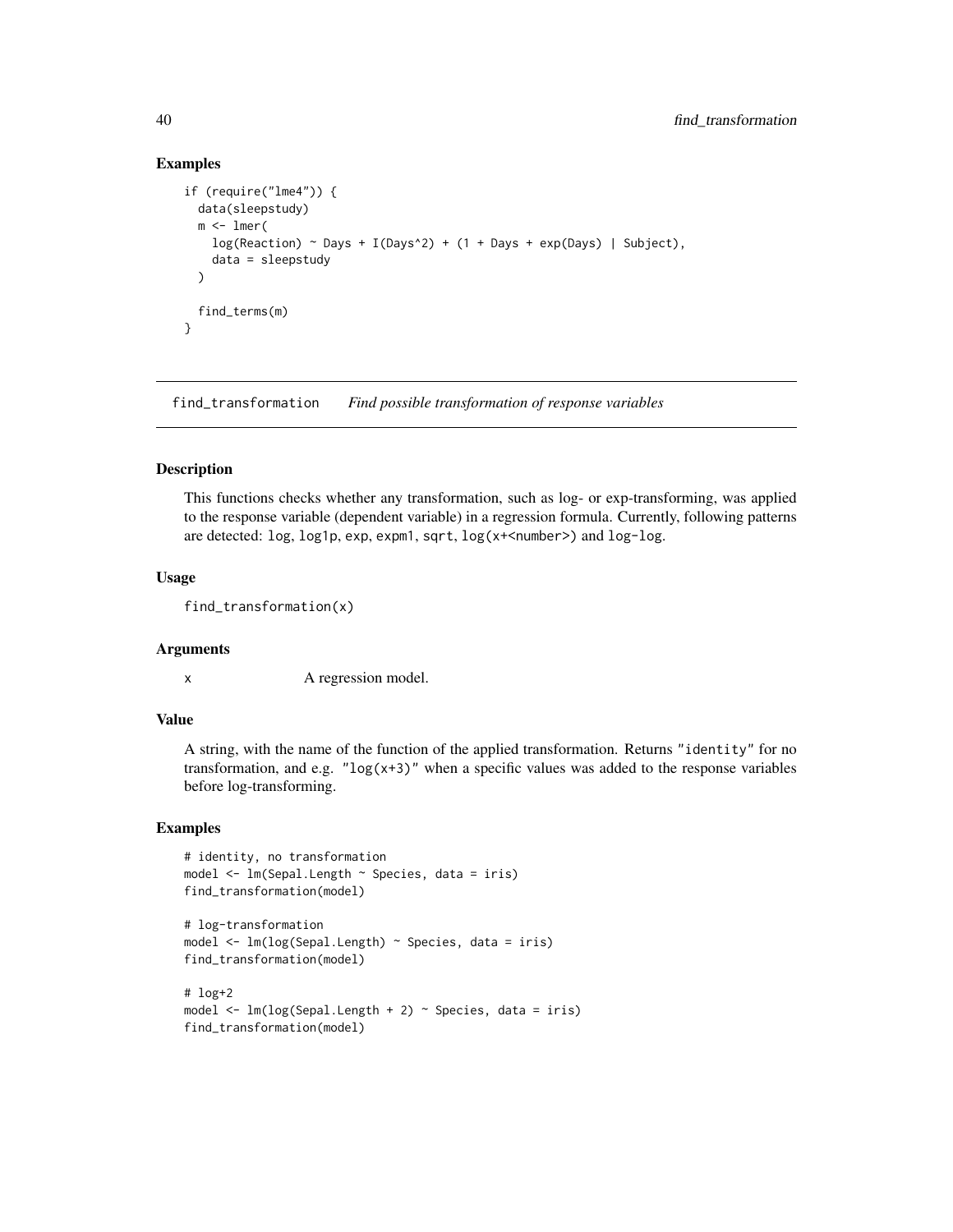<span id="page-40-0"></span>find\_variables *Find names of all variables*

### Description

Returns a list with the names of all variables, including response value and random effects.

## Usage

```
find_variables(
  x,
 effects = "all",component = "all",
  flatten = FALSE,
  verbose = TRUE
)
```
# Arguments

| X         | A fitted model.                                                                                                                                                                                                                                                                                                                                                                                                                                                                               |
|-----------|-----------------------------------------------------------------------------------------------------------------------------------------------------------------------------------------------------------------------------------------------------------------------------------------------------------------------------------------------------------------------------------------------------------------------------------------------------------------------------------------------|
| effects   | Should variables for fixed effects, random effects or both be returned? Only<br>applies to mixed models. May be abbreviated.                                                                                                                                                                                                                                                                                                                                                                  |
| component | Should all predictor variables, predictor variables for the conditional model, the<br>zero-inflated part of the model, the dispersion term or the instrumental variables<br>be returned? Applies to models with zero-inflated and/or dispersion formula, or<br>to models with instrumental variable (so called fixed-effects regressions). May<br>be abbreviated. Note that the <i>conditional</i> component is also called <i>count</i> or<br><i>mean</i> component, depending on the model. |
| flatten   | Logical, if TRUE, the values are returned as character vector, not as list. Dupli-<br>cated values are removed.                                                                                                                                                                                                                                                                                                                                                                               |
| verbose   | Toggle warnings.                                                                                                                                                                                                                                                                                                                                                                                                                                                                              |

### Value

A list with (depending on the model) following elements (character vectors):

- response, the name of the response variable
- conditional, the names of the predictor variables from the *conditional* model (as opposed to the zero-inflated part of a model)
- cluster, the names of cluster or grouping variables
- dispersion, the name of the dispersion terms
- instruments, the names of instrumental variables
- random, the names of the random effects (grouping factors)
- zero\_inflated, the names of the predictor variables from the *zero-inflated* part of the model
- zero\_inflated\_random, the names of the random effects (grouping factors)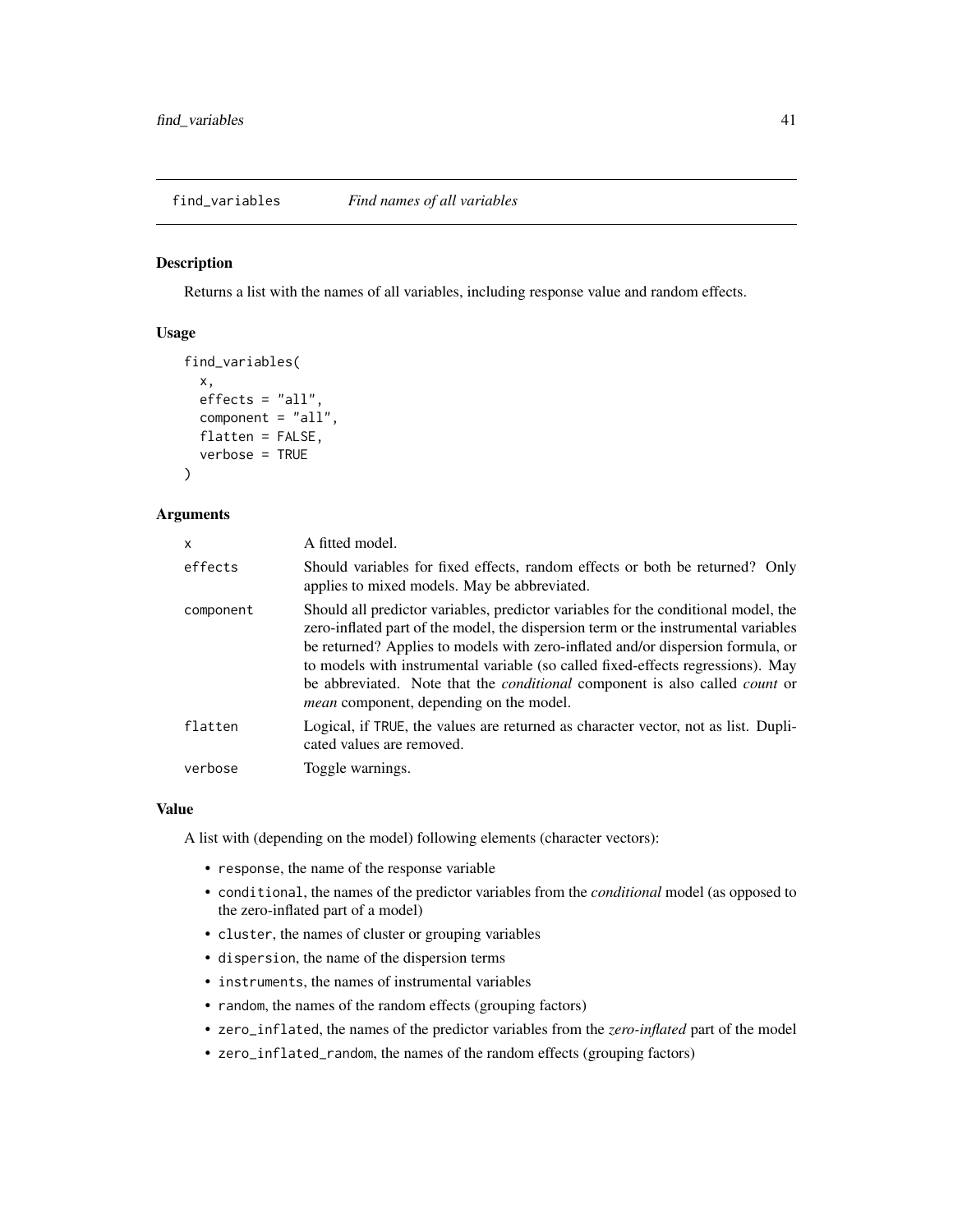### Model components

Possible values for the component argument depend on the model class. Following are valid options:

- "all": returns all model components, applies to all models, but will only have an effect for models with more than just the conditional model component.
- "conditional": only returns the conditional component, i.e. "fixed effects" terms from the model. Will only have an effect for models with more than just the conditional model component.
- "smooth\_terms": returns smooth terms, only applies to GAMs (or similar models that may contain smooth terms).
- "zero\_inflated" (or "zi"): returns the zero-inflation component.
- "dispersion": returns the dispersion model component. This is common for models with zero-inflation or that can model the dispersion parameter.
- "instruments": for instrumental-variable or some fixed effects regression, returns the instruments.
- "location": returns location parameters such as conditional, zero\_inflated, smooth\_terms, or instruments (everything that are fixed or random effects - depending on the effects argument - but no auxiliary parameters).
- "distributional" (or "auxiliary"): components like sigma, dispersion, beta or precision (and other auxiliary parameters) are returned.

### Note

The difference to [find\\_terms\(\)](#page-38-0) is that find\_variables() returns each variable name only once, while find\_terms() may return a variable multiple times in case of transformations or when arithmetic expressions were used in the formula.

```
if (require("lme4")) {
 data(cbpp)
 data(sleepstudy)
 # some data preparation...
 cbpp$trials <- cbpp$size - cbpp$incidence
 sleepstudy$mygrp <- sample(1:5, size = 180, replace = TRUE)
 sleepstudy$mysubgrp <- NA
 for (i in 1:5) {
   filter_group <- sleepstudy$mygrp == i
   sleepstudy$mysubgrp[filter_group] <-
      sample(1:30, size = sum(filter_group), replace = TRUE)
 }
 m1 \leq glmer(cbind(incidence, size - incidence) \sim period + (1 | herd),
   data = cbp,
   family = binomial
 )
```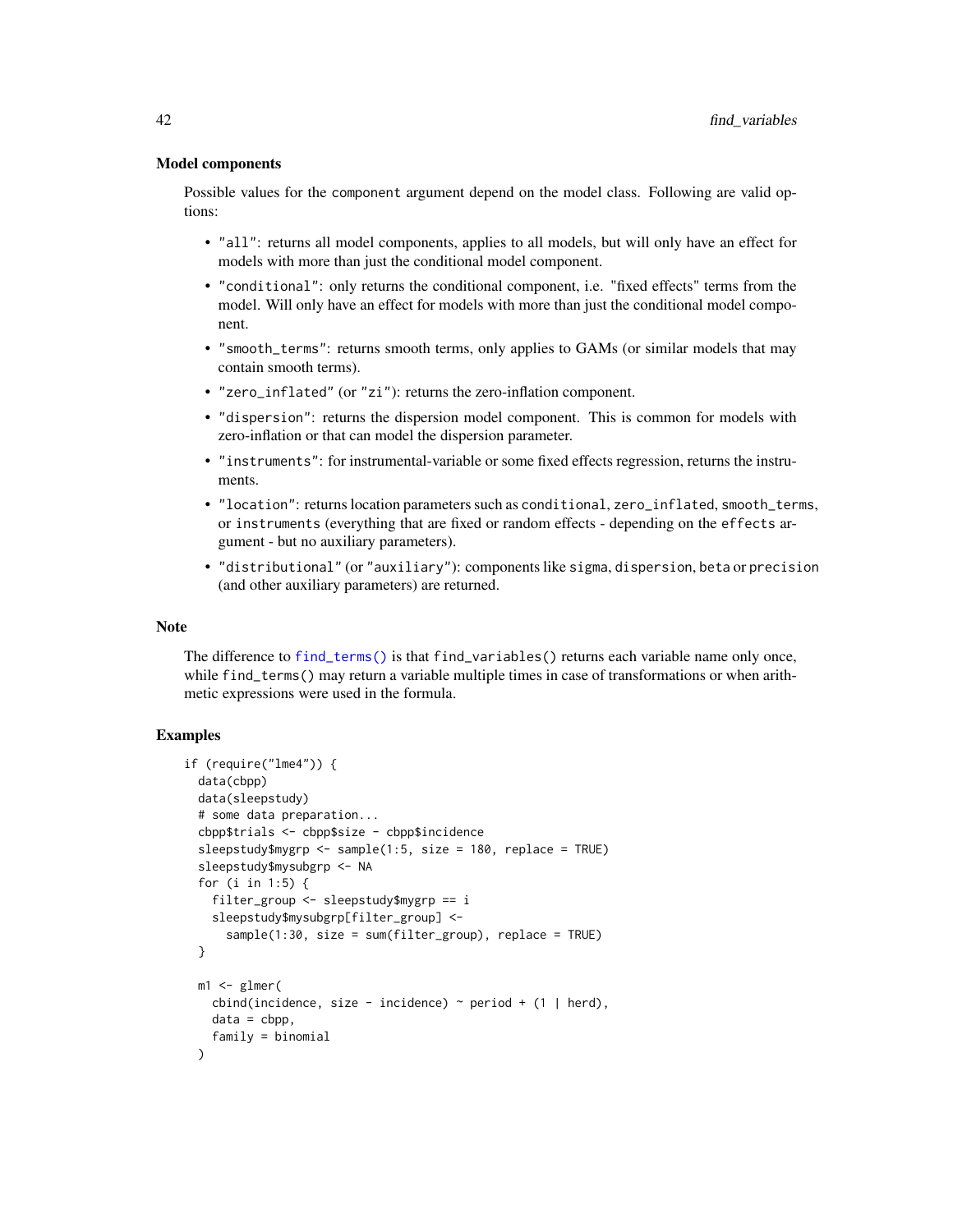## find\_weights 43

```
find_variables(m1)
  m2 < -1mer(
    Reaction \sim Days + (1 | mygrp / mysubgrp) + (1 | Subject),
    data = sleepstudy
  \mathcal{L}find_variables(m2)
  find_variables(m2, flatten = TRUE)
}
```
find\_weights *Find names of model weights*

## Description

Returns the name of the variable that describes the weights of a model.

# Usage

find\_weights(x, ...)

### Arguments

| X | A fitted model.     |
|---|---------------------|
| . | Currently not used. |

## Value

The name of the weighting variable as character vector, or NULL if no weights were specified.

### Examples

```
data(mtcars)
mtcars$weight <- rnorm(nrow(mtcars), 1, .3)
m <- lm(mpg \sim wt + cyl + vs, data = mtcars, weights = weight)
find_weights(m)
```
fish *Sample data set*

# Description

A sample data set, used in tests and some examples.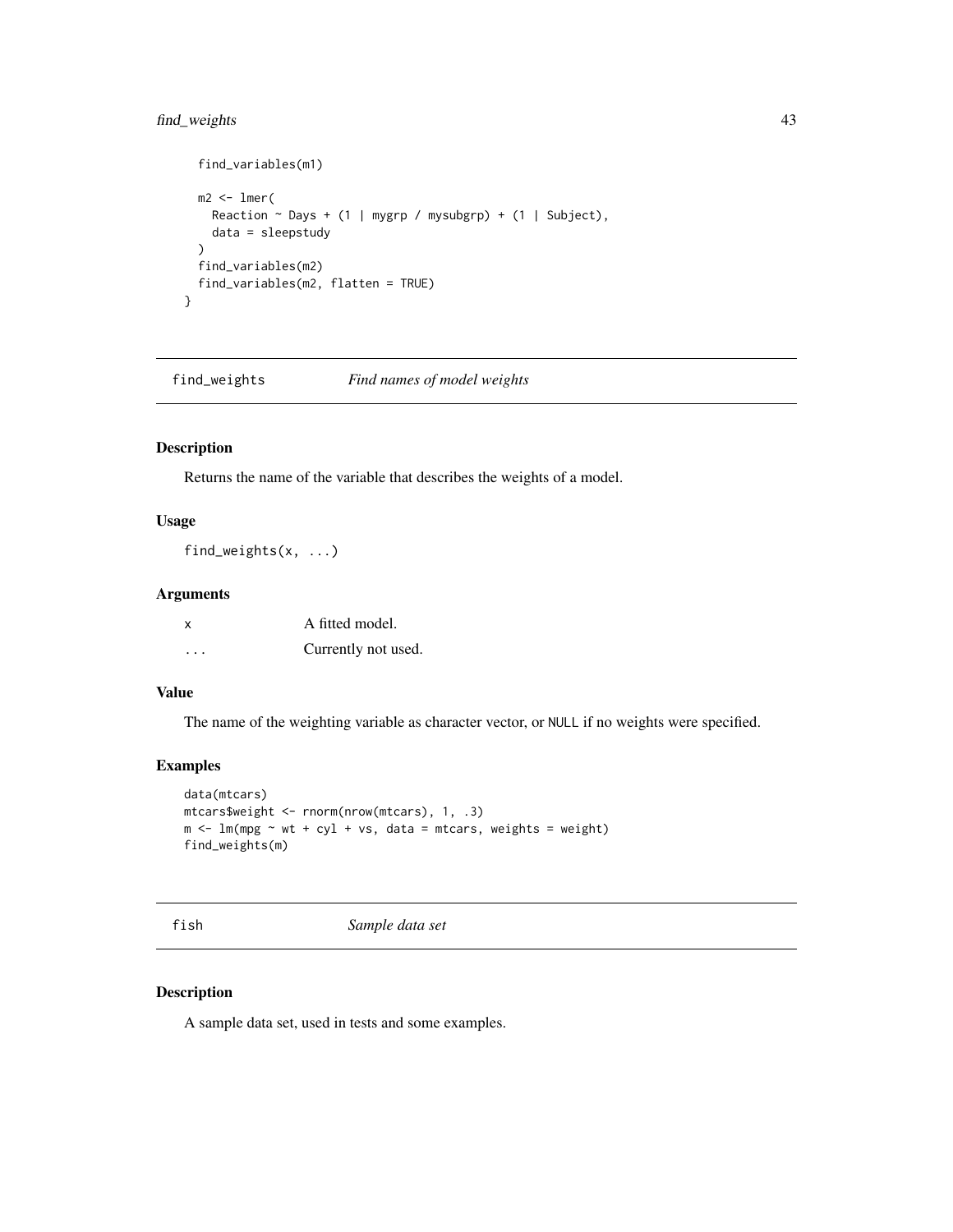Bayes Factor formatting

## Usage

```
format_bf(
 bf,
 stars = FALSE,
 stars_only = FALSE,
 name = "BF",protect_ratio = FALSE,
 na_reference = NA,
 exact = FALSE)
```
## Arguments

| bf            | Bayes Factor.                                                                                                                                           |
|---------------|---------------------------------------------------------------------------------------------------------------------------------------------------------|
| stars         | Add significance stars (e.g., $p < .001***$ ).                                                                                                          |
| stars_only    | Return only significance stars.                                                                                                                         |
| name          | Name prefixing the text. Can be NULL.                                                                                                                   |
| protect_ratio | Should values smaller than 1 be represented as ratios?                                                                                                  |
| na_reference  | How to format missing values (NA).                                                                                                                      |
| exact         | Should very large or very small values be reported with a scientific format (e.g.,<br>4.24e5), or as truncated values (as " $> 1000$ " and "< 1/1000"). |

### Value

A formatted string.

```
format_bf(bfs <- c(0.000045, 0.033, NA, 1557, 3.54))
format_bf(bfs, exact = TRUE, name = NULL)
format_bf(bfs, stars = TRUE)
format_bf(bfs, protect_ratio = TRUE)
format_bf(bfs, protect_ratio = TRUE, exact = TRUE)
format_bf(bfs, na_reference = 1)
```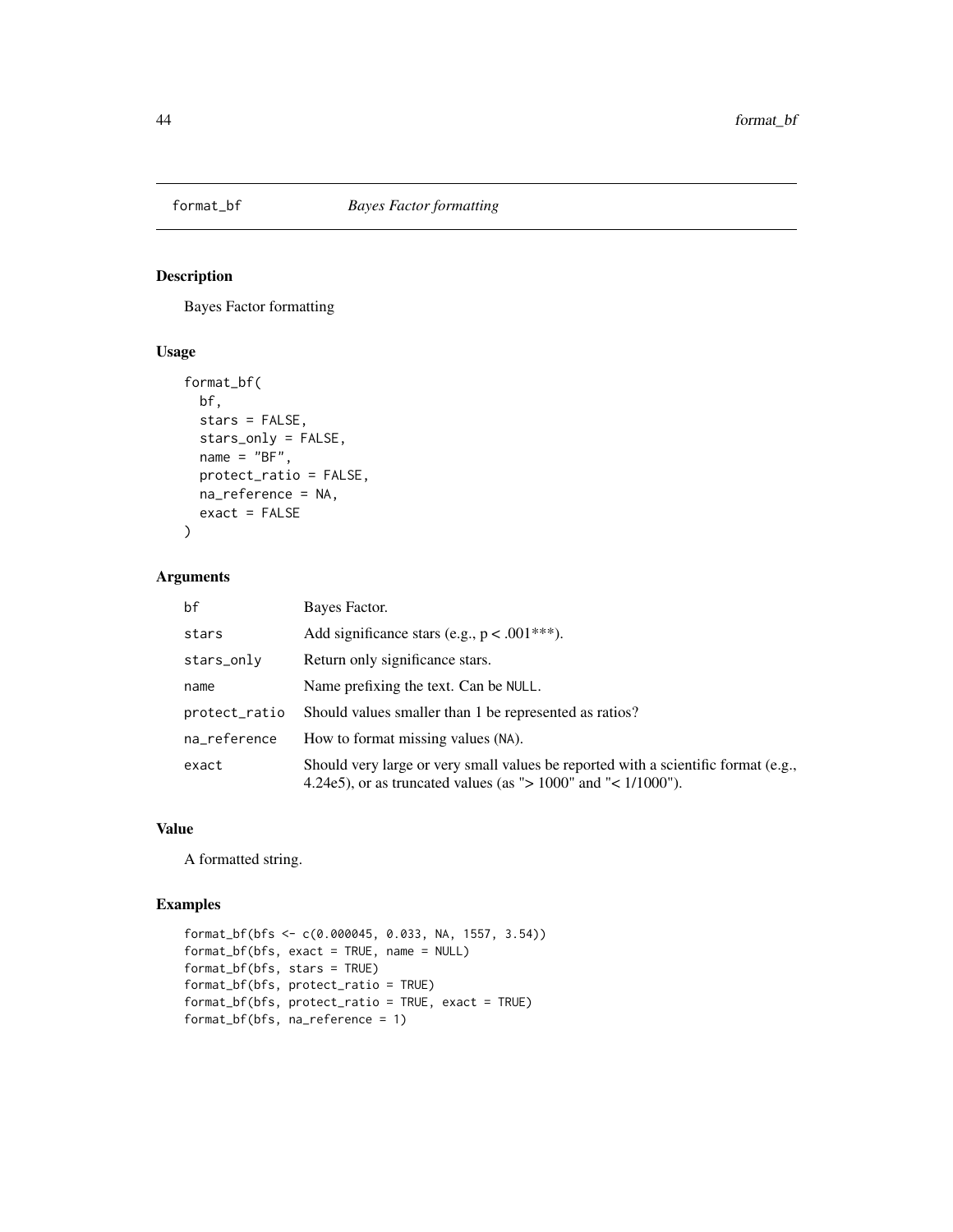format\_capitalize *Capitalizes the first letter in a string*

### Description

This function converts the first letter in a string into upper case.

## Usage

```
format_capitalize(x, verbose = TRUE)
```
## Arguments

|         | A character vector or a factor. The latter is coerced to character. All other objects |
|---------|---------------------------------------------------------------------------------------|
|         | are returned unchanged.                                                               |
| verbose | Toggle warnings.                                                                      |

### Value

x, with first letter capitalized.

## Examples

```
format_capitalize("hello")
format_capitalize(c("hello", "world"))
unique(format_capitalize(iris$Species))
```
format\_ci *Confidence/Credible Interval (CI) Formatting*

### Description

Confidence/Credible Interval (CI) Formatting

### Usage

```
format_ci(
 CI_low,
 CI_high,
 ci = 0.95,digits = 2,
 brackets = TRUE,
 width = NULL,width_low = width,
 width_high = width,
 missing = "",zap_small = FALSE
\mathcal{E}
```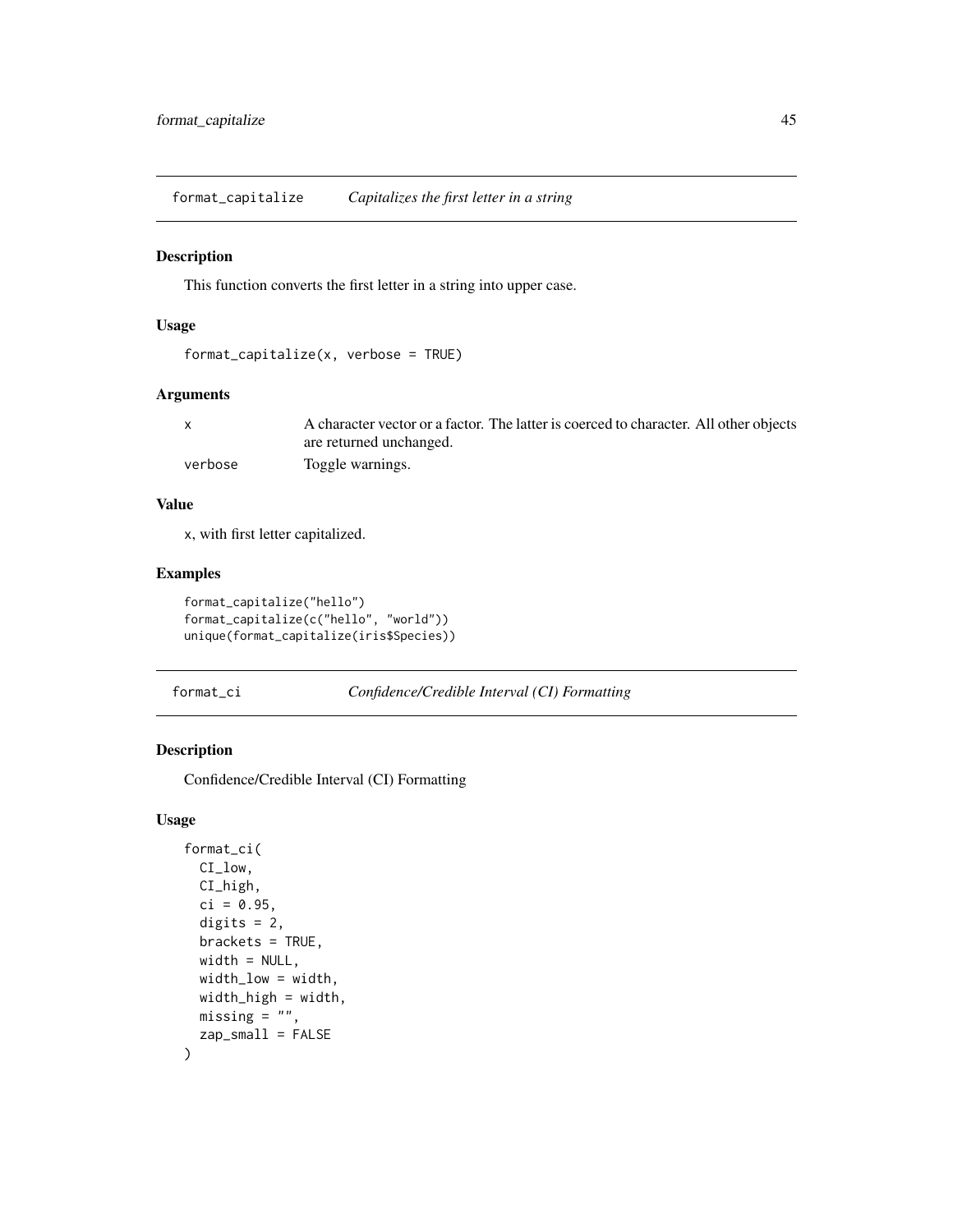# Arguments

| CI_low                | Lower CI bound.                                                                                                                                                                                                                                                                                                                                                                     |
|-----------------------|-------------------------------------------------------------------------------------------------------------------------------------------------------------------------------------------------------------------------------------------------------------------------------------------------------------------------------------------------------------------------------------|
| CI_high               | Upper CI bound.                                                                                                                                                                                                                                                                                                                                                                     |
| ci                    | CI level in percentage.                                                                                                                                                                                                                                                                                                                                                             |
| digits                | Number of digits for rounding or significant figures. May also be "signif" to<br>return significant figures or "scientific" to return scientific notation. Control<br>the number of digits by adding the value as suffix, e.g. digits = "scientific4"<br>to have scientific notation with 4 decimal places, or digits = "signif5" for 5<br>significant figures (see also signif()). |
| brackets              | Either a logical, and if TRUE (default), values are encompassed in square brack-<br>ets. If FALSE or NULL, no brackets are used. Else, a character vector of length<br>two, indicating the opening and closing brackets.                                                                                                                                                            |
| width                 | Minimum width of the returned string. If not NULL and width is larger than the<br>string's length, leading whitespaces are added to the string. If width="auto",<br>width will be set to the length of the longest string.                                                                                                                                                          |
| width_low, width_high |                                                                                                                                                                                                                                                                                                                                                                                     |
|                       | Like width, but only applies to the lower or higher confidence interval value.<br>This can be used when the values for the lower and upper CI are of very different<br>length.                                                                                                                                                                                                      |
| missing               | Value by which NA values are replaced. By default, an empty string (i.e. "") is<br>returned for NA.                                                                                                                                                                                                                                                                                 |
| zap_small             | Logical, if TRUE, small values are rounded after digits decimal places. If<br>FALSE, values with more decimal places than digits are printed in scientific<br>notation.                                                                                                                                                                                                             |
|                       |                                                                                                                                                                                                                                                                                                                                                                                     |

### Value

A formatted string.

```
format_ci(1.20, 3.57, ci = 0.90)
format_ci(1.20, 3.57, ci = NULL)
format_ci(1.20, 3.57, ci = NULL, brackets = FALSE)format_ci(1.20, 3.57, ci = NULL, brackets = c("(", ")"))
format_ci(c(1.205645, 23.4), c(3.57, -1.35), ci = 0.90)
format_ci(c(1.20, NA, NA), c(3.57, -1.35, NA), ci = 0.90)
```

```
# automatic alignment of width, useful for printing multiple CIs in columns
x <- format_ci(c(1.205, 23.4, 100.43), c(3.57, -13.35, 9.4))
cat(x, sep = "n")
```

```
x <- format_ci(c(1.205, 23.4, 100.43), c(3.57, -13.35, 9.4), width = "auto")
cat(x, sep = "\n")
```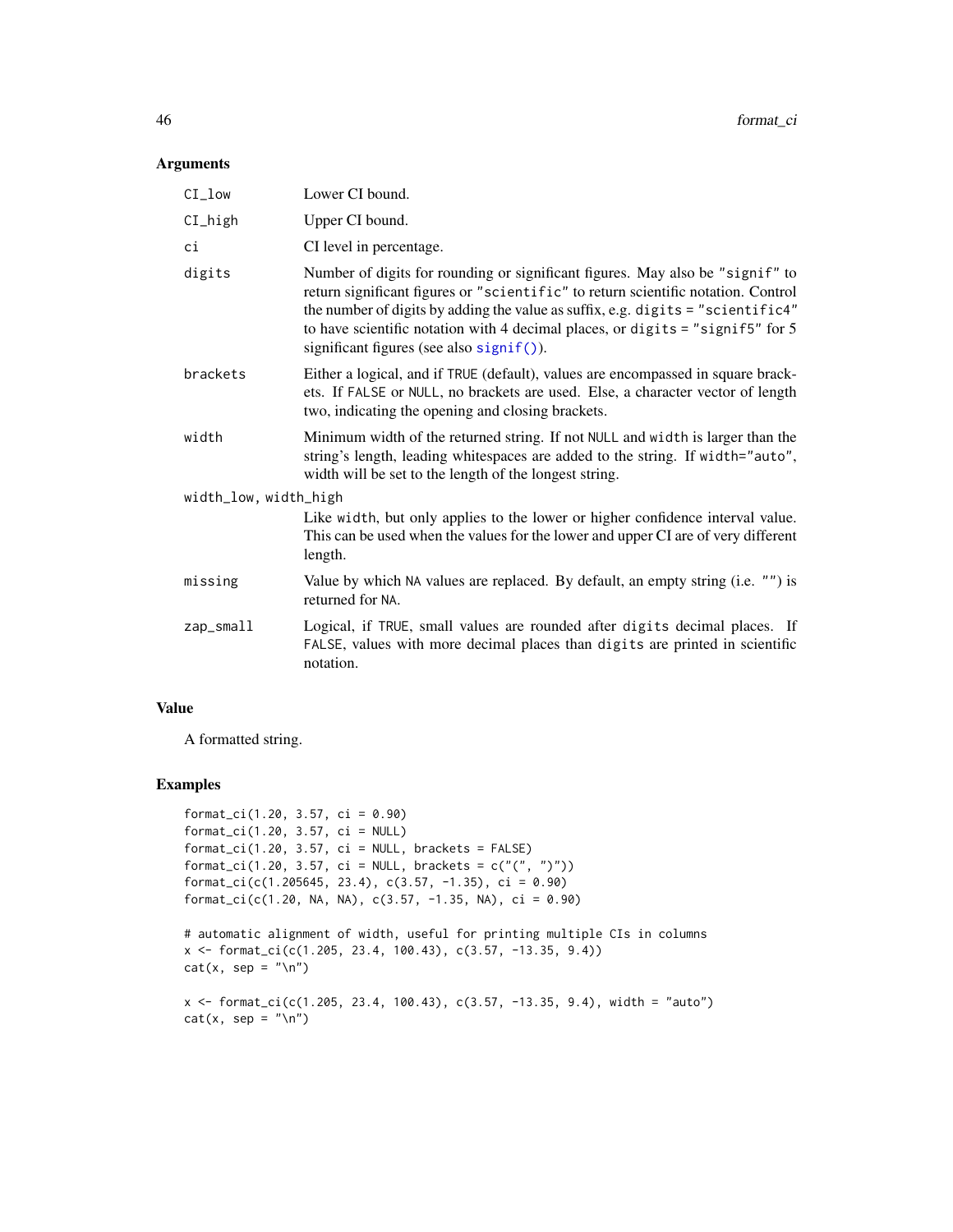Inserts line breaks into a longer message or warning string. Line length is adjusted to maximum length of the console, if the width can be accessed. By default, new lines are indented by two whitespace.

### Usage

```
format_message(string, ..., line_length = 0.9 * options()$width)
```
## Arguments

| string      | A string.                                                        |
|-------------|------------------------------------------------------------------|
| $\cdots$    | Further strings that will be concatenated as indented new lines. |
| line_length | Numeric, the maximum length of a line.                           |

### Value

A formatted string.

```
msg <- format_message("Much too long string for just one line, I guess!",
  line_length = 15
\mathcal{L}message(msg)
msg <- format_message("Much too long string for just one line, I guess!",
  "First new line",
  "Second new line",
  "(both indented)",
  line_length = 30
\mathcal{L}message(msg)
```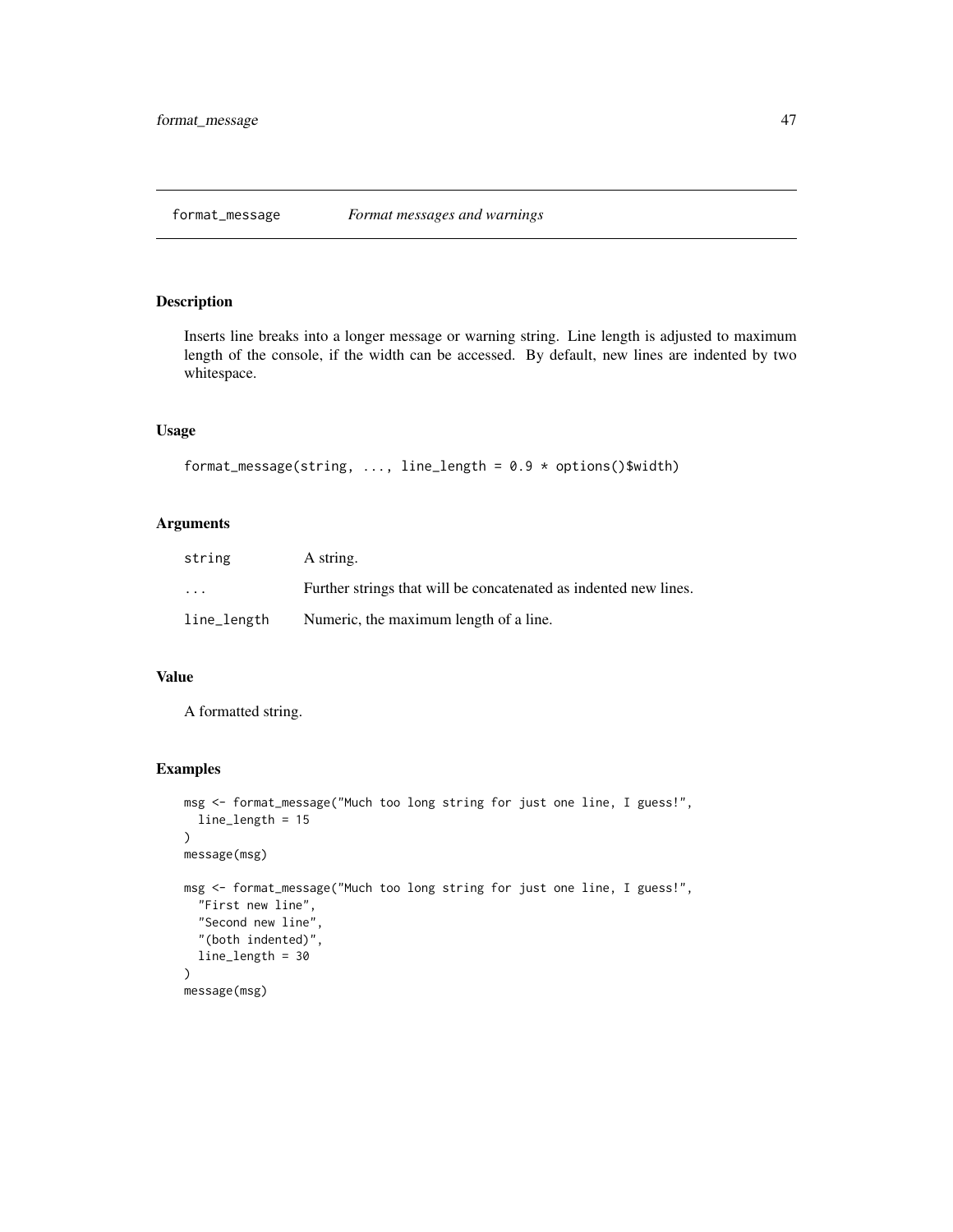Convert number to words

## Usage

```
format_number(x, textual = TRUE, ...)
```
## Arguments

| x                       | Number.                                                       |
|-------------------------|---------------------------------------------------------------|
| textual                 | Return words. If FALSE, will run format_value().              |
| $\cdot$ $\cdot$ $\cdot$ | Arguments to be passed to format_value() if textual is FALSE. |

# Value

A formatted string.

### Note

The code has been adapted from here https://github.com/ateucher/useful\_code/blob/master/R/numbers2words.r

## Examples

```
format_number(2)
format_number(45)
format_number(324.68765)
```
format\_p *p-values formatting*

# Description

Format p-values.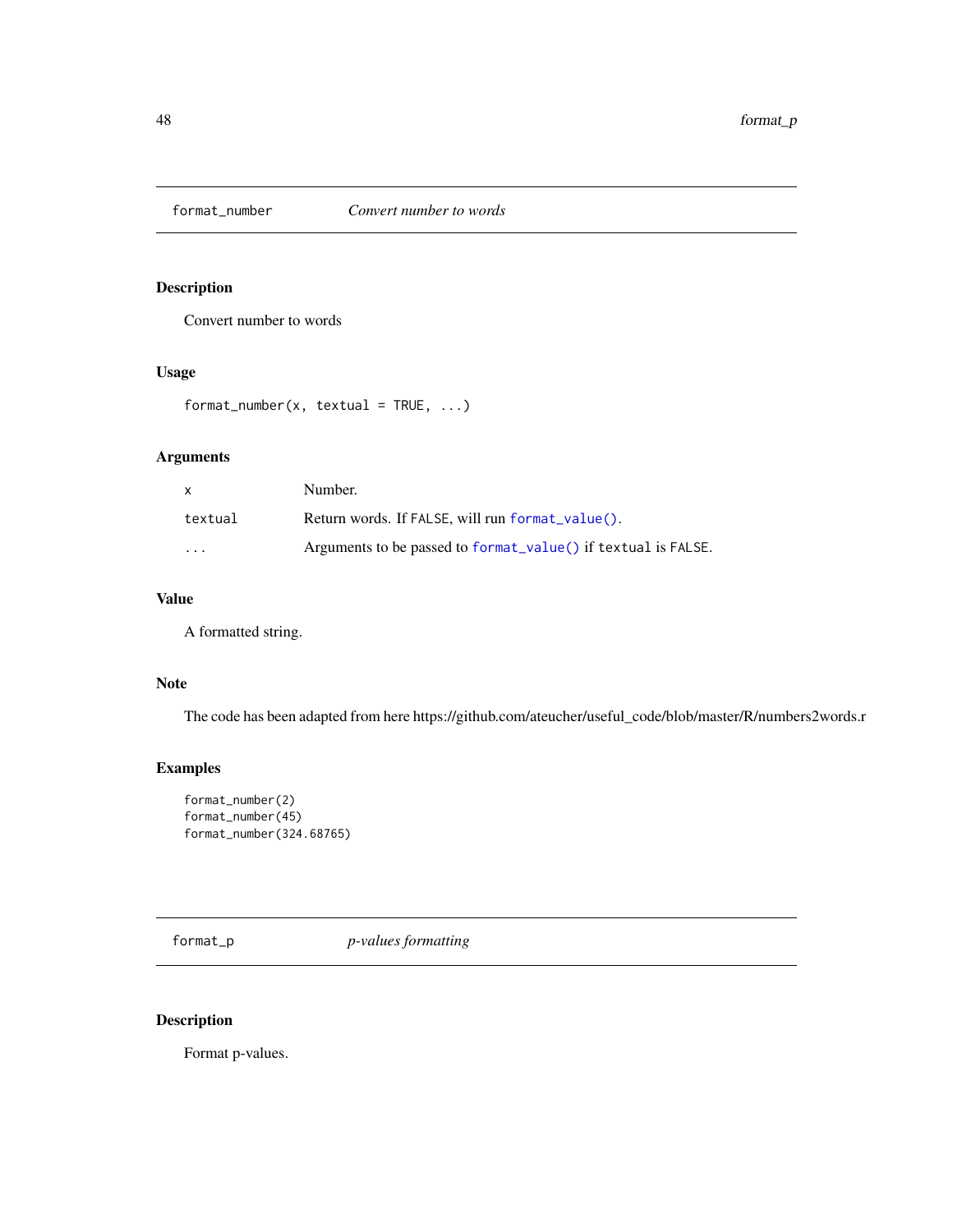### format\_p 49

# Usage

```
format_p(
 p,
  stars = FALSE,
  stars_only = FALSE,
 whitespace = TRUE,
 name = "p",missing = \mu",
 decimal_separator = NULL,
 digits = 3,
  ...
)
```
## Arguments

| p                 | value or vector of p-values.                                                                                                                                                                                                                                                                                                                                              |  |
|-------------------|---------------------------------------------------------------------------------------------------------------------------------------------------------------------------------------------------------------------------------------------------------------------------------------------------------------------------------------------------------------------------|--|
| stars             | Add significance stars (e.g., $p < .001***$ ).                                                                                                                                                                                                                                                                                                                            |  |
| stars_only        | Return only significance stars.                                                                                                                                                                                                                                                                                                                                           |  |
| whitespace        | Logical, if TRUE (default), preserves whitespaces. Else, all whitespace characters<br>are removed from the returned string.                                                                                                                                                                                                                                               |  |
| name              | Name prefixing the text. Can be NULL.                                                                                                                                                                                                                                                                                                                                     |  |
| missing           | Value by which NA values are replaced. By default, an empty string (i.e. "") is<br>returned for NA.                                                                                                                                                                                                                                                                       |  |
| decimal_separator |                                                                                                                                                                                                                                                                                                                                                                           |  |
|                   | Character, if not NULL, will be used as decimal separator.                                                                                                                                                                                                                                                                                                                |  |
| digits            | Number of significant digits. May also be "scientific" to return exact p-<br>values in scientific notation, or "apa" to use an APA 7th edition-style for p-<br>values (equivalent to digits $= 3$ ). If "scientific", control the number of<br>digits by adding the value as a suffix, e.g.m digits = "scientific4" to have<br>scientific notation with 4 decimal places. |  |
| .                 | Arguments from other methods.                                                                                                                                                                                                                                                                                                                                             |  |

### Value

A formatted string.

```
format_p(c(.02, .065, 0, .23))
format_p(c(.02, .065, 0, .23), name = NULL)
format_p(c(.02, .065, 0, .23), stars_only = TRUE)
model <- lm(mpg ~ wt + cyl, data = mtcars)
p <- coef(summary(model))[, 4]
format_p(p, digits = "apa")
format_p(p, digits = "scientific")format_p(p, digits = "scientific2")
```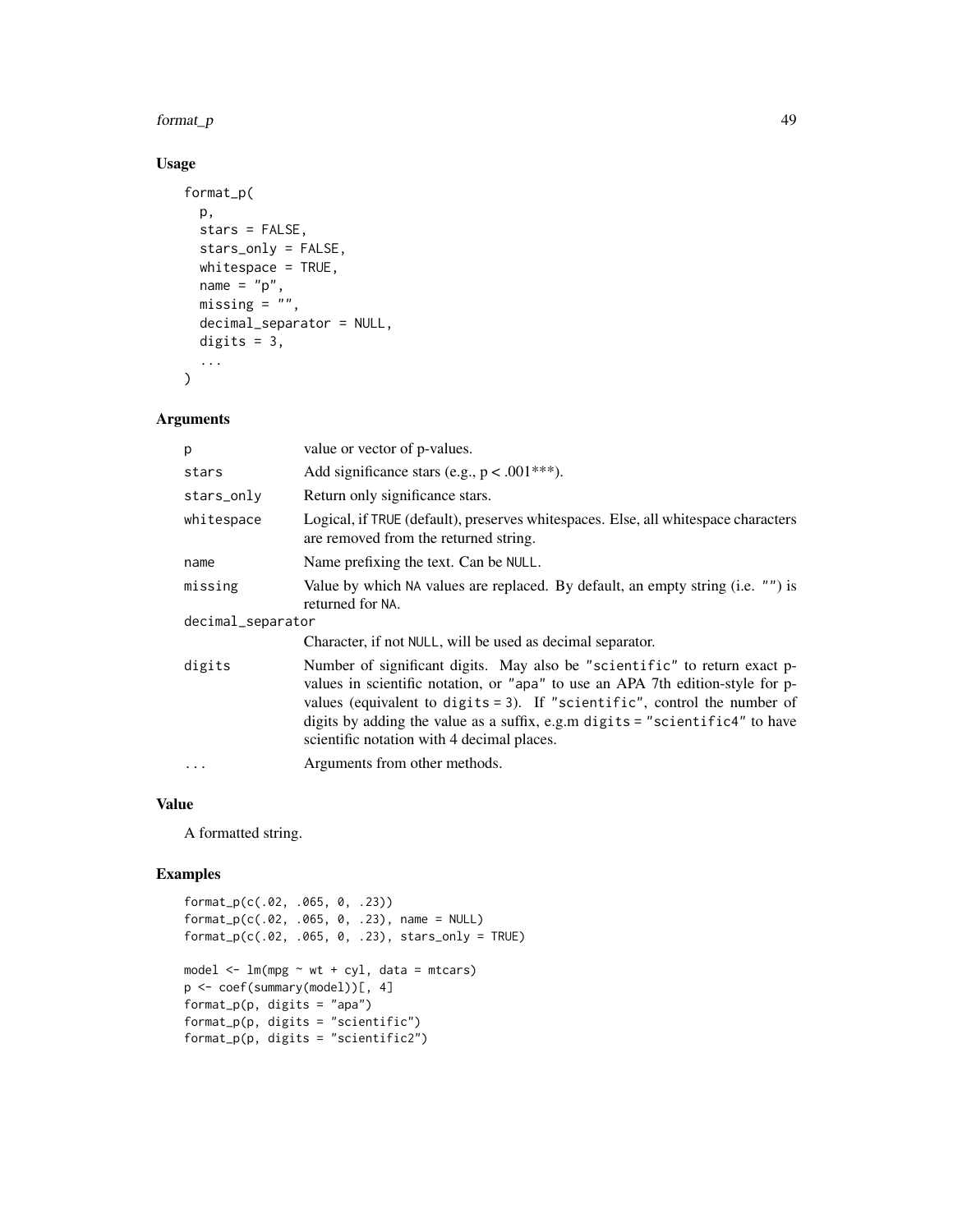Probability of direction (pd) formatting

## Usage

```
format_pd(pd, stars = FALSE, stars_only = FALSE, name = "pd")
```
## Arguments

| pd         | Probability of direction (pd).                 |
|------------|------------------------------------------------|
| stars      | Add significance stars (e.g., $p < .001***$ ). |
| stars_only | Return only significance stars.                |
| name       | Name prefixing the text. Can be NULL.          |

## Value

A formatted string.

## Examples

```
format_pd(0.12)
format_pd(c(0.12, 1, 0.9999, 0.98, 0.995, 0.96), name = NULL)
format_pd(c(0.12, 1, 0.9999, 0.98, 0.995, 0.96), stars = TRUE)
```
format\_rope *Percentage in ROPE formatting*

## Description

Percentage in ROPE formatting

## Usage

```
format_rope(rope_percentage, name = "in ROPE", digits = 2)
```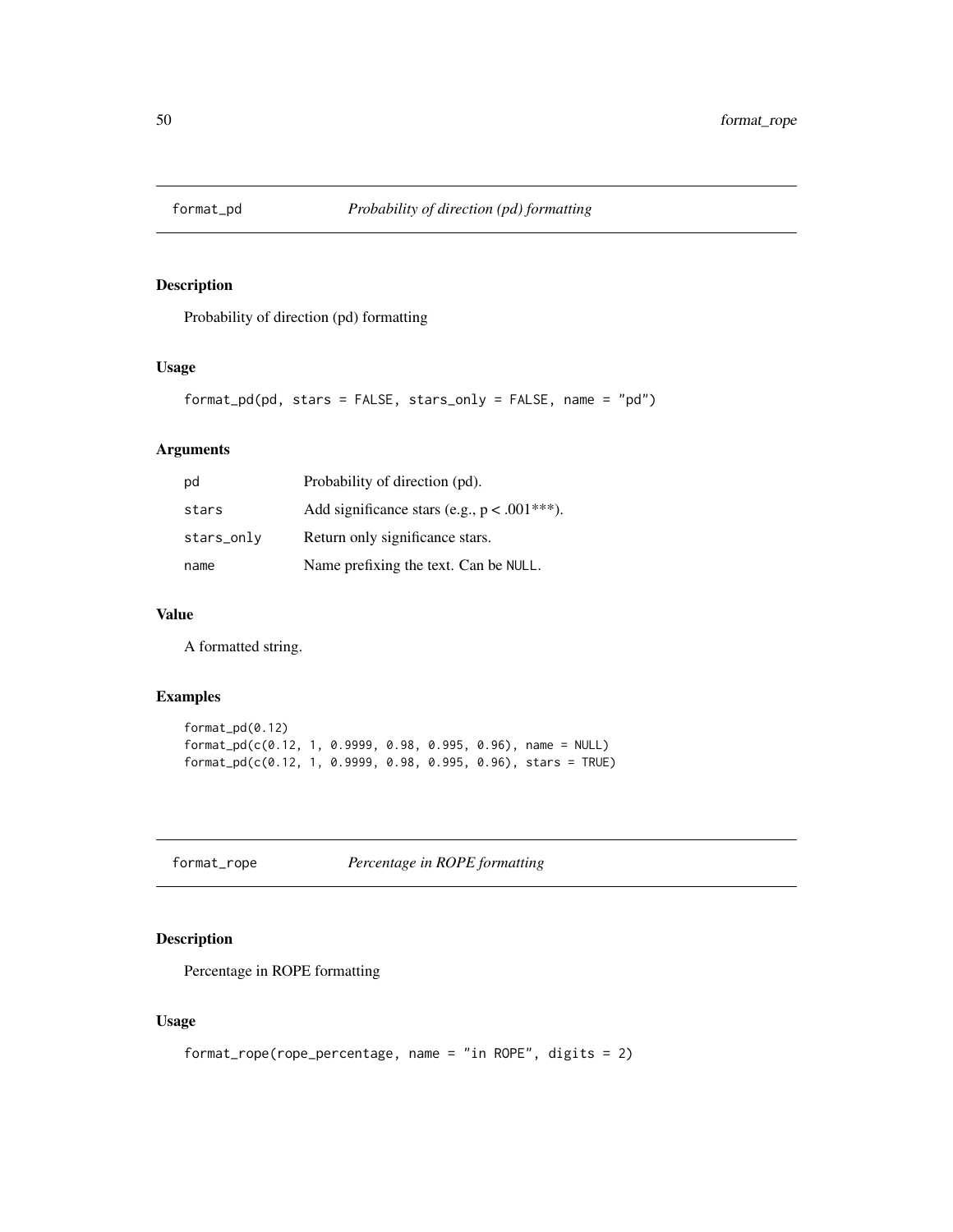## format\_string 51

# Arguments

| rope_percentage |                                                                                                                                                                                                                                                                                                                                                                        |
|-----------------|------------------------------------------------------------------------------------------------------------------------------------------------------------------------------------------------------------------------------------------------------------------------------------------------------------------------------------------------------------------------|
|                 | Value or vector of percentages in ROPE.                                                                                                                                                                                                                                                                                                                                |
| name            | Name prefixing the text. Can be NULL.                                                                                                                                                                                                                                                                                                                                  |
| digits          | Number of significant digits. May also be "scientific" to return exact p-<br>values in scientific notation, or "apa" to use an APA 7th edition-style for p-<br>values (equivalent to digits = 3). If "scientific", control the number of<br>digits by adding the value as a suffix, e.g.m digits = "scientific4" to have<br>scientific notation with 4 decimal places. |

# Value

A formatted string.

## Examples

format\_rope(c(0.02, 0.12, 0.357, 0)) format\_rope(c(0.02, 0.12, 0.357, 0), name = NULL)

format\_string *String Values Formatting*

## Description

String Values Formatting

## Usage

```
format_string(x, ...)
```
## S3 method for class 'character' format\_string(x, length = NULL, abbreviate =  $"...", ...$ )

## Arguments

| $\mathsf{x}$ | String value.                                                                                                                                                                                                                                                                                                                                               |
|--------------|-------------------------------------------------------------------------------------------------------------------------------------------------------------------------------------------------------------------------------------------------------------------------------------------------------------------------------------------------------------|
| .            | Arguments passed to or from other methods.                                                                                                                                                                                                                                                                                                                  |
| length       | Numeric, maximum length of the returned string. If not NULL, will shorten the<br>string to a maximum length, however, it will not truncate inside words. I.e.<br>if the string length happens to be inside a word, this word is removed from the<br>returned string, so the returned string has a <i>maximum</i> length of length, but<br>might be shorter. |
| abbreviate   | String that will be used as suffix, if x was shortened.                                                                                                                                                                                                                                                                                                     |

### Value

A formatted string.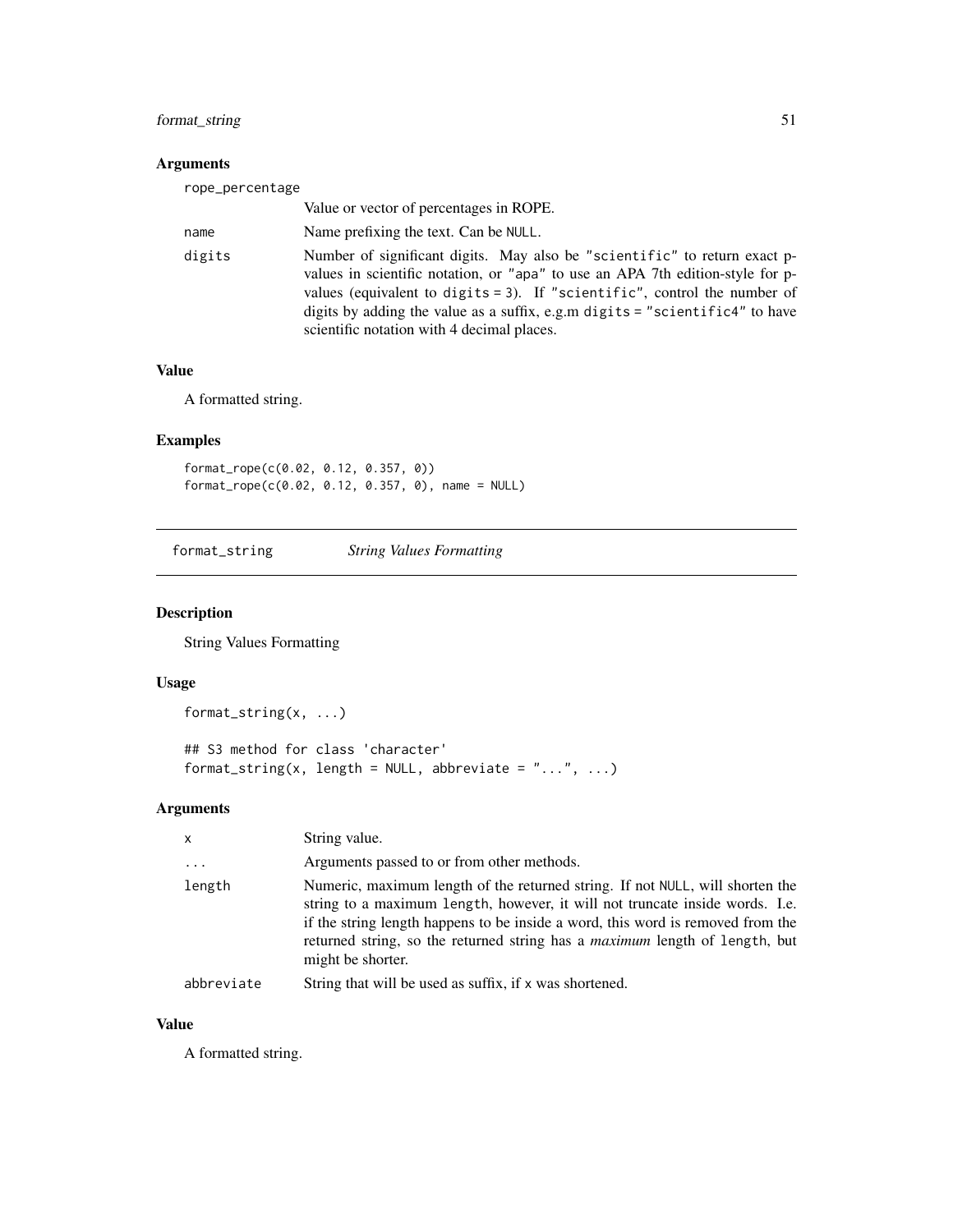### Examples

```
s <- "This can be considered as very long string!"
# string is shorter than max.length, so returned as is
format_string(s, 60)
# string is shortened to as many words that result in
# a string of maximum 20 chars
format_string(s, 20)
```
format\_table *Parameter table formatting*

### Description

This functions takes a data frame with model parameters as input and formats certain columns into a more readable layout (like collapsing separate columns for lower and upper confidence interval values). Furthermore, column names are formatted as well. Note that format\_table() converts all columns into character vectors!

### Usage

```
format_table(
  x,
 pretty_names = TRUE,
  stars = FALSE,
 digits = 2,
  ci_width = "auto",ci_brackets = TRUE,
  ci_digits = 2,
  p\_digits = 3,rope_digits = 2,
  zap\_small = FALSE,preserve_attributes = FALSE,
  verbose = TRUE,
  ...
\lambdaparameters_table(
  x,
 pretty_names = TRUE,
  stars = FALSE,
 digits = 2,
  ci_width = "auto",ci_brackets = TRUE,
  ci\_digits = 2,p_digits = 3,
  rope_digits = 2,
```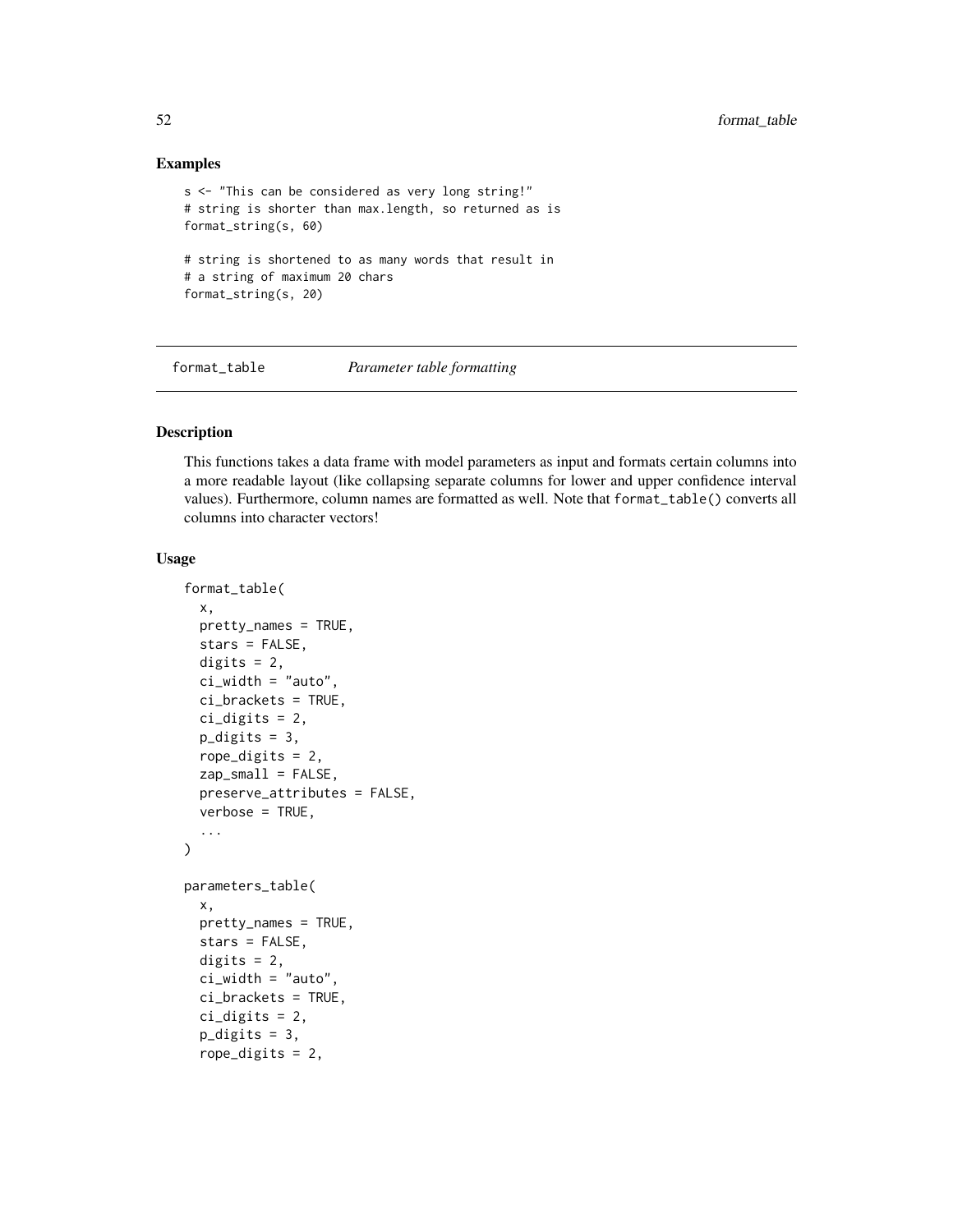## format\_table 53

```
zap_small = FALSE,
 preserve_attributes = FALSE,
 verbose = TRUE,
  ...
\mathcal{L}
```
## Arguments

| A data frame of model's parameters, as returned by various functions of the<br>easystats-packages. May also be a result from broom::tidy().                                                                                                                                                                                                                                                                                          |
|--------------------------------------------------------------------------------------------------------------------------------------------------------------------------------------------------------------------------------------------------------------------------------------------------------------------------------------------------------------------------------------------------------------------------------------|
| Return "pretty" (i.e. more human readable) parameter names.                                                                                                                                                                                                                                                                                                                                                                          |
| Add significance stars (e.g., $p < .001***$ ).                                                                                                                                                                                                                                                                                                                                                                                       |
| digits, ci_digits, p_digits, rope_digits<br>Number of digits for rounding or significant figures. May also be "signif" to<br>return significant figures or "scientific" to return scientific notation. Control<br>the number of digits by adding the value as suffix, e.g. digits = "scientific4"<br>to have scientific notation with 4 decimal places, or digits = "signif5" for $5$<br>significant figures (see also $signif()$ ). |
| Minimum width of the returned string for confidence intervals. If not NULL and<br>width is larger than the string's length, leading whitespaces are added to the<br>string. If width="auto", width will be set to the length of the longest string.                                                                                                                                                                                  |
| Logical, if TRUE (default), CI-values are encompassed in square brackets (else<br>in parentheses).                                                                                                                                                                                                                                                                                                                                   |
| Logical, if TRUE, small values are rounded after digits decimal places. If<br>FALSE, values with more decimal places than digits are printed in scientific<br>notation.                                                                                                                                                                                                                                                              |
| preserve_attributes                                                                                                                                                                                                                                                                                                                                                                                                                  |
| Logical, if TRUE, preserves all attributes from the input data frame.                                                                                                                                                                                                                                                                                                                                                                |
| Toggle messages and warnings.                                                                                                                                                                                                                                                                                                                                                                                                        |
| Arguments passed to or from other methods.                                                                                                                                                                                                                                                                                                                                                                                           |
|                                                                                                                                                                                                                                                                                                                                                                                                                                      |

# Value

A data frame. Note that format\_table() converts all columns into character vectors!

## See Also

Vignettes [Formatting, printing and exporting tables](https://easystats.github.io/insight/articles/display.html) and [Formatting model parameters.](https://easystats.github.io/parameters/articles/model_parameters_formatting.html)

```
format_table(head(iris), digits = 1)
if (require("parameters")) {
 x <- model_parameters(lm(Sepal.Length ~ Species * Sepal.Width, data = iris))
 as.data.frame(format_table(x))
 as.data.frame(format_table(x, p_digits = "scientific"))
```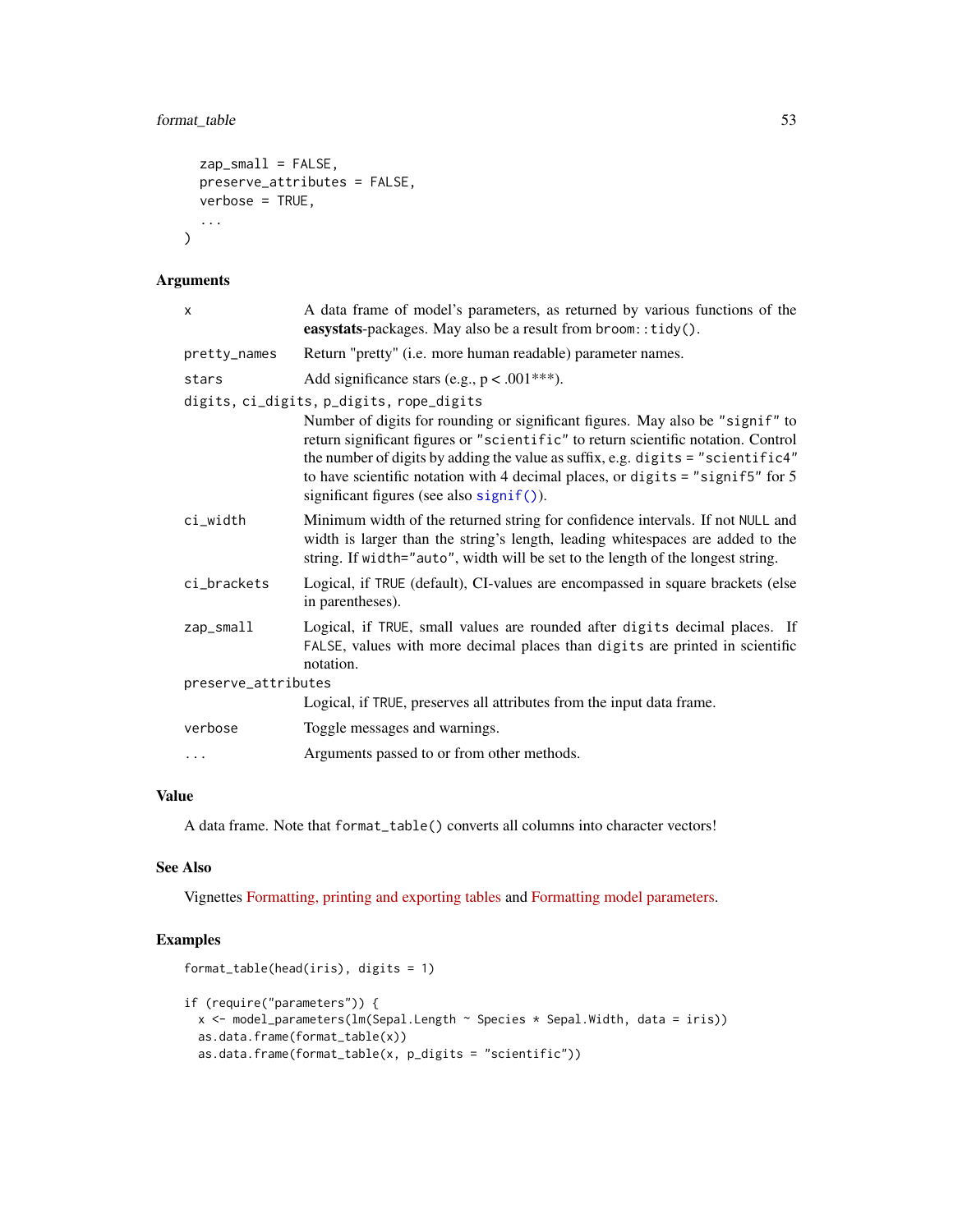```
}
if (require("rstanarm", warn.conflicts = FALSE) &&
  require("parameters", , warn.conflicts = FALSE)) {
  model <- stan_glm(Sepal.Length ~ Species, data = iris, refresh = 0, seed = 123)
  x \le model_parameters(model, ci = c(0.69, 0.89, 0.95))
  as.data.frame(format_table(x))
}
```
## <span id="page-53-0"></span>format\_value *Numeric Values Formatting*

## Description

Numeric Values Formatting

## Usage

```
format_value(x, ...)
## S3 method for class 'data.frame'
format_value(
 x,
 digits = 2,
 protect_integers = FALSE,
 missing = ",
 width = NULL,
 as_percent = FALSE,
 zap\_small = FALSE,...
\mathcal{L}## S3 method for class 'numeric'
format_value(
 x,
 digits = 2,
 protect_integers = FALSE,
 missing = "",
 width = NULL,
 as_percent = FALSE,
 zap\_small = FALSE,...
\mathcal{L}
```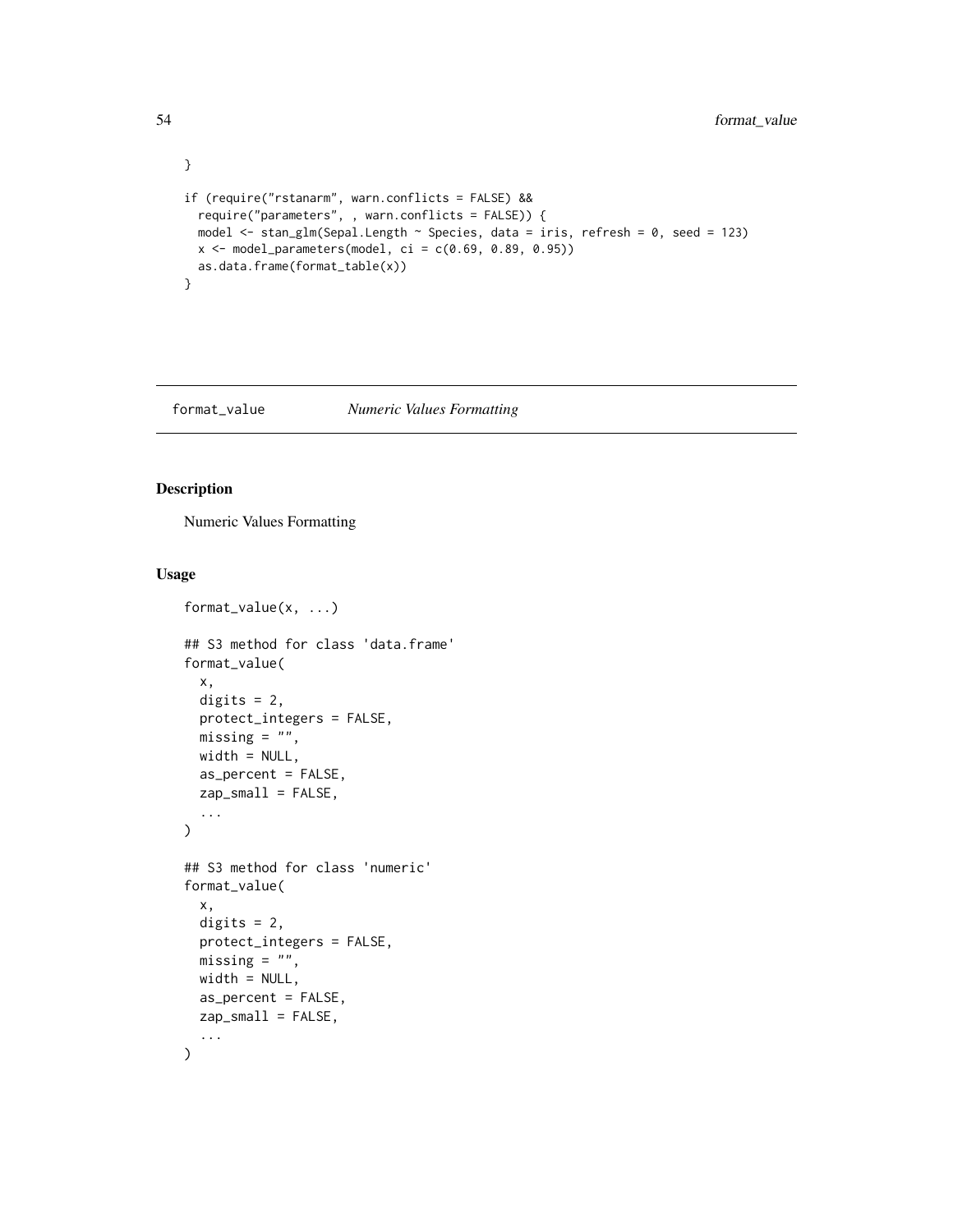## format\_value 55

### Arguments

| X                | Numeric value.                                                                                                                                                                                                                                                                                                                                                                           |  |
|------------------|------------------------------------------------------------------------------------------------------------------------------------------------------------------------------------------------------------------------------------------------------------------------------------------------------------------------------------------------------------------------------------------|--|
| .                | Arguments passed to or from other methods.                                                                                                                                                                                                                                                                                                                                               |  |
| digits           | Number of digits for rounding or significant figures. May also be "signif" to<br>return significant figures or "scientific" to return scientific notation. Control<br>the number of digits by adding the value as suffix, e.g. digits = "scientific4"<br>to have scientific notation with 4 decimal places, or digits $=$ "signif5" for 5<br>significant figures (see also $signif()$ ). |  |
| protect_integers |                                                                                                                                                                                                                                                                                                                                                                                          |  |
|                  | Should integers be kept as integers (i.e., without decimals)?                                                                                                                                                                                                                                                                                                                            |  |
| missing          | Value by which NA values are replaced. By default, an empty string (i.e. "") is<br>returned for NA.                                                                                                                                                                                                                                                                                      |  |
| width            | Minimum width of the returned string. If not NULL and width is larger than the<br>string's length, leading whitespaces are added to the string.                                                                                                                                                                                                                                          |  |
| as_percent       | Logical, if TRUE, value is formatted as percentage value.                                                                                                                                                                                                                                                                                                                                |  |
| $zap$ _small     | Logical, if TRUE, small values are rounded after digits decimal places. If<br>FALSE, values with more decimal places than digits are printed in scientific<br>notation.                                                                                                                                                                                                                  |  |

### Value

A formatted string.

```
format_value(1.20)
format_value(1.2)
format_value(1.2012313)
format_value(c(0.0045, 234, -23))
format_value(c(0.0045, .12, .34))
format_value(c(0.0045, .12, .34), as_percent = TRUE)
format_value(c(0.0045, .12, .34), digits = "scientific")
format_value(c(0.0045, .12, .34), digits = "scientific2")
# default
format_value(c(0.0045, .123, .345))
# significant figures
format_value(c(0.0045, .123, .345), digits = "signif")
format_value(as.factor(c("A", "B", "A")))
format_value(iris$Species)
format_value(3)
format_value(3, protect_integers = TRUE)
```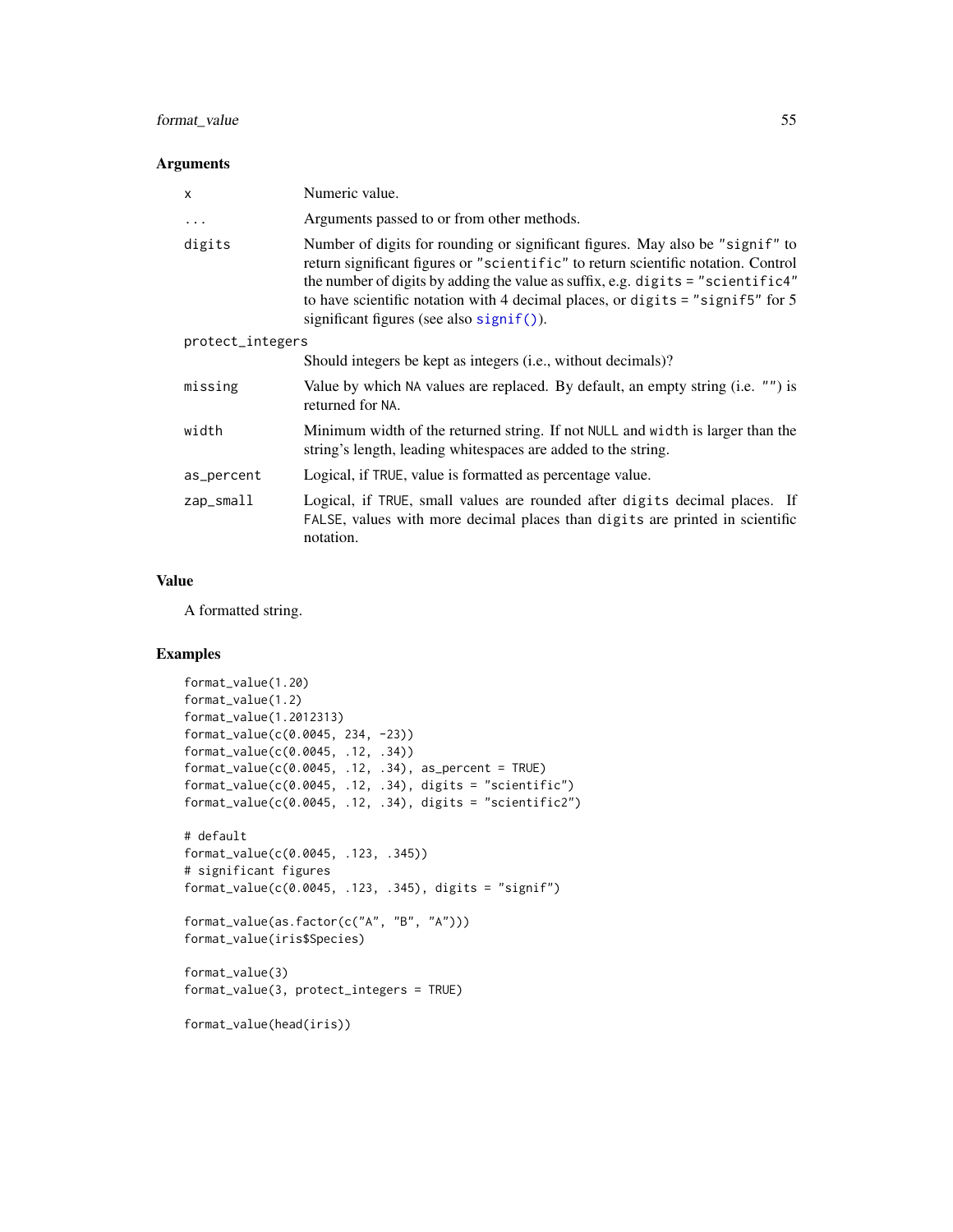Returns the requested auxiliary parameters from models, like dispersion, sigma, or beta...

### Usage

```
get_auxiliary(
  x,
  type = "sigma",summary = TRUE,
  centrality = "mean",
  verbose = TRUE,
  ...
\mathcal{L}
```
## Arguments

| x          | A model.                                                                                                                                                                                                                                                                                |
|------------|-----------------------------------------------------------------------------------------------------------------------------------------------------------------------------------------------------------------------------------------------------------------------------------------|
| type       | The name of the auxiliary parameter that should be retrieved. "sigma" is avail-<br>able for most models, "dispersion" for models of class glm, glmerMod or<br>glmmTMB as well as brmsfit. "beta" and other parameters are currently only<br>returned for brmsfit models. See 'Details'. |
| summary    | Logical, indicates whether the full posterior samples (summary = FALSE)) or<br>the summarized centrality indices of the posterior samples (summary = TRUE))<br>should be returned as estimates.                                                                                         |
| centrality | Only for models with posterior samples, and when summary = TRUE. In this<br>case, centrality = "mean" would calculate means of posterior samples for<br>each parameter, while centrality = "median" would use the more robust me-<br>dian value as measure of central tendency.         |
| verbose    | Toggle warnings.                                                                                                                                                                                                                                                                        |
| $\ddots$   | Currently not used.                                                                                                                                                                                                                                                                     |

## Details

Currently, only sigma and the dispersion parameter are returned, and only for a limited set of models.

Sigma Parameter: See [get\\_sigma\(\)](#page-92-0).

Dispersion Parameter: There are many different definitions of "dispersion", depending on the context. get\_auxiliary() returns the dispersion parameters that usually can be considered as variance-to-mean ratio for generalized (linear) mixed models. Exceptions are models of class glmmTMB, where the dispersion equals  $\sigma^2$ . In detail, the computation of the dispersion parameter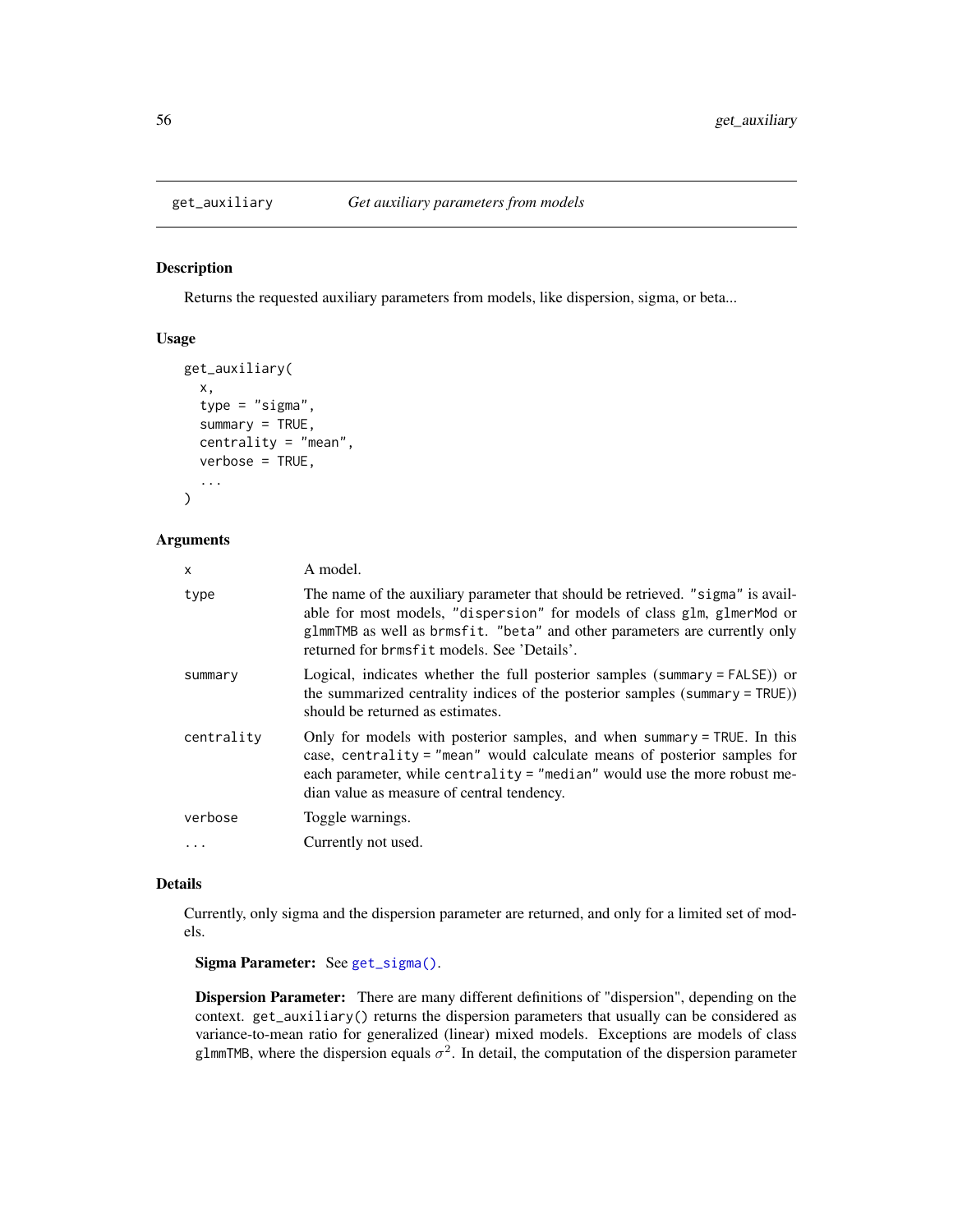for generalized linear models is the ratio of the sum of the squared working-residuals and the residual degrees of freedom. For mixed models of class glmer, the dispersion parameter is also called  $\phi$  and is the ratio of the sum of the squared Pearson-residuals and the residual degrees of freedom. For models of class glmmTMB, dispersion is  $\sigma^2$ .

brms models: For models of class brmsfit, there are different options for the type argument. See a list of supported auxiliary parameters here: [find\\_parameters.BGGM\(\)](#page-25-0).

## Value

The requested auxiliary parameter, or NULL if this information could not be accessed.

### Examples

```
# from ?glm
clotting <- data.frame(
 u = c(5, 10, 15, 20, 30, 40, 60, 80, 100),
 lot1 = c(118, 58, 42, 35, 27, 25, 21, 19, 18),
 lot2 = c(69, 35, 26, 21, 18, 16, 13, 12, 12)
)
model \leq glm(lot1 \sim log(u), data = clotting, family = Gamma())
get_auxiliary(model, type = "dispersion") # same as summary(model)$dispersion
```

| ൷ |                  |
|---|------------------|
|   | $\overline{d}$ i |
|   |                  |

### Get the model's function call

### Description

Returns the model's function call when available.

### Usage

get\_call(x)

### **Arguments**

x A fitted mixed model.

## Value

A function call.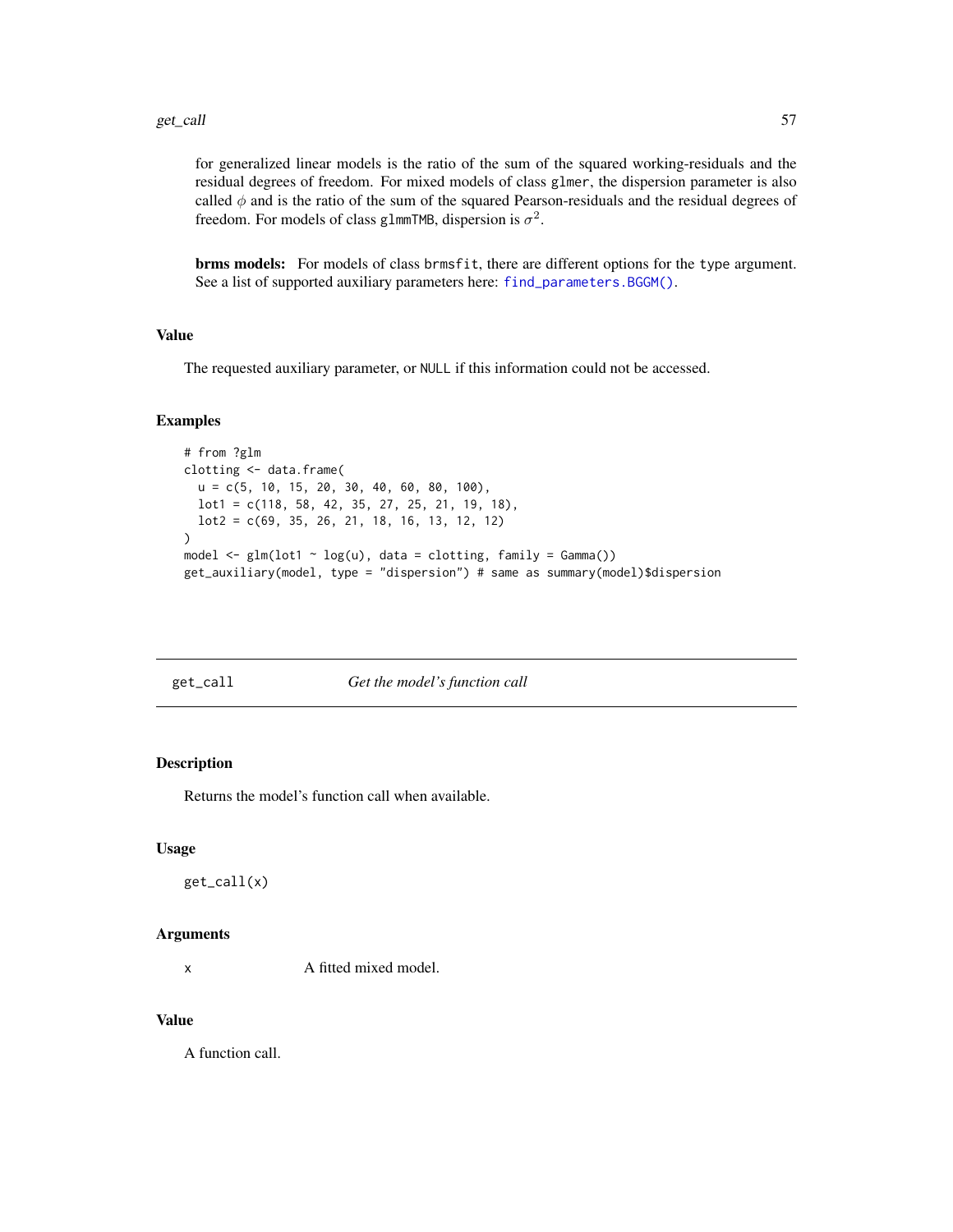## Examples

```
data(mtcars)
m <- lm(mpg \sim wt + cyl + vs, data = mtcars)get_call(m)
if (require("lme4")) {
  m <- lmer(Sepal.Length ~ Sepal.Width + (1 | Species), data = iris)
  get_call(m)
}
```
### get\_data *Get the data that was used to fit the model*

## Description

This functions tries to get the data that was used to fit the model and returns it as data frame.

## Usage

```
get_data(x, ...)## Default S3 method:
get_data(x, verbose = TRUE, ...)## S3 method for class 'glmmTMB'
get_data(x, effects = "all", component = "all", verbose = TRUE, ...)## S3 method for class 'afex_aov'
get_data(x, shape = c("long", "wide"), ...)
```

| x         | A fitted model.                                                                                                                                                                                                                                                                                                                                                                                                                                                                               |
|-----------|-----------------------------------------------------------------------------------------------------------------------------------------------------------------------------------------------------------------------------------------------------------------------------------------------------------------------------------------------------------------------------------------------------------------------------------------------------------------------------------------------|
| $\ddots$  | Currently not used.                                                                                                                                                                                                                                                                                                                                                                                                                                                                           |
| verbose   | Toggle messages and warnings.                                                                                                                                                                                                                                                                                                                                                                                                                                                                 |
| effects   | Should model data for fixed effects ("fixed"), random effects ("random") or<br>both ("all") be returned? Only applies to mixed or gee models.                                                                                                                                                                                                                                                                                                                                                 |
| component | Should all predictor variables, predictor variables for the conditional model, the<br>zero-inflated part of the model, the dispersion term or the instrumental variables<br>be returned? Applies to models with zero-inflated and/or dispersion formula, or<br>to models with instrumental variable (so called fixed-effects regressions). May<br>be abbreviated. Note that the <i>conditional</i> component is also called <i>count</i> or<br><i>mean</i> component, depending on the model. |
| shape     | Return long or wide data? Only applicable in repeated measures designs.                                                                                                                                                                                                                                                                                                                                                                                                                       |
|           |                                                                                                                                                                                                                                                                                                                                                                                                                                                                                               |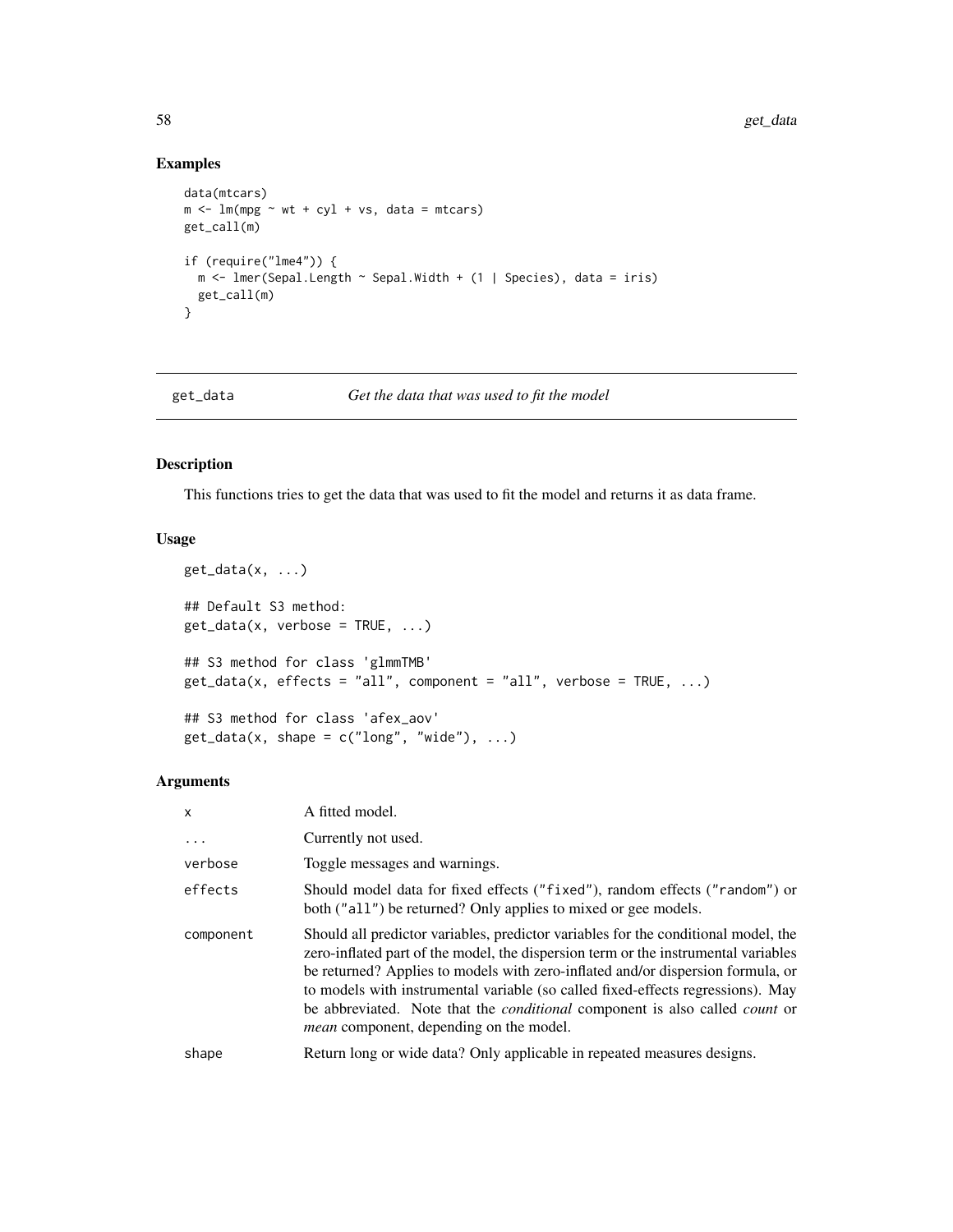### get\_data 59

### Value

The data that was used to fit the model.

## Model components

Possible values for the component argument depend on the model class. Following are valid options:

- "all": returns all model components, applies to all models, but will only have an effect for models with more than just the conditional model component.
- "conditional": only returns the conditional component, i.e. "fixed effects" terms from the model. Will only have an effect for models with more than just the conditional model component.
- "smooth\_terms": returns smooth terms, only applies to GAMs (or similar models that may contain smooth terms).
- "zero\_inflated" (or "zi"): returns the zero-inflation component.
- "dispersion": returns the dispersion model component. This is common for models with zero-inflation or that can model the dispersion parameter.
- "instruments": for instrumental-variable or some fixed effects regression, returns the instruments.
- "location": returns location parameters such as conditional, zero\_inflated, smooth\_terms, or instruments (everything that are fixed or random effects - depending on the effects argument - but no auxiliary parameters).
- "distributional" (or "auxiliary"): components like sigma, dispersion, beta or precision (and other auxiliary parameters) are returned.

### Note

Unlike model.frame(), which may contain transformed variables (e.g. if  $poly()$  or scale() was used inside the formula to specify the model), get\_data() aims at returning the "original", untransformed data (if possible). Consequently, column names are changed accordingly, i.e. " $log(x)$ " will become "x" etc. for all data columns with transformed values.

```
if (require("lme4")) {
 data(cbpp, package = "lme4")
 cbpp$trials <- cbpp$size - cbpp$incidence
 m \leftarrow glm(clbind(incidence, trials) \sim period, data = cbpp, family = binomial)head(get_data(m))
}
```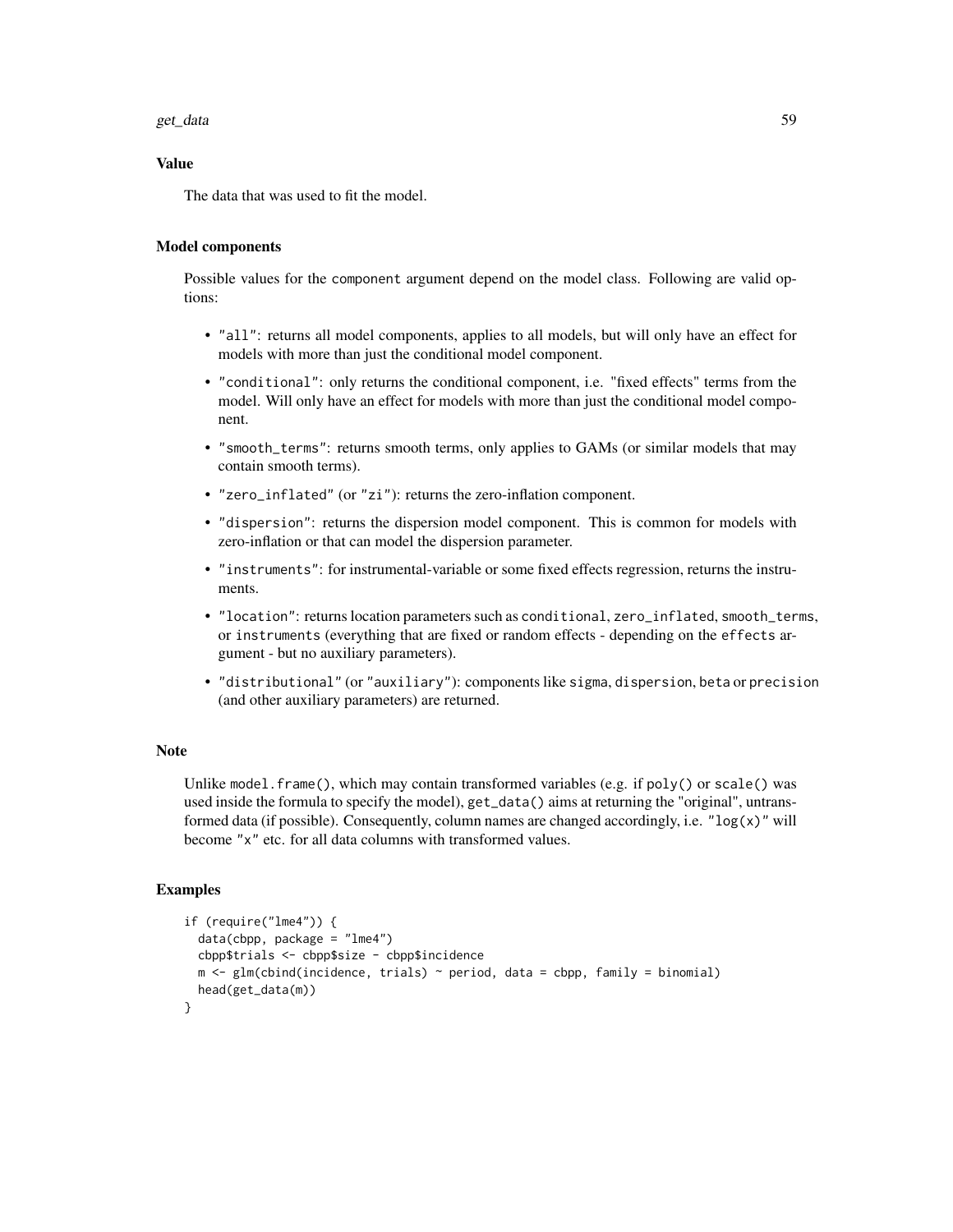Create a reference matrix, useful for visualisation, with evenly spread and combined values. Usually used to make generate predictions using [get\\_predicted\(\)](#page-80-0). See this [vignette](https://easystats.github.io/modelbased/articles/visualisation_matrix.html) for a tutorial on how to create a visualisation matrix using this function.

### Usage

```
get_datagrid(x, ...)
## S3 method for class 'data.frame'
get_datagrid(
  x,
  at = "all",factors = "reference",
  numerics = "mean",
 preserve_range = FALSE,
  reference = x,
  length = 10,
  range = "range",
  ...
\mathcal{L}## S3 method for class 'numeric'
get_datagrid(x, length = 10, range = "range", ...)## S3 method for class 'factor'
get_datagrid(x, ...)
## Default S3 method:
get_datagrid(
  x,
  at = "all",factors = "reference",
  numerics = "mean",
 preserve_range = TRUE,
  reference = x,
  include_smooth = TRUE,
  include_random = FALSE,
  include_response = FALSE,
  data = NULL,
  ...
)
```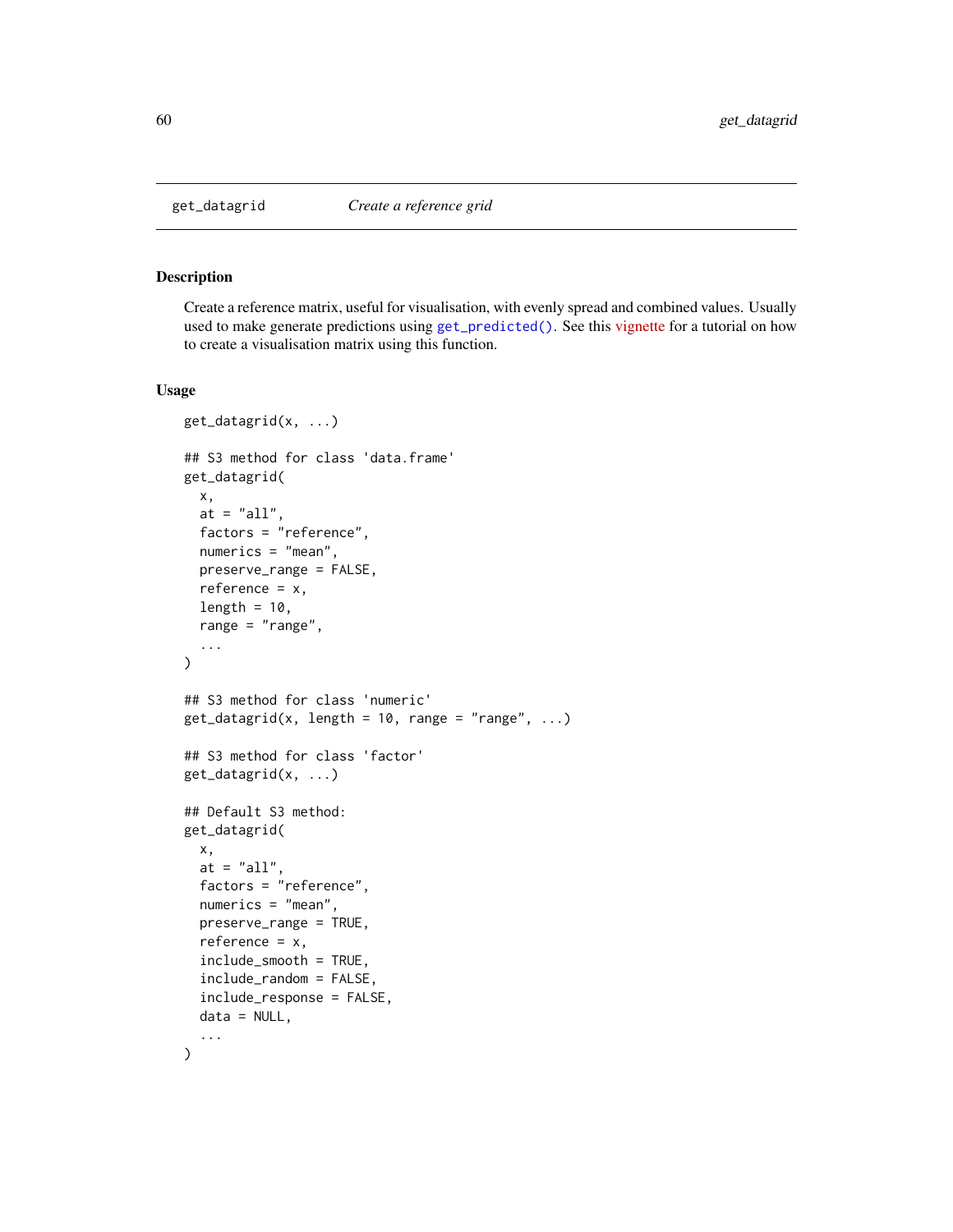# Arguments

| х              | An object from which to construct the reference grid.                                                                                                                                                                                                                                                                                                                                                                                                                                                                                                                                                                                                                                                                                                       |
|----------------|-------------------------------------------------------------------------------------------------------------------------------------------------------------------------------------------------------------------------------------------------------------------------------------------------------------------------------------------------------------------------------------------------------------------------------------------------------------------------------------------------------------------------------------------------------------------------------------------------------------------------------------------------------------------------------------------------------------------------------------------------------------|
| $\cdots$       | Arguments passed to or from other methods (for instance, length or range to<br>control the spread of numeric variables.).                                                                                                                                                                                                                                                                                                                                                                                                                                                                                                                                                                                                                                   |
| at             | Can be "all", a character vector or list of named elements, indicating the pre-<br>dictors of interest (focal predictors). Can also contain assignments (as named<br>list, e.g. $at = list(c(Sepal.length = c(2, 4), Species = "setosa"))$ , or as<br>string, e.g. at = "Sepal. Length = $2$ " or at = $c$ ("Sepal. Length = $2$ ", "Species<br>= 'setosa'") - note the usage of single and double quotes to assign strings<br>within strings). The remaining variables will be fixed.                                                                                                                                                                                                                                                                      |
| factors        | Type of summary for factors. Can be "reference" (set at the reference level),<br>"mode" (set at the most common level) or "all" to keep all levels.                                                                                                                                                                                                                                                                                                                                                                                                                                                                                                                                                                                                         |
| numerics       | Type of summary for numeric values. Can be "all" (will duplicate the grid<br>for all unique values), any function ("mean", "median", ) or a value (e.g.,<br>numerics = $0$ ).                                                                                                                                                                                                                                                                                                                                                                                                                                                                                                                                                                               |
| preserve_range | In the case of combinations between numeric variables and factors, setting preserve_range<br>= TRUE will drop the observations where the value of the numeric variable is<br>originally not present in the range of its factor level. This leads to an unbal-<br>anced grid. Also, if you want the minimum and the maximum to closely match<br>the actual ranges, you should increase the length argument.                                                                                                                                                                                                                                                                                                                                                  |
| reference      | The reference vector from which to compute the mean and SD. Used when stan-<br>dardizing or unstandardizing the grid using effectsize:: standardize.                                                                                                                                                                                                                                                                                                                                                                                                                                                                                                                                                                                                        |
| length         | Length of numeric target variables selected in "at". This arguments controls the<br>number of (equally spread) values that will be taken to represent the continuous<br>variables. A longer length will increase precision, but can also substantially<br>increase the size of the datagrid (especially in case of interactions). If NA, will<br>return all the unique values. In case of multiple continuous target variables,<br>length can also be a vector of different values (see examples).                                                                                                                                                                                                                                                          |
| range          | If "range" (default), will use the minimum and maximum of the original data<br>vector as end-points (min and max). If an interval type is specified, such as<br>"iqr", "ci", "hdi" or "eti", it will spread the values within that range (the<br>default CI width is 95% but this can be changed by adding for instance ci =<br>0.90. See IQR() and bayestestR::ci(). This can be useful to have more<br>robust change and skipping extreme values. If "sd" or "mad", it will spread by<br>this dispersion index around the mean or the median, respectively. If the length<br>argument is an even number (e.g., 4), it will have one more step on the positive<br>side (i.e., $-1$ , $\theta$ , $+1$ , $+2$ ). The result is a named vector. See examples. |
|                | include_smooth If x is a model object, decide whether smooth terms should be included in the<br>data grid or not.                                                                                                                                                                                                                                                                                                                                                                                                                                                                                                                                                                                                                                           |
|                | include_random If x is a mixed model object, decide whether random effect terms should be<br>included in the data grid or not. If include_random is FALSE, but x is a mixed<br>model with random effects, these will still be included in the returned grid, but<br>set to their "population level" value (e.g., NA for <i>glmmTMB</i> or 0 for <i>merMod</i> ).<br>This ensures that common predict() methods work properly, as these usually                                                                                                                                                                                                                                                                                                              |

need data with all variables in the model included.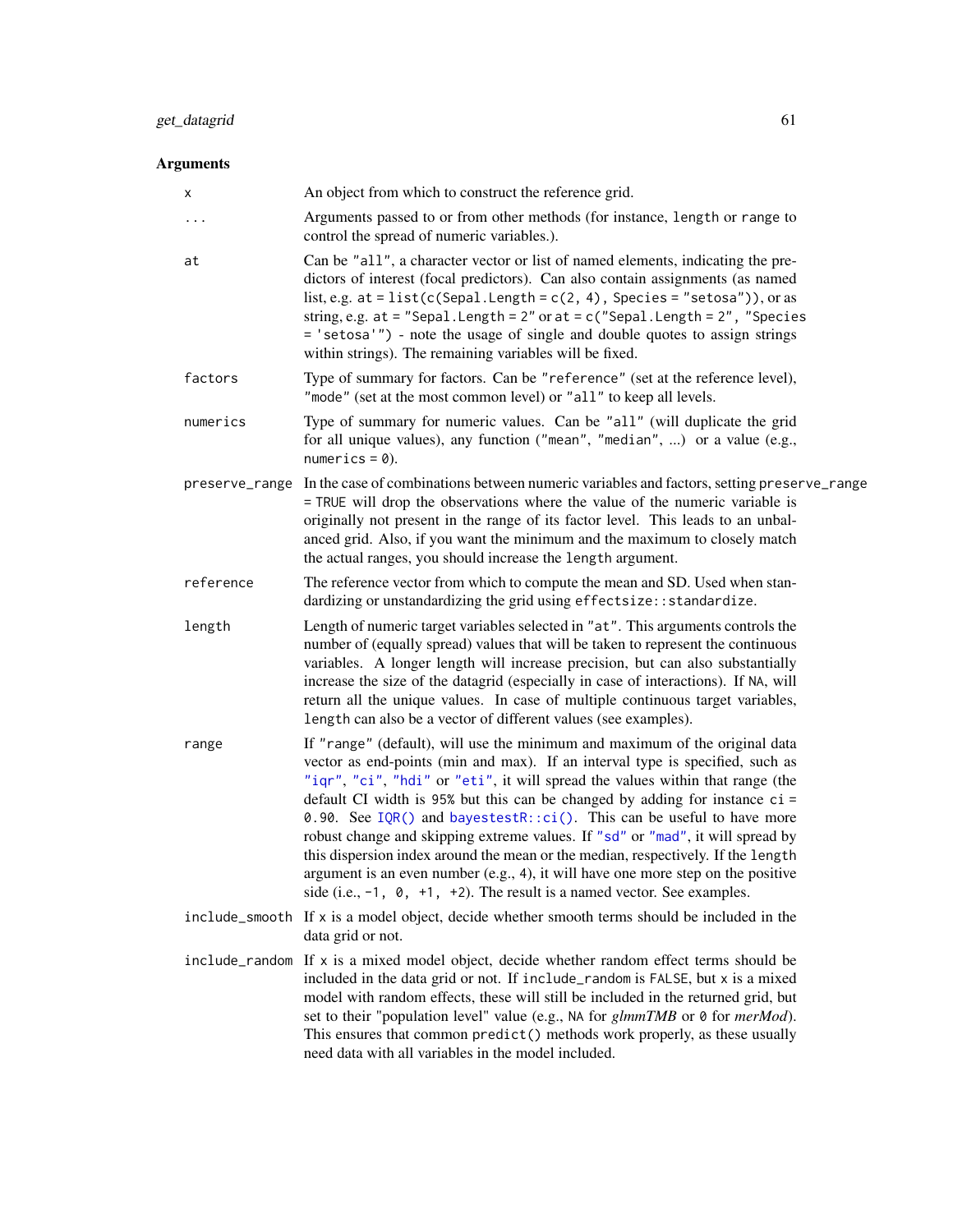| include_response |                                                                                                             |
|------------------|-------------------------------------------------------------------------------------------------------------|
|                  | If x is a model object, decide whether the response variable should be included<br>in the data grid or not. |
| data             | Optional, the data frame that was used to fit the model. Usually, the data is<br>retrieved via get_data().  |

### Value

Reference grid data frame.

### See Also

[get\\_predicted\(\)](#page-80-0)

```
# Datagrids of variables and dataframes =====================================
if (require("bayestestR", quietly = TRUE) & require("datawizard", quietly = TRUE)) {
 # Single variable is of interest; all others are "fixed" ------------------
 # Factors
 get_datagrid(iris, at = "Species") # Returns all the levels
 get_datagrid(iris, at = "Species = c('setosa', 'versicolor')") # Specify an expression
 # Numeric variables
 get_datagrid(iris, at = "Sepal.Length") # default spread length = 10
 get_datagrid(iris, at = "Sepal.Length", length = 3) # change length
 get_datagrid(iris[2:150, ],
   at = "Sepal.Length",
   factors = "mode", numerics = "median"
 ) # change non-targets fixing
 get_datagrid(iris, at = "Sepal.Length", range = "ci", ci = 0.90) # change min/max of target
 get_datagrid(iris, at = "Sepal.Length = [0, 1]") # Manually change min/max
 # Standardization and unstandardization
 data <- get_datagrid(iris, at = "Sepal.Length", range = "sd", length = 3)
 data$Sepal.Length # It is a named vector (extract names with `names(out$Sepal.Length)`)
 # TODO: uncomment when datawizard > 0.3.1 is out
 # datawizard::standardize(data, select = "Sepal.Length")
 # data <- get_datagrid(iris, at = "Sepal.Length = c(-2, 0, 2)") # Manually specify values
 # data
 # datawizard::unstandardize(data, select = "Sepal.Length")
 # Multiple variables are of interest, creating a combination --------------
 get_datagrid(iris, at = c("Sepal.Length", "Species"), length = 3)
 get_datagrid(iris, at = c("Sepal.Length", "Petal.Length"), length = c(3, 2))
 get_datagrid(iris, at = c(1, 3), length = 3)get_datagrid(iris, at = c("Sepal.Length", "Species"), preserve_range = TRUE)
 get_datagrid(iris, at = c("Sepal.Length", "Species"), numerics = 0)
 get_datagrid(iris, at = c("Sepal.Length = 3", "Species"))
```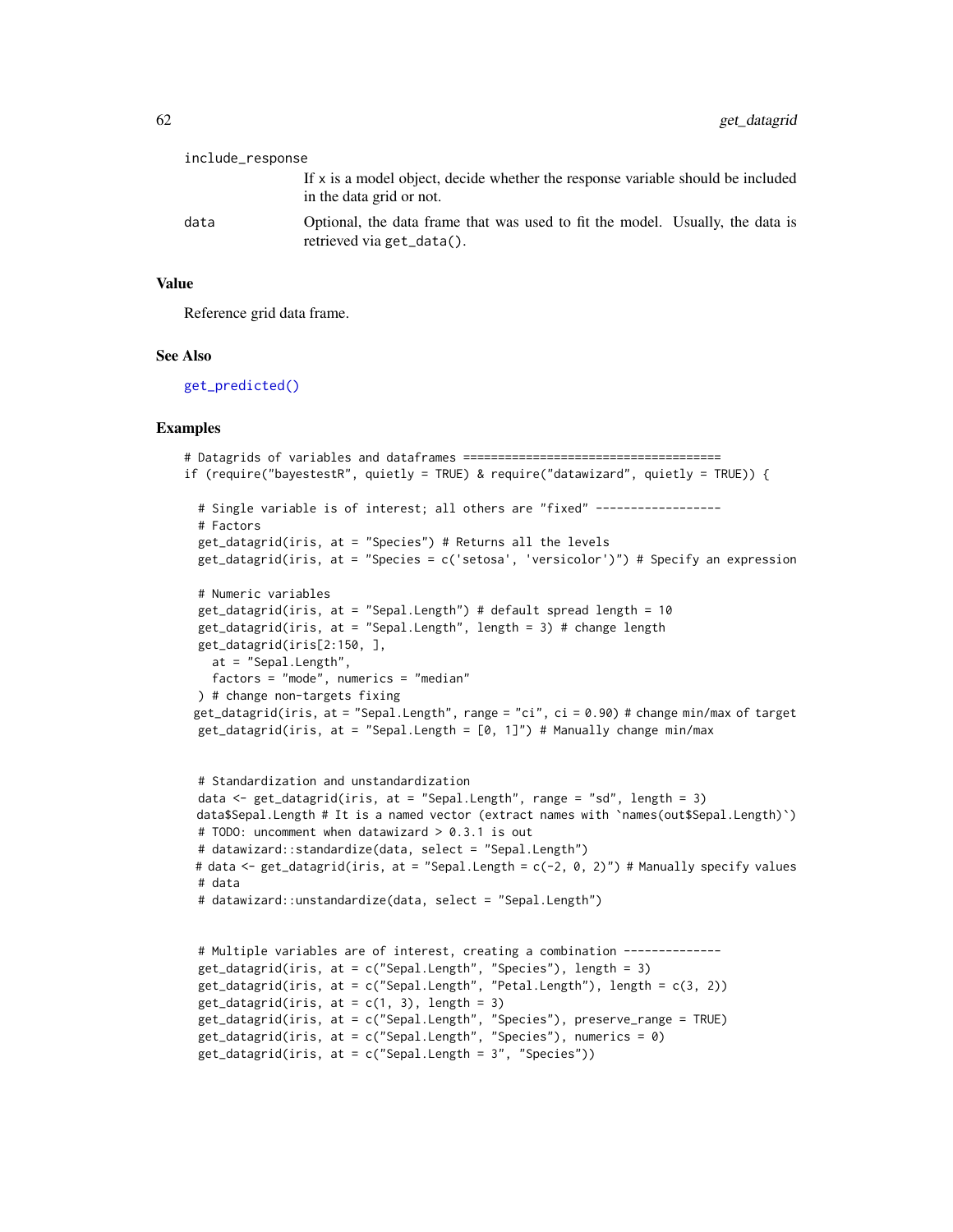```
get_datagrid(iris, at = c("Send.length = c(3, 1)", "Species = 'setosa'"))# With list-style at-argument
  get_datagrid(iris, at = list(Sepal.length = c(1, 3), Species = "setosa"))}
# With models ===============================================================
# Fit a linear regression
model <- lm(Sepal.Length ~ Sepal.Width * Petal.Length, data = iris)
# Get datagrid of predictors
data \leq get_datagrid(model, length = c(20, 3), range = c("range", "sd"))
# Add predictions
data$Sepal.Length <- get_predicted(model, data = data)
# Visualize relationships (each color is at -1 SD, Mean, and + 1 SD of Petal.Length)
plot(data$Sepal.Width, data$Sepal.Length,
  col = data$Petal.Length,
  main = "Relationship at -1 SD, Mean, and + 1 SD of Petal.Length"
)
```
get\_deviance *Model Deviance*

### **Description**

Returns model deviance (see stats::deviance()).

### Usage

```
get_deviance(x, ...)
## Default S3 method:
get\_deviance(x, verbose = TRUE, ...)
```
### Arguments

| X         | A model.                      |
|-----------|-------------------------------|
| $\ddotsc$ | Not used.                     |
| verbose   | Toggle warnings and messages. |

### Details

For GLMMs of class glmerMod, glmmTMB or MixMod, the *absolute unconditional* deviance is returned (see 'Details' in ?lme4::merMod-class), i.e. minus twice the log-likelihood. To get the *relative conditional* deviance (relative to a saturated model, conditioned on the conditional modes of random effects), use deviance(). The value returned get\_deviance() usually equals the deviance-value from the summary().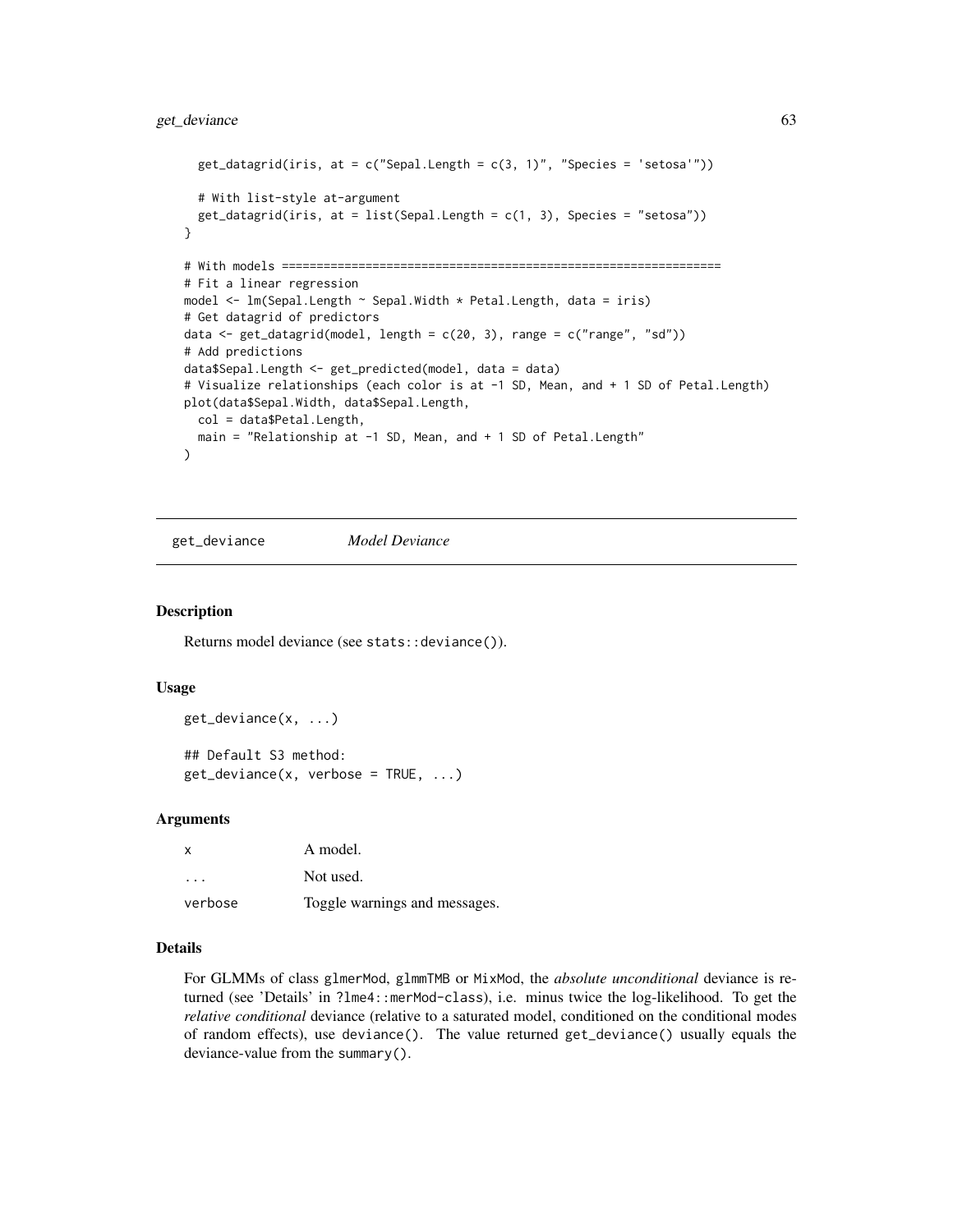# Value

The model deviance.

## Examples

```
data(mtcars)
x \leftarrow \text{lm(mpg} \sim \text{cyl}, \text{ data = mtcars})get_deviance(x)
```
## get\_df *Extract degrees of freedom*

## Description

Estimate or extract residual or model-based degrees of freedom from regression models.

### Usage

```
get_d(f(x, \ldots))## Default S3 method:
get_dff(x, type = "residual", verbose = TRUE, ...)
```
## Arguments

| x        | A statistical model.                                                                                                                                                                                                                                                                                                                                                                |
|----------|-------------------------------------------------------------------------------------------------------------------------------------------------------------------------------------------------------------------------------------------------------------------------------------------------------------------------------------------------------------------------------------|
| $\cdots$ | Currently not used.                                                                                                                                                                                                                                                                                                                                                                 |
| type     | Can be "residual", "model" or "analytical". "residual" tries to extract<br>residual degrees of freedoms. If residual degrees of freedom could not be ex-<br>tracted, returns analytical degrees of freedom, i.e. n-k (number of observations<br>minus number of parameters). "model" returns model-based degrees of free-<br>dom, <i>i.e.</i> the number of (estimated) parameters. |
| verbose  | Toggle warnings.                                                                                                                                                                                                                                                                                                                                                                    |

```
model <- lm(Sepal.Length ~ Petal.Length * Species, data = iris)
get_df(model) # same as df.residual(model)
get_df(model, type = "model") # same as attr(logLik(model), "df")
```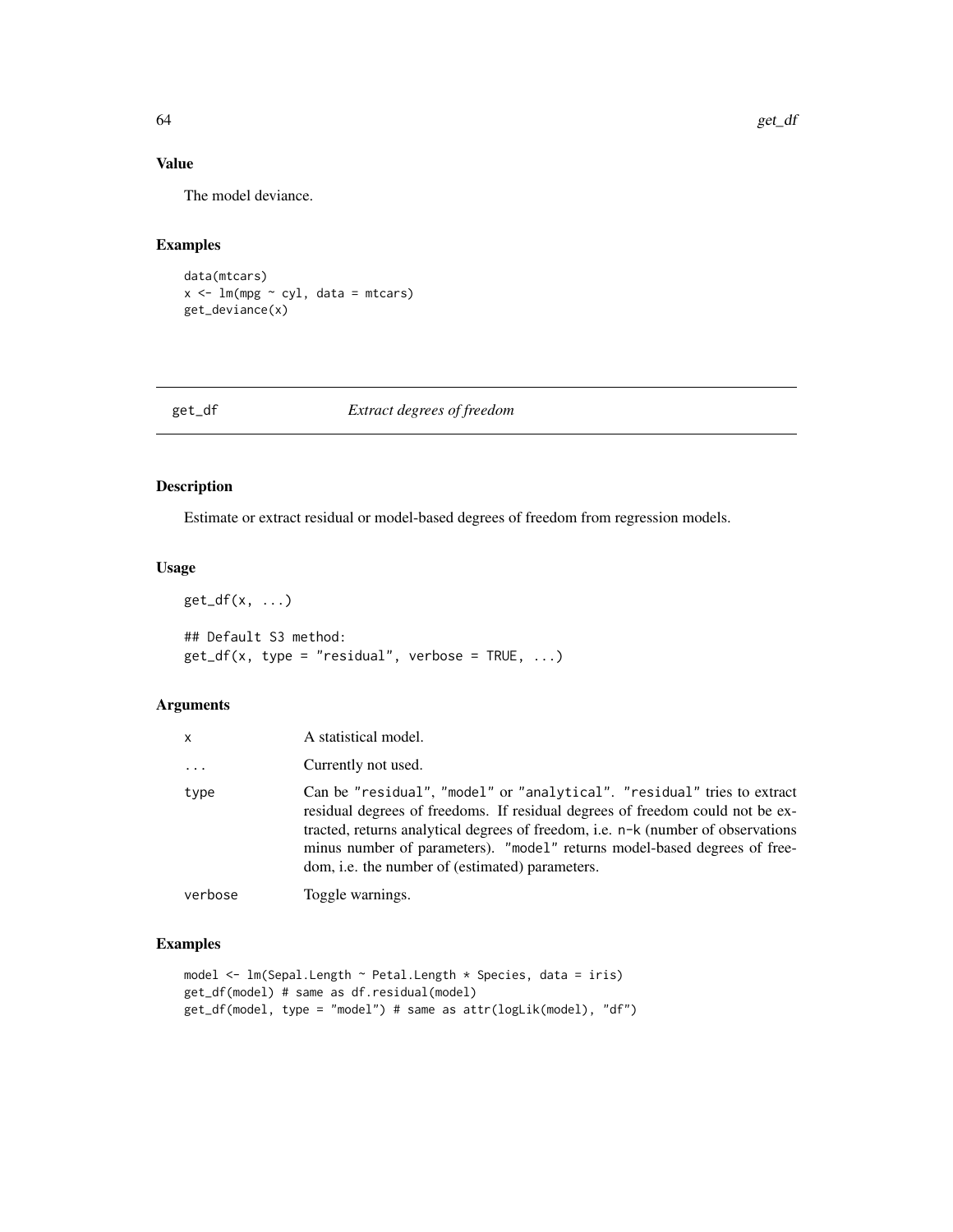A robust and resilient alternative to stats::family. To avoid issues with models like gamm4.

## Usage

 $get_family(x, \ldots)$ 

## Arguments

|         | A statistical model.                 |
|---------|--------------------------------------|
| $\cdot$ | Further arguments passed to methods. |

# Examples

```
data(mtcars)
x \leq-g \text{Im}(vs \sim wt, data = mtcars, family = "binomial")get_family(x)
if (require("mgcv")) {
  x < - mgcv::gamm(
    vs ~ am + s(wt),
    random = list(cyl = -1),
    data = mtcars,
    family = "binomial"
  )
  get_family(x)
}
```
get\_intercept *Get the value at the intercept*

## Description

Returns the value at the intercept (i.e., the intercept parameter), and NA if there isn't one.

## Usage

get\_intercept(x, ...)

| $\boldsymbol{\mathsf{x}}$ | A model.  |
|---------------------------|-----------|
|                           | Not used. |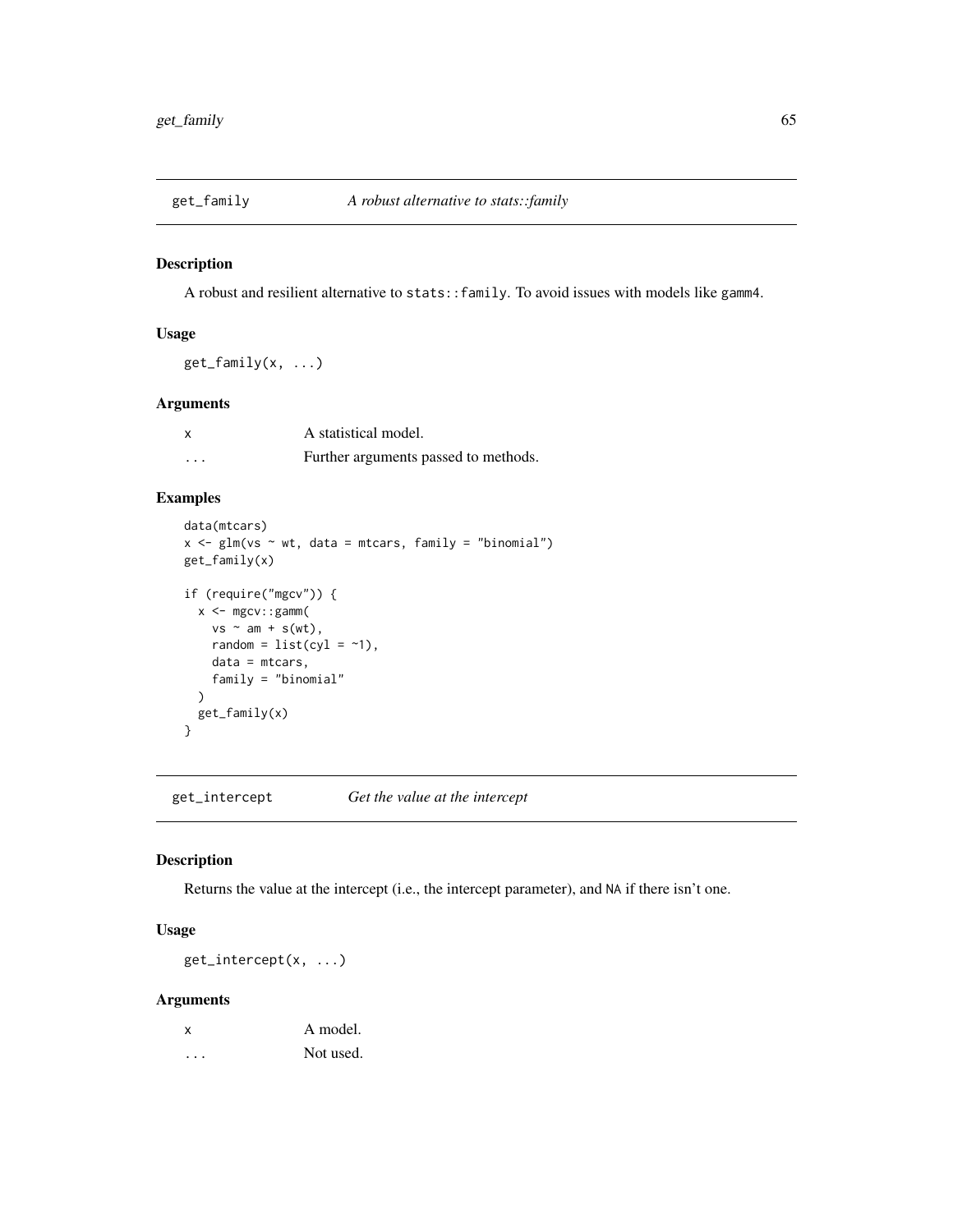### Value

The value of the intercept.

### Examples

```
get_intercept(lm(Sepal.Length ~ Petal.Width, data = iris))
get\_intercept(In(Sepal.length ~ 0 + Petal.Width, data = iris))if (require("lme4")) {
  get_intercept(lme4::lmer(Sepal.Length ~ Sepal.Width + (1 | Species), data = iris))
}
if (require("gamm4")) {
  get_intercept(gamm4::gamm4(Sepal.Length ~ s(Petal.Width), data = iris))
}
```
get\_loglikelihood *Log-Likelihood*

## Description

A robust function to compute the log-likelihood of a model, as well as individual log-likelihoods (for each observation) whenever possible. Can be used as a replacement for stats::logLik() out of the box, as the returned object is of the same class (and it gives the same results by default).

### Usage

```
get_loglikelihood(x, ...)
loglikelihood(x, ...)
## S3 method for class 'lm'
get_loglikelihood(
  x,
  estimator = "ML",
 REML = FALSE,
  check_response = FALSE,
  verbose = TRUE,
  ...
)
```

| X        | A model.                              |
|----------|---------------------------------------|
| $\cdots$ | Passed down to logLik(), if possible. |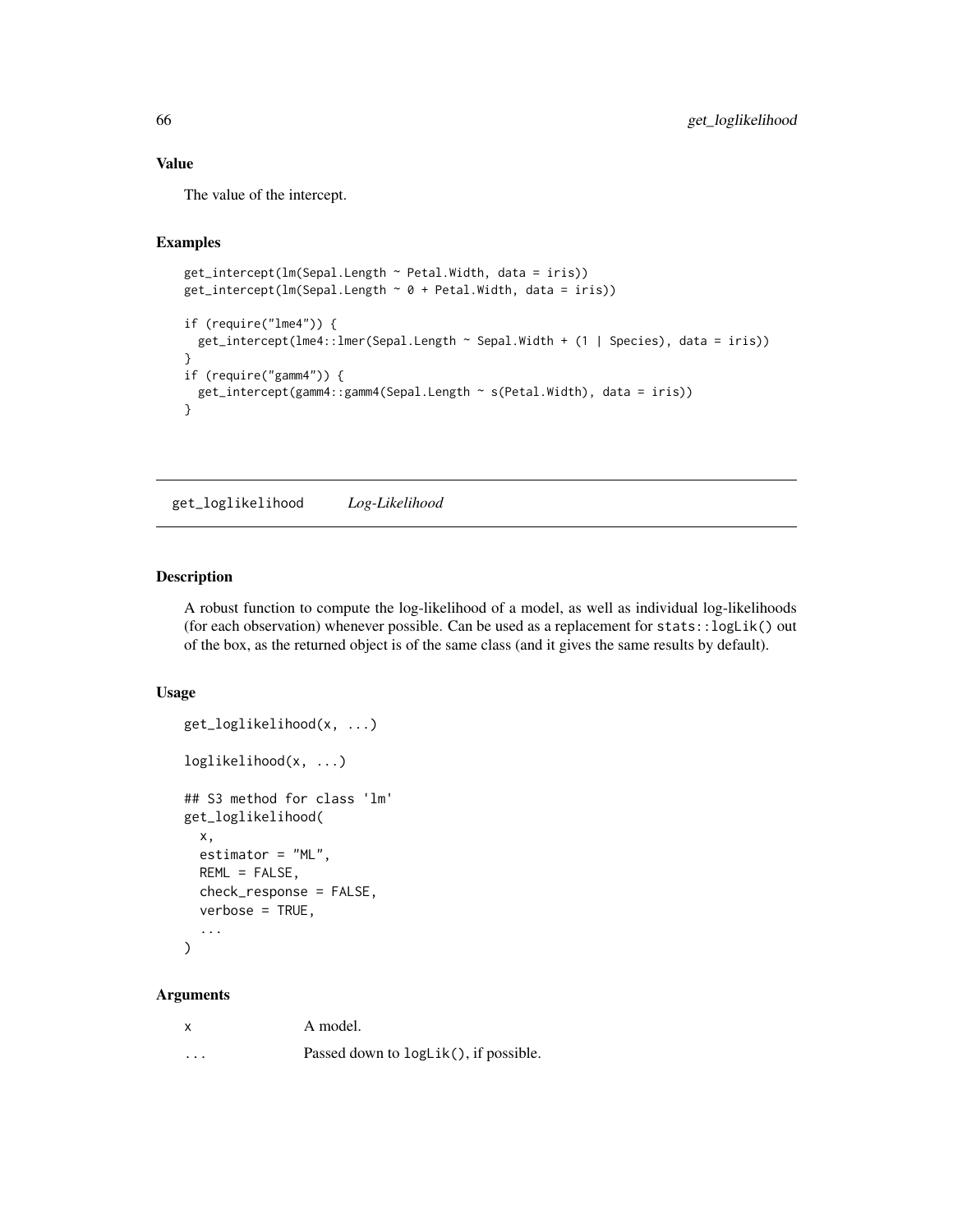| estimator   | Corresponds to the different estimators for the standard deviation of the errors. If<br>estimator="ML" (default), the scaling is done by n (the biased ML estimator),<br>which is then equivalent to using stats::logLik(). If estimator="0LS", it<br>returns the unbiased OLS estimator. estimator="REML" will give same results<br>as $logLik( \ldots, REML=True)$ . |
|-------------|------------------------------------------------------------------------------------------------------------------------------------------------------------------------------------------------------------------------------------------------------------------------------------------------------------------------------------------------------------------------|
| <b>REML</b> | Only for linear models. This argument is present for compatibility with $\text{stats}$ : $\text{logLik}()$ .<br>Setting it to TRUE will overwrite the estimator argument and is thus equivalent<br>to setting estimator="REML". It will give the same results as stats:: logLik(,<br>REML=TRUE). Note that individual log-likelihoods are not available under REML.    |
|             | check_response Logical, if TRUE, checks if the response variable is transformed (like $log()$ or<br>sqrt()), and if so, returns a corrected log-likelihood. To get back to the original<br>scale, the likelihood of the model is multiplied by the Jacobian/derivative of the<br>transformation.                                                                       |
| verbose     | Toggle warnings and messages.                                                                                                                                                                                                                                                                                                                                          |

### Value

An object of class "logLik", also containing the log-likelihoods for each observation as a per\_observation attribute (attributes(get\_loglikelihood(x))\$per\_observation) when possible. The code was partly inspired from the **[nonnest2](https://CRAN.R-project.org/package=nonnest2)** package.

### Examples

```
x \leq \text{lm}(\text{Send}. \text{Length} \sim \text{Petal}.\text{Width} + \text{Species}, \text{ data} = \text{iris})get\_loglikelihood(x, estimator = "ML") # Equivalent to stats::logLik(x)get_loglikelihood(x, estimator = "REML") # Equivalent to stats::logLik(x, REML=TRUE)
get_loglikelihood(x, estimator = "OLS")
```
get\_modelmatrix *Model Matrix*

### Description

Creates a design matrix from the description. Any character variables are coerced to factors.

### Usage

get\_modelmatrix(x, ...)

| $\mathsf{x}$ | An object.                                            |
|--------------|-------------------------------------------------------|
| .            | Passed down to other methods (mainly model.matrix()). |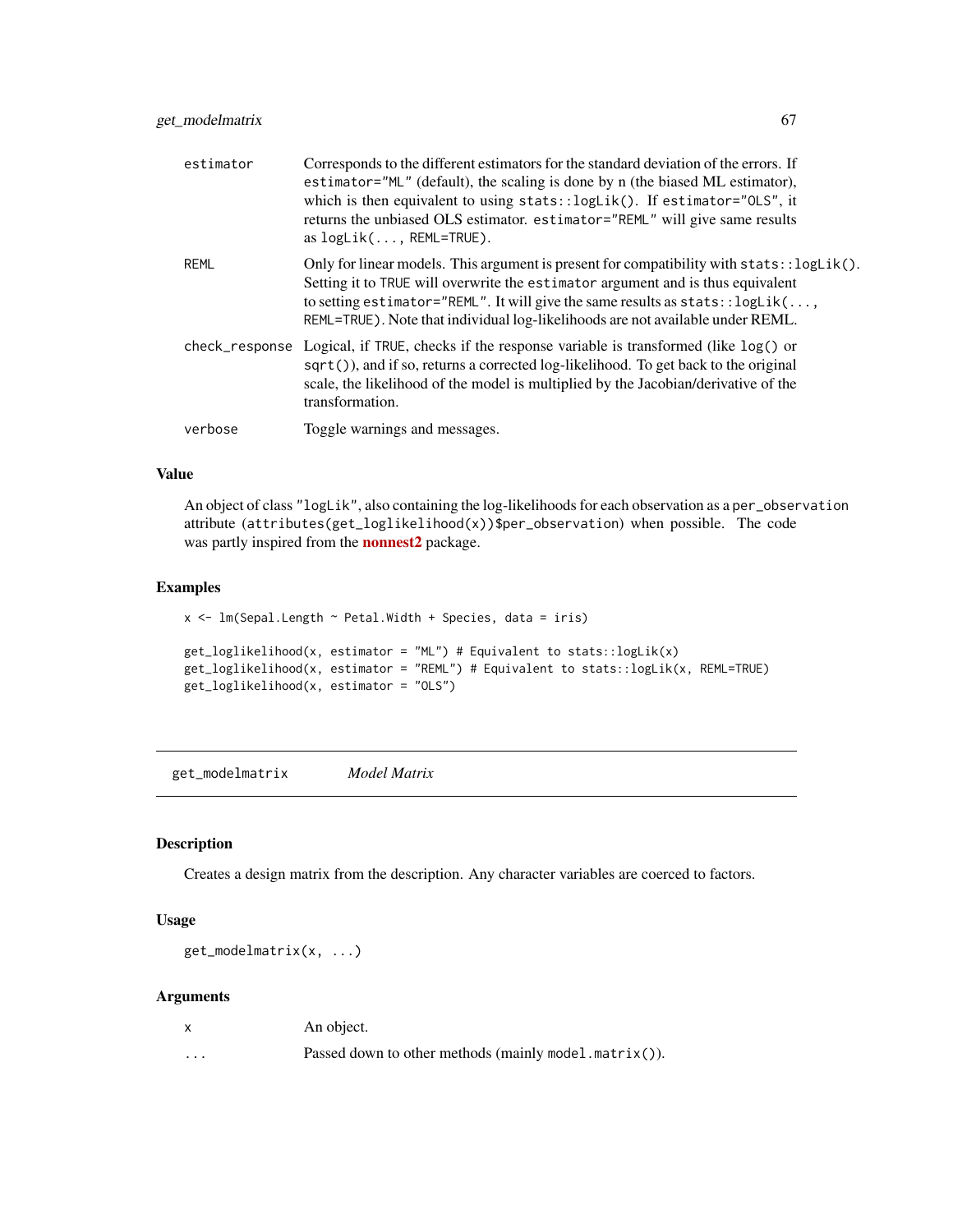### Examples

data(mtcars)

model  $\leq$   $\ln(\text{am} \leq \text{vs.} \text{data} = \text{mtcars})$ get\_modelmatrix(model)

get\_parameters *Get model parameters*

### Description

Returns the coefficients (or posterior samples for Bayesian models) from a model. See the documentation for your object's class:

- [Bayesian models](#page-71-0) (rstanarm, brms, MCMCglmm, ...)
- [Estimated marginal means](#page-74-0) (emmeans)
- [Generalized additive models](#page-76-0) (mgcv, VGAM, ...)
- [Marginal effects models](#page-68-0) (mfx)
- [Mixed models](#page-77-0) (lme4, glmmTMB, GLMMadaptive, ...)
- [Zero-inflated and hurdle models](#page-79-0) (pscl, ...)
- [Models with special components](#page-69-0) (betareg, MuMIn, ...)
- [Hypothesis tests](#page-78-0) (htest)

### Usage

get\_parameters(x, ...)

```
## Default S3 method:
get\_parameters(x, verbose = TRUE, \ldots)
```
### **Arguments**

| $\boldsymbol{\mathsf{x}}$ | A fitted model.               |
|---------------------------|-------------------------------|
| .                         | Currently not used.           |
| verbose                   | Toggle messages and warnings. |

### Details

In most cases when models either return different "effects" (fixed, random) or "components" (conditional, zero-inflated, ...), the arguments effects and component can be used.

get\_parameters() is comparable to coef(), however, the coefficients are returned as data frame (with columns for names and point estimates of coefficients). For Bayesian models, the posterior samples of parameters are returned.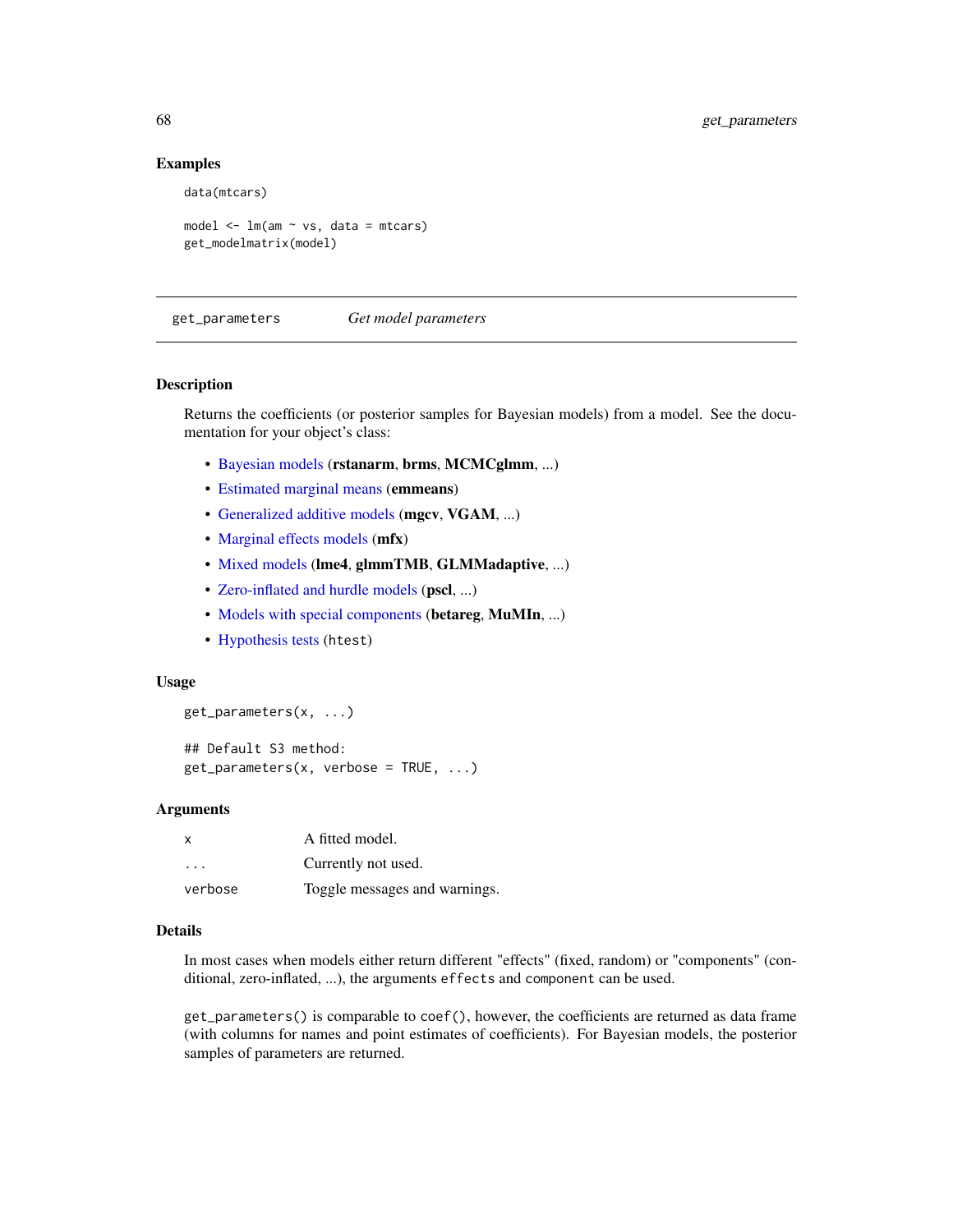### Value

- for non-Bayesian models, a data frame with two columns: the parameter names and the related point estimates.
- for Anova (aov()) with error term, a list of parameters for the conditional and the random effects parameters

### Model components

Possible values for the component argument depend on the model class. Following are valid options:

- "all": returns all model components, applies to all models, but will only have an effect for models with more than just the conditional model component.
- "conditional": only returns the conditional component, i.e. "fixed effects" terms from the model. Will only have an effect for models with more than just the conditional model component.
- "smooth\_terms": returns smooth terms, only applies to GAMs (or similar models that may contain smooth terms).
- "zero\_inflated" (or "zi"): returns the zero-inflation component.
- "dispersion": returns the dispersion model component. This is common for models with zero-inflation or that can model the dispersion parameter.
- "instruments": for instrumental-variable or some fixed effects regression, returns the instruments.
- "location": returns location parameters such as conditional, zero\_inflated, smooth\_terms, or instruments (everything that are fixed or random effects - depending on the effects argument - but no auxiliary parameters).
- "distributional" (or "auxiliary"): components like sigma, dispersion, beta or precision (and other auxiliary parameters) are returned.

### Examples

```
data(mtcars)
m < - \ln(mpg \sim wt + cyl + vs, data = mtcars)get_parameters(m)
```
<span id="page-68-0"></span>get\_parameters.betamfx

*Get model parameters from marginal effects models*

### **Description**

Returns the coefficients from a model.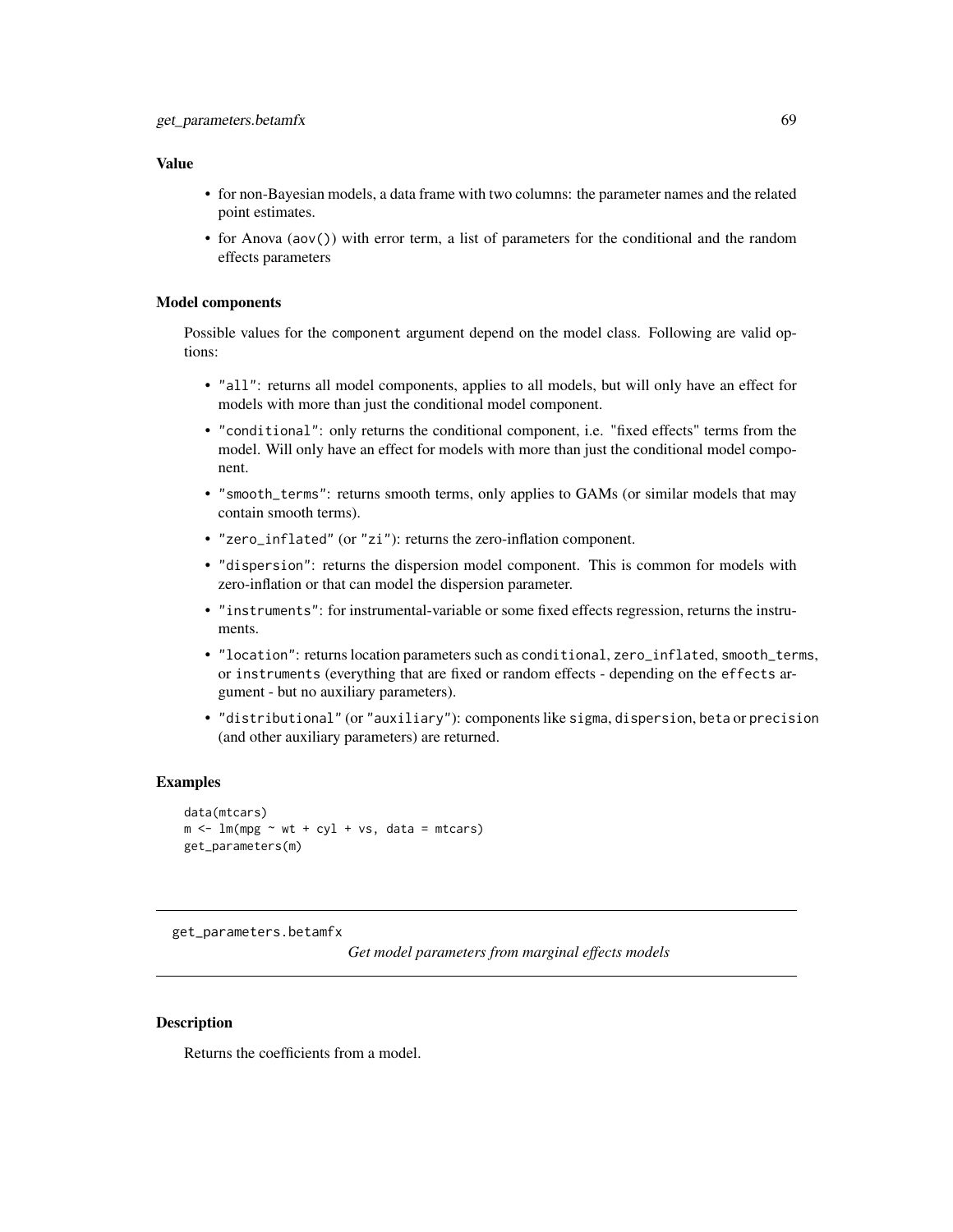## Usage

```
## S3 method for class 'betamfx'
get_parameters(
  x,
  component = c("all", "conditional", "precision", "marginal"),
  ...
)
## S3 method for class 'logitmfx'
get\_parameters(x, component = c("all", "conditional", "marginal"), ...)
```
# Arguments

| $\mathsf{x}$ | A fitted model.                                                                                                                                                                                                                                                                                                                                                                                                                                                                               |
|--------------|-----------------------------------------------------------------------------------------------------------------------------------------------------------------------------------------------------------------------------------------------------------------------------------------------------------------------------------------------------------------------------------------------------------------------------------------------------------------------------------------------|
| component    | Should all predictor variables, predictor variables for the conditional model, the<br>zero-inflated part of the model, the dispersion term or the instrumental variables<br>be returned? Applies to models with zero-inflated and/or dispersion formula, or<br>to models with instrumental variable (so called fixed-effects regressions). May<br>be abbreviated. Note that the <i>conditional</i> component is also called <i>count</i> or<br><i>mean</i> component, depending on the model. |
|              | Currently not used.                                                                                                                                                                                                                                                                                                                                                                                                                                                                           |

### Value

A data frame with three columns: the parameter names, the related point estimates and the component.

## Examples

```
data(mtcars)
m \le - \ln(mpg \sim wt + cyl + vs, data = mtcars)get_parameters(m)
```
<span id="page-69-0"></span>get\_parameters.betareg

*Get model parameters from models with special components*

## Description

Returns the coefficients from a model.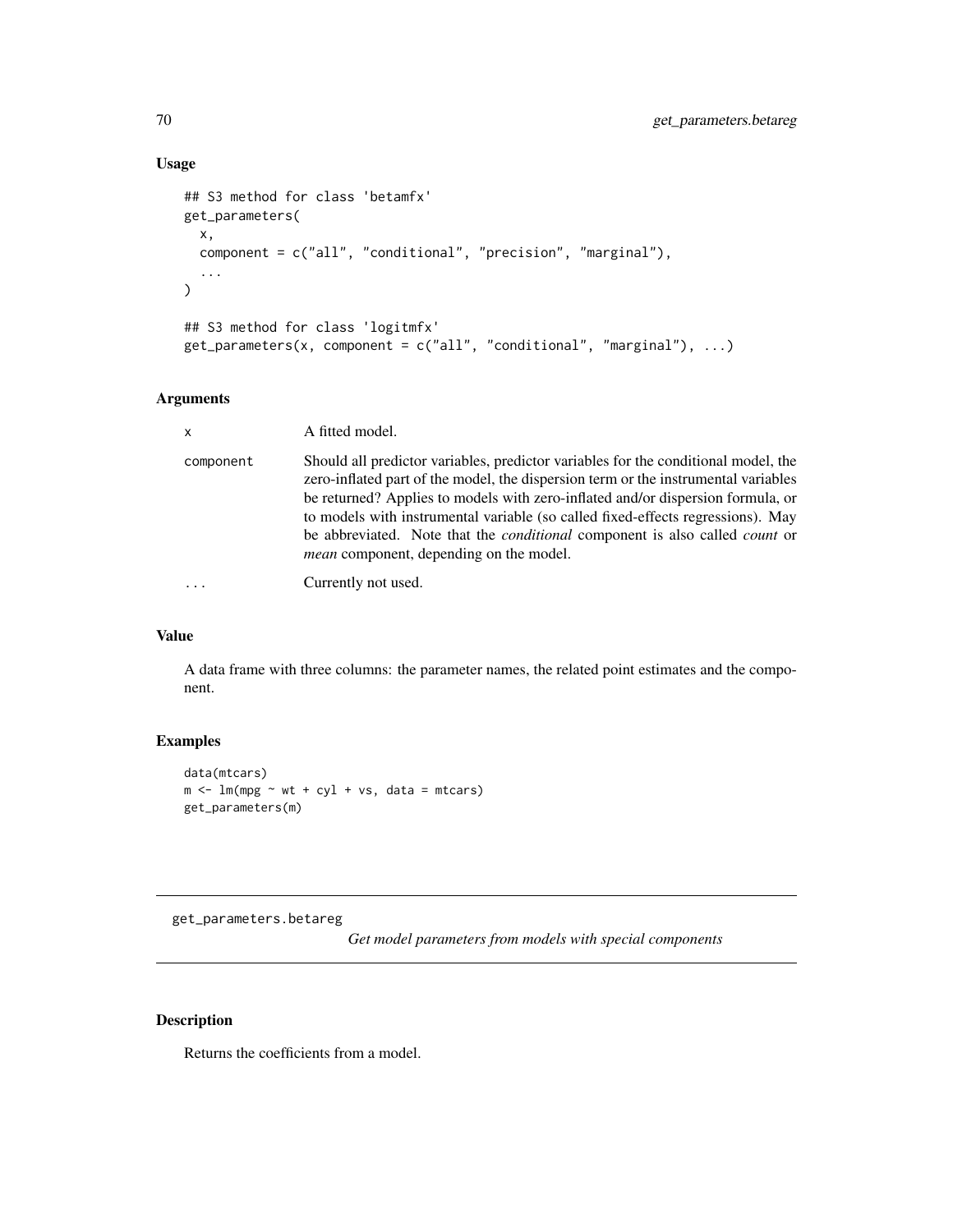### Usage

```
## S3 method for class 'betareg'
get_parameters(
 x,
 component = c("all", "conditional", "precision", "location", "distributional",
    "auxiliary"),
  ...
\lambda## S3 method for class 'DirichletRegModel'
get_parameters(
 x,
 component = c("all", "conditional", "precision", "location", "distributional",
    "auxiliary"),
  ...
)
## S3 method for class 'averaging'
get_{parameters}(x, component = c("conditional", "full"), ...)## S3 method for class 'glmx'
get_parameters(
 x,
 component = c("all", "conditional", "extra", "location", "distributional",
    "auxiliary"),
  ...
\mathcal{L}## S3 method for class 'clm2'
get_parameters(x, component = c("all", "conditional", "scale"), ...)## S3 method for class 'mvord'
get_parameters(
 x,
  component = c("all", "conditional", "thresholds", "correlation"),
  ...
\mathcal{L}## S3 method for class 'mjoint'
get\_parameters(x, component = c("all", "conditional", "survival"), ...)
```
### Arguments

x A fitted model. component Should all predictor variables, predictor variables for the conditional model, the zero-inflated part of the model, the dispersion term or the instrumental variables be returned? Applies to models with zero-inflated and/or dispersion formula, or to models with instrumental variable (so called fixed-effects regressions). May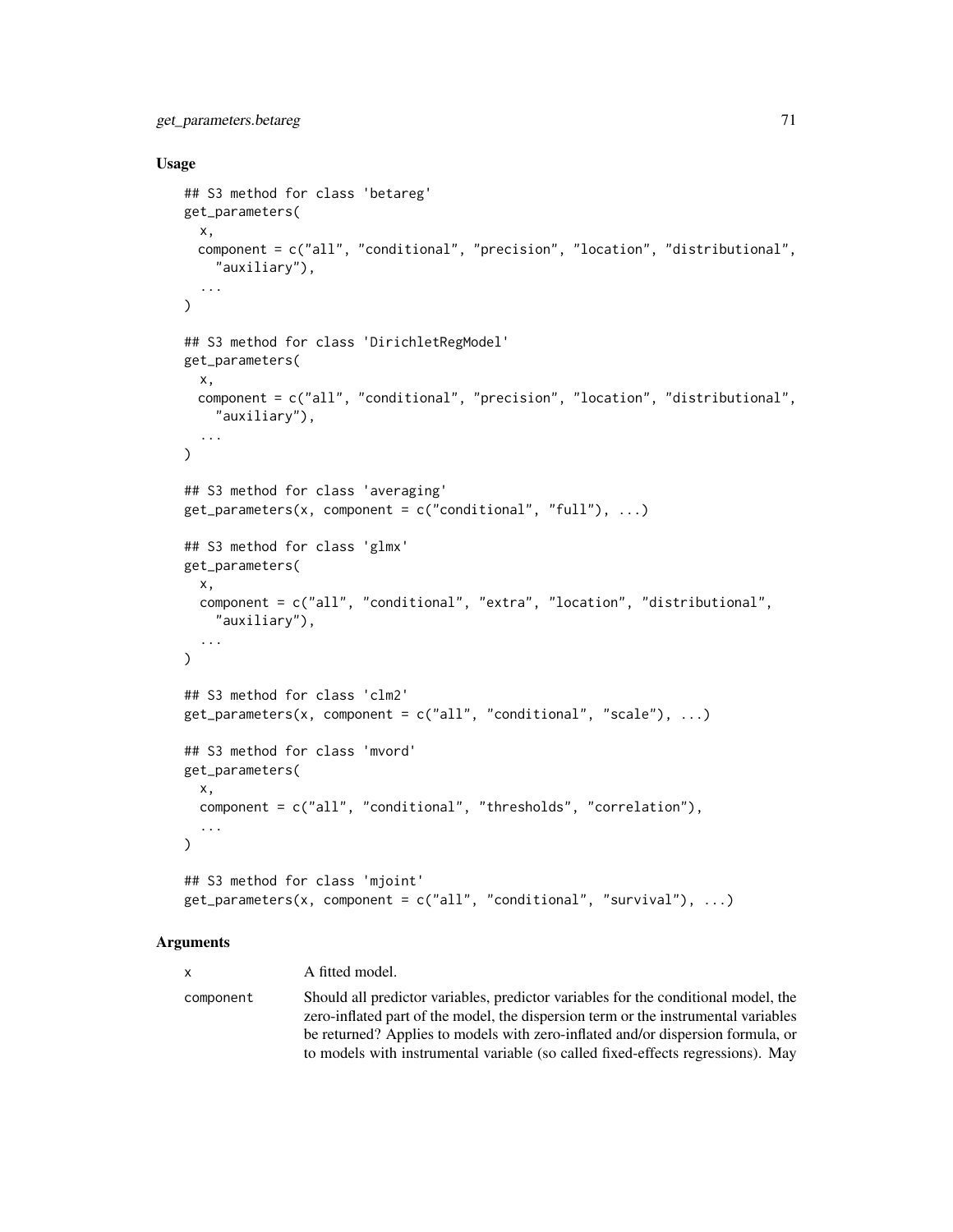be abbreviated. Note that the *conditional* component is also called *count* or *mean* component, depending on the model.

... Currently not used.

## Value

A data frame with three columns: the parameter names, the related point estimates and the component.

## Examples

```
data(mtcars)
m \le - \ln(mpg \sim wt + cyl + vs, data = mtcars)get_parameters(m)
```
<span id="page-71-0"></span>get\_parameters.BGGM *Get model parameters from Bayesian models*

### Description

Returns the coefficients (or posterior samples for Bayesian models) from a model.

### Usage

```
## S3 method for class 'BGGM'
get_parameters(
  x,
  component = c("correlation", "conditional", "intercept", "all"),
  summary = FALSE,
  centrality = "mean",
  ...
)
## S3 method for class 'MCMCglmm'
get_parameters(
  x,
  effects = c("fixed", "random", "all"),
  summary = FALSE,
  centrality = "mean",
  ...
\lambda## S3 method for class 'BFBayesFactor'
get_parameters(
  x,
  effects = c("all", "fixed", "random"),
  component = c("all", "extra"),
```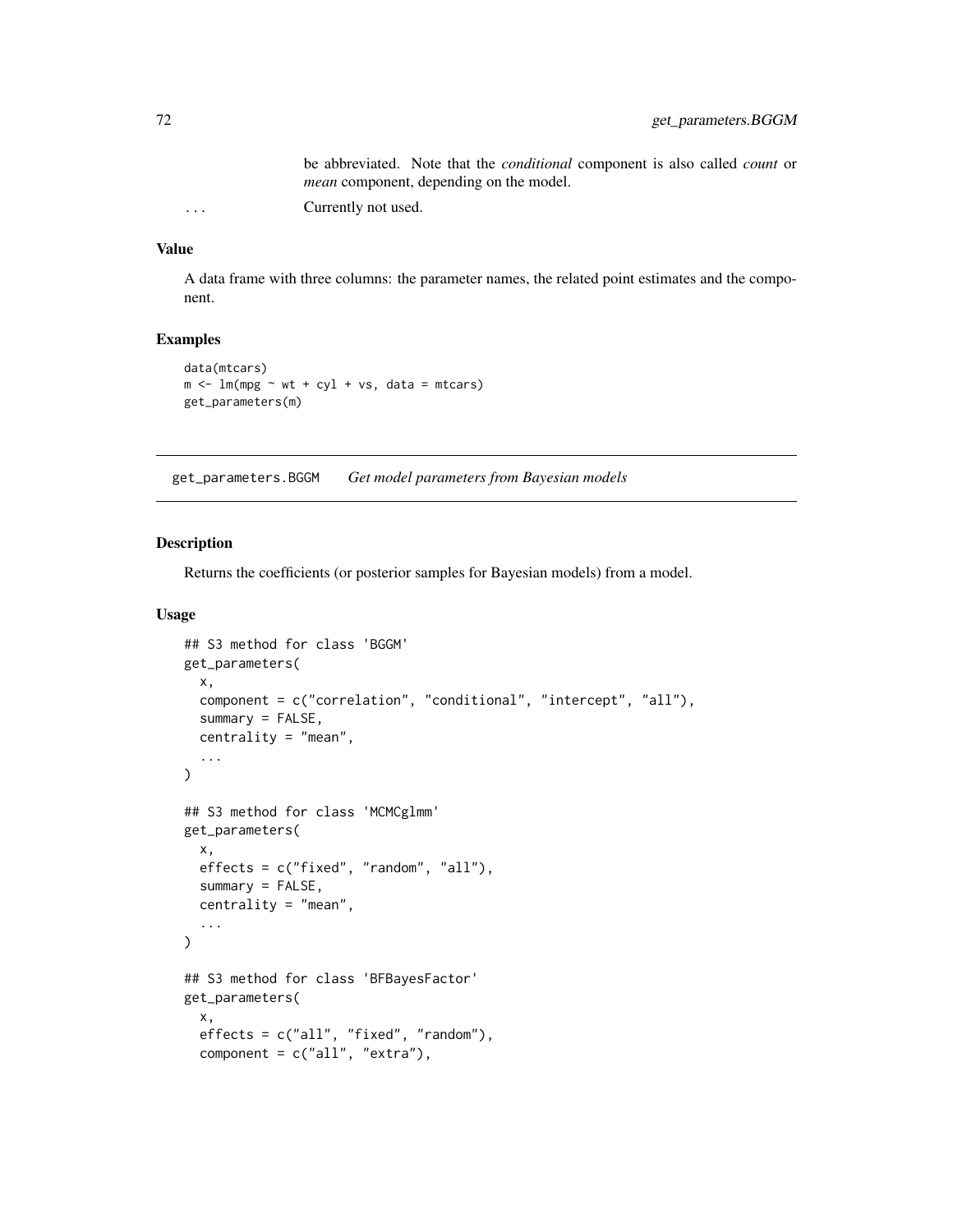```
iterations = 4000,
 progress = FALSE,
 verbose = TRUE,
  summary = FALSE,
  centrality = "mean",
  ...
\mathcal{L}## S3 method for class 'stanmvreg'
get_parameters(
 x,
 effects = c("fixed", "random", "all"),
 parameters = NULL,
 summary = FALSE,
 centrality = "mean",
  ...
\lambda## S3 method for class 'brmsfit'
get_parameters(
 x,
 effects = "fixed",
 component = "all",
 parameters = NULL,
 summary = FALSE,
 centrality = "mean",
  ...
\mathcal{L}## S3 method for class 'stanreg'
get_parameters(
 x,
  effects = c("fixed", "random", "all"),
  component = c("location", "all", "conditional", "smooth_terms", "sigma",
    "distributional", "auxiliary"),
 parameters = NULL,
  summarv = FALSE,
 centrality = "mean",
  ...
\mathcal{L}## S3 method for class 'bayesx'
get_parameters(
 x,
 component = c("conditional", "smooth_terms", "all"),
  summary = FALSE,
 centrality = "mean",
  ...
```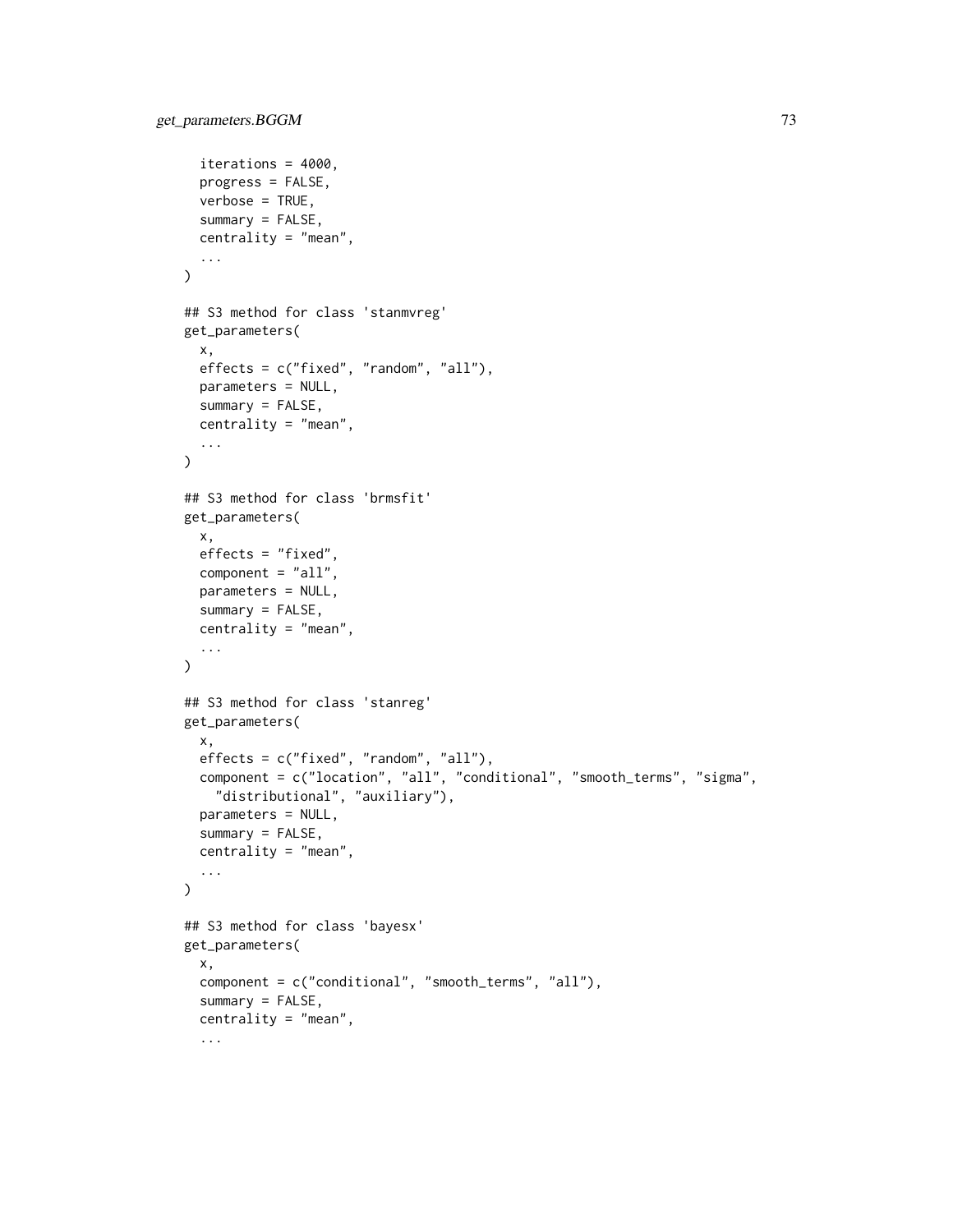```
## S3 method for class 'bamlss'
get_parameters(
 x,
 component = c("all", "conditional", "smooth_terms", "location", "distributional",
    "auxiliary"),
 parameters = NULL,
  summary = FALSE,
 centrality = "mean",
  ...
\mathcal{L}## S3 method for class 'sim.merMod'
get_parameters(
 x,
 effects = c("fixed", "random", "all"),
 parameters = NULL,
 summary = FALSE,centrality = "mean",
  ...
\mathcal{L}## S3 method for class 'sim'
get_parameters(x, parameters = NULL, summary = FALSE, centrality = "mean", ...)
```

| x          | A fitted model.                                                                                                                                                                                                                                                                                                                                                                                                                                                                                                                                                                                                                                                                                                                                                                                                                                                                                                                                                                                                                                                                    |  |
|------------|------------------------------------------------------------------------------------------------------------------------------------------------------------------------------------------------------------------------------------------------------------------------------------------------------------------------------------------------------------------------------------------------------------------------------------------------------------------------------------------------------------------------------------------------------------------------------------------------------------------------------------------------------------------------------------------------------------------------------------------------------------------------------------------------------------------------------------------------------------------------------------------------------------------------------------------------------------------------------------------------------------------------------------------------------------------------------------|--|
| component  | Which type of parameters to return, such as parameters for the conditional<br>model, the zero-inflated part of the model, the dispersion term, the instrumental<br>variables or marginal effects be returned? Applies to models with zero-inflated<br>and/or dispersion formula, or to models with instrumental variables (so called<br>fixed-effects regressions), or models with marginal effects from mfx. May be<br>abbreviated. Note that the <i>conditional</i> component is also called <i>count</i> or <i>mean</i><br>component, depending on the model. There are three convenient shortcuts:<br>component = "all" returns all possible parameters. If component = "location",<br>location parameters such as conditional, zero_inflated, smooth_terms, or<br>instruments are returned (everything that are fixed or random effects - depend-<br>ing on the effects argument - but no auxiliary parameters). For component =<br>"distributional" (or "auxiliary"), components like sigma, dispersion,<br>beta or precision (and other auxiliary parameters) are returned. |  |
| summary    | Logical, indicates whether the full posterior samples (summary = FALSE)) or<br>the summarized centrality indices of the posterior samples (summary = TRUE))<br>should be returned as estimates.                                                                                                                                                                                                                                                                                                                                                                                                                                                                                                                                                                                                                                                                                                                                                                                                                                                                                    |  |
| centrality | Only for models with posterior samples, and when summary = TRUE. In this                                                                                                                                                                                                                                                                                                                                                                                                                                                                                                                                                                                                                                                                                                                                                                                                                                                                                                                                                                                                           |  |

centrality Only for models with posterior samples, and when summary = TRUE. In this case, centrality = "mean" would calculate means of posterior samples for

 $\mathcal{L}$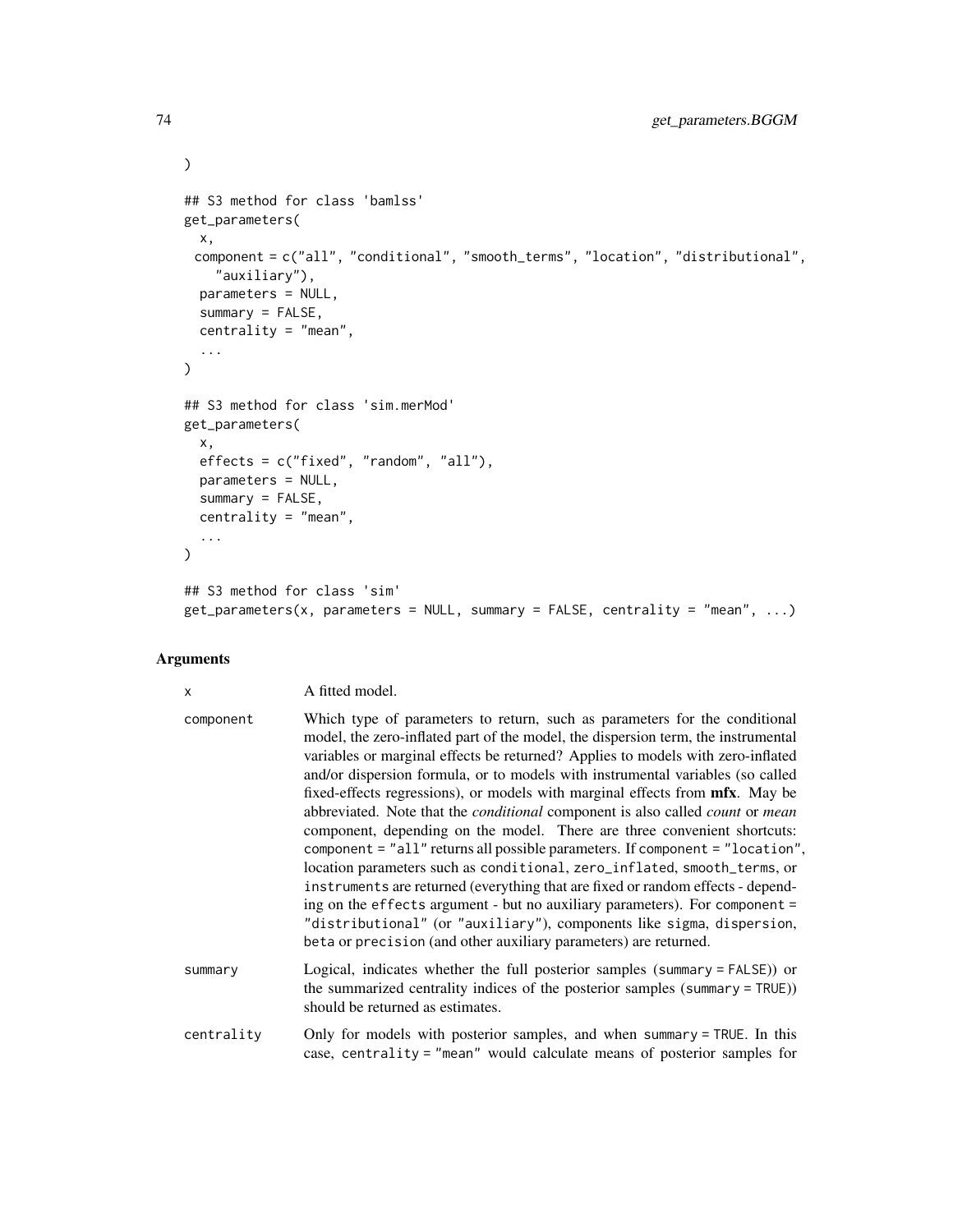|            | each parameter, while centrality = "median" would use the more robust me-<br>dian value as measure of central tendency.       |  |
|------------|-------------------------------------------------------------------------------------------------------------------------------|--|
| $\cdot$    | Currently not used.                                                                                                           |  |
| effects    | Should parameters for fixed effects, random effects or both be returned? Only<br>applies to mixed models. May be abbreviated. |  |
| iterations | Number of posterior draws.                                                                                                    |  |
| progress   | Display progress.                                                                                                             |  |
| verbose    | Toggle messages and warnings.                                                                                                 |  |
| parameters | Regular expression pattern that describes the parameters that should be returned.                                             |  |

### Details

In most cases when models either return different "effects" (fixed, random) or "components" (conditional, zero-inflated, ...), the arguments effects and component can be used.

## Value

The posterior samples from the requested parameters as data frame. If summary = TRUE, returns a data frame with two columns: the parameter names and the related point estimates (based on centrality).

#### BFBayesFactor Models

Note that for BFBayesFactor models (from the BayesFactor package), posteriors are only extracted from the first numerator model (i.e., model[1]). If you want to apply some function foo() to another model stored in the BFBayesFactor object, index it directly, e.g. foo(model[2]), foo(1/model[5]), etc. See also [bayestestR::weighted\\_posteriors\(\)](#page-0-0).

# Examples

```
data(mtcars)
m \le - \ln(mpg \sim wt + cyl + vs, data = mtcars)get_parameters(m)
```
get\_parameters.emmGrid

*Get model parameters from estimated marginal means objects*

### Description

Returns the coefficients from a model.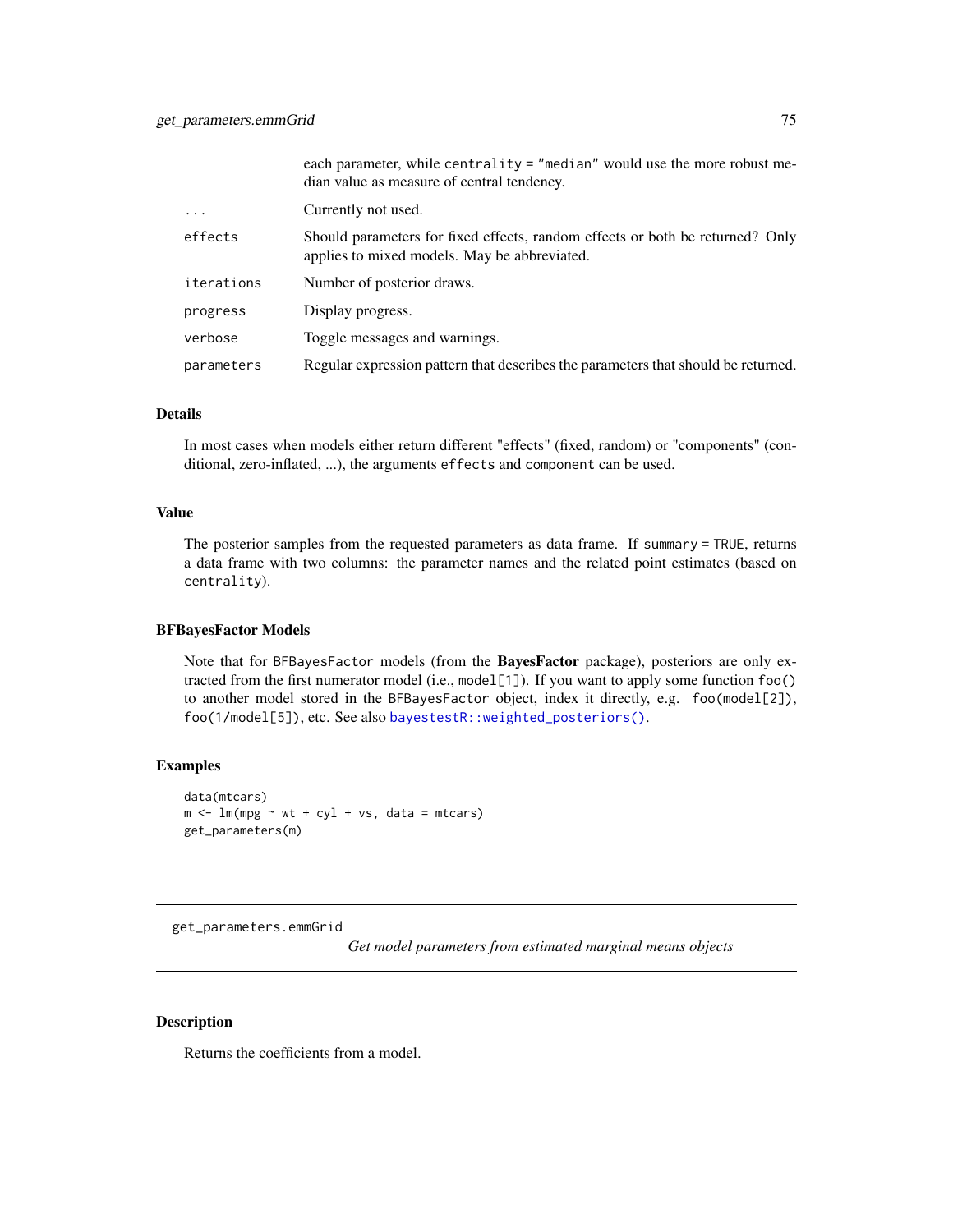```
## S3 method for class 'emmGrid'
get_parameters(x, summary = FALSE, merge_parameters = FALSE, ...)
## S3 method for class 'emm_list'
get_parameters(x, summary = FALSE, ...)
```

| $\mathsf{x}$     | A fitted model.                                                                                                                                                                                       |
|------------------|-------------------------------------------------------------------------------------------------------------------------------------------------------------------------------------------------------|
| summary          | Logical, indicates whether the full posterior samples (summary = FALSE)) or<br>the summarized centrality indices of the posterior samples (summary = TRUE))<br>should be returned as estimates.       |
| merge_parameters |                                                                                                                                                                                                       |
|                  | Logical, if TRUE and x has multiple columns for parameter names (like emmGrid<br>objects may have), these are merged into a single parameter column, with pa-<br>rameters names and values as values. |
|                  | Currently not used.                                                                                                                                                                                   |

# Value

A data frame with two columns: the parameter names and the related point estimates.

### Note

Note that emmGrid or emm\_list objects returned by functions from emmeans have a different structure compared to usual regression models. Hence, the Parameter column does not always contain names of *variables*, but may rather contain *values*, e.g. for contrasts. See an example for pairwise comparisons below.

```
data(mtcars)
model \leq lm(mpg \sim wt \star factor(cyl), data = mtcars)
if (require("emmeans", quietly = TRUE)) {
  emm <- emmeans(model, "cyl")
  get_parameters(emm)
  emm <- emmeans(model, pairwise ~ cyl)
  get_parameters(emm)
}
```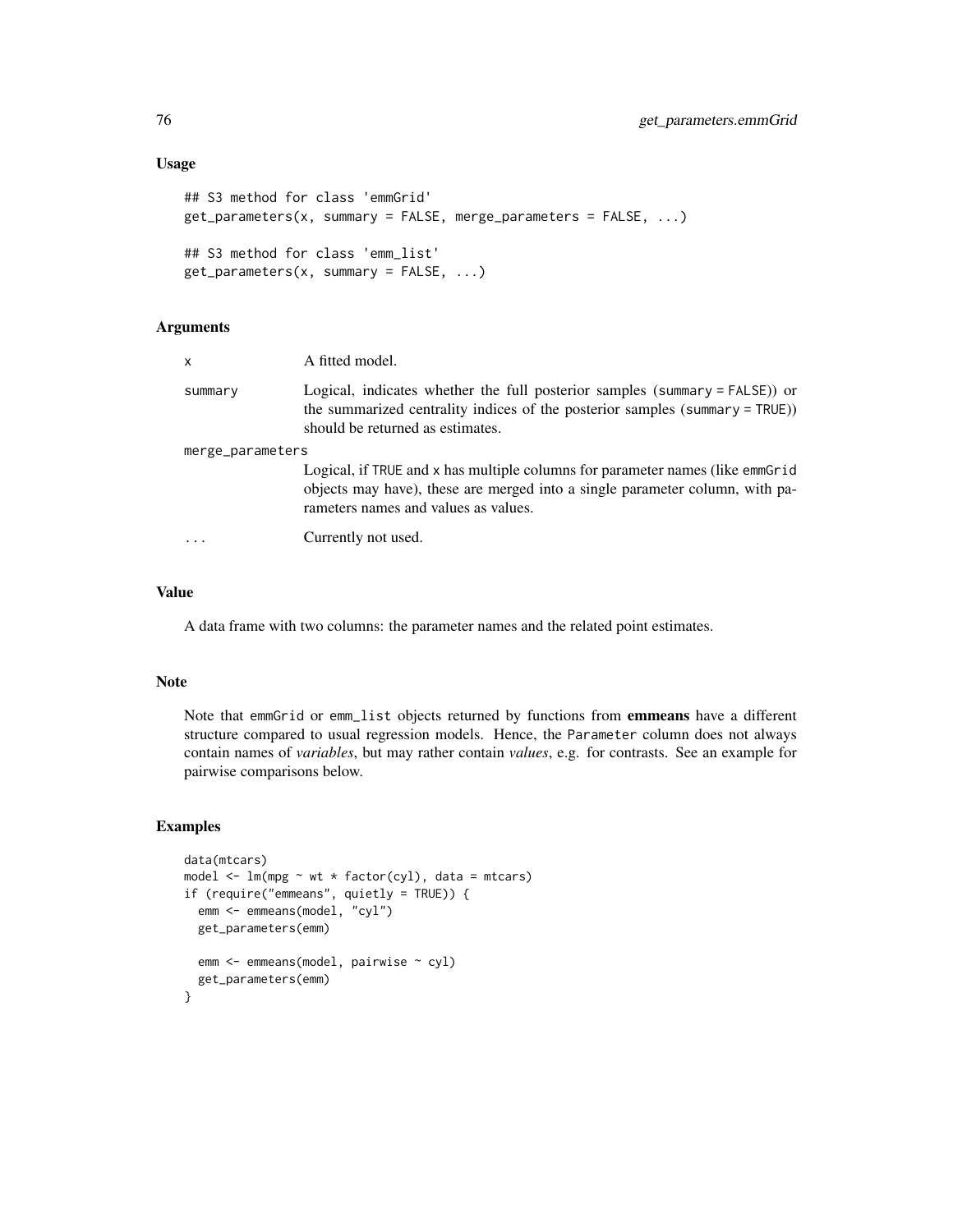get\_parameters.gamm *Get model parameters from generalized additive models*

#### Description

Returns the coefficients from a model.

### Usage

```
## S3 method for class 'gamm'
get_parameters(
  x,
  component = c("all", "conditional", "smooth_terms", "location"),
  ...
)
## S3 method for class 'gam'
get_parameters(
 x,
  component = c("all", "conditional", "smooth_terms", "location"),
  ...
\mathcal{L}## S3 method for class 'rqss'
get\_parameters(x, component = c("all", "conditional", "smooth\_terms"), ...)
```
# Arguments

| X         | A fitted model.                                                                                                                                                                                                                                                                                                                                                                                                                                                                               |  |
|-----------|-----------------------------------------------------------------------------------------------------------------------------------------------------------------------------------------------------------------------------------------------------------------------------------------------------------------------------------------------------------------------------------------------------------------------------------------------------------------------------------------------|--|
| component | Should all predictor variables, predictor variables for the conditional model, the<br>zero-inflated part of the model, the dispersion term or the instrumental variables<br>be returned? Applies to models with zero-inflated and/or dispersion formula, or<br>to models with instrumental variable (so called fixed-effects regressions). May<br>be abbreviated. Note that the <i>conditional</i> component is also called <i>count</i> or<br><i>mean</i> component, depending on the model. |  |
|           | Currently not used.                                                                                                                                                                                                                                                                                                                                                                                                                                                                           |  |

### Value

For models with smooth terms or zero-inflation component, a data frame with three columns: the parameter names, the related point estimates and the component.

```
data(mtcars)
m \le - \ln(mpg \sim wt + cyl + vs, data = mtcars)get_parameters(m)
```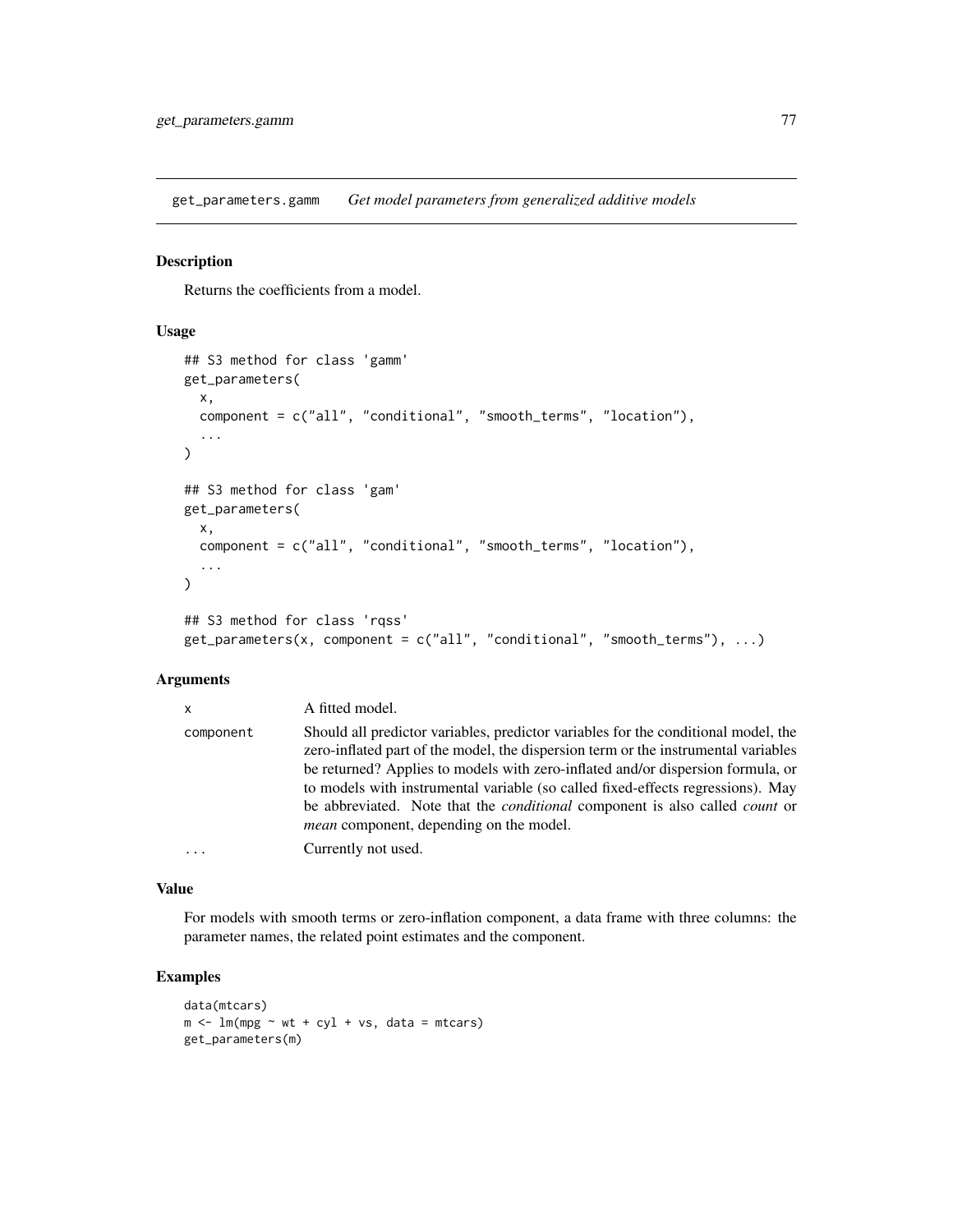get\_parameters.glmm *Get model parameters from mixed models*

# Description

Returns the coefficients from a model.

# Usage

```
## S3 method for class 'glmm'
get_{parameters}(x, effects = c("all", "fixed", "random"), ...)## S3 method for class 'coxme'
get_{parameters}(x, effects = c("fixed", "random"), ...)## S3 method for class 'merMod'
get\_parameters(x, effects = c("fixed", "random"), ...)## S3 method for class 'glmmTMB'
get_parameters(
 x,
 effects = c("fixed", "random"),
 component = c("all", "conditional", "zi", "zero_inflated", "dispersion"),
  ...
)
## S3 method for class 'glimML'
get\_parameters(x, effects = c("fixed", "random", "all"), ...)
```
#### Arguments

| X         | A fitted model.                                                                                                                                                                                                                                                                                                                                                                                                                                                                                                                                                                                                                                                                                                                                                                                                                  |
|-----------|----------------------------------------------------------------------------------------------------------------------------------------------------------------------------------------------------------------------------------------------------------------------------------------------------------------------------------------------------------------------------------------------------------------------------------------------------------------------------------------------------------------------------------------------------------------------------------------------------------------------------------------------------------------------------------------------------------------------------------------------------------------------------------------------------------------------------------|
| effects   | Should parameters for fixed effects, random effects or both be returned? Only<br>applies to mixed models. May be abbreviated.                                                                                                                                                                                                                                                                                                                                                                                                                                                                                                                                                                                                                                                                                                    |
| $\ddots$  | Currently not used.                                                                                                                                                                                                                                                                                                                                                                                                                                                                                                                                                                                                                                                                                                                                                                                                              |
| component | Which type of parameters to return, such as parameters for the conditional<br>model, the zero-inflated part of the model or the dispersion term? Applies<br>to models with zero-inflated and/or dispersion formula. Note that the <i>condi</i> -<br><i>tional</i> component is also called <i>count</i> or <i>mean</i> component, depending on the<br>model. There are three convenient shortcuts: component = "all" returns all<br>possible parameters. If component = "location", location parameters such as<br>conditional or zero_inflated are returned (everything that are fixed or ran-<br>dom effects - depending on the effects argument - but no auxiliary param-<br>eters). For component = "distributional" (or "auxiliary"), components<br>like sigma or dispersion (and other auxiliary parameters) are returned. |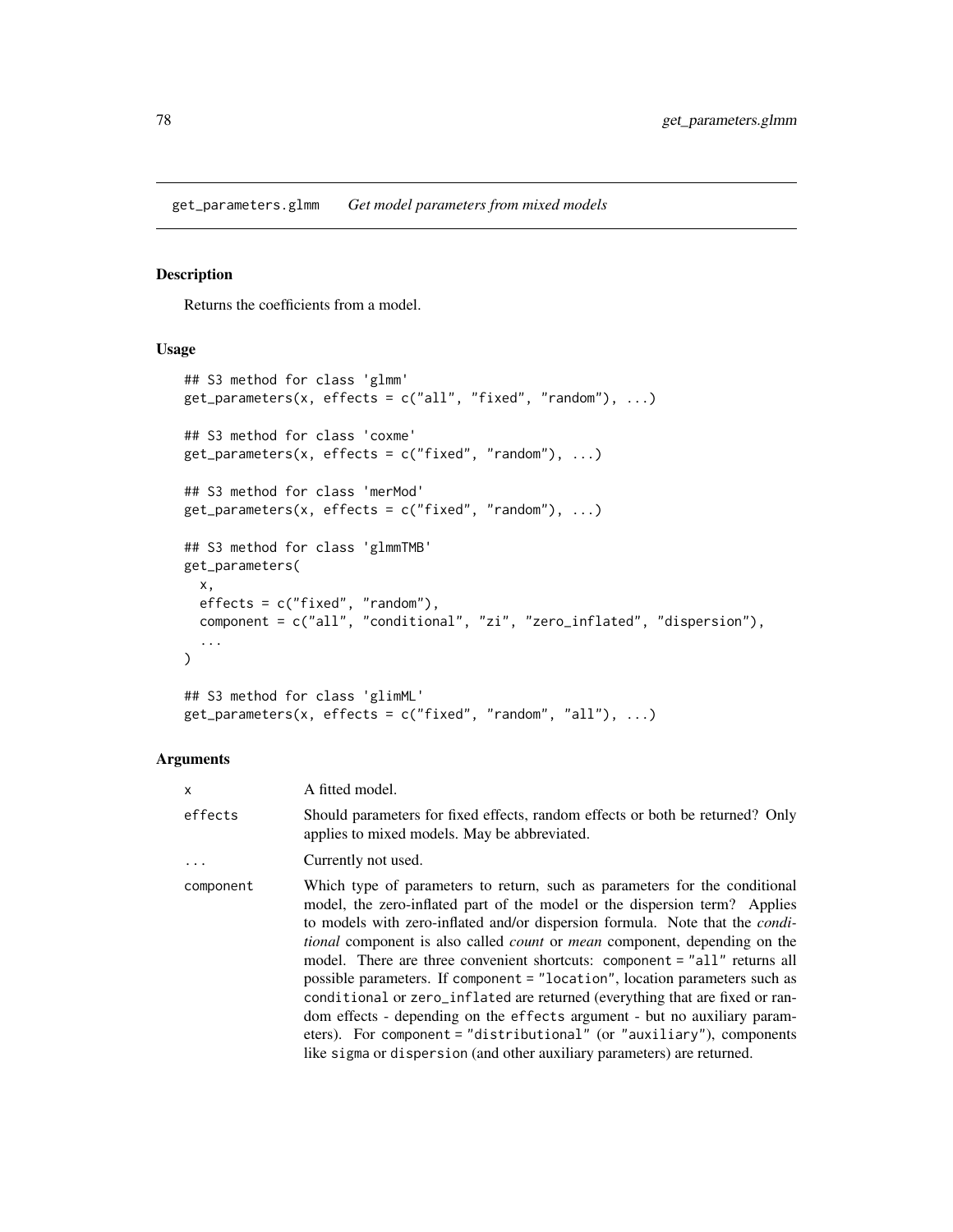# Details

In most cases when models either return different "effects" (fixed, random) or "components" (conditional, zero-inflated, ...), the arguments effects and component can be used.

# Value

If effects = "fixed", a data frame with two columns: the parameter names and the related point estimates. If effects = "random", a list of data frames with the random effects (as returned by ranef()), unless the random effects have the same simplified structure as fixed effects (e.g. for models from MCMCglmm).

# Examples

```
data(mtcars)
m \le - \ln(mpg \sim wt + cyl + vs, data = mtcars)get_parameters(m)
```
get\_parameters.htest *Get model parameters from htest-objects*

### Description

Returns the parameters from a hypothesis test.

### Usage

## S3 method for class 'htest' get\_parameters(x, ...)

#### Arguments

| X | A fitted model.     |
|---|---------------------|
| . | Currently not used. |

### Value

A data frame with two columns: the parameter names and the related point estimates.

# Examples

get\_parameters(t.test(1:10,  $y = c(7:20))$ )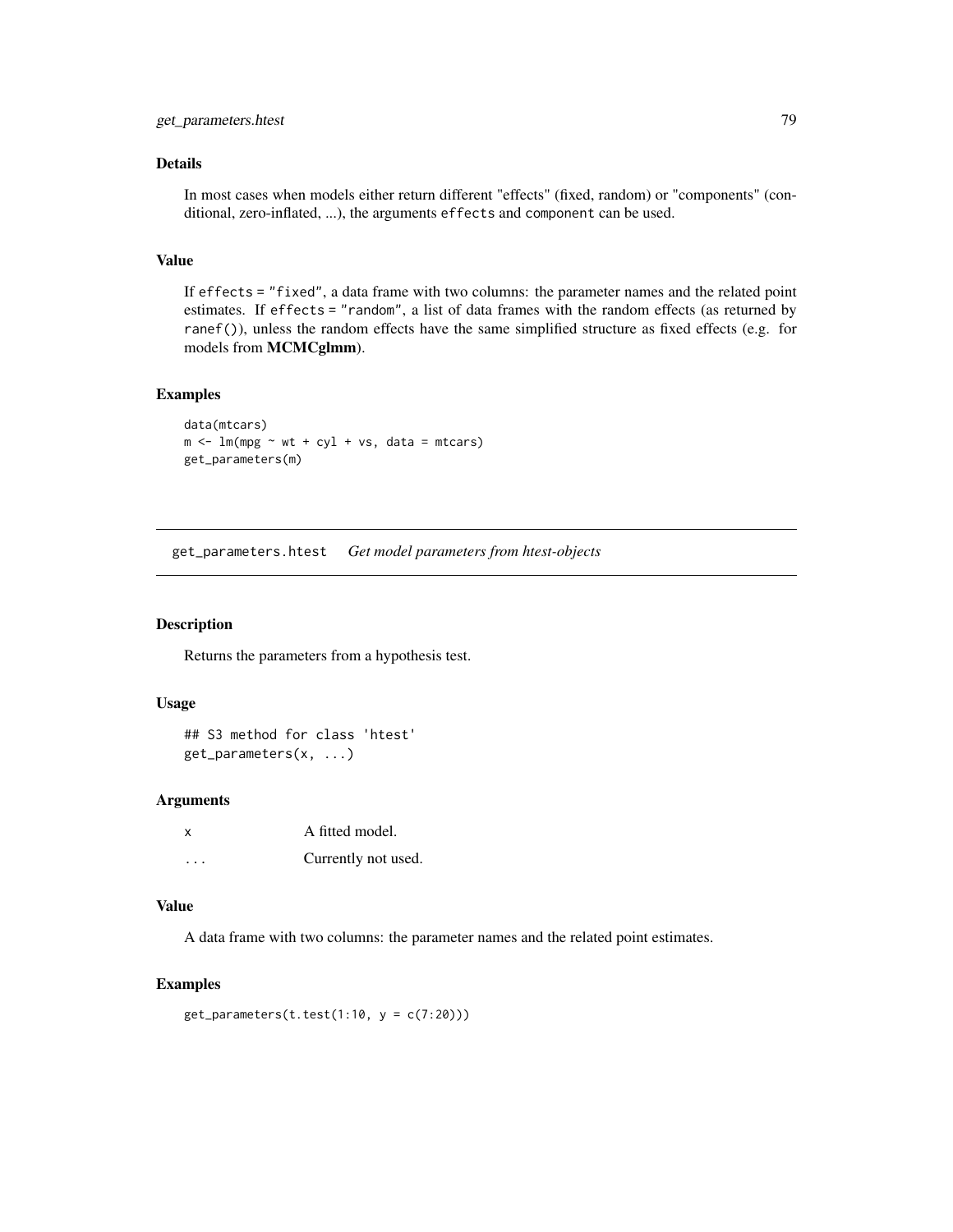```
get_parameters.zeroinfl
```
*Get model parameters from zero-inflated and hurdle models*

# Description

Returns the coefficients from a model.

#### Usage

```
## S3 method for class 'zeroinfl'
get_parameters(
  x,
  component = c("all", "conditional", "zi", "zero_inflated"),
  ...
)
## S3 method for class 'zcpglm'
get_parameters(
  x,
 component = c("all", "conditional", "zi", "zero_inflated"),
  ...
\mathcal{L}## S3 method for class 'mhurdle'
get_parameters(
 x,
 component = c("all", "conditional", "zi", "zero_inflated", "infrequent_purchase",
    "ip", "auxiliary"),
  ...
)
```
# Arguments

| $\mathsf{x}$ | A fitted model.                                                                                                                                                                                                                                                                                                                                                                                                                                                                               |  |
|--------------|-----------------------------------------------------------------------------------------------------------------------------------------------------------------------------------------------------------------------------------------------------------------------------------------------------------------------------------------------------------------------------------------------------------------------------------------------------------------------------------------------|--|
| component    | Should all predictor variables, predictor variables for the conditional model, the<br>zero-inflated part of the model, the dispersion term or the instrumental variables<br>be returned? Applies to models with zero-inflated and/or dispersion formula, or<br>to models with instrumental variable (so called fixed-effects regressions). May<br>be abbreviated. Note that the <i>conditional</i> component is also called <i>count</i> or<br><i>mean</i> component, depending on the model. |  |
|              | Currently not used.                                                                                                                                                                                                                                                                                                                                                                                                                                                                           |  |

### Value

For models with smooth terms or zero-inflation component, a data frame with three columns: the parameter names, the related point estimates and the component.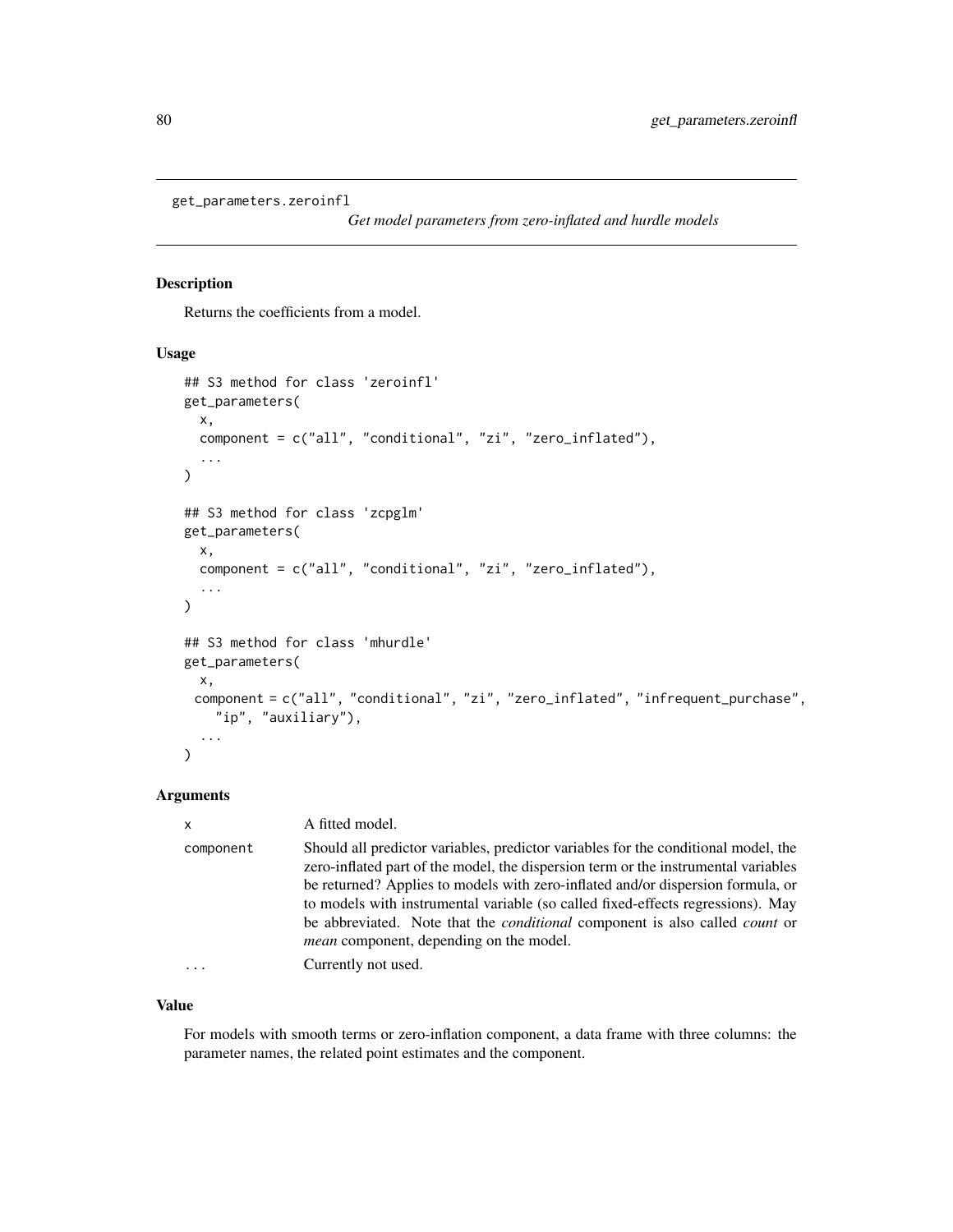# get\_predicted 81

### Examples

```
data(mtcars)
m \le - \ln(mpg \sim wt + cyl + vs, data = mtcars)get_parameters(m)
```
<span id="page-80-0"></span>

get\_predicted *Model predictions (robust) and their confidence intervals*

### Description

The get\_predicted() function is a robust, flexible and user-friendly alternative to base R [predict\(\)](#page-0-0) function. Additional features and advantages include availability of uncertainty intervals (CI), bootstrapping, a more intuitive API and the support of more models than base R's predict() function. However, although the interface are simplified, it is still very important to read the documentation of the arguments. This is because making "predictions" (a lose term for a variety of things) is a non-trivial process, with lots of caveats and complications. Read the 'Details' section for more information.

get\_predicted\_ci() returns the confidence (or prediction) interval (CI) associated with predictions made by a model. This function can be called separately on a vector of predicted values. get\_predicted() usually returns confidence intervals (included as attribute, and accessible via the as.data.frame() method) by default.

#### Usage

```
get_predicted(x, ...)
## Default S3 method:
get_predicted(
  x,
  data = NULL,
  predict = "expectation",
  ci = 0.95,ci_type = "confidence",
  ci_method = NULL,
  dispersion_method = "sd",
  vcov = NULL,vcov_args = NULL,
  verbose = TRUE,
  ...
\mathcal{L}## S3 method for class 'lm'
get_predicted(
  x,
  data = NULL,
  predict = "expectation",
```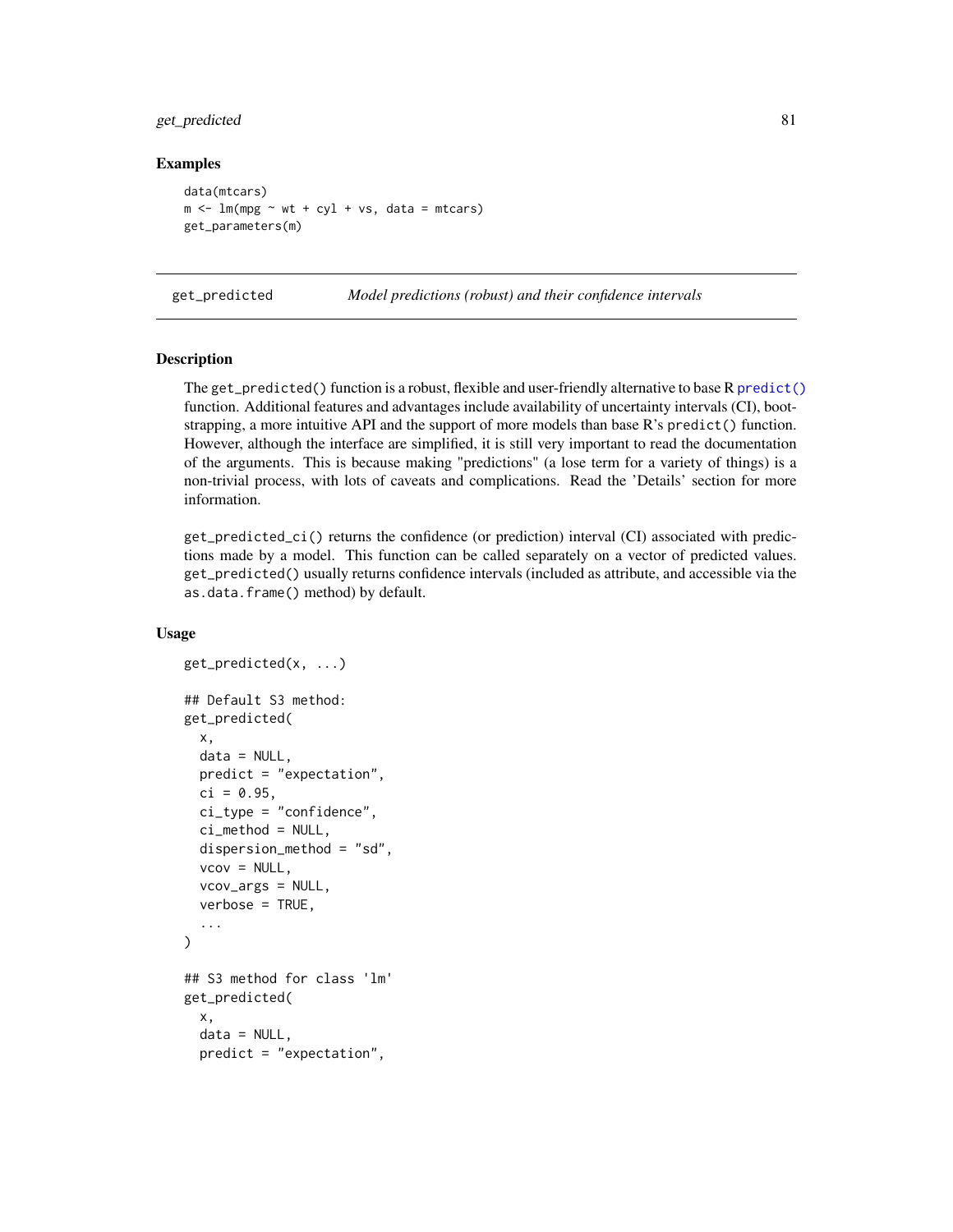82 get\_predicted

```
iterations = NULL,
 verbose = TRUE,
  ...
\lambda## S3 method for class 'stanreg'
get_predicted(
  x,
 data = NULL,
 predict = "expectation",
  iterations = NULL,
 ci = 0.95,ci_method = NULL,
  include_random = "default",
  include_smooth = TRUE,
  verbose = TRUE,
  ...
\mathcal{L}## S3 method for class 'gam'
get_predicted(
 x,
 data = NULL,predict = "expectation",
 ci = 0.95,include_random = TRUE,
  include_smooth = TRUE,
  iterations = NULL,
 verbose = TRUE,
  ...
\mathcal{L}## S3 method for class 'lmerMod'
get_predicted(
 x,
 data = NULL,
 predict = "expectation",
 ci = 0.95,ci_method = NULL,
  include_random = "default",
  iterations = NULL,
 verbose = TRUE,
  ...
\mathcal{L}## S3 method for class 'principal'
get\_predicted(x, data = NULL, ...)
```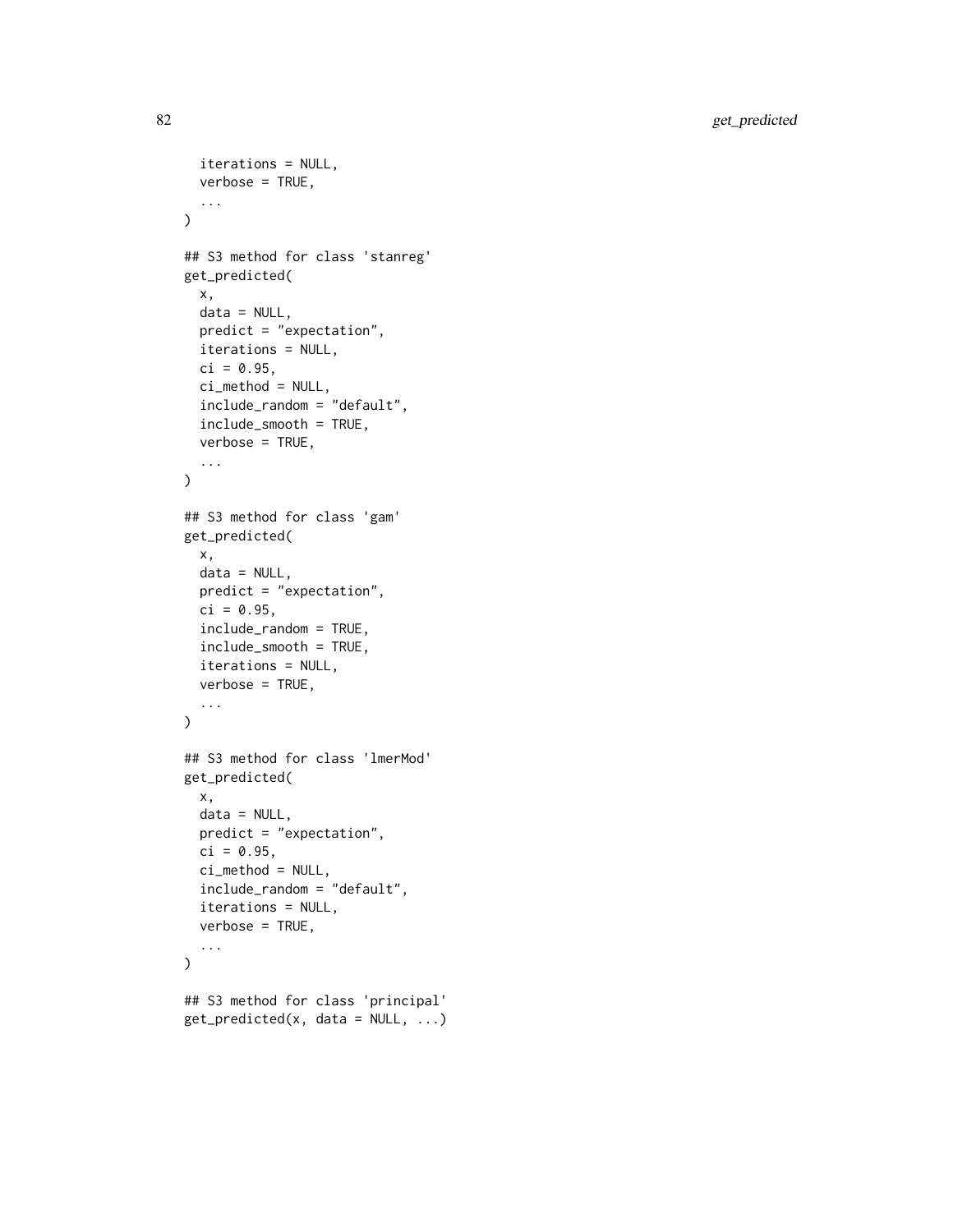| х         | A statistical model (can also be a data.frame, in which case the second argument<br>has to be a model).                                                                                                                                                                                                                                                                                                                                                                                                                                                                                                                                                                                                                                                                                                                                                                                                                                                                                                                          |  |
|-----------|----------------------------------------------------------------------------------------------------------------------------------------------------------------------------------------------------------------------------------------------------------------------------------------------------------------------------------------------------------------------------------------------------------------------------------------------------------------------------------------------------------------------------------------------------------------------------------------------------------------------------------------------------------------------------------------------------------------------------------------------------------------------------------------------------------------------------------------------------------------------------------------------------------------------------------------------------------------------------------------------------------------------------------|--|
|           | Other argument to be passed, for instance to get_predicted_ci().                                                                                                                                                                                                                                                                                                                                                                                                                                                                                                                                                                                                                                                                                                                                                                                                                                                                                                                                                                 |  |
| data      | An optional data frame in which to look for variables with which to predict. If<br>omitted, the data used to fit the model is used. Visualization matrices can be<br>generated using get_datagrid().                                                                                                                                                                                                                                                                                                                                                                                                                                                                                                                                                                                                                                                                                                                                                                                                                             |  |
| predict   | string or NULL                                                                                                                                                                                                                                                                                                                                                                                                                                                                                                                                                                                                                                                                                                                                                                                                                                                                                                                                                                                                                   |  |
|           | • "link" returns predictions on the model's link-scale (for logistic models,<br>that means the log-odds scale) with a confidence interval (CI).<br>• "expectation" (default) also returns confidence intervals, but this time the<br>output is on the response scale (for logistic models, that means probabili-<br>ties).                                                                                                                                                                                                                                                                                                                                                                                                                                                                                                                                                                                                                                                                                                       |  |
|           | • "prediction" also gives an output on the response scale, but this time<br>associated with a prediction interval (PI), which is larger than a confidence<br>interval (though it mostly make sense for linear models).                                                                                                                                                                                                                                                                                                                                                                                                                                                                                                                                                                                                                                                                                                                                                                                                           |  |
|           | • "classification" only differs from "prediction" for binomial models<br>where it additionally transforms the predictions into the original response's<br>type (for instance, to a factor).                                                                                                                                                                                                                                                                                                                                                                                                                                                                                                                                                                                                                                                                                                                                                                                                                                      |  |
|           | • Other strings are passed directly to the type argument of the predict()<br>method supplied by the modelling package.                                                                                                                                                                                                                                                                                                                                                                                                                                                                                                                                                                                                                                                                                                                                                                                                                                                                                                           |  |
|           | • When predict = NULL, alternative arguments such as type will be captured<br>by the  ellipsis and passed directly to the predict() method supplied<br>by the modelling package. Note that this might result in conflicts with<br>multiple matching type arguments - thus, the recommendation is to use the<br>predict argument for those values.                                                                                                                                                                                                                                                                                                                                                                                                                                                                                                                                                                                                                                                                                |  |
|           | • Notes: You can see the 4 options for predictions as on a gradient from "close"<br>to the model" to "close to the response data": "link", "expectation", "pre-<br>diction", "classification". The predict argument modulates two things: the<br>scale of the output and the type of certainty interval. Read more about in<br>the Details section below.                                                                                                                                                                                                                                                                                                                                                                                                                                                                                                                                                                                                                                                                        |  |
| сi        | The interval level (default 0.95, i.e., 95% CI).                                                                                                                                                                                                                                                                                                                                                                                                                                                                                                                                                                                                                                                                                                                                                                                                                                                                                                                                                                                 |  |
| $ci_type$ | Can be "prediction" or "confidence". Prediction intervals show the range<br>that likely contains the value of a new observation (in what range it would fall),<br>whereas confidence intervals reflect the uncertainty around the estimated param-<br>eters (and gives the range of the link; for instance of the regression line in a linear<br>regressions). Prediction intervals account for both the uncertainty in the model's<br>parameters, plus the random variation of the individual values. Thus, prediction<br>intervals are always wider than confidence intervals. Moreover, prediction in-<br>tervals will not necessarily become narrower as the sample size increases (as<br>they do not reflect only the quality of the fit). This applies mostly for "simple"<br>linear models (like 1m), as for other models (e.g., g1m), prediction intervals are<br>somewhat useless (for instance, for a binomial model for which the dependent<br>variable is a vector of 1s and 0s, the prediction interval is [0, 1]). |  |
| ci_method | The method for computing p values and confidence intervals. Possible values                                                                                                                                                                                                                                                                                                                                                                                                                                                                                                                                                                                                                                                                                                                                                                                                                                                                                                                                                      |  |
|           | depend on model type.                                                                                                                                                                                                                                                                                                                                                                                                                                                                                                                                                                                                                                                                                                                                                                                                                                                                                                                                                                                                            |  |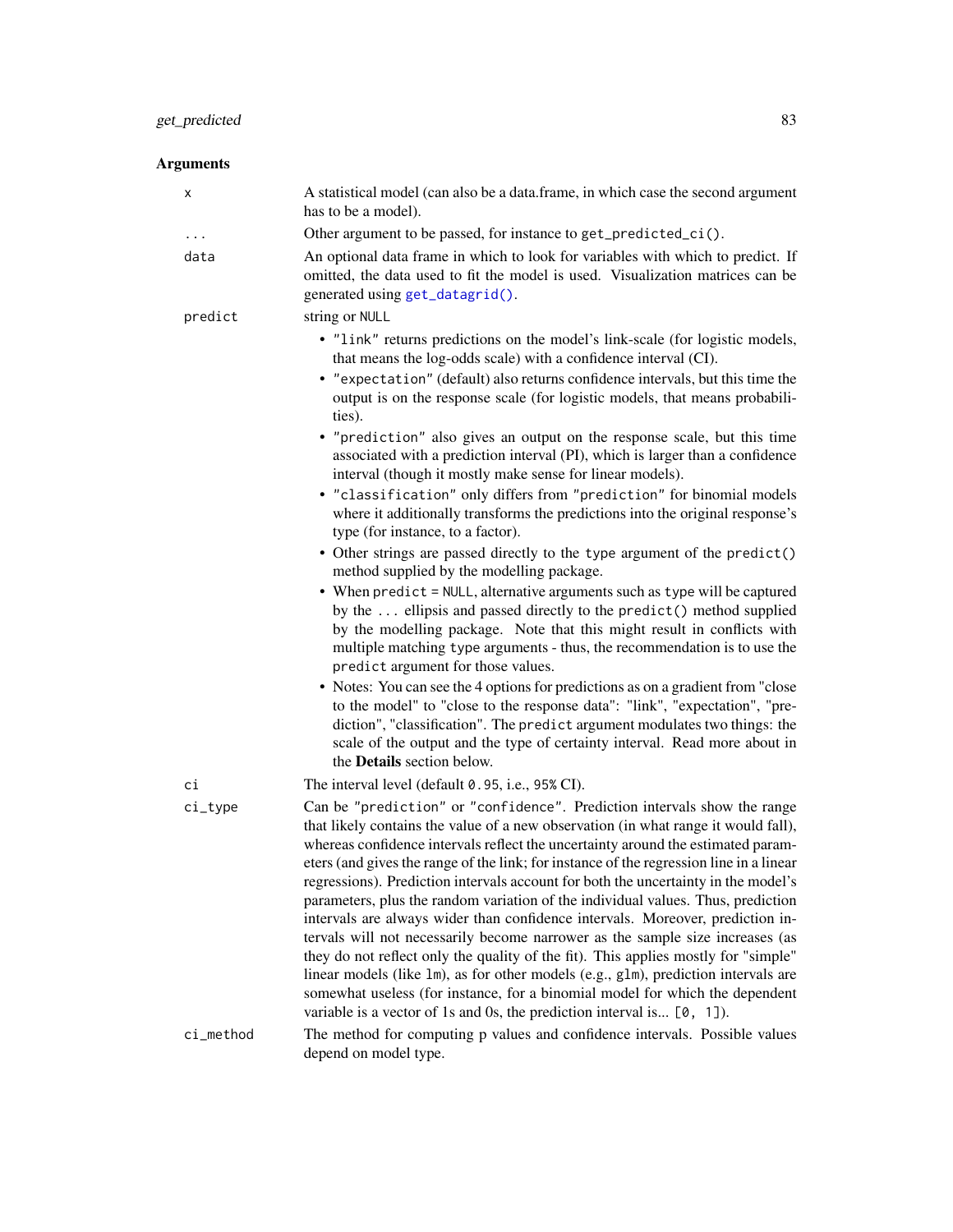- NULL uses the default method, which varies based on the model type.
- Most frequentist models: "normal" (default).
- Bayesian models: "quantile" (default), "hdi", "eti".
- Mixed effectslme4 models: "normal" (default), "satterthwaite", "kenward".

### dispersion\_method

Bootstrap dispersion and Bayesian posterior summary: "sd" or "mad".

vcov Variance-covariance matrix used to compute uncertainty estimates (e.g., for robust standard errors). This argument accepts a covariance matrix, a function which returns a covariance matrix, or a string which identifies the function to be used to compute the covariance matrix.

- A covariance matrix
- A function which returns a covariance matrix (e.g., stats::vcov())
- A string which indicates the kind of uncertainty estimates to return.
	- Heteroskedasticity-consistent: "vcovHC", "HC", "HC0", "HC1", "HC2", "HC3", "HC4", "HC4m", "HC5". See ?sandwich::vcovHC
	- Cluster-robust: "vcovCR", "CR0", "CR1", "CR1p", "CR1S", "CR2", "CR3". See ?clubSandwich::vcovCR()
	- Bootstrap: "vcovBS", "xy", "residual", "wild", "mammen", "webb". See ?sandwich::vcovBS
	- Other sandwich package functions: "vcovHAC", "vcovPC", "vcovCL", "vcovPL".
- vcov\_args List of arguments to be passed to the function identified by the vcov argument. This function is typically supplied by the **sandwich** or **clubSandwich** packages. Please refer to their documentation (e.g., ?sandwich::vcovHAC) to see the list of available arguments.

verbose Toggle warnings.

- iterations For Bayesian models, this corresponds to the number of posterior draws. If NULL, will return all the draws (one for each iteration of the model). For frequentist models, if not NULL, will generate bootstrapped draws, from which bootstrapped CIs will be computed. Iterations can be accessed by running as.data.frame(..., keep\_iterations = TRUE) on the output.
- include\_random If "default", include all random effects in the prediction, unless random effect variables are not in the data. If TRUE, include all random effects in the prediction (in this case, it will be checked if actually all random effect variables are in data). If FALSE, don't take them into account. Can also be a formula to specify which random effects to condition on when predicting (passed to the re.form argument). If include\_random = TRUE and data is provided, make sure to include the random effect variables in data as well.
- include\_smooth For General Additive Models (GAMs). If FALSE, will fix the value of the smooth to its average, so that the predictions are not depending on it. (default), mean(), or bayestestR::map\_estimate().

#### Details

In insight::get\_predicted(), the predict argument jointly modulates two separate concepts, the scale and the uncertainty interval.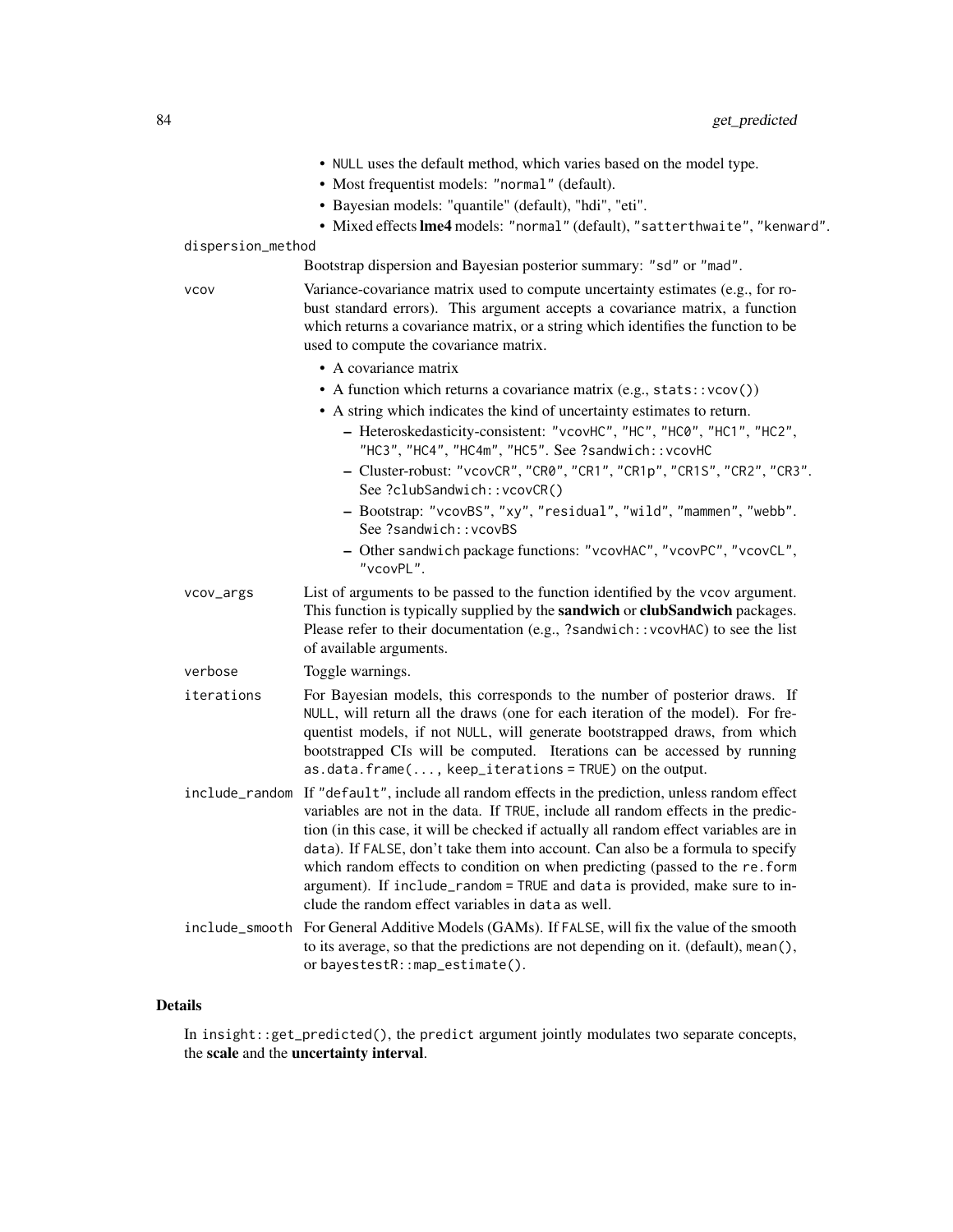#### Confidence Interval (CI) vs. Prediction Interval (PI)):

- Linear models  $lm()$ : For linear models, Prediction intervals (predict="prediction") show the range that likely contains the value of a new observation (in what range it is likely to fall), whereas confidence intervals (predict="expectation" or predict="link") reflect the uncertainty around the estimated parameters (and gives the range of uncertainty of the regression line). In general, Prediction Intervals (PIs) account for both the uncertainty in the model's parameters, plus the random variation of the individual values. Thus, prediction intervals are always wider than confidence intervals. Moreover, prediction intervals will not necessarily become narrower as the sample size increases (as they do not reflect only the quality of the fit, but also the variability within the data).
- Generalized Linear models glm(): For binomial models, prediction intervals are somewhat useless (for instance, for a binomial (Bernoulli) model for which the dependent variable is a vector of 1s and 0s, the prediction interval is...  $[0, 1]$ ).

Link scale vs. Response scale: When users set the predict argument to "expectation", the predictions are returned on the response scale, which is arguably the most convenient way to understand and visualize relationships of interest. When users set the predict argument to "link", predictions are returned on the link scale, and no transformation is applied. For instance, for a logistic regression model, the response scale corresponds to the predicted probabilities, whereas the link-scale makes predictions of log-odds (probabilities on the logit scale). Note that when users select predict="classification" in binomial models, the get\_predicted() function will first calculate predictions as if the user had selected predict="expectation". Then, it will round the responses in order to return the most likely outcome.

Heteroscedasticity consistent standard errors: The arguments vcov and vcov\_args can be used to calculate robust standard errors for confidence intervals of predictions. These arguments, when provided in get\_predicted(), are passed down to get\_predicted\_ci(), thus, see the related documentation there for more details.

Bayesian and Bootstrapped models and iterations: For predictions based on multiple iterations, for instance in the case of Bayesian models and bootstrapped predictions, the function used to compute the centrality (point-estimate predictions) can be modified via the centrality\_function argument. For instance, get\_predicted(model, centrality\_function = stats::median). The default is mean. Individual draws can be accessed by running iter <- as.data.frame(get\_predicted(model)), and their iterations can be reshaped into a long format by bayestestR::reshape\_iterations(iter).

### Value

The fitted values (i.e. predictions for the response). For Bayesian or bootstrapped models (when iterations != NULL), iterations (as columns and observations are rows) can be accessed via as.data.frame().

#### See Also

```
get_datagrid()
```

```
data(mtcars)
x \le - \ln(\text{mpg} \sim \text{cyl} + \text{hp}, \text{data} = \text{mtcars})
```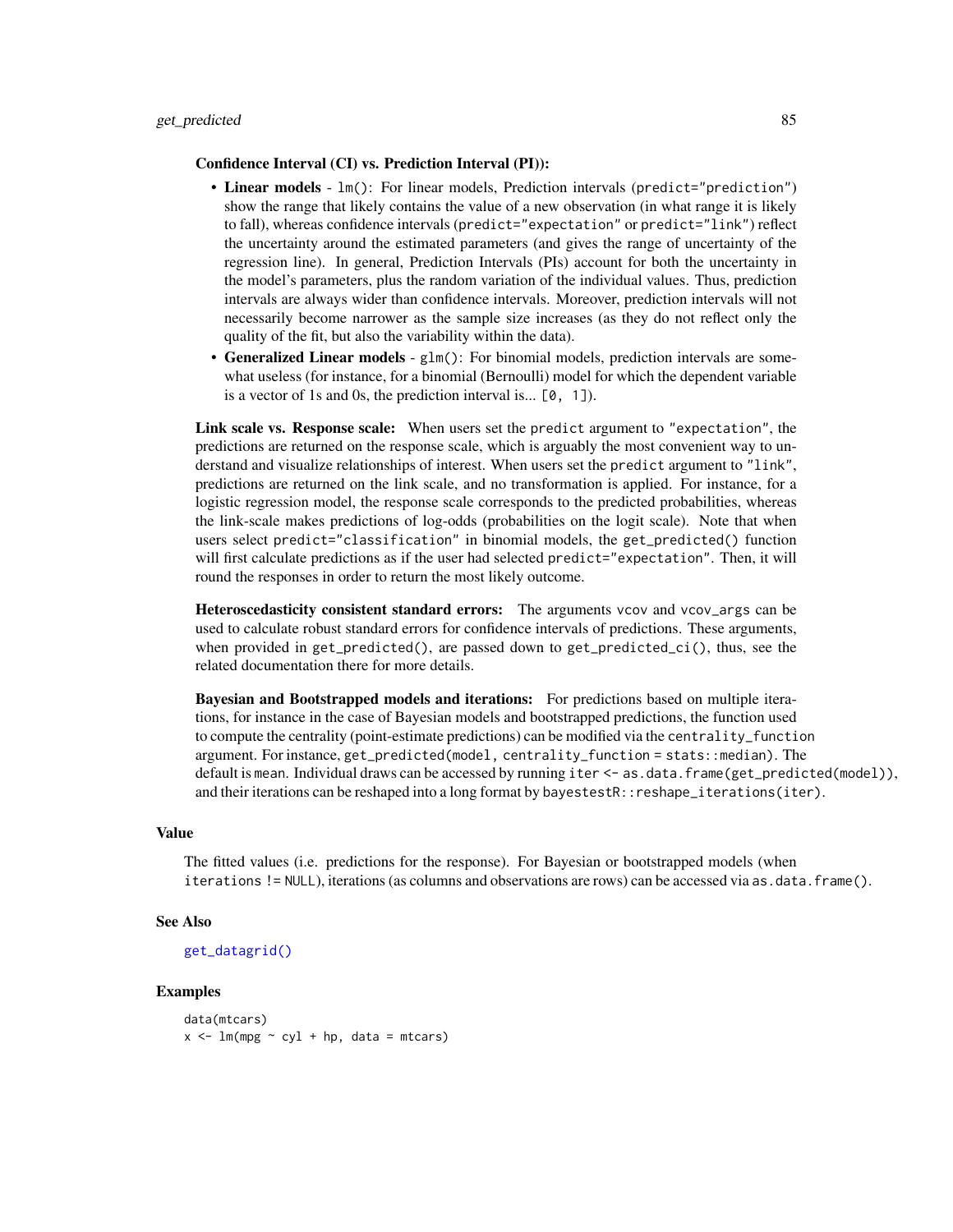```
predictions <- get_predicted(x)
predictions
# Options and methods ---------------------
get_predicted(x, predict = "prediction")
# Get CI
as.data.frame(predictions)
if (require("boot")) {
  # Bootstrapped
  as.data.frame(get_predicted(x, iterations = 4))
  # Same as as.data.frame(..., keep_iterations = FALSE)
  summary(get_predicted(x, iterations = 4))
}
# Different prediction types ------------------------
data(iris)
data <- droplevels(iris[1:100, ])
# Fit a logistic model
x \leq glm(Species \sim Sepal. Length, data = data, family = "binomial")
# Expectation (default): response scale + CI
pred <- get_predicted(x, predict = "expectation")
head(as.data.frame(pred))
# Prediction: response scale + PI
pred <- get_predicted(x, predict = "prediction")
head(as.data.frame(pred))
# Link: link scale + CI
pred <- get_predicted(x, predict = "link")
head(as.data.frame(pred))
# Classification: classification "type" + PI
pred <- get_predicted(x, predict = "classification")
head(as.data.frame(pred))
```

```
get_predicted_ci Confidence intervals around predicted values
```
### Description

Confidence intervals around predicted values

# Usage

```
get\_predicted\_ci(x, predictions = NULL, ...)
```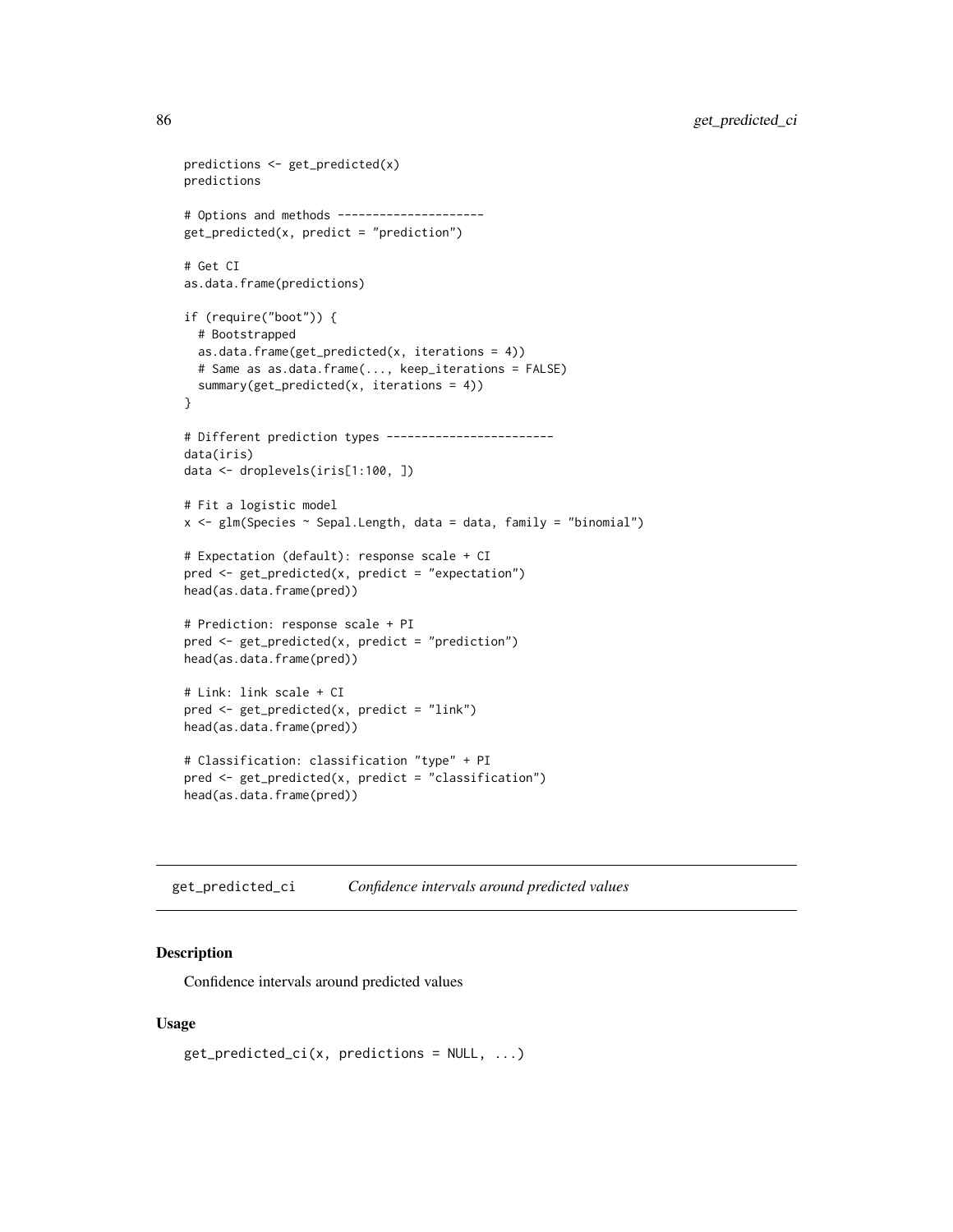```
## Default S3 method:
get_predicted_ci(
 x,
 predictions = NULL,
 data = NULL,
 se = NULL,ci = 0.95,ci_type = 'confidence',ci_method = NULL,
 dispersion_method = "sd",
 vcov = NULL,vcov_args = NULL,
  ...
\mathcal{L}
```

| X           | A statistical model (can also be a data.frame, in which case the second argument<br>has to be a model).                                                                                                                                                                                                                                                                                                                                                                                                                                                                                                                                                                                                                                                                                                                                                                                                                                                                                                                            |  |
|-------------|------------------------------------------------------------------------------------------------------------------------------------------------------------------------------------------------------------------------------------------------------------------------------------------------------------------------------------------------------------------------------------------------------------------------------------------------------------------------------------------------------------------------------------------------------------------------------------------------------------------------------------------------------------------------------------------------------------------------------------------------------------------------------------------------------------------------------------------------------------------------------------------------------------------------------------------------------------------------------------------------------------------------------------|--|
| predictions | A vector of predicted values (as obtained by stats:: fitted(), stats:: predict()<br>orget_predicted()).                                                                                                                                                                                                                                                                                                                                                                                                                                                                                                                                                                                                                                                                                                                                                                                                                                                                                                                            |  |
| $\ddots$    | Other argument to be passed, for instance to get_predicted_ci().                                                                                                                                                                                                                                                                                                                                                                                                                                                                                                                                                                                                                                                                                                                                                                                                                                                                                                                                                                   |  |
| data        | An optional data frame in which to look for variables with which to predict. If<br>omitted, the data used to fit the model is used. Visualization matrices can be<br>generated using get_datagrid().                                                                                                                                                                                                                                                                                                                                                                                                                                                                                                                                                                                                                                                                                                                                                                                                                               |  |
| se          | Numeric vector of standard error of predicted values. If NULL, standard errors<br>are calculated based on the variance-covariance matrix.                                                                                                                                                                                                                                                                                                                                                                                                                                                                                                                                                                                                                                                                                                                                                                                                                                                                                          |  |
| сi          | The interval level (default 0.95, i.e., 95% CI).                                                                                                                                                                                                                                                                                                                                                                                                                                                                                                                                                                                                                                                                                                                                                                                                                                                                                                                                                                                   |  |
| $ci_type$   | Can be "prediction" or "confidence". Prediction intervals show the range<br>that likely contains the value of a new observation (in what range it would fall),<br>whereas confidence intervals reflect the uncertainty around the estimated param-<br>eters (and gives the range of the link; for instance of the regression line in a linear<br>regressions). Prediction intervals account for both the uncertainty in the model's<br>parameters, plus the random variation of the individual values. Thus, prediction<br>intervals are always wider than confidence intervals. Moreover, prediction in-<br>tervals will not necessarily become narrower as the sample size increases (as<br>they do not reflect only the quality of the fit). This applies mostly for "simple"<br>linear models (like 1m), as for other models (e.g., g1m), prediction intervals are<br>somewhat useless (for instance, for a binomial model for which the dependent<br>variable is a vector of 1s and 0s, the prediction interval is $[0, 1]$ . |  |
| ci method   | The method for computing p values and confidence intervals. Possible values<br>depend on model type.                                                                                                                                                                                                                                                                                                                                                                                                                                                                                                                                                                                                                                                                                                                                                                                                                                                                                                                               |  |
|             | • NULL uses the default method, which varies based on the model type.<br>• Most frequentist models: "normal" (default).                                                                                                                                                                                                                                                                                                                                                                                                                                                                                                                                                                                                                                                                                                                                                                                                                                                                                                            |  |

• Bayesian models: "quantile" (default), "hdi", "eti".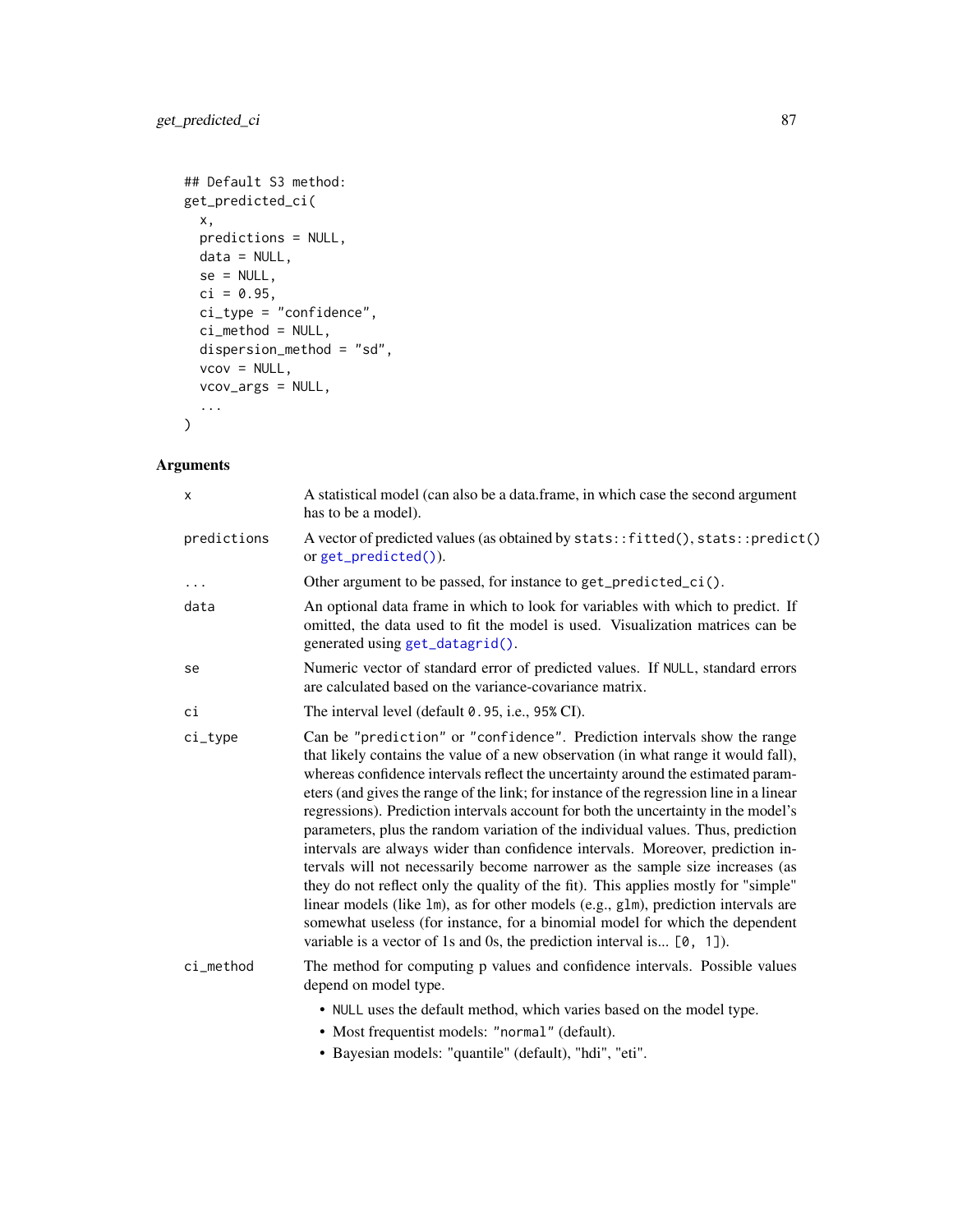|                                                                         |                   | . Mixed effects lme4 models: "normal" (default), "satterthwaite", "kenward".                                                                                                                                                                                                                    |
|-------------------------------------------------------------------------|-------------------|-------------------------------------------------------------------------------------------------------------------------------------------------------------------------------------------------------------------------------------------------------------------------------------------------|
|                                                                         | dispersion_method |                                                                                                                                                                                                                                                                                                 |
|                                                                         |                   | Bootstrap dispersion and Bayesian posterior summary: "sd" or "mad".                                                                                                                                                                                                                             |
| <b>VCOV</b>                                                             |                   | Variance-covariance matrix used to compute uncertainty estimates (e.g., for ro-<br>bust standard errors). This argument accepts a covariance matrix, a function<br>which returns a covariance matrix, or a string which identifies the function to be<br>used to compute the covariance matrix. |
|                                                                         |                   | • A covariance matrix                                                                                                                                                                                                                                                                           |
| • A function which returns a covariance matrix $(e.g., stats::vcov())$  |                   |                                                                                                                                                                                                                                                                                                 |
| • A string which indicates the kind of uncertainty estimates to return. |                   |                                                                                                                                                                                                                                                                                                 |
|                                                                         |                   | - Heteroskedasticity-consistent: "vcovHC", "HC", "HC0", "HC1", "HC2",<br>"HC3", "HC4", "HC4m", "HC5". See ?sandwich:: vcovHC                                                                                                                                                                    |
|                                                                         |                   | - Cluster-robust: "vcovCR", "CR0", "CR1", "CR1p", "CR1S", "CR2", "CR3".<br>See ?clubSandwich::vcovCR()                                                                                                                                                                                          |
|                                                                         |                   | - Bootstrap: "vcovBS", "xy", "residual", "wild", "mammen", "webb".<br>See ?sandwich:: vcovBS                                                                                                                                                                                                    |
|                                                                         |                   | - Other sandwich package functions: "vcovHAC", "vcovPC", "vcovCL",<br>"vcovPL".                                                                                                                                                                                                                 |
|                                                                         | vcov_args         | List of arguments to be passed to the function identified by the vcov argument.<br>This function is typically supplied by the <b>sandwich</b> or <b>clubSandwich</b> packages.<br>Please refer to their documentation (e.g., ?sandwich::vcovHAC) to see the list<br>of available arguments.     |

```
# Confidence Intervals for Model Predictions
# ------------------------------------------
data(mtcars)
# Linear model
# ------------
x \leftarrow \text{lm(mpg} \sim \text{cyl} + \text{hp}, \text{ data} = \text{mtcars}predictions <- predict(x)
ci_vals <- get_predicted_ci(x, predictions, ci_type = "prediction")
head(ci_vals)
ci_vals <- get_predicted_ci(x, predictions, ci_type = "confidence")
head(ci_vals)
ci_vals \leq get_predicted_ci(x, predictions, ci = c(0.8, 0.9, 0.95))
head(ci_vals)
# Bootstrapped
# ------------
if (require("boot")) {
  predictions <- get_predicted(x, iterations = 500)
  get_predicted_ci(x, predictions)
}
if (require("datawizard") && require("bayestestR")) {
```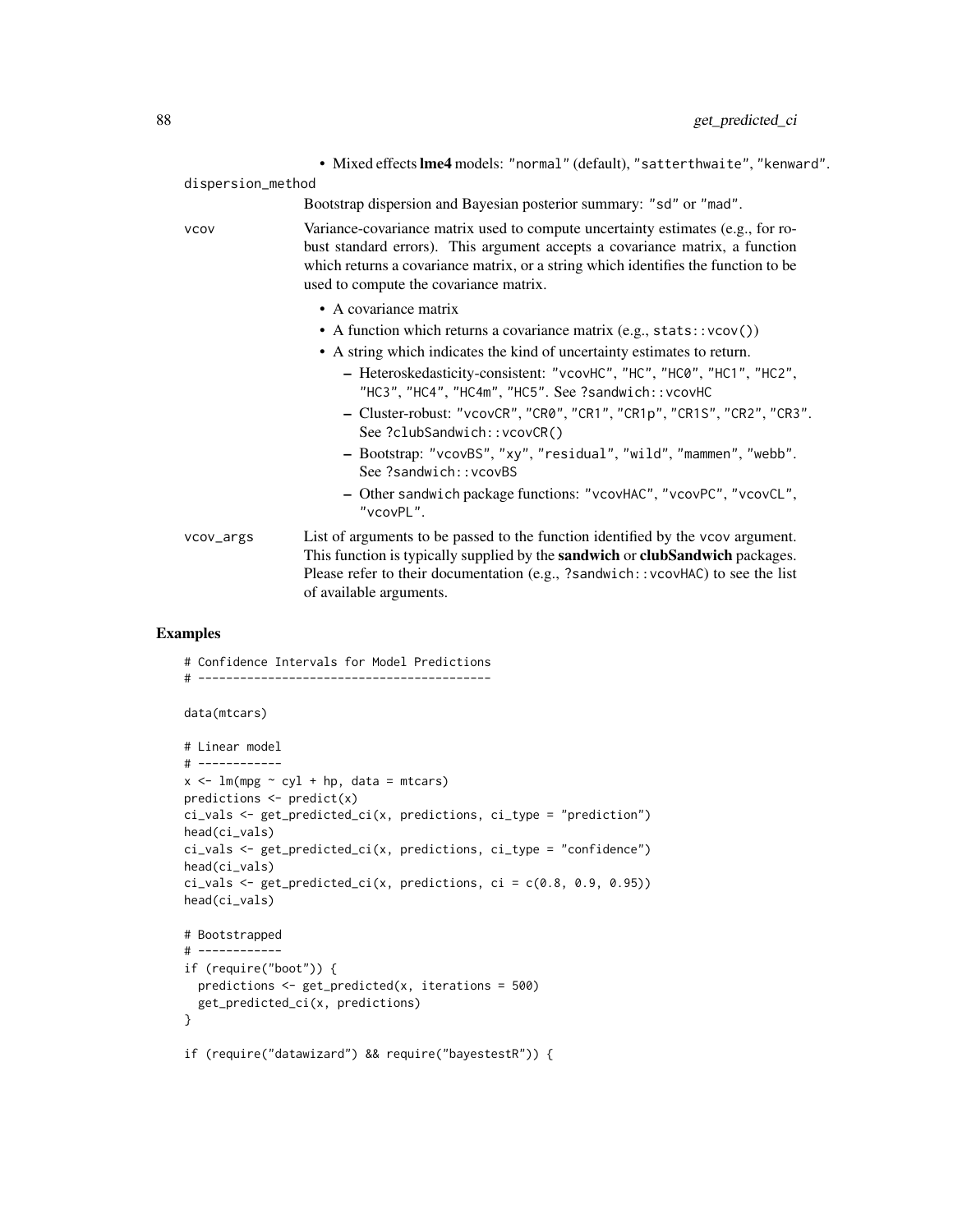```
ci_values < - get\_predicted_ci(x, predictions, ci = c(0.80, 0.95))head(ci_vals)
  datawizard::reshape_ci(ci_vals)
  ci_vals <- get_predicted_ci(x,
    predictions,
    dispersion_method = "MAD",
    ci_method = "HDI"
  \lambdahead(ci_vals)
}
# Logistic model
# --------------
x \leq -g \ln(\nu s \sim wt, data = m \tan s, family = "binomial")predictions <- predict(x, type = "link")
ci_vals <- get_predicted_ci(x, predictions, ci_type = "prediction")
head(ci_vals)
ci_vals <- get_predicted_ci(x, predictions, ci_type = "confidence")
head(ci_vals)
```
get\_predictors *Get the data from model predictors*

### Description

Returns the data from all predictor variables (fixed effects).

# Usage

```
get_predictors(x, verbose = TRUE)
```
# Arguments

| X       | A fitted model.               |
|---------|-------------------------------|
| verbose | Toggle messages and warnings. |

#### Value

The data from all predictor variables, as data frame.

```
m \le - \ln(mpg \sim wt + cyl + vs, data = mtcars)head(get_predictors(m))
```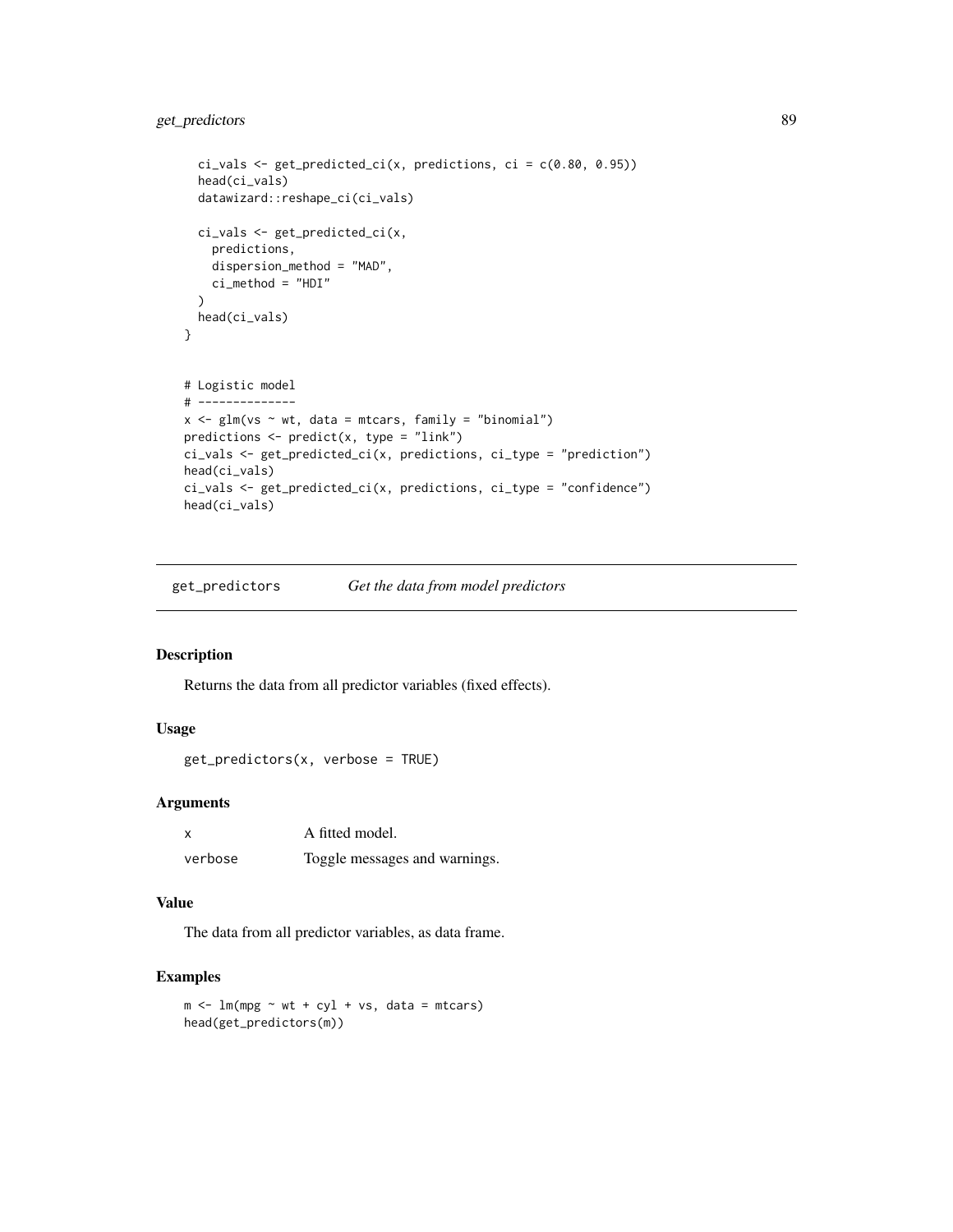# Description

Provides a summary of the prior distributions used for the parameters in a given model.

# Usage

```
get_priors(x, ...)
## S3 method for class 'brmsfit'
get_priors(x, verbose = TRUE, ...)
```
# Arguments

| X       | A Bayesian model.             |
|---------|-------------------------------|
| $\cdot$ | Currently not used.           |
| verbose | Toggle warnings and messages. |

# Value

A data frame with a summary of the prior distributions used for the parameters in a given model.

# Examples

```
## Not run:
library(rstanarm)
model <- stan_glm(Sepal.Width ~ Species * Petal.Length, data = iris)
get_priors(model)
```
## End(Not run)

get\_random *Get the data from random effects*

# Description

Returns the data from all random effects terms.

# Usage

get\_random(x)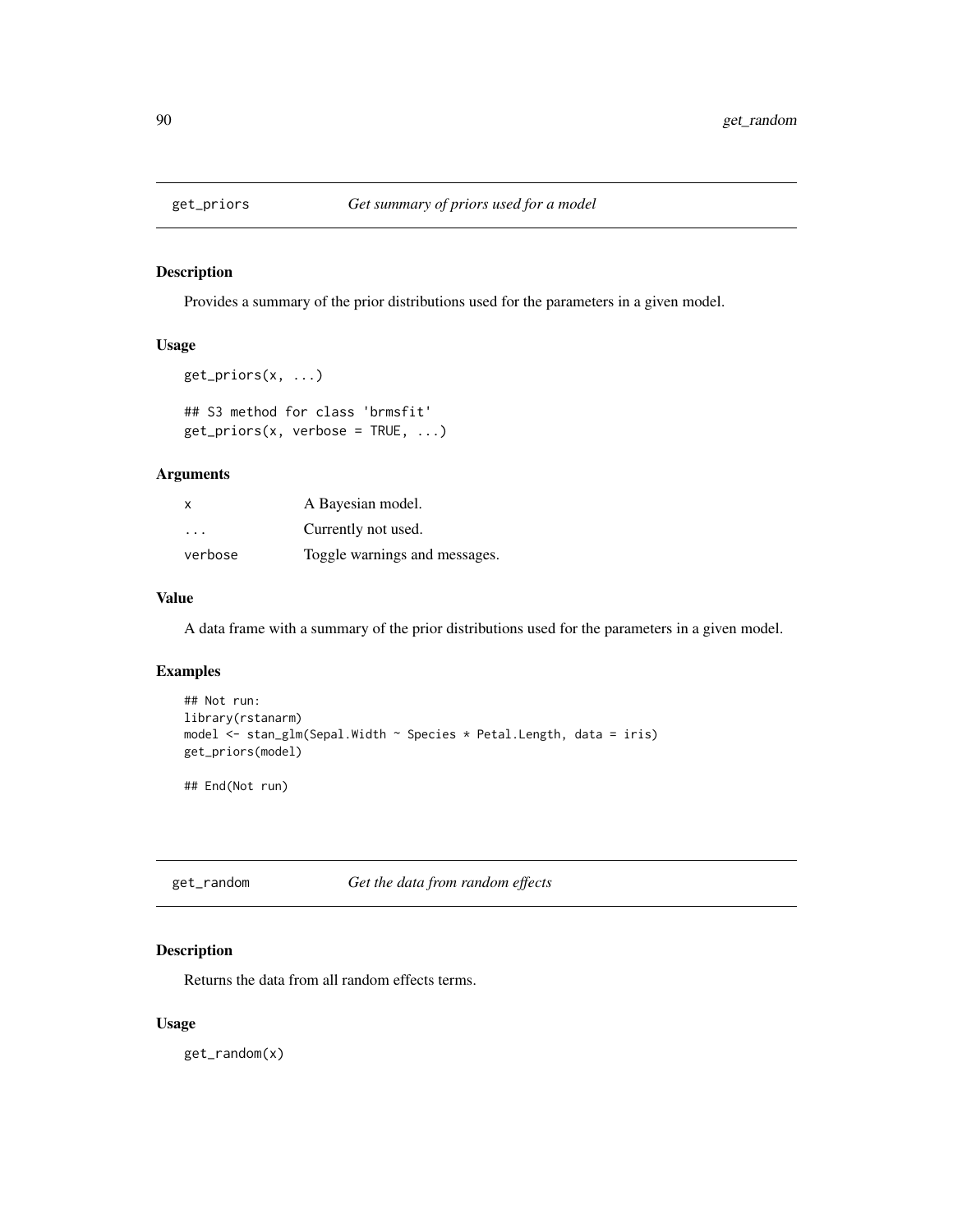# get\_residuals 91

# Arguments

x A fitted mixed model.

# Value

The data from all random effects terms, as data frame. Or NULL if model has no random effects.

# Examples

```
if (require("lme4")) {
 data(sleepstudy)
 # prepare some data...
 sleepstudy$mygrp <- sample(1:5, size = 180, replace = TRUE)
 sleepstudy$mysubgrp <- NA
 for (i in 1:5) {
   filter_group <- sleepstudy$mygrp == i
   sleepstudy$mysubgrp[filter_group] <-
      sample(1:30, size = sum(filter_group), replace = TRUE)
 }
 m \leq 1mer(
   Reaction \sim Days + (1 | mygrp / mysubgrp) + (1 | Subject),
   data = sleepstudy
 )
 head(get_random(m))
}
```
get\_residuals *Extract model residuals*

# Description

Returns the residuals from regression models.

#### Usage

```
get_residuals(x, ...)
## Default S3 method:
get\_residuals(x, weighted = FALSE, verbose = TRUE, ...)
```
# Arguments

| x                       | A model.                                      |
|-------------------------|-----------------------------------------------|
| $\cdot$ $\cdot$ $\cdot$ | Passed down to residuals(), if possible.      |
| weighted                | Logical, if TRUE, returns weighted residuals. |
| verbose                 | Toggle warnings and messages.                 |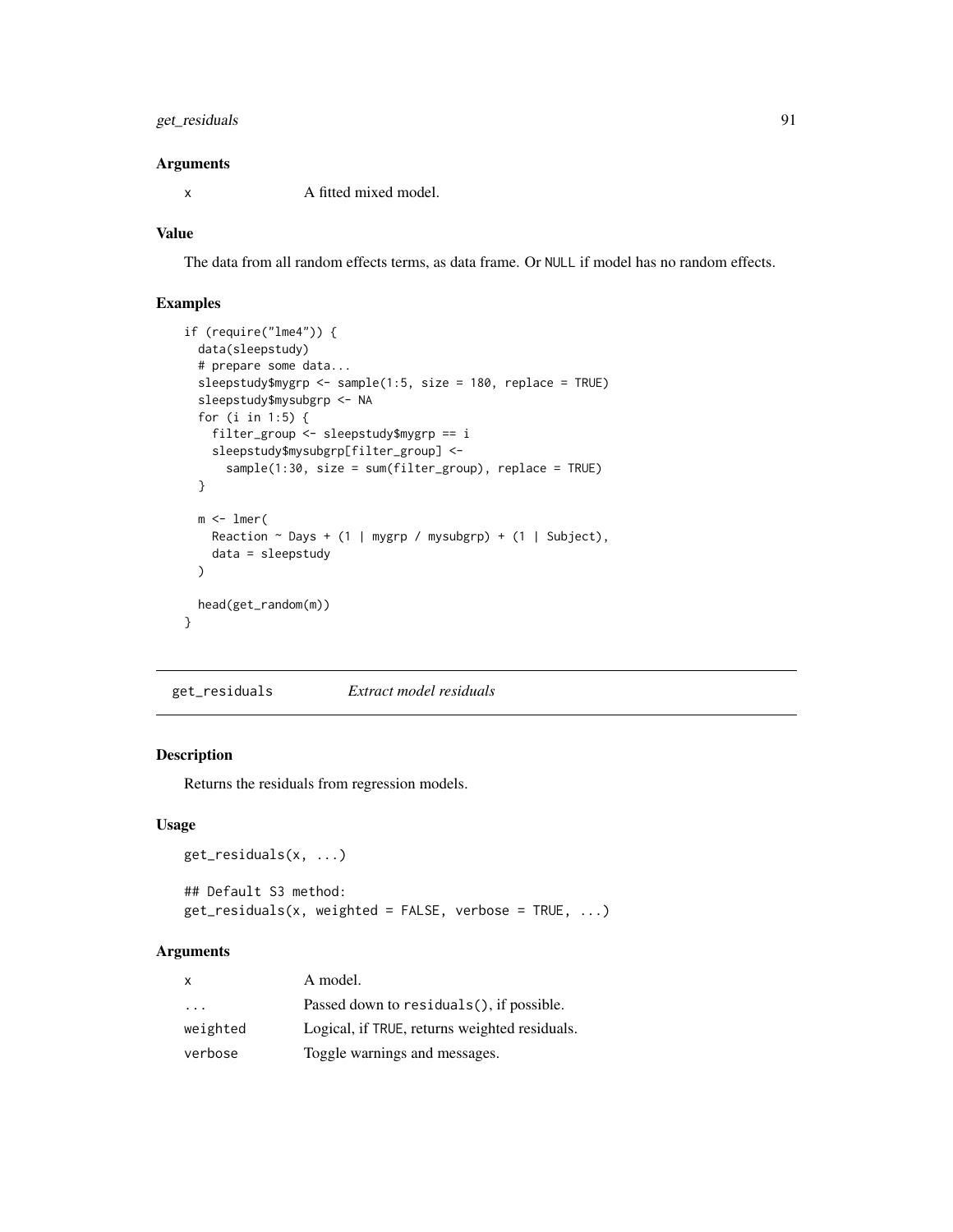### Value

The residuals, or NULL if this information could not be accessed.

# Note

This function returns the default type of residuals, i.e. for the response from linear models, the deviance residuals for models of class glm etc. To access different types, pass down the type argument (see 'Examples').

This function is a robust alternative to residuals(), as it works for some special model objects that otherwise do not respond properly to calling residuals().

#### Examples

```
data(mtcars)
m \le - \ln(mpg \sim wt + cyl + vs, data = mtcars)get_residuals(m)
m \leq -g \ln(\nu s \sim wt + cyl + mpg, data = mtcars, family = binomial())get_residuals(m) # type = "deviance" by default
get_residuals(m, type = "response")
```
#### Description

Returns the values the response variable(s) from a model object. If the model is a multivariate response model, a data frame with values from all response variables is returned.

#### Usage

get\_response(x, select = NULL, verbose = TRUE)

# Arguments

| $\mathsf{x}$ | A fitted model.                                                                                                                                   |
|--------------|---------------------------------------------------------------------------------------------------------------------------------------------------|
| select       | Optional name(s) of response variables for which to extract values. Can be used<br>in case of regression models with multiple response variables. |
| verbose      | Toggle warnings.                                                                                                                                  |

# Value

The values of the response variable, as vector, or a data frame if  $x$  has more than one defined response variable.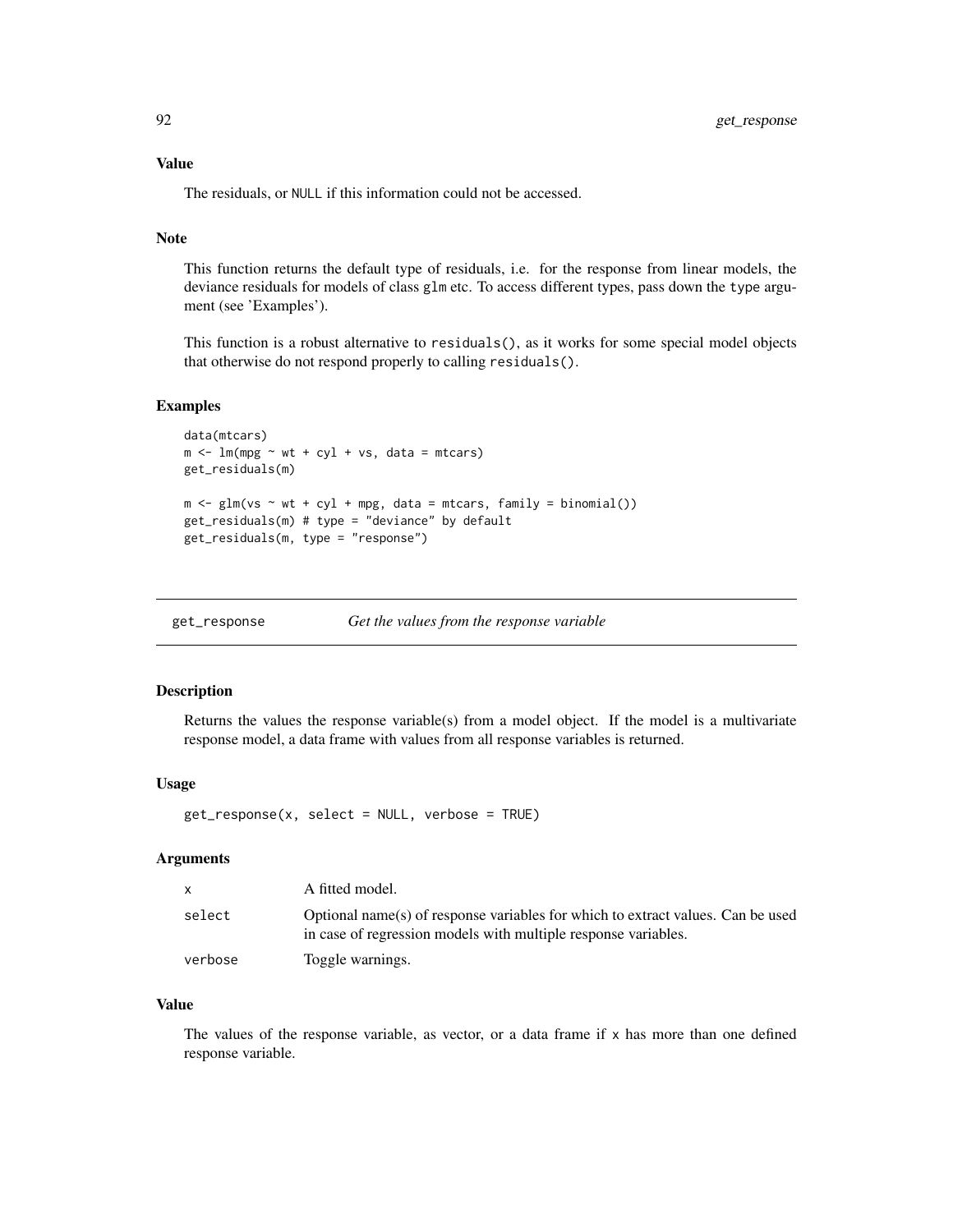#### get\_sigma 93

### Examples

```
if (require("lme4")) {
 data(cbpp)
 cbpp$trials <- cbpp$size - cbpp$incidence
 m \leftarrow glm(clind(incidence, trials) \sim period, data = cbpp, family = binomial)head(get_response(m))
 get_response(m, select = "incidence")
}
data(mtcars)
m \le - \ln(mpg \sim wt + cyl + vs, data = mtcars)get_response(m)
```
get\_sigma *Get residual standard deviation from models*

#### **Description**

Returns sigma, which corresponds the estimated standard deviation of the residuals. This function extends the sigma() base R generic for models that don't have implemented it. It also computes the confidence interval (CI), which is stored as an attribute.

Sigma is a key-component of regression models, and part of the so-called auxiliary parameters that are estimated. Indeed, linear models for instance assume that the residuals comes from a normal distribution with mean 0 and standard deviation sigma. See the details section below for more information about its interpretation and calculation.

# Usage

get\_sigma(x, ci = NULL, verbose = TRUE)

#### Arguments

|         | A model.                                                |
|---------|---------------------------------------------------------|
| -ci     | Scalar, the CI level. The default (NULL) returns no CI. |
| verbose | Toggle messages and warnings.                           |

#### Details

**Interpretation of Sigma:** The residual standard deviation,  $\sigma$ , indicates that the predicted outcome will be within  $+/- \sigma$  units of the linear predictor for approximately 68% of the data points (Gelman, Hill & Vehtari 2020,  $p.84$ ). In other words, the residual standard deviation indicates the accuracy for a model to predict scores, thus it can be thought of as "a measure of the average distance each observation falls from its prediction from the model" (Gelman, Hill  $\&$  Vehtari 2020, p.168).  $\sigma$  can be considered as a measure of the unexplained variation in the data, or of the precision of inferences about regression coefficients.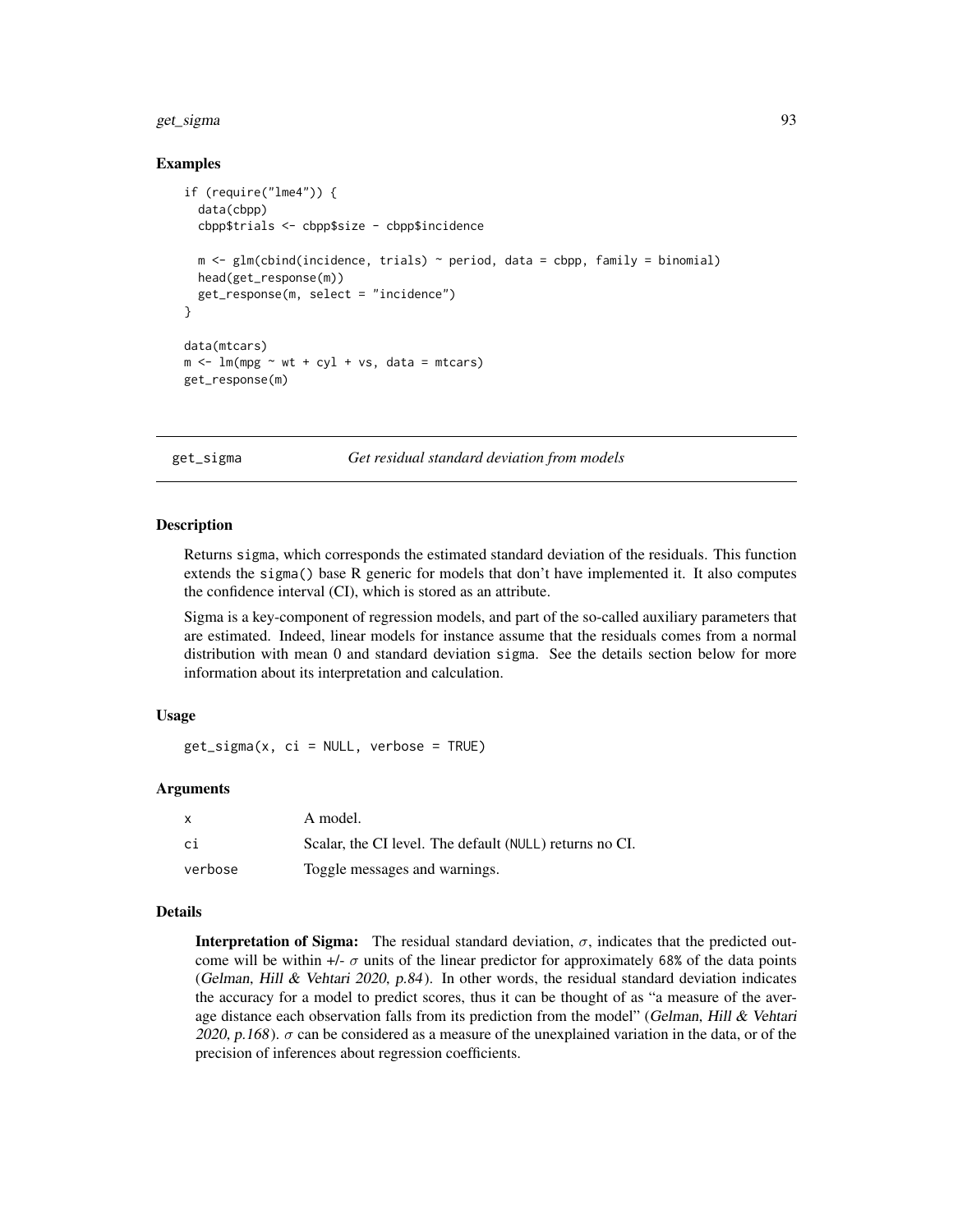Calculation of Sigma: By default, get\_sigma() tries to extract sigma by calling stats::sigma(). If the model-object has no sigma() method, the next step is calculating sigma as square-root of the model-deviance divided by the residual degrees of freedom. Finally, if even this approach fails, and x is a mixed model, the residual standard deviation is accessed using the square-root from get\_variance\_residual().

#### Value

The residual standard deviation (sigma), or NULL if this information could not be accessed.

# References

Gelman, A., Hill, J., & Vehtari, A. (2020). Regression and Other Stories. Cambridge University Press.

#### Examples

```
data(mtcars)
m \le - \ln(mpg \sim wt + cyl + vs, data = mtcars)get_sigma(m)
```
get\_statistic *Get statistic associated with estimates*

### Description

Returns the statistic (*t*, z, ...) for model estimates. In most cases, this is the related column from coef(summary()).

### Usage

```
get_statistic(x, ...)
## Default S3 method:
get\_statistic(x, column_index = 3, verbose = TRUE, ...)## S3 method for class 'glmmTMB'
get_statistic(
  x,
  component = c("all", "conditional", "zi", "zero_inflated", "dispersion"),
  ...
\lambda## S3 method for class 'clm2'
get\_statistic(x, component = c("all", "conditional", "scale"), ...)## S3 method for class 'betamfx'
get_statistic(
```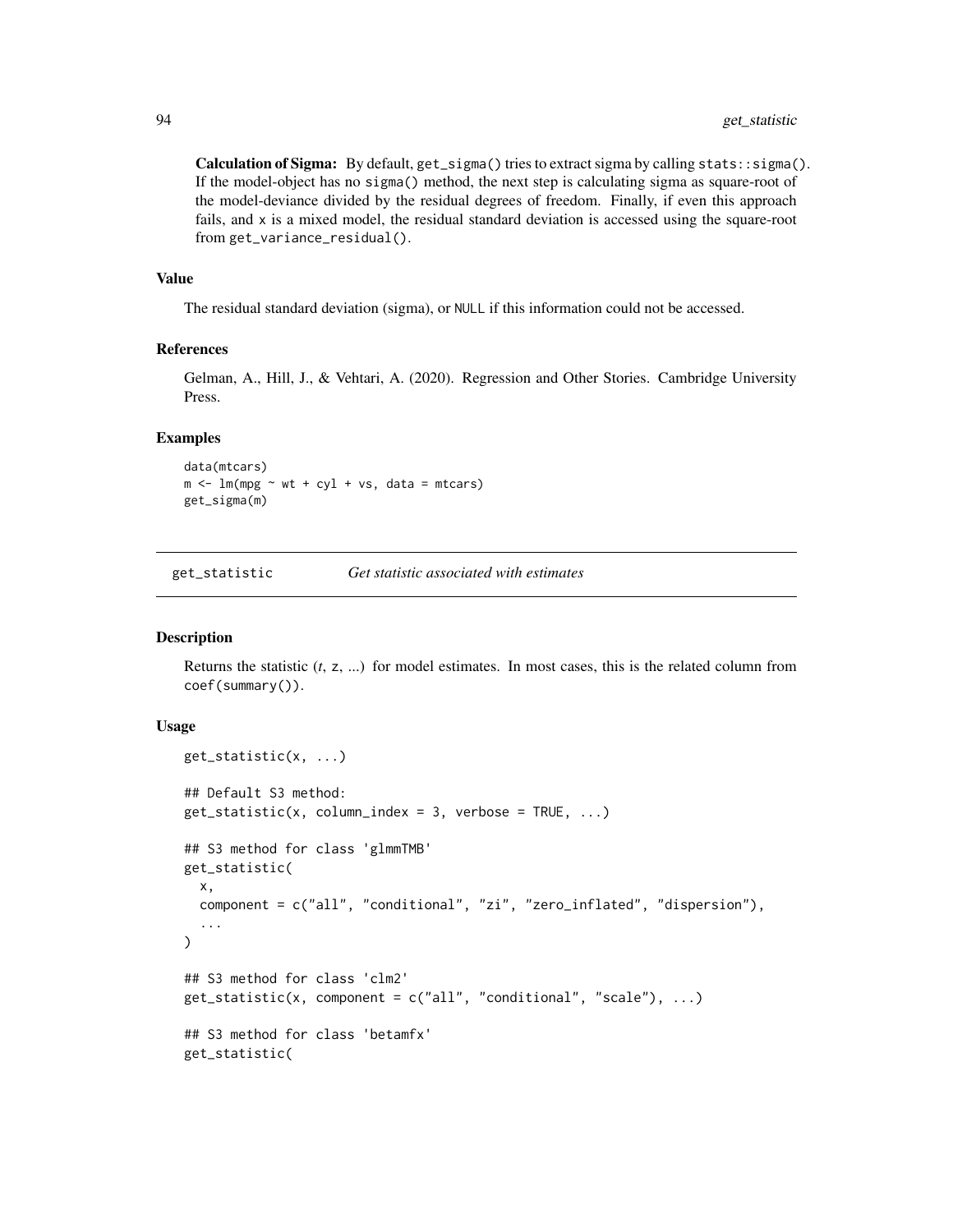```
x,
 component = c("all", "conditional", "precision", "marginal"),
  ...
\lambda## S3 method for class 'logitmfx'
get_statistic(x, component = c("all", "conditional", "marginal"), ...)
## S3 method for class 'mjoint'
get_statistic(x, component = c("all", "conditional", "survival"), ...)
## S3 method for class 'emmGrid'
get\_statistic(x, ci = 0.95, adjust = "none", merge\_parameters = FALSE, ...)## S3 method for class 'gee'
get_statistic(x, robust = FALSE, ...)
## S3 method for class 'betareg'
get\_statistic(x, component = c("all", "conditional", "precision"), ...)## S3 method for class 'DirichletRegModel'
get\_statistic(x, component = c("all", "conditional", "precision"), ...)
```

| $\times$         | A model.                                                                                                                                                                                                                                                                                                                                                                                                                                                                                      |
|------------------|-----------------------------------------------------------------------------------------------------------------------------------------------------------------------------------------------------------------------------------------------------------------------------------------------------------------------------------------------------------------------------------------------------------------------------------------------------------------------------------------------|
| $\ddots$ .       | Currently not used.                                                                                                                                                                                                                                                                                                                                                                                                                                                                           |
| column_index     | For model objects that have no defined get_statistic() method yet, the de-<br>fault method is called. This method tries to extract the statistic column from<br>$\text{coef}(\text{summary}())$ , where the index of the column that is being pulled is column_index.<br>Defaults to 3, which is the default statistic column for most models' summary-<br>output.                                                                                                                            |
| verbose          | Toggle messages and warnings.                                                                                                                                                                                                                                                                                                                                                                                                                                                                 |
| component        | Should all parameters, parameters for the conditional model, or for the zero-<br>inflated part of the model be returned? Applies to models with zero-inflated<br>component. component may be one of "conditional", "zi", "zero-inflated"<br>or "all" (default). For models with smooth terms, component = "smooth_terms"<br>is also possible. May be abbreviated. Note that the <i>conditional</i> component is<br>also called <i>count</i> or <i>mean</i> component, depending on the model. |
| сi               | Confidence Interval (CI) level. Default to 0.95 (95%). Currently only applies to<br>objects of class emmGrid.                                                                                                                                                                                                                                                                                                                                                                                 |
| adjust           | Character value naming the method used to adjust p-values or confidence inter-<br>vals. See ?emmeans:: summary.emmGrid for details.                                                                                                                                                                                                                                                                                                                                                           |
| merge_parameters |                                                                                                                                                                                                                                                                                                                                                                                                                                                                                               |
|                  | Logical, if TRUE and x has multiple columns for parameter names (like emmGrid<br>objects may have), these are merged into a single parameter column, with pa-<br>rameters names and values as values.                                                                                                                                                                                                                                                                                         |
| robust           | Logical, if TRUE, test statistic based on robust standard errors is returned.                                                                                                                                                                                                                                                                                                                                                                                                                 |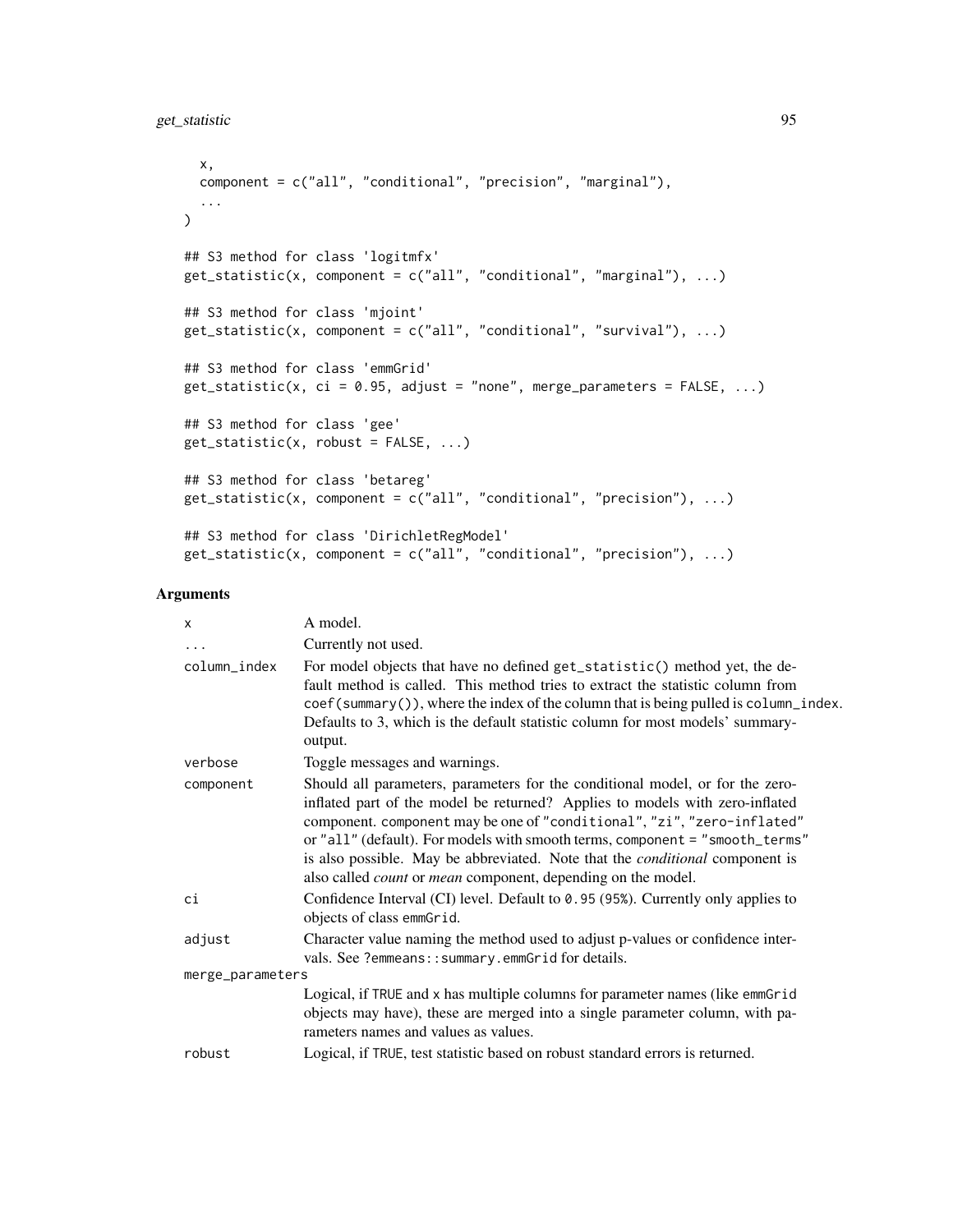#### Value

A data frame with the model's parameter names and the related test statistic.

### Examples

```
data(mtcars)
m \le - \ln(mpg \sim wt + cyl + vs, data = mtcars)get_statistic(m)
```
get\_transformation *Return function of transformed response variables*

#### Description

This functions checks whether any transformation, such as log- or exp-transforming, was applied to the response variable (dependent variable) in a regression formula, and returns the related function that was used for transformation.

### Usage

get\_transformation(x)

#### **Arguments**

x A regression model.

#### Value

A list of two functions: \$transformation, the function that was used to transform the response variable; \$inverse, the inverse-function of \$transformation (can be used for "back-transformation"). If no transformation was applied, both list-elements \$transformation and \$inverse just return function(x) x.

```
# identity, no transformation
model <- lm(Sepal.Length ~ Species, data = iris)
get_transformation(model)
```

```
# log-transformation
model <- lm(log(Sepal.Length) ~ Species, data = iris)
get_transformation(model)
```

```
# log-function
get_transformation(model)$transformation(.3)
log(.3)
```

```
# inverse function is exp()
get_transformation(model)$inverse(.3)
exp(.3)
```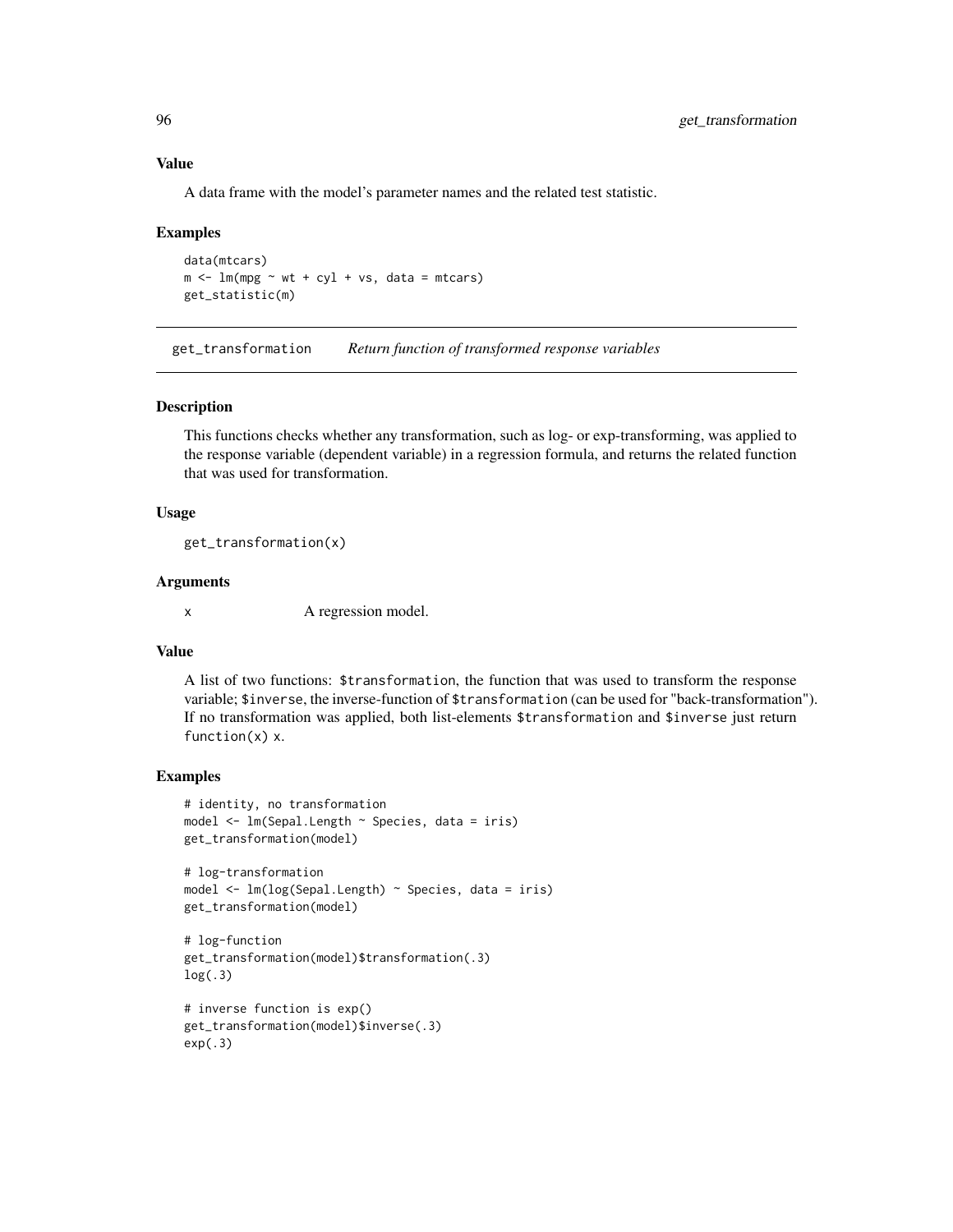#### Description

Returns the variance-covariance, as retrieved by stats::vcov(), but works for more model objects that probably don't provide a vcov()-method.

#### Usage

```
get_varcov(x, ...)
## Default S3 method:
get\_varcov(x, verbose = TRUE, vcov = NULL, vcov_args = NULL, ...)
## S3 method for class 'betareg'
get_varcov(
  x,
  component = c("conditional", "precision", "all"),
 verbose = TRUE,
  ...
)
## S3 method for class 'clm2'
get\_varcov(x, component = c("all", "conditional", "scale"), ...)## S3 method for class 'truncreg'
get\_varcov(x, component = c("conditional", "all"), verbose = TRUE, ...)## S3 method for class 'hurdle'
get_varcov(
  x,
  component = c("conditional", "zero_inflated", "zi", "all"),
  vcov = NULL,vcov_args = NULL,
  verbose = TRUE,
  ...
)
## S3 method for class 'glmmTMB'
get_varcov(
  x,
 component = c("conditional", "zero_inflated", "zi", "dispersion", "all"),
 verbose = TRUE,
  ...
)
```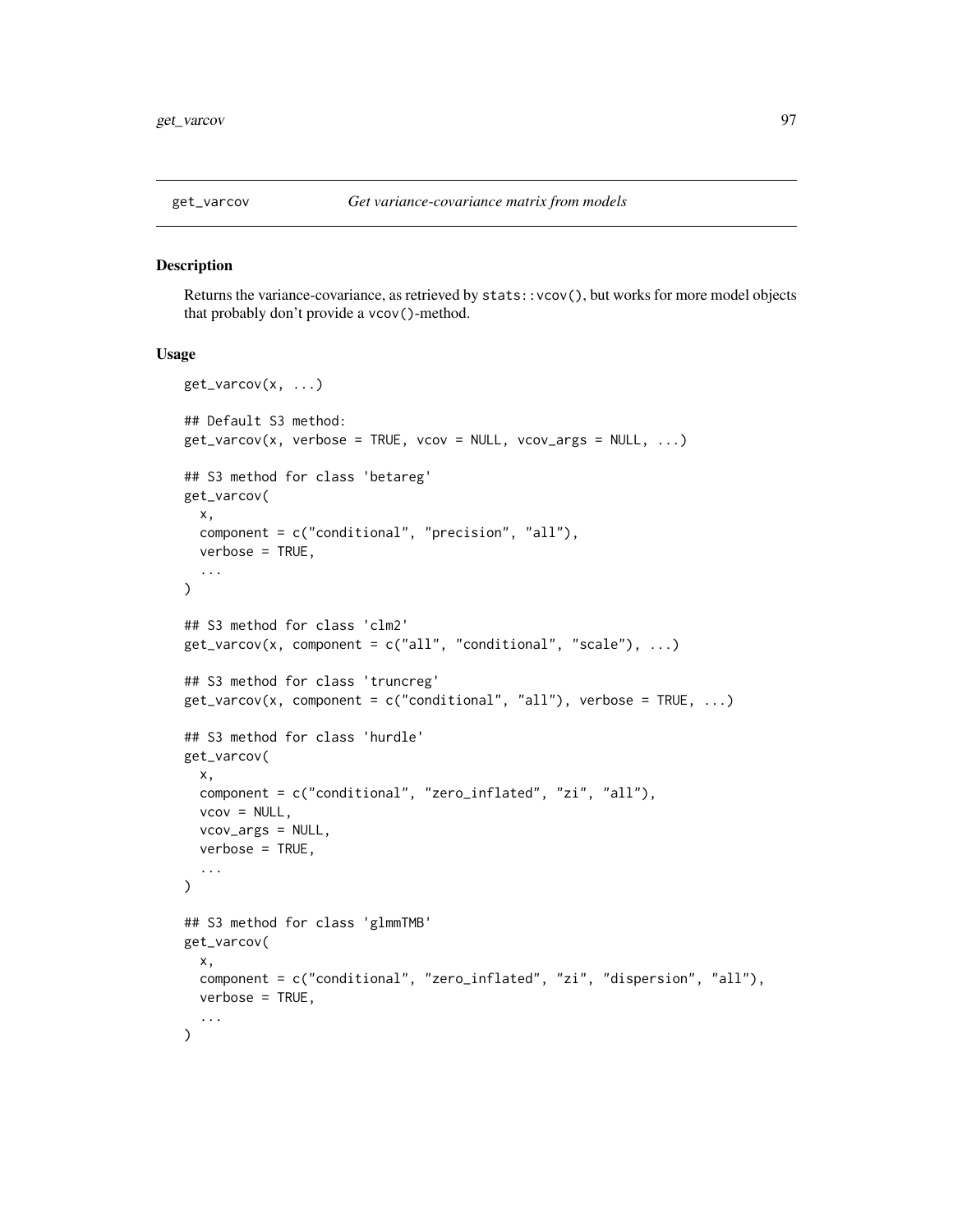```
## S3 method for class 'MixMod'
get_varcov(
 x,
 effects = c("fixed", "random"),
 component = c("conditional", "zero_inflated", "zi", "dispersion", "auxiliary", "all"),
 verbose = TRUE,
  ...
\mathcal{L}## S3 method for class 'brmsfit'
get\_varcov(x, component = "conditional", verbose = TRUE, ...)## S3 method for class 'betamfx'
get_varcov(
  x,
  component = c("conditional", "precision", "all"),
  verbose = TRUE,
  ...
\mathcal{L}## S3 method for class 'aov'
get\_varcov(x, complete = FALSE, verbose = TRUE, ...)## S3 method for class 'mixor'
get\_varcov(x, effects = c("all", "fixed", "random"), verbose = TRUE, ...)
```

| $\mathsf{x}$ | A model.                                                                                                                                                                                                                                                                                        |
|--------------|-------------------------------------------------------------------------------------------------------------------------------------------------------------------------------------------------------------------------------------------------------------------------------------------------|
| $\cdots$     | Currently not used.                                                                                                                                                                                                                                                                             |
| verbose      | Toggle warnings.                                                                                                                                                                                                                                                                                |
| <b>VCOV</b>  | Variance-covariance matrix used to compute uncertainty estimates (e.g., for ro-<br>bust standard errors). This argument accepts a covariance matrix, a function<br>which returns a covariance matrix, or a string which identifies the function to be<br>used to compute the covariance matrix. |

- A covariance matrix
- A function which returns a covariance matrix  $(e.g., stats::vcov())$
- A string which indicates the kind of uncertainty estimates to return.
	- Heteroskedasticity-consistent: "vcovHC", "HC", "HC0", "HC1", "HC2", "HC3", "HC4", "HC4m", "HC5". See ?sandwich::vcovHC
	- Cluster-robust: "vcovCR", "CR0", "CR1", "CR1p", "CR1S", "CR2", "CR3". See ?clubSandwich::vcovCR()
	- Bootstrap: "vcovBS", "xy", "residual", "wild", "mammen", "webb". See ?sandwich::vcovBS
	- Other sandwich package functions: "vcovHAC", "vcovPC", "vcovCL", "vcovPL".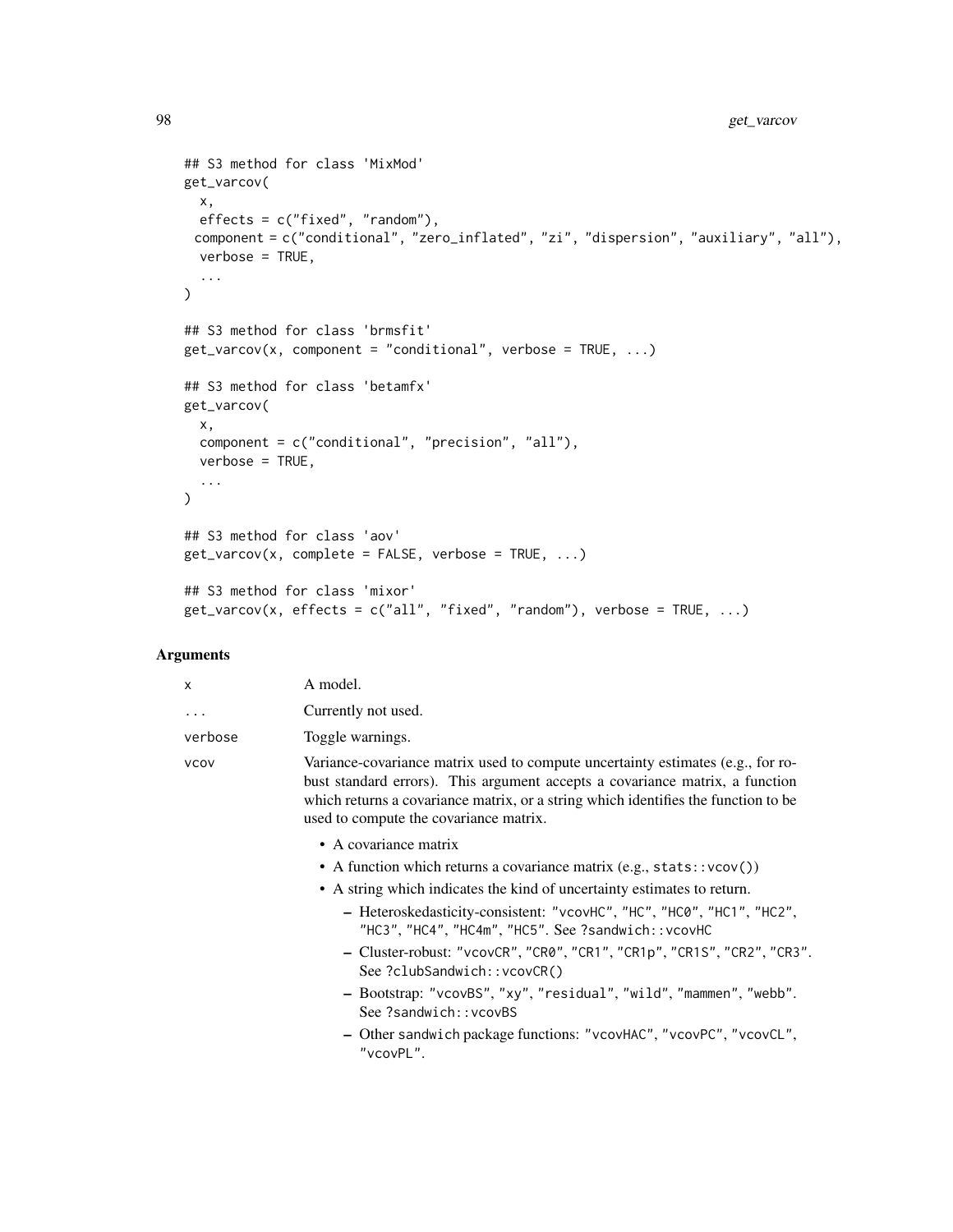| vcov_args | List of arguments to be passed to the function identified by the vcov argument.<br>This function is typically supplied by the <b>sandwich</b> or <b>clubSandwich</b> packages.<br>Please refer to their documentation (e.g., ?sandwich::vcovHAC) to see the list<br>of available arguments.                                                                                                                                                                                                                                              |
|-----------|------------------------------------------------------------------------------------------------------------------------------------------------------------------------------------------------------------------------------------------------------------------------------------------------------------------------------------------------------------------------------------------------------------------------------------------------------------------------------------------------------------------------------------------|
| component | Should the complete variance-covariance matrix of the model be returned, or<br>only for specific model components only (like count or zero-inflated model)<br>parts)? Applies to models with zero-inflated component, or models with pre-<br>cision (e.g. betareg) component. component may be one of "conditional",<br>"zi", "zero-inflated", "dispersion", "precision", or "all". May be ab-<br>breviated. Note that the <i>conditional</i> component is also called <i>count</i> or <i>mean</i><br>component, depending on the model. |
| effects   | Should the complete variance-covariance matrix of the model be returned, or<br>only for specific model parameters only? Currently only applies to models of<br>class mixor.                                                                                                                                                                                                                                                                                                                                                              |
| complete  | Logical, if TRUE, for aov, returns the full variance-covariance matrix.                                                                                                                                                                                                                                                                                                                                                                                                                                                                  |

# Value

The variance-covariance matrix, as matrix-object.

#### Note

get\_varcov() tries to return the nearest positive definite matrix in case of negative eigenvalues of the variance-covariance matrix. This ensures that it is still possible, for instance, to calculate standard errors of model parameters. A message is shown when the matrix is negative definite and a corrected matrix is returned.

```
data(mtcars)
m \le - \ln(mpg \sim wt + cyl + vs, data = mtcars)get_varcov(m)
# vcov of zero-inflation component from hurdle-model
if (require("pscl")) {
  data("bioChemists", package = "pscl")
  mod \le hurdle(art \sim phd + fem | ment, data = bioChemists, dist = "negbin")
  get_varcov(mod, component = "zero_inflated")
}
# robust vcov of, count component from hurdle-model
if (require("pscl") && require("sandwich")) {
  data("bioChemists", package = "pscl")
  mod \le hurdle(art \sim phd + fem | ment, data = bioChemists, dist = "negbin")
  get_varcov(
    mod,
    component = "conditional",
    vcov = "BS",vcov_{\text{args}} = \text{list}(R = 50))
```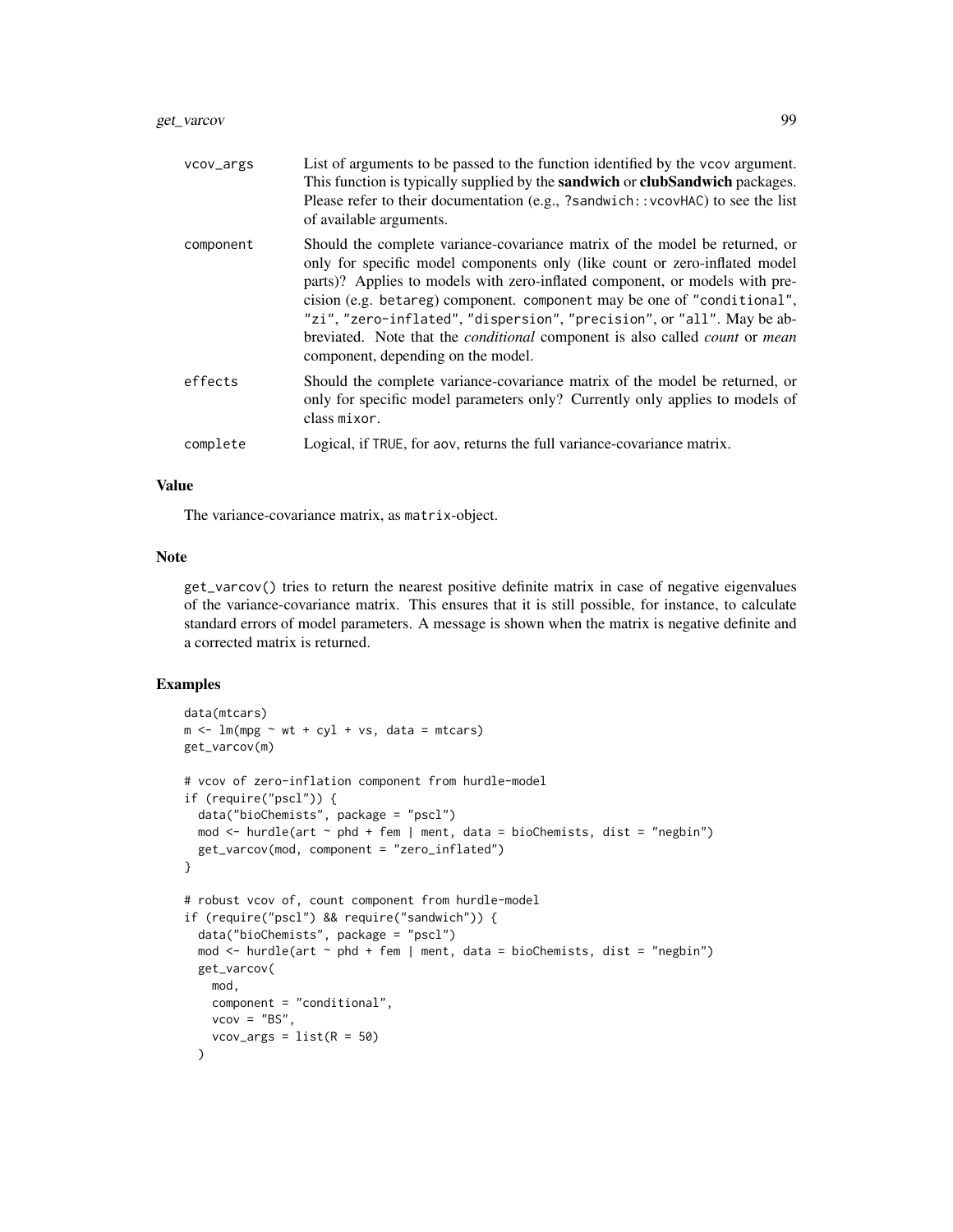}

# Description

This function extracts the different variance components of a mixed model and returns the result as list. Functions like  $get\_variance\_residual(x)$  or  $get\_variance\_fixed(x)$  are shortcuts for  $get\_variance(x, component = "residual")$  etc.

#### Usage

```
get_variance(
 x,
 component = c("all", "fixed", "random", "residual", "distribution", "dispersion",
    "intercept", "slope", "rho01", "rho00"),
  verbose = TRUE,
  ...
)
get_variance_residual(x, verbose = TRUE, ...)
get\_variance\_fixed(x, verbose = TRUE, \ldots)
get\_variance\_random(x, \text{ verbose} = TRUE, \text{tolerance} = 1e-05, \ldots)get\_variance\_distribution(x, verbose = TRUE, \ldots)
get_variance_dispersion(x, verbose = TRUE, ...)
get\_variance\_intercept(x, verbose = TRUE, ...)get_variance_slope(x, verbose = TRUE, ...)
get\_correlation\_slope\_intercept(x, verbose = TRUE, ...)get_correlation_slopes(x, verbose = TRUE, ...)
```
#### Arguments

| <b>X</b>  | A mixed effects model.                                                                                                                                                                                                                                      |
|-----------|-------------------------------------------------------------------------------------------------------------------------------------------------------------------------------------------------------------------------------------------------------------|
| component | Character value, indicating the variance component that should be returned. By<br>default, all variance components are returned. The distribution-specific ("distribution")<br>and residual ("residual") variance are the most computational intensive com- |
|           | ponents, and hence may take a few seconds to calculate.                                                                                                                                                                                                     |
| verbose   | Toggle off warnings.                                                                                                                                                                                                                                        |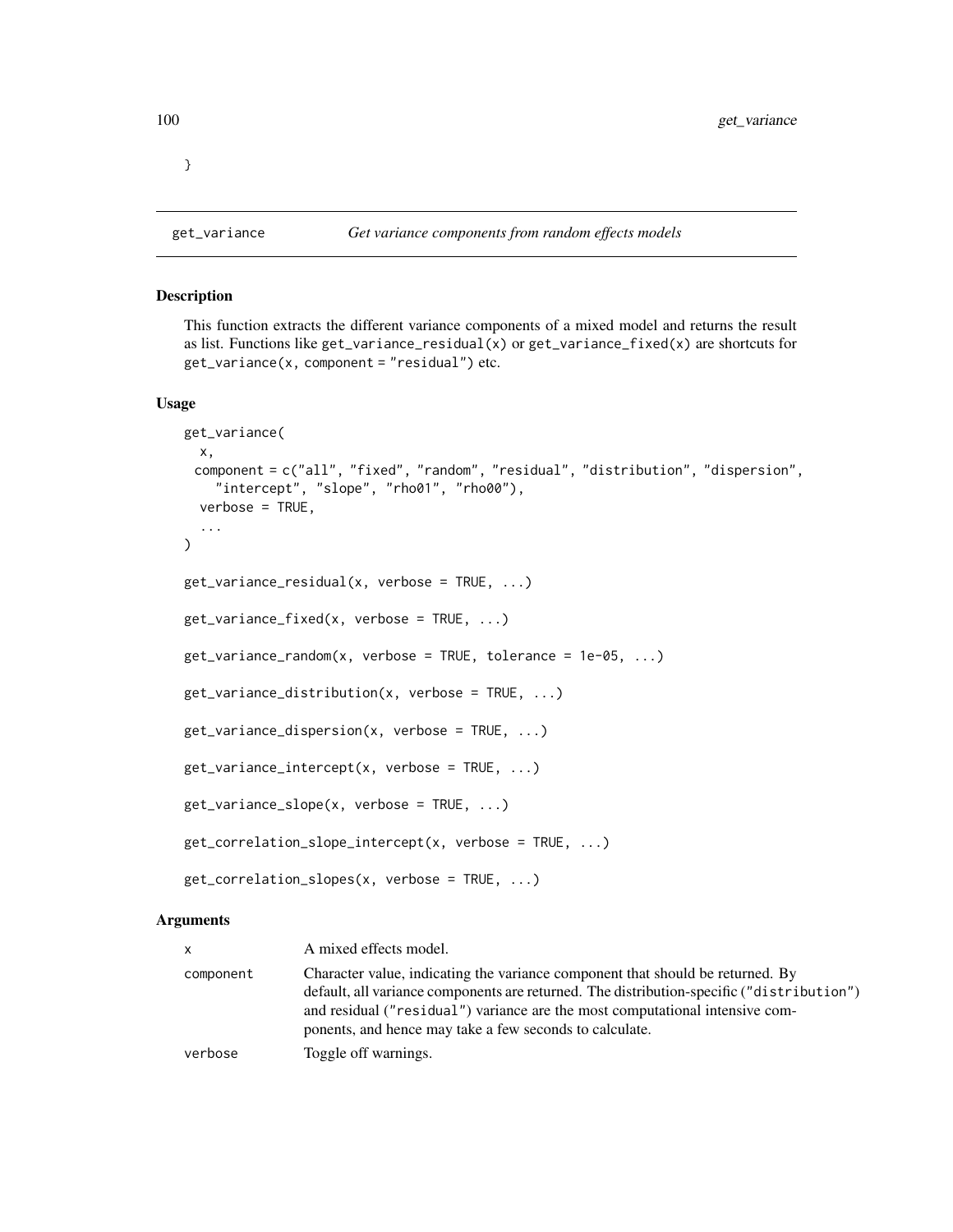| $\cdots$  | Currently not used.                                                                                                                                            |
|-----------|----------------------------------------------------------------------------------------------------------------------------------------------------------------|
| tolerance | Tolerance for singularity check of random effects, to decide whether to compute<br>random effect variances or not. Indicates up to which value the convergence |
|           | result is accepted. The larger tolerance is, the stricter the test will be. See                                                                                |
|           | performance::check_singularity().                                                                                                                              |

#### Details

This function returns different variance components from mixed models, which are needed, for instance, to calculate r-squared measures or the intraclass-correlation coefficient (ICC).

**Fixed effects variance:** The fixed effects variance,  $\sigma_f^2$ , is the variance of the matrix-multiplication  $\beta * X$  (parameter vector by model matrix).

**Random effects variance:** The random effect variance,  $\sigma_i^2$ , represents the *mean* random effect variance of the model. Since this variance reflect the "average" random effects variance for mixed models, it is also appropriate for models with more complex random effects structures, like random slopes or nested random effects. Details can be found in Johnson 2014, in particular equation 10. For simple random-intercept models, the random effects variance equals the random-intercept variance.

**Distribution-specific variance:** The distribution-specific variance,  $\sigma_d^2$ , depends on the model family. For Gaussian models, it is  $\sigma^2$  (i.e. sigma (model) ^2). For models with binary outcome, it is  $\pi^2/3$  for logit-link, 1 for probit-link, and  $\pi^2/6$  for cloglog-links. Models from Gamma-families use  $\mu^2$  (as obtained from family\$variance()). For all other models, the distribution-specific variance is based on lognormal approximation,  $log(1 + var(x)/\mu^2)$  (see Nakagawa et al. 2017). The expected variance of a zero-inflated model is computed according to Zuur et al. 2012, p277.

Variance for the additive overdispersion term: The variance for the additive overdispersion term,  $\sigma_e^2$ , represents "the excess variation relative to what is expected from a certain distribution" (Nakagawa et al. 2017). In (most? many?) cases, this will be 0.

**Residual variance:** The residual variance,  $\sigma_{\epsilon}^2$ , is simply  $\sigma_d^2 + \sigma_{\epsilon}^2$ .

**Random intercept variance:** The random intercept variance, or *between-subject* variance ( $\tau_{00}$ ), is obtained from VarCorr(). It indicates how much groups or subjects differ from each other, while the residual variance  $\sigma_{\epsilon}^2$  indicates the *within-subject variance*.

**Random slope variance:** The random slope variance  $(\tau_{11})$  is obtained from VarCorr(). This measure is only available for mixed models with random slopes.

**Random slope-intercept correlation:** The random slope-intercept correlation  $(\rho_{01})$  is obtained from VarCorr(). This measure is only available for mixed models with random intercepts and slopes.

#### Value

A list with following elements:

• var.fixed, variance attributable to the fixed effects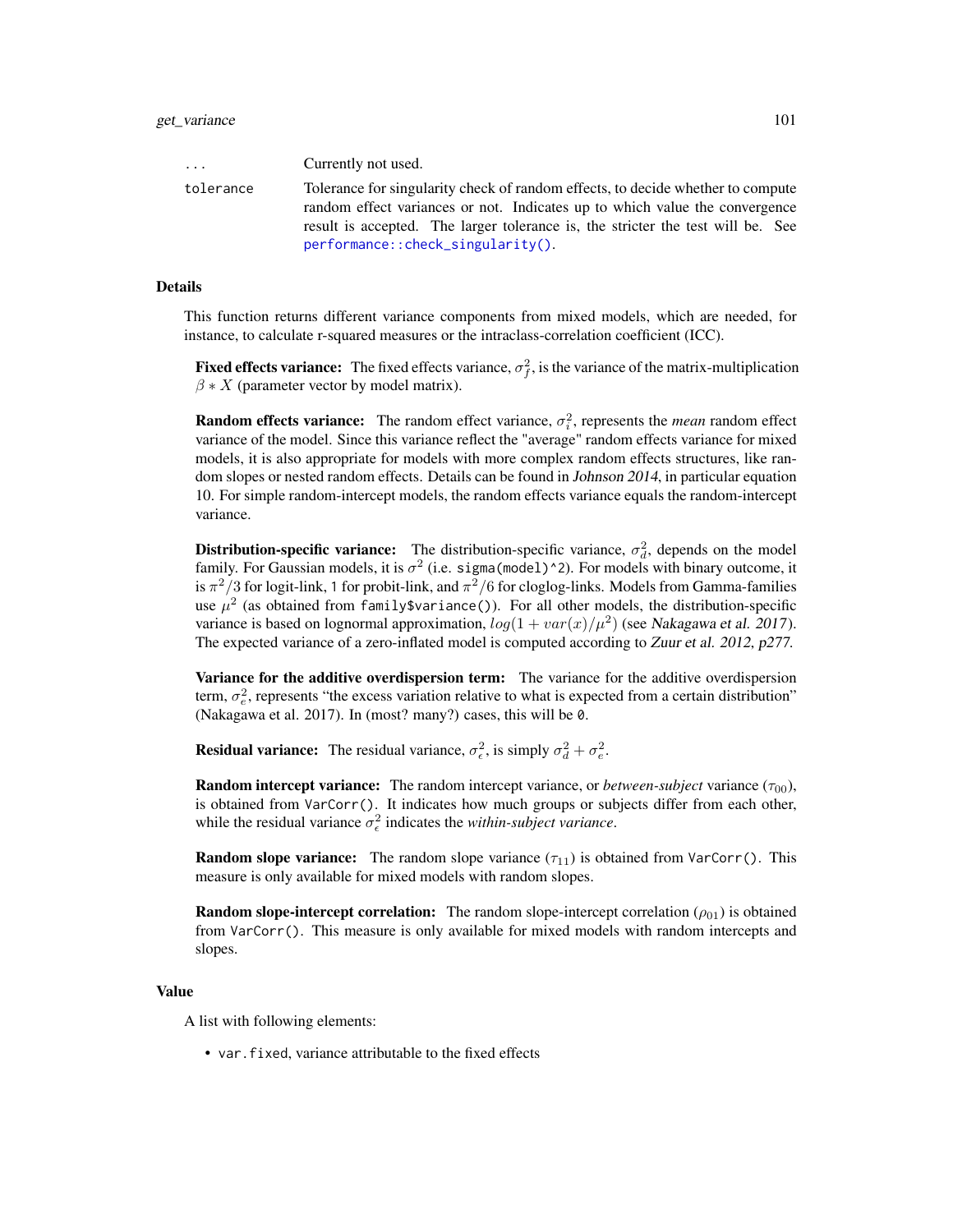- var.random, (mean) variance of random effects
- var.residual, residual variance (sum of dispersion and distribution)
- var.distribution, distribution-specific variance
- var.dispersion, variance due to additive dispersion
- var. intercept, the random-intercept-variance, or between-subject-variance  $(\tau_{00})$
- var. slope, the random-slope-variance  $(\tau_{11})$
- cor.slope\_intercept, the random-slope-intercept-correlation  $(\rho_{01})$
- cor. slopes, the correlation between random slopes  $(\rho_{00})$

#### Note

This function supports models of class merMod (including models from **blme**), clmm, cpglmm, glmmadmb, glmmTMB, MixMod, lme, mixed, rlmerMod, stanreg, brmsfit or wbm. Support for objects of class MixMod (GLMMadaptive), lme (nlme) or brmsfit (brms) is experimental and may not work for all models.

#### References

- Johnson, P. C. D. (2014). Extension of Nakagawa & Schielzeth's R2 GLMM to random slopes models. Methods in Ecology and Evolution, 5(9), 944–946. [doi:10.1111/2041210X.12225](https://doi.org/10.1111/2041-210X.12225)
- Nakagawa, S., Johnson, P. C. D., & Schielzeth, H. (2017). The coefficient of determination R2 and intra-class correlation coefficient from generalized linear mixed-effects models revisited and expanded. Journal of The Royal Society Interface, 14(134), 20170213. [doi:10.1098/](https://doi.org/10.1098/rsif.2017.0213) [rsif.2017.0213](https://doi.org/10.1098/rsif.2017.0213)
- Zuur, A. F., Savel'ev, A. A., & Ieno, E. N. (2012). Zero inflated models and generalized linear mixed models with R. Newburgh, United Kingdom: Highland Statistics.

```
## Not run:
library(lme4)
data(sleepstudy)
m \le - lmer(Reaction \sim Days + (1 + Days | Subject), data = sleepstudy)
get_variance(m)
get_variance_fixed(m)
get_variance_residual(m)
## End(Not run)
```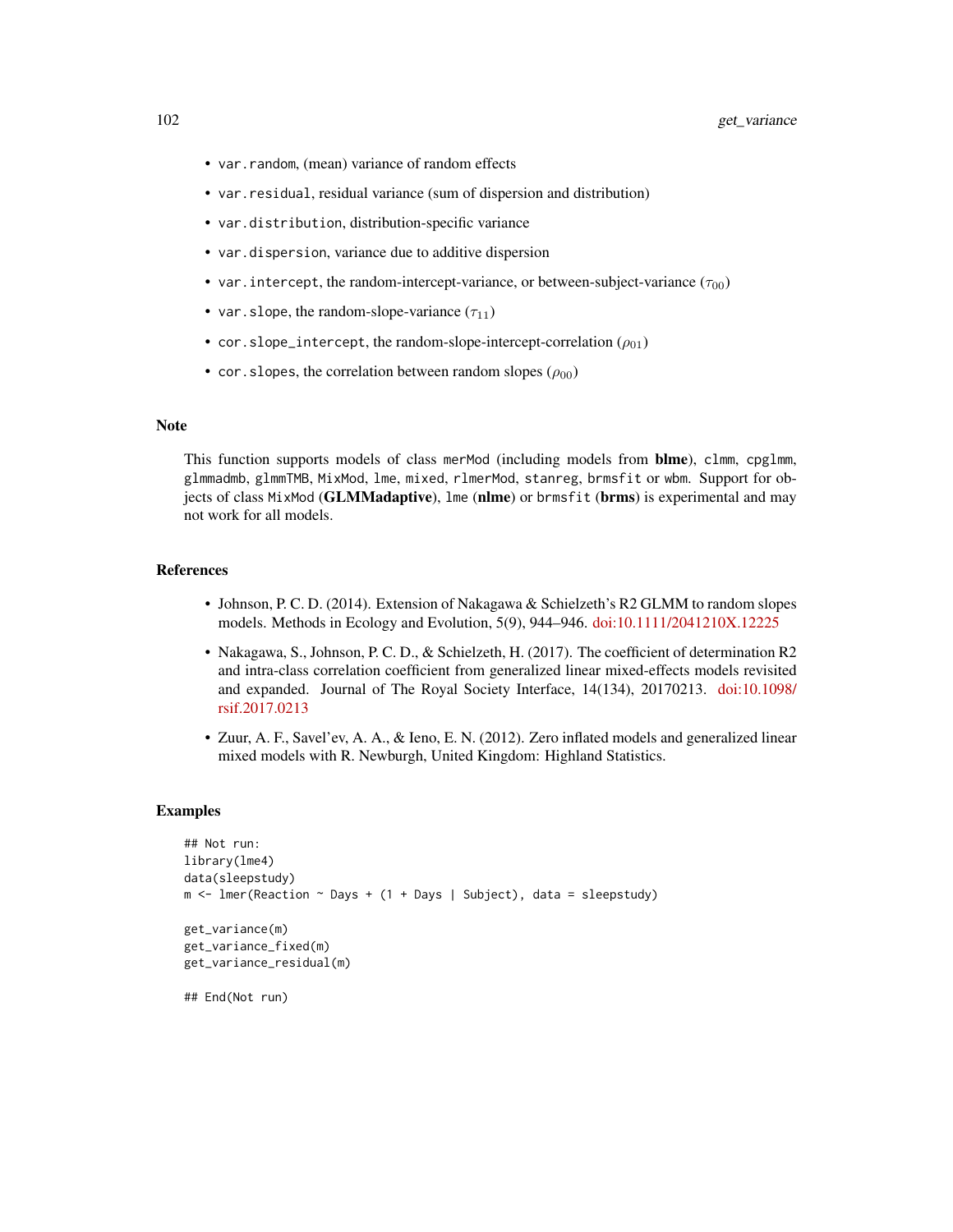# Description

Returns weighting variable of a model.

#### Usage

```
get_weights(x, ...)
## Default S3 method:
get_weights(x, na_rm = FALSE, null_as_ones = FALSE, ...)
```
### Arguments

| x            | A fitted model.                                                                                                                 |
|--------------|---------------------------------------------------------------------------------------------------------------------------------|
| .            | Currently not used.                                                                                                             |
| na rm        | Logical, if TRUE, removes possible missing values.                                                                              |
| null_as_ones | Logical, if TRUE, will return a vector of 1 if no weights were specified in the<br>model (as if the weights were all set to 1). |

#### Value

The weighting variable, or NULL if no weights were specified or if weights were 1. If the weighting variable should also be returned (instead of NULL), when all weights are set to 1 (i.e. no weighting), set null\_as\_ones = TRUE.

```
data(mtcars)
set.seed(123)
mtcars$weight <- rnorm(nrow(mtcars), 1, .3)
# LMs
m \le - \ln(mpg \sim wt + cyl + vs, data = mtcars, weights = weight)get_weights(m)
get_weights(lm(mpg ~ wt, data = mtcars), null_as_ones = TRUE)
# GLMs
m \leftarrow glm(vs \sim disp + mpg, data = mtcars, weights = weight, family = quasibinomial)get_weights(m)
m <- glm(cbind(cyl, gear) ~ mpg, data = mtcars, weights = weight, family = binomial)
get_weights(m)
```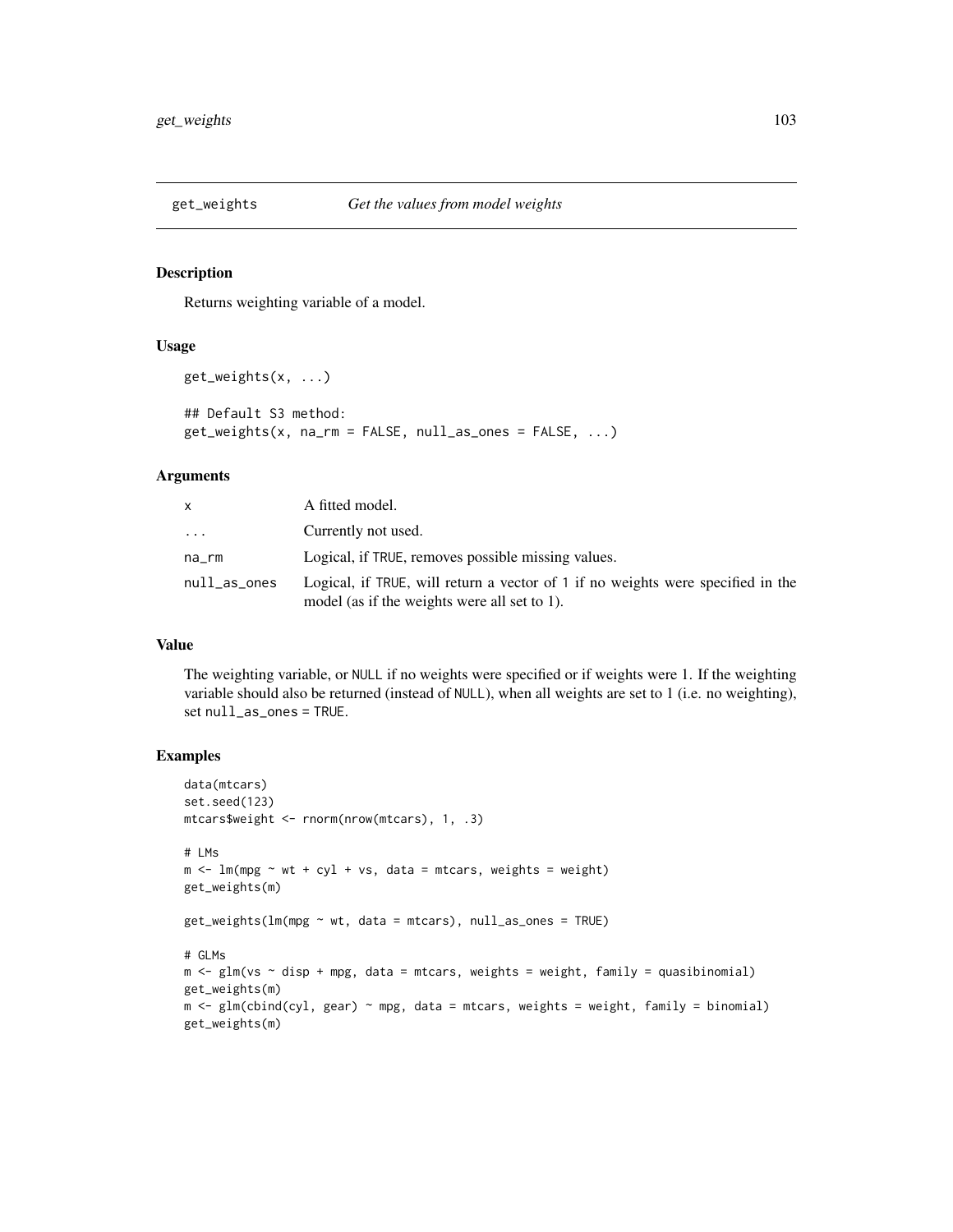# Description

Checks if model has an intercept.

# Usage

```
has\_intercept(x, verbose = TRUE)
```
# Arguments

| $\boldsymbol{\mathsf{x}}$ | A model object.  |
|---------------------------|------------------|
| verbose                   | Toggle warnings. |

# Value

TRUE if x has an intercept, FALSE otherwise.

### Examples

```
model \leq lm(mpg \sim 0 + gear, data = mtcars)
has_intercept(model)
model <- lm(mpg ~ gear, data = mtcars)
has_intercept(model)
if (require("lme4")) {
  model <- lmer(Reaction ~ 0 + Days + (Days | Subject), data = sleepstudy)
  has_intercept(model)
  model <- lmer(Reaction ~ Days + (Days | Subject), data = sleepstudy)
  has_intercept(model)
}
```
is\_empty\_object *Check if object is empty*

# Description

Check if object is empty

# Usage

is\_empty\_object(x)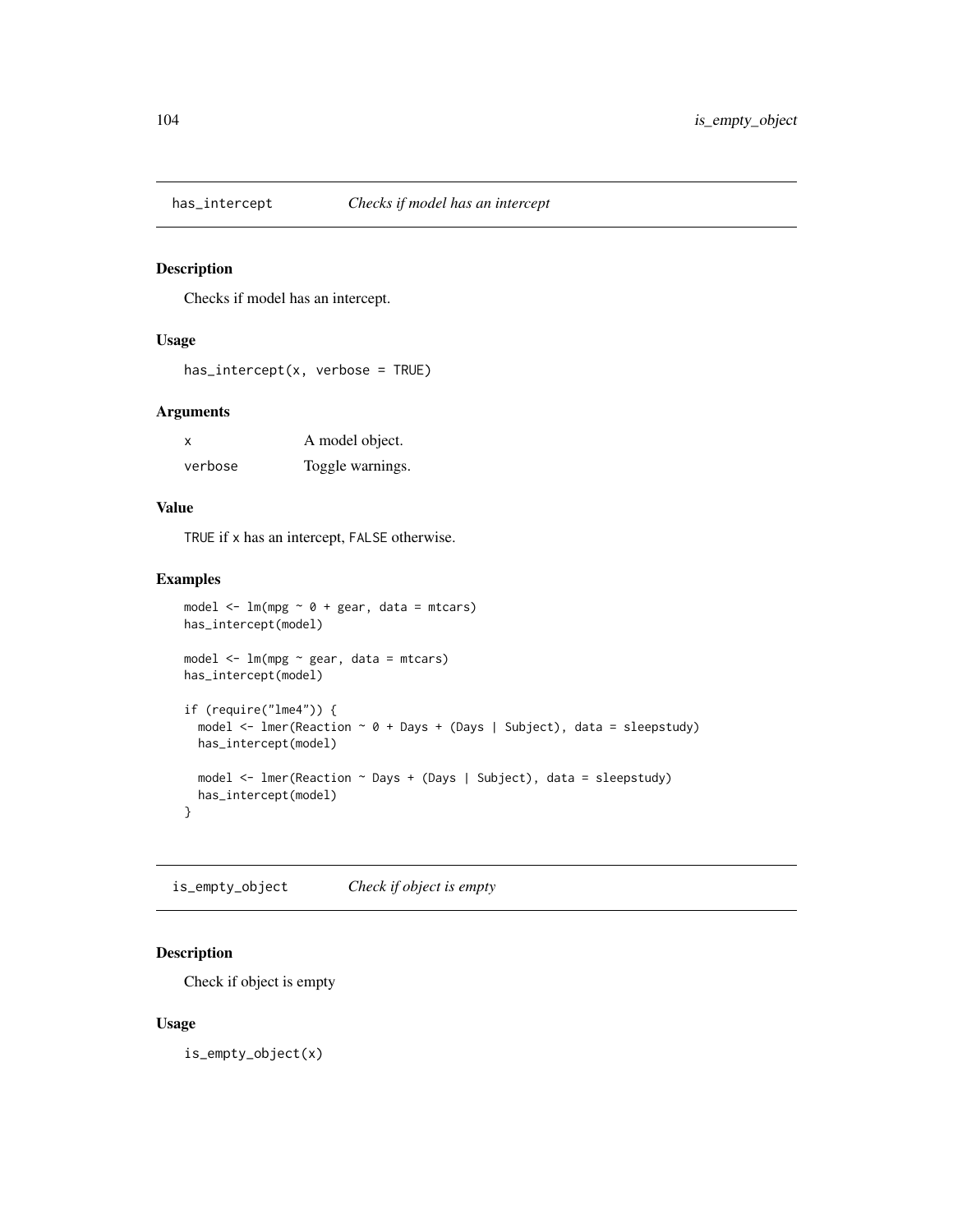# is\_gam\_model 105

#### Arguments

x A list, a vector, or a dataframe.

### Value

A logical indicating whether the entered object is empty.

### Examples

```
is\_empty\_object(c(1, 2, 3, NA))is_empty_object(list(NULL, c(NA, NA)))
is_empty_object(list(NULL, NA))
```
is\_gam\_model *Checks if a model is a generalized additive model*

# Description

Small helper that checks if a model is a generalized additive model.

#### Usage

```
is_gam_model(x)
```
#### Arguments

x A model object.

### Value

A logical, TRUE if x is a generalized additive model *and* has smooth-terms

### Note

This function only returns TRUE when the model inherits from a typical GAM model class *and* when smooth terms are present in the model formula. If model has no smooth terms or is not from a typical gam class, FALSE is returned.

```
if (require("mgcv")) {
 data(iris)
 model1 <- lm(Petal.Length ~ Petal.Width + Sepal.Length, data = iris)
 model2 <- gam(Petal.Length ~ Petal.Width + s(Sepal.Length), data = iris)
 is_gam_model(model1)
 is_gam_model(model2)
}
```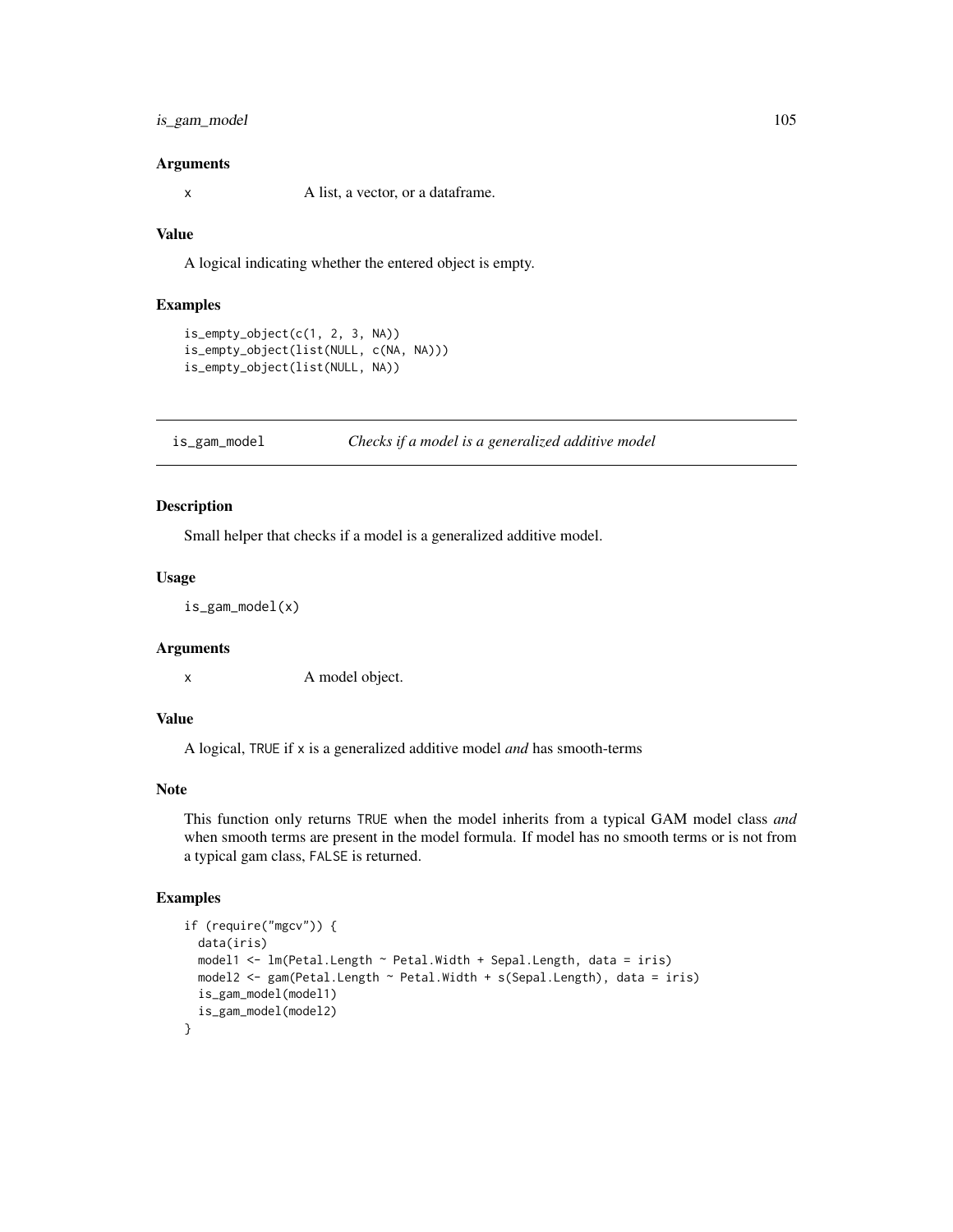# Description

Small helper that checks if a model is a mixed effects model, i.e. if it the model has random effects.

# Usage

is\_mixed\_model(x)

#### Arguments

x A model object.

# Value

A logical, TRUE if x is a mixed model.

# Examples

```
data(mtcars)
model \leq lm(mpg \sim wt + cyl + vs, data = mtcars)
is_mixed_model(model)
if (require("lme4")) {
  data(sleepstudy)
  model \leq lmer(Reaction \sim Days + (1 | Subject), data = sleepstudy)
  is_mixed_model(model)
}
```
is\_model *Checks if an object is a regression model or statistical test object*

# Description

Small helper that checks if a model is a regression model or a statistical object. is\_regression\_model() is stricter and only returns TRUE for regression models, but not for, e.g., htest objects.

#### Usage

is\_model(x)

is\_regression\_model(x)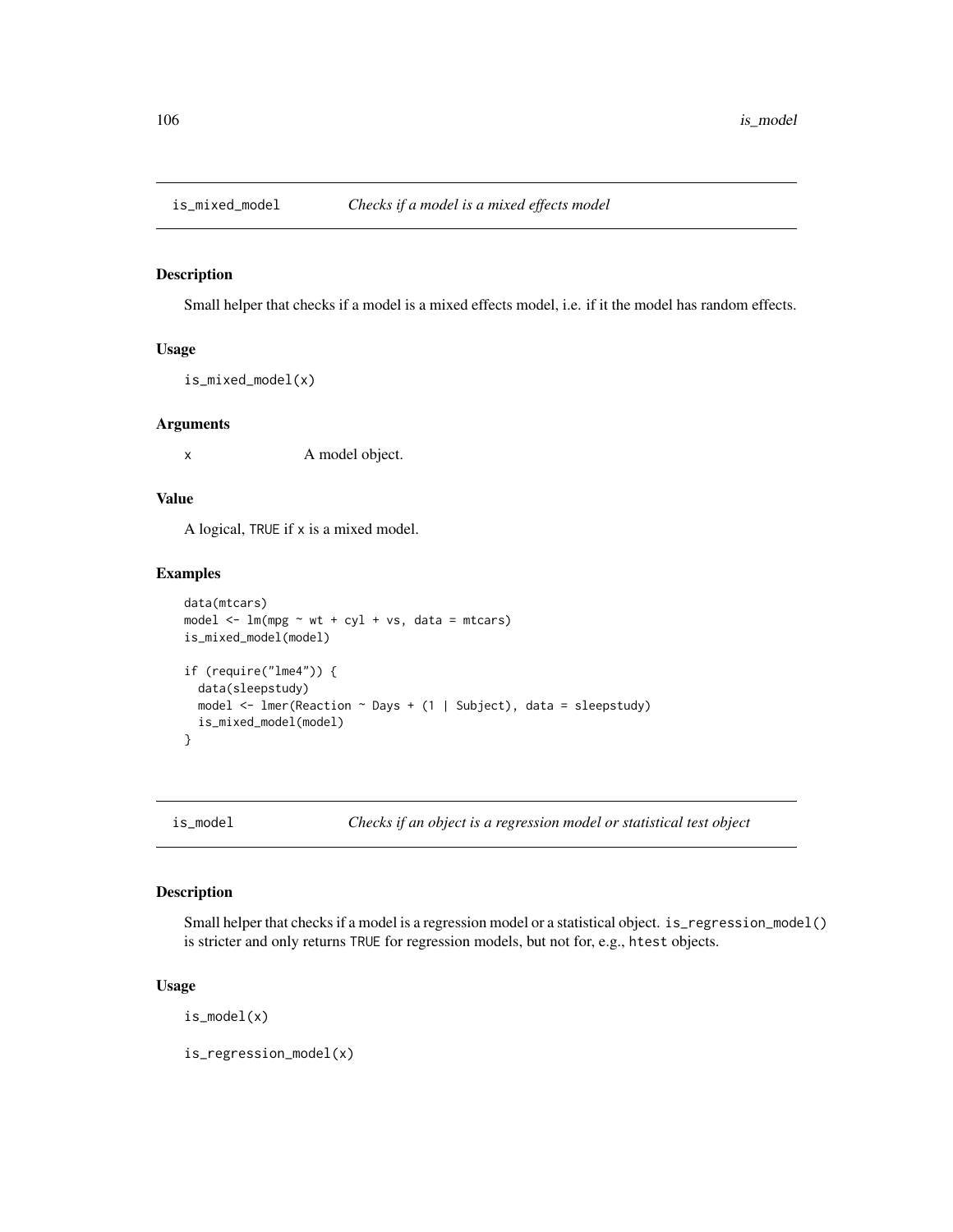x An object.

### Details

This function returns TRUE if x is a model object.

# Value

A logical, TRUE if x is a (supported) model object.

#### Examples

```
data(mtcars)
m <- lm(mpg \sim wt + cyl + vs, data = mtcars)is_model(m)
is_model(mtcars)
test <- t.test(1:10, y = c(7:20))
is_model(test)
is_regression_model(test)
```
is\_model\_supported *Checks if a regression model object is supported in* insight *package*

### Description

Small helper that checks if a model is a *supported* (regression) model object. supported\_models() prints a list of currently supported model classes.

# Usage

```
is_model_supported(x)
```
supported\_models()

# Arguments

x An object.

# Details

This function returns TRUE if x is a model object that works with the package's functions. A list of supported models can also be found here: <https://github.com/easystats/insight>.

# Value

A logical, TRUE if x is a (supported) model object.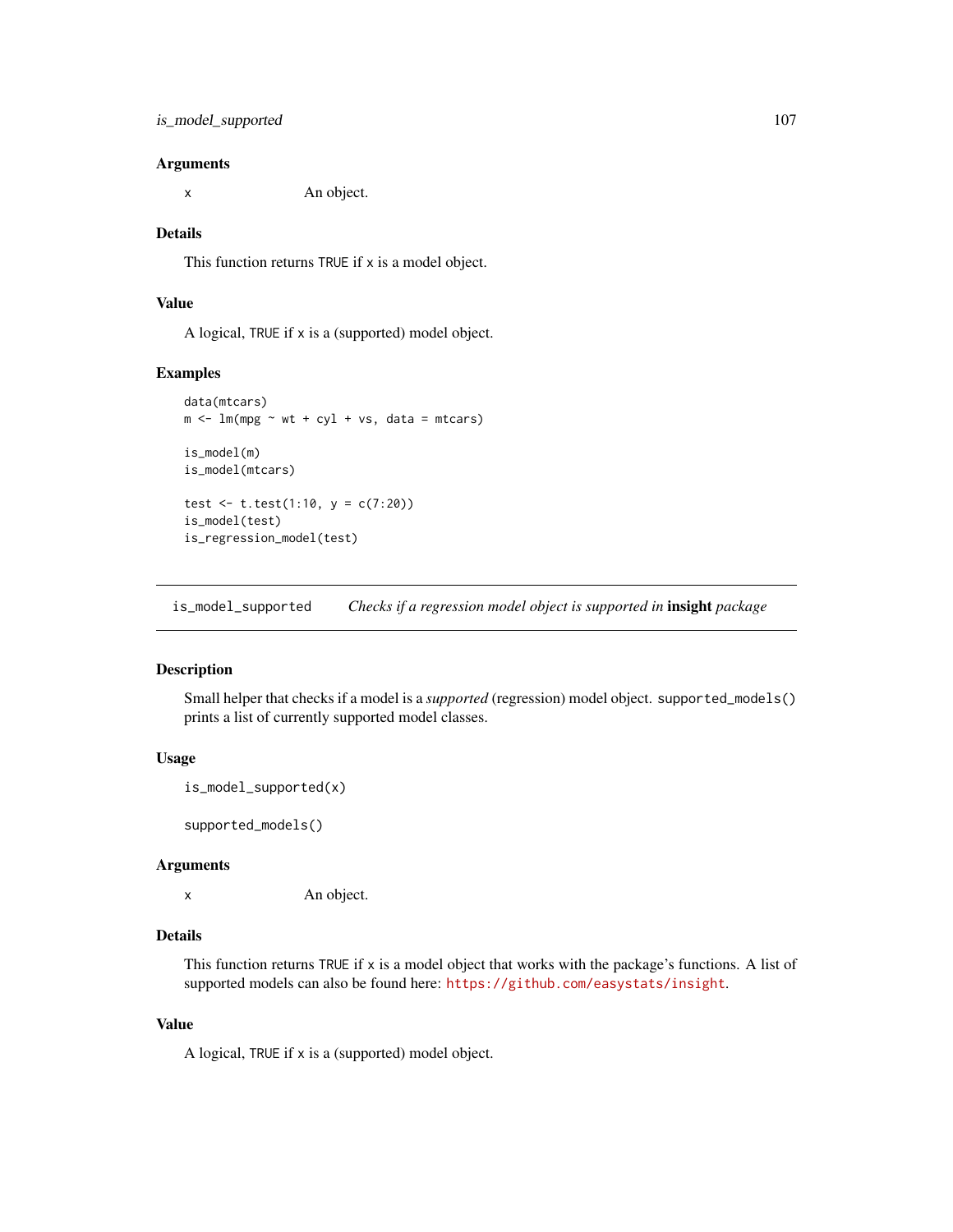### Examples

```
data(mtcars)
m \le - \ln(mpg \sim wt + cyl + vs, data = mtcars)is_model_supported(m)
is_model_supported(mtcars)
# to see all supported models
supported_models()
```
is\_multivariate *Checks if an object stems from a multivariate response model*

# Description

Small helper that checks if a model is a multivariate response model, i.e. a model with multiple outcomes.

# Usage

```
is_multivariate(x)
```
### **Arguments**

x A model object, or an object returned by a function from this package.

#### Value

A logical, TRUE if either x is a model object and is a multivariate response model, or TRUE if a return value from a function of insight is from a multivariate response model.

```
## Not run:
library(rstanarm)
data("pbcLong")
model <- stan_mvmer(
  formula = list(
    logBili \sim year + (1 | id),
    albumin \sim sex + year + (year | id)
  ),
  data = pbclong,chains = 1, cores = 1, seed = 12345, iter = 1000\mathcal{L}f <- find_formula(model)
is_multivariate(model)
```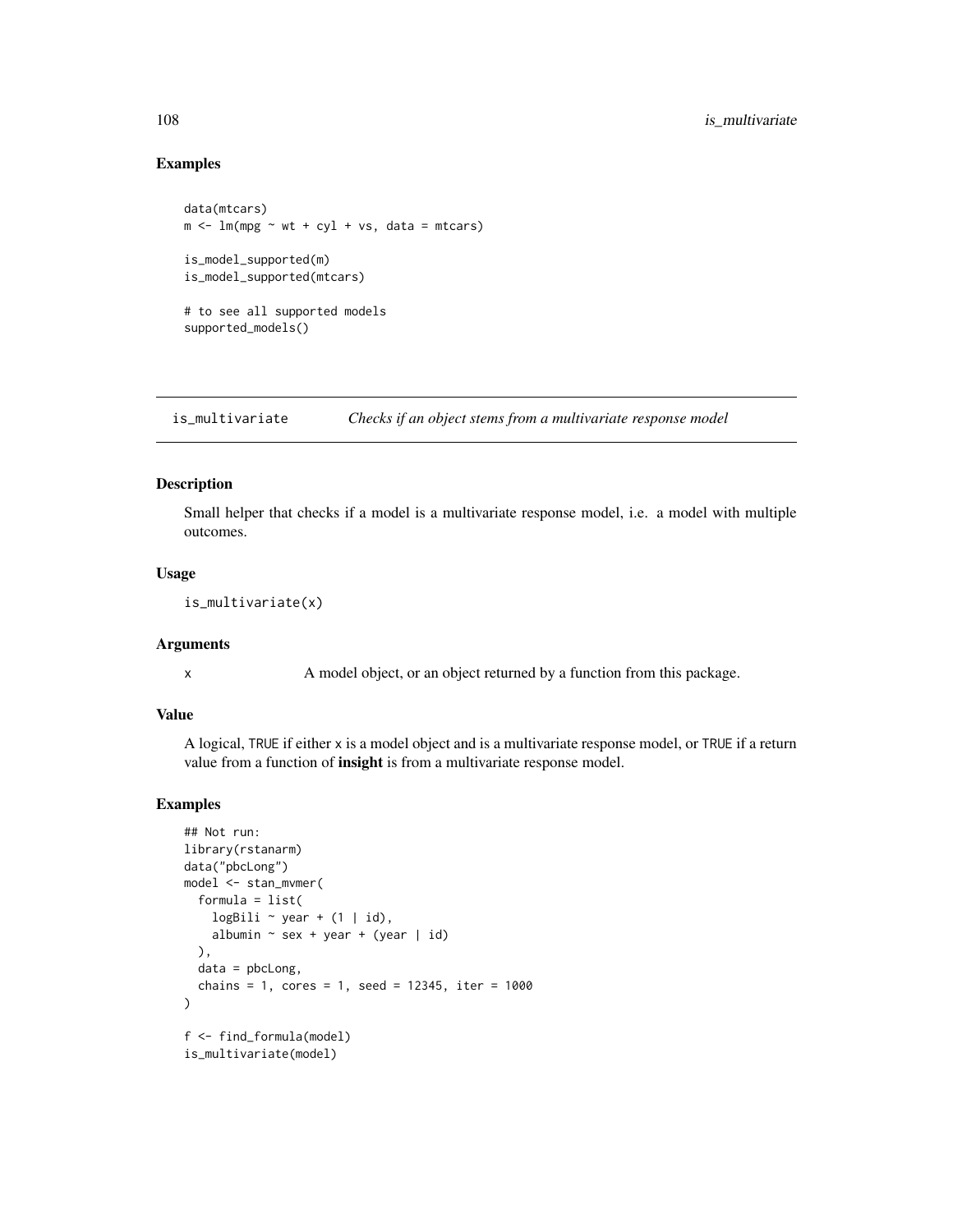# <span id="page-108-0"></span>is\_nested\_models 109

is\_multivariate(f)

## End(Not run)

is\_nested\_models *Checks whether a list of models are nested models*

## Description

Checks whether a list of models are nested models, strictly following the order they were passed to the function.

#### Usage

is\_nested\_models(...)

## Arguments

... Multiple regression model objects.

## Value

TRUE if models are nested, FALSE otherwise. If models are nested, also returns two attributes that indicate whether nesting of models is in decreasing or increasing order.

# Examples

```
m1 <- lm(Sepal.Length ~ Petal.Width + Species, data = iris)
m2 <- lm(Sepal.Length ~ Species, data = iris)
m3 <- lm(Sepal.Length ~ Petal.Width, data = iris)
m4 <- lm(Sepal.Length ~ 1, data = iris)
is_nested_models(m1, m2, m4)
is_nested_models(m4, m2, m1)
is_nested_models(m1, m2, m3)
```
is\_nullmodel *Checks if model is a null-model (intercept-only)*

#### Description

Checks if model is a null-model (intercept-only), i.e. if the conditional part of the model has no predictors.

#### Usage

is\_nullmodel(x)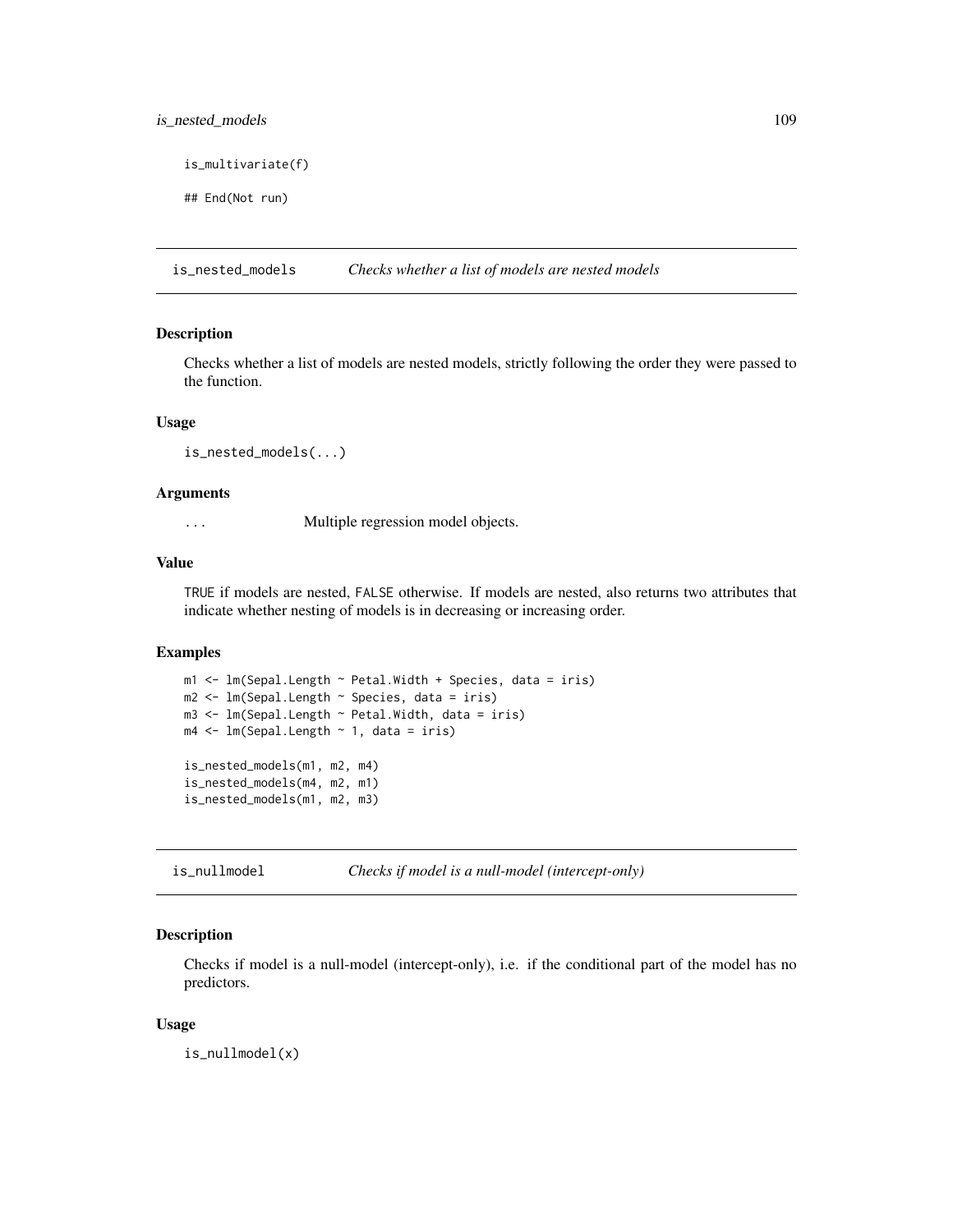#### <span id="page-109-0"></span>Arguments

x A model object.

## Value

TRUE if x is a null-model, FALSE otherwise.

## Examples

```
model \leq -\ln(mpg \sim 1, \text{ data = mtcars})is_nullmodel(model)
model <- lm(mpg ~ gear, data = mtcars)
is_nullmodel(model)
if (require("lme4")) {
 model <- lmer(Reaction ~ 1 + (Days | Subject), data = sleepstudy)
 is_nullmodel(model)
 model <- lmer(Reaction ~ Days + (Days | Subject), data = sleepstudy)
 is_nullmodel(model)
}
```
link\_function *Get link-function from model object*

## Description

Returns the link-function from a model object.

# Usage

```
link_function(x, ...)
## S3 method for class 'betamfx'
link_function(x, what = c("mean", "precision"), ...)## S3 method for class 'gamlss'
link_function(x, what = c("mu", "sigma", "nu", "tau", "tau"), ...)## S3 method for class 'betareg'
link_function(x, what = c("mean", "precision"), ...)## S3 method for class 'DirichletRegModel'
link_function(x, what = c("mean", "precision"), ...)
```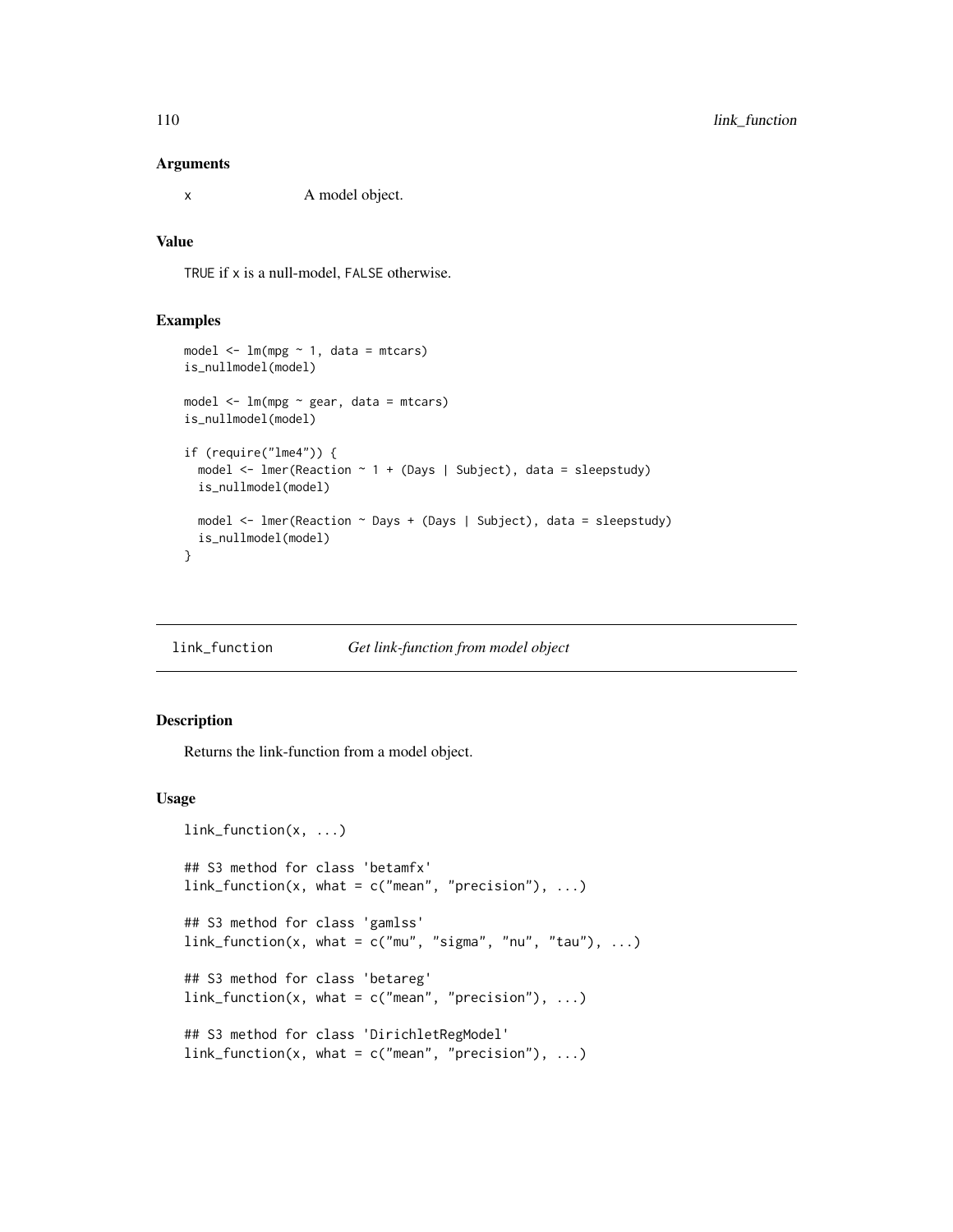## <span id="page-110-0"></span>link\_inverse 111

#### Arguments

| $\mathsf{X}$ | A fitted model.                                                                                                                                                                       |
|--------------|---------------------------------------------------------------------------------------------------------------------------------------------------------------------------------------|
| $\cdots$     | Currently not used.                                                                                                                                                                   |
| what         | For gamlss models, indicates for which distribution parameter the link (in-<br>verse) function should be returned; for betareg or DirichletRegModel, can<br>be "mean" or "precision". |

# Value

A function, describing the link-function from a model-object. For multivariate-response models, a list of functions is returned.

#### Examples

```
# example from ?stats::glm
counts <- c(18, 17, 15, 20, 10, 20, 25, 13, 12)
outcome <- gl(3, 1, 9)
treatment \leq gl(3, 3)
m \leq glm(counts \sim outcome + treatment, family = poisson())
link_function(m)(.3)
# same as
log(.3)
```
link\_inverse *Get link-inverse function from model object*

# Description

Returns the link-inverse function from a model object.

## Usage

```
link_inverse(x, ...)
## S3 method for class 'betareg'
link\_inverse(x, what = c("mean", "precision"), ...)## S3 method for class 'DirichletRegModel'
link_inverse(x, what = c("mean", "precision"), ...)## S3 method for class 'betamfx'
link_inverse(x, what = c("mean", "precision"), ...)## S3 method for class 'gamlss'
link_inverse(x, what = c("mu", "sigma", "nu", "tau", "tau"), ...)
```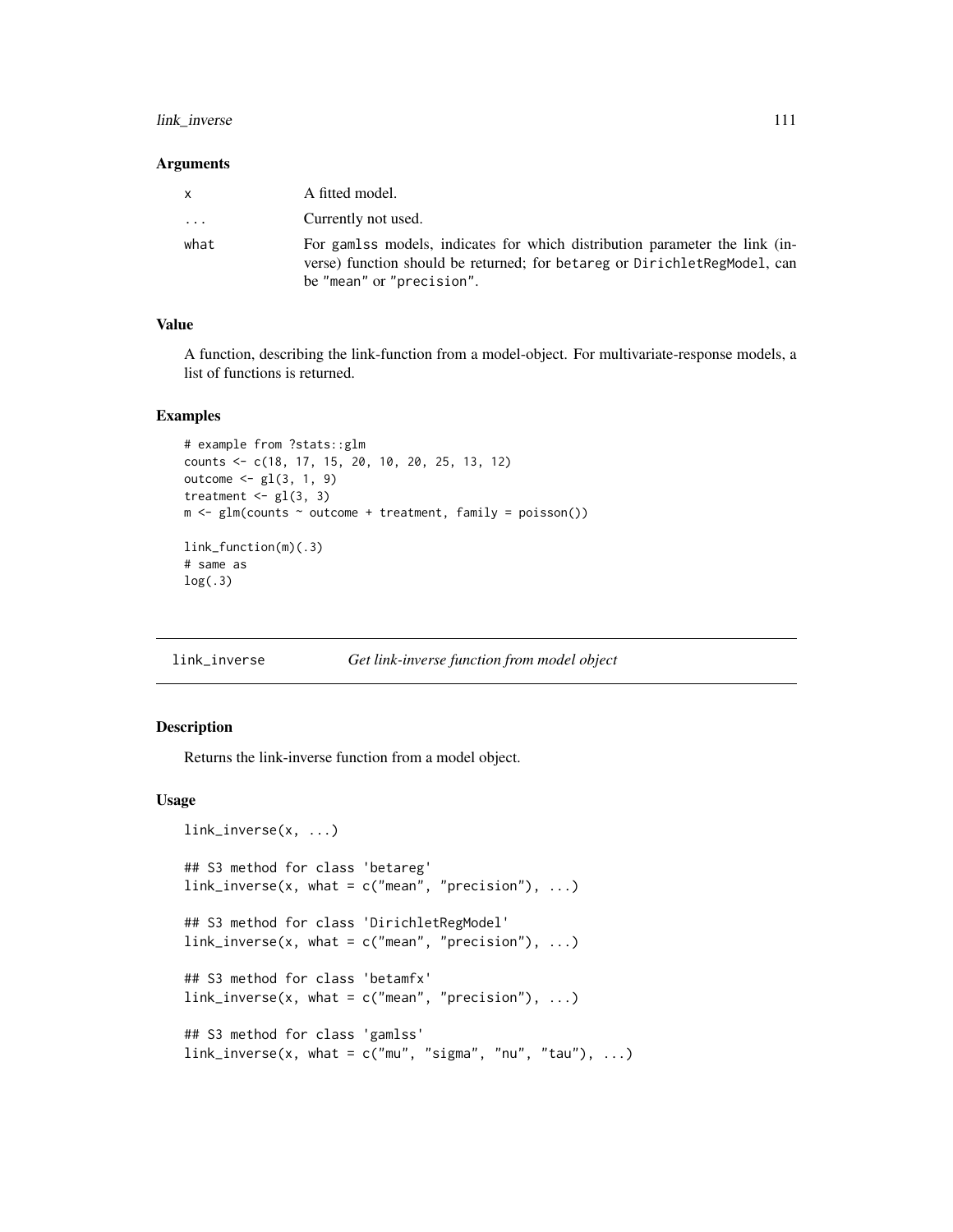## <span id="page-111-0"></span>Arguments

| x                       | A fitted model.                                                                                                                                                                       |
|-------------------------|---------------------------------------------------------------------------------------------------------------------------------------------------------------------------------------|
| $\cdot$ $\cdot$ $\cdot$ | Currently not used.                                                                                                                                                                   |
| what                    | For gamlss models, indicates for which distribution parameter the link (in-<br>verse) function should be returned; for betareg or DirichletRegModel, can<br>be "mean" or "precision". |

# Value

A function, describing the inverse-link function from a model-object. For multivariate-response models, a list of functions is returned.

# Examples

```
# example from ?stats::glm
counts <- c(18, 17, 15, 20, 10, 20, 25, 13, 12)
outcome \leq gl(3, 1, 9)
treatment \leq gl(3, 3)
m <- glm(counts ~ outcome + treatment, family = poisson())
link_inverse(m)(.3)
# same as
exp(.3)
```

```
model_info Access information from model objects
```
# Description

Retrieve information from model objects.

## Usage

```
model_info(x, \ldots)
```
## Default S3 method:  $model_info(x, verbose = TRUE, ...)$ 

## Arguments

| $\times$             | A fitted model.      |
|----------------------|----------------------|
| $\sim$ $\sim$ $\sim$ | Currently not used.  |
| verbose              | Toggle off warnings. |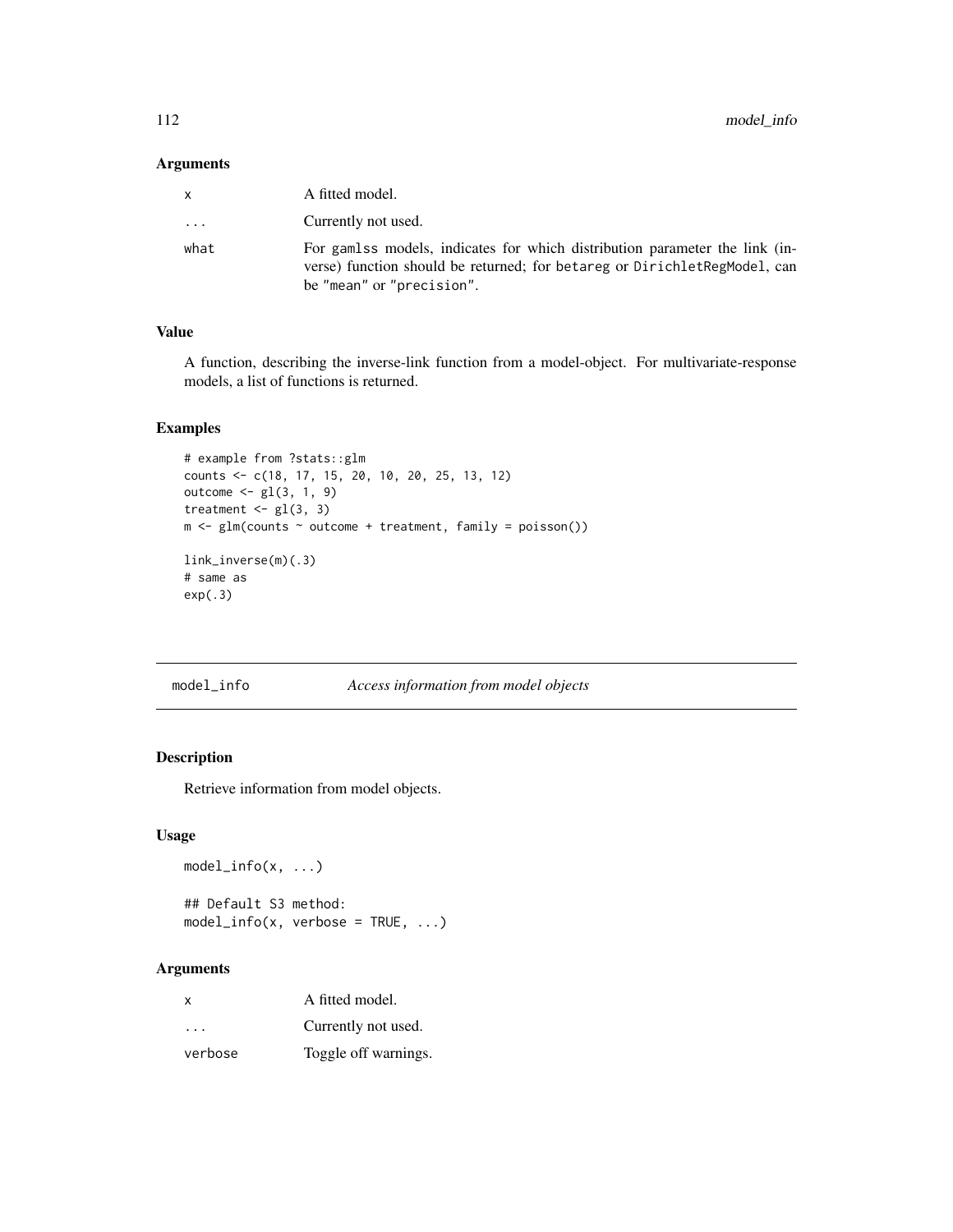#### model\_info 113

#### Details

model\_info() returns a list with information about the model for many different model objects. Following information is returned, where all values starting with is\_ are logicals.

- is\_binomial: family is binomial (but not negative binomial)
- is\_bernoulli: special case of binomial models: family is Bernoulli
- is\_poisson: family is poisson
- is\_negbin: family is negative binomial
- is\_count: model is a count model (i.e. family is either poisson or negative binomial)
- is\_beta: family is beta
- is\_betabinomial: family is beta-binomial
- is\_dirichlet: family is dirichlet
- is\_exponential: family is exponential (e.g. Gamma or Weibull)
- is\_logit: model has logit link
- is\_probit: model has probit link
- is\_linear: family is gaussian
- is\_tweedie: family is tweedie
- is\_ordinal: family is ordinal or cumulative link
- is\_cumulative: family is ordinal or cumulative link
- is\_multinomial: family is multinomial or categorical link
- is\_categorical: family is categorical link
- is\_censored: model is a censored model (has a censored response, including survival models)
- is\_truncated: model is a truncated model (has a truncated response)
- is\_survival: model is a survival model
- is\_zero\_inflated: model has zero-inflation component
- is\_hurdle: model has zero-inflation component and is a hurdle-model (truncated family distribution)
- is\_dispersion: model has dispersion component (not only dispersion *parameter*)
- is\_mixed: model is a mixed effects model (with random effects)
- is\_multivariate: model is a multivariate response model (currently only works for *brmsfit* objects)
- is\_trial: model response contains additional information about the trials
- is\_bayesian: model is a Bayesian model
- is\_gam: model is a generalized additive model
- is\_anova: model is an Anova object
- is\_ttest: model is an an object of class htest, returned by t. test()
- is\_correlation: model is an an object of class htest, returned by cor.test()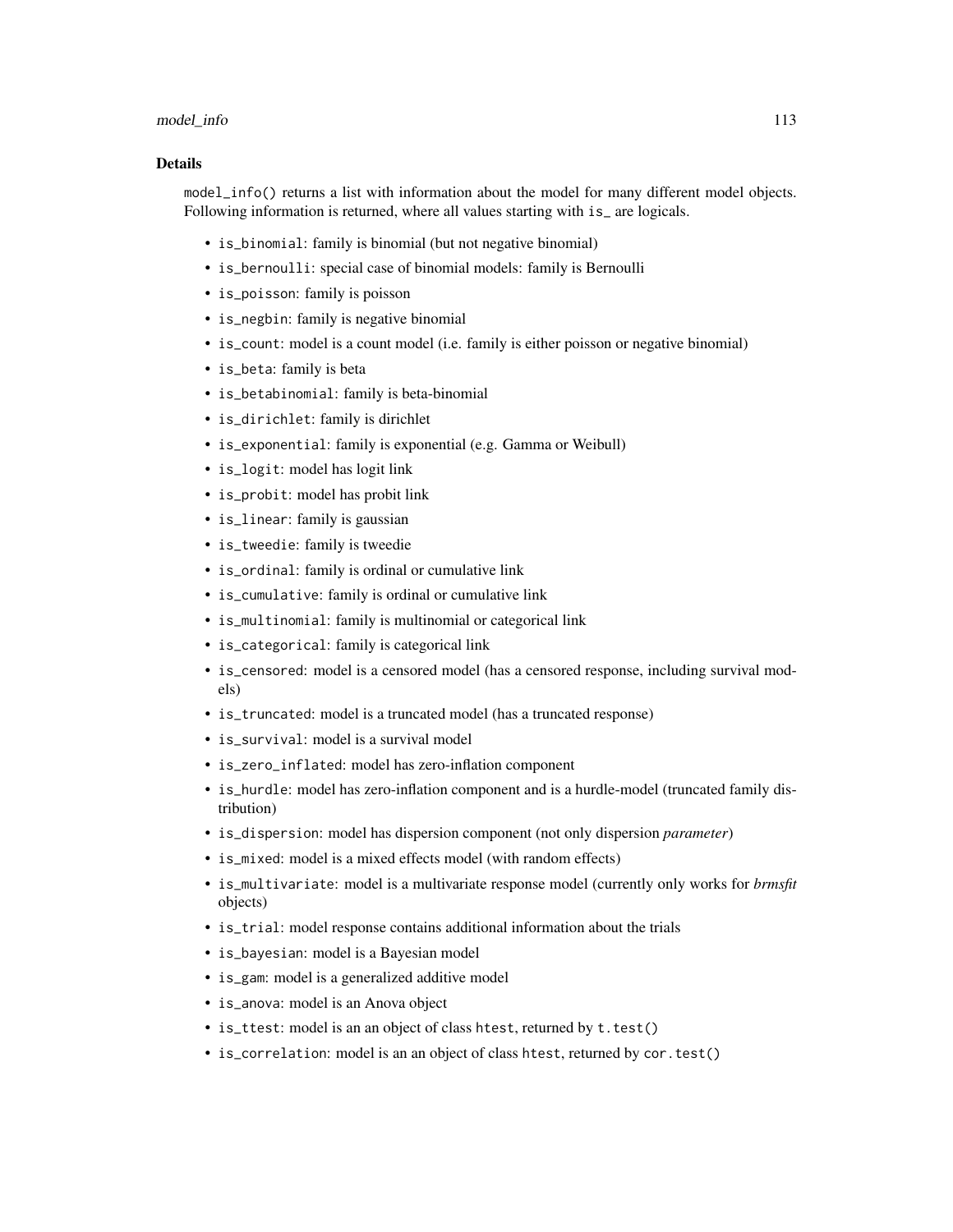- is\_ranktest: model is an an object of class htest, returned by cor.test() (if Spearman's rank correlation), wilcox.text() or kruskal.test().
- is\_levenetest: model is an an object of class anova, returned by car::leveneTest().
- is\_onewaytest: model is an an object of class htest, returned by oneway.test()
- is\_proptest: model is an an object of class htest, returned by prop.test()
- is\_binomtest: model is an an object of class htest, returned by binom.test()
- is\_chi2test: model is an an object of class htest, returned by chisq.test()
- is\_xtab: model is an an object of class htest or BFBayesFactor, and test-statistic stems from a contingency table (i.e. chisq.test() or BayesFactor::contingencyTableBF()).
- link\_function: the link-function
- family: the family-object
- n\_obs: number of observations

## Value

A list with information about the model, like family, link-function etc. (see 'Details').

#### Examples

```
ldose < rep(0:5, 2)numdead <- c(1, 4, 9, 13, 18, 20, 0, 2, 6, 10, 12, 16)
sex <- factor(rep(c("M", "F"), c(6, 6)))
SF <- cbind(numdead, numalive = 20 - numdead)
dat <- data.frame(ldose, sex, SF, stringsAsFactors = FALSE)
m \leq -g \ln(SF \sim sex * ldose, family = binomial)model_info(m)
## Not run:
library(glmmTMB)
data("Salamanders")
m <- glmmTMB(
  count \sim spp + cover + mined + (1 | site),
  ziformula = \sim spp + mined,
  dispformula = \simDOY,
  data = Salamanders,
  family = nbinom2
)
## End(Not run)
model_info(m)
```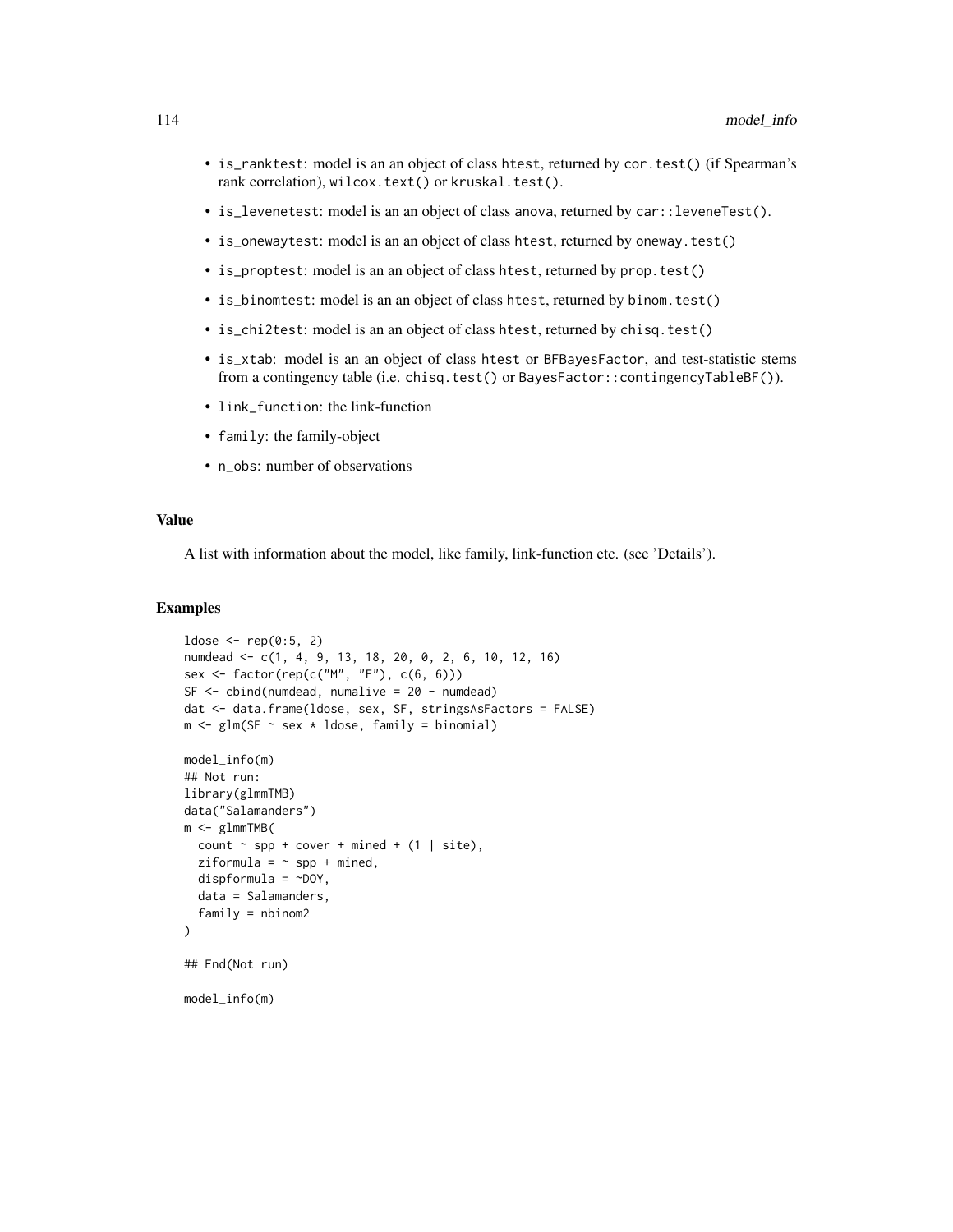<span id="page-114-0"></span>

#### Description

Returns the "name" (class attribute) of a model, possibly including further information.

# Usage

```
model_name(x, \ldots)## Default S3 method:
model_name(x, include_formula = FALSE, include_call = FALSE, ...)
```
# Arguments

| $\mathsf{x}$    | A model.                                          |
|-----------------|---------------------------------------------------|
|                 | Currently not used.                               |
| include formula |                                                   |
|                 | Should the name include the model's formula.      |
| include call    | If TRUE, will return the function call as a name. |

## Value

A character string of a name (which usually equals the model's class attribute).

#### Examples

```
m \le - \ln(Sepal.length \sim Petal.Width, data = iris)model_name(m)
model_name(m, include_formula = TRUE)
model_name(m, include_call = TRUE)
if (require("lme4")) {
  model_name(lmer(Sepal.Length ~ Sepal.Width + (1 | Species), data = iris))
}
```
null\_model *Compute intercept-only model for regression models*

## Description

This function computes the null-model (i.e.  $(y \sim 1)$ ) of a model. For mixed models, the null-model takes random effects into account.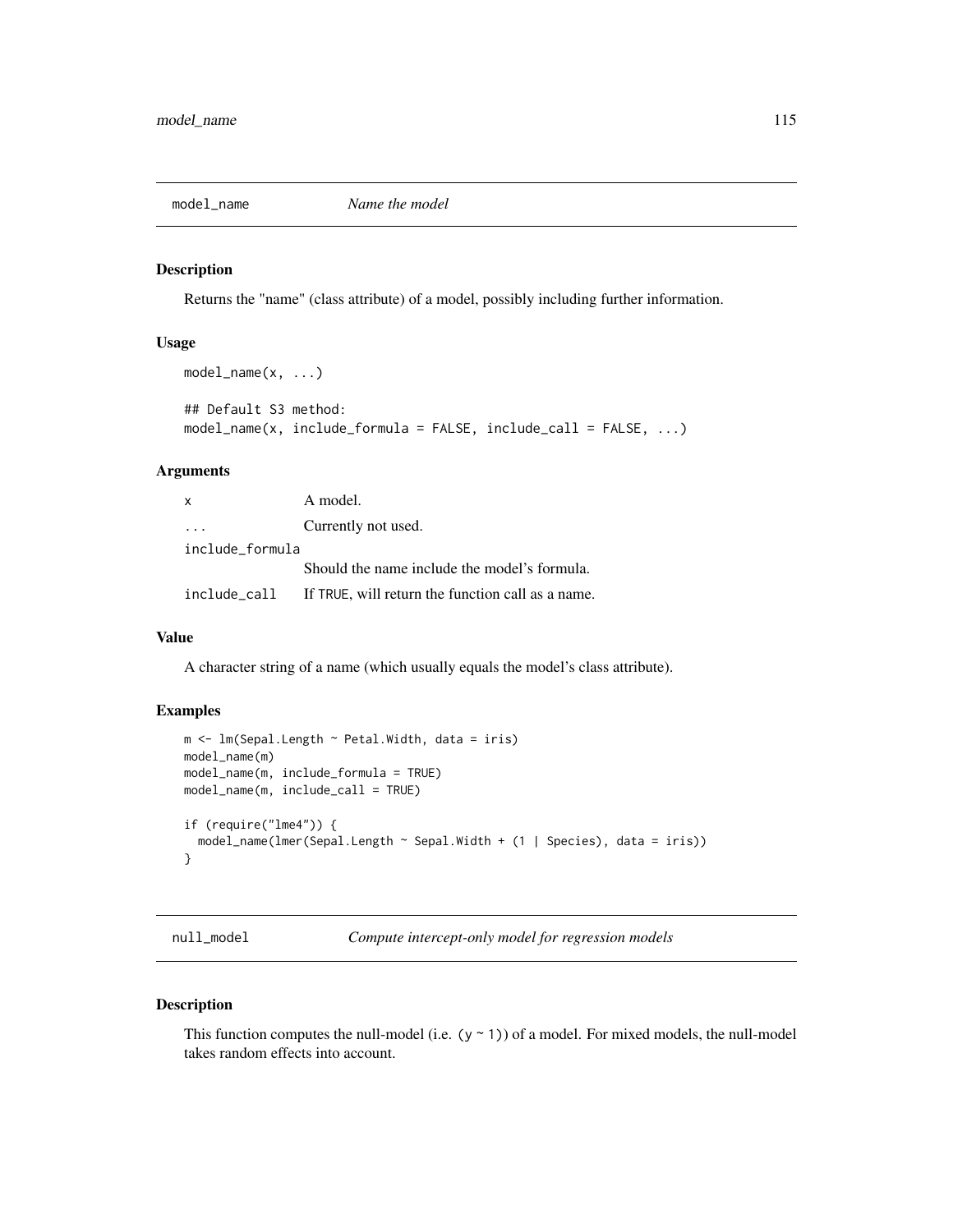## Usage

null\_model(model, verbose = TRUE, ...)

# Arguments

| model                   | A (mixed effects) model.                   |
|-------------------------|--------------------------------------------|
| verbose                 | Toggle off warnings.                       |
| $\cdot$ $\cdot$ $\cdot$ | Arguments passed to or from other methods. |

# Value

The null-model of x

# Examples

```
if (require("lme4")) {
  data(sleepstudy)
  m <- lmer(Reaction \sim Days + (1 + Days | Subject), data = sleepstudy)
  summary(m)
  summary(null_model(m))
}
```
# n\_obs *Get number of observations from a model*

## Description

This method returns the number of observation that were used to fit the model, as numeric value.

## Usage

```
n\_obs(x, \ldots)## S3 method for class 'glm'
n_obs(x, disaggregate = FALSE, ...)
## S3 method for class 'svyolr'
n\_obs(x, weighted = FALSE, ...)## S3 method for class 'afex_aov'
n\_obs(x, shape = c("long", "wide"), ...)## S3 method for class 'stanmvreg'
n\_obs(x, select = NULL, ...)
```
<span id="page-115-0"></span>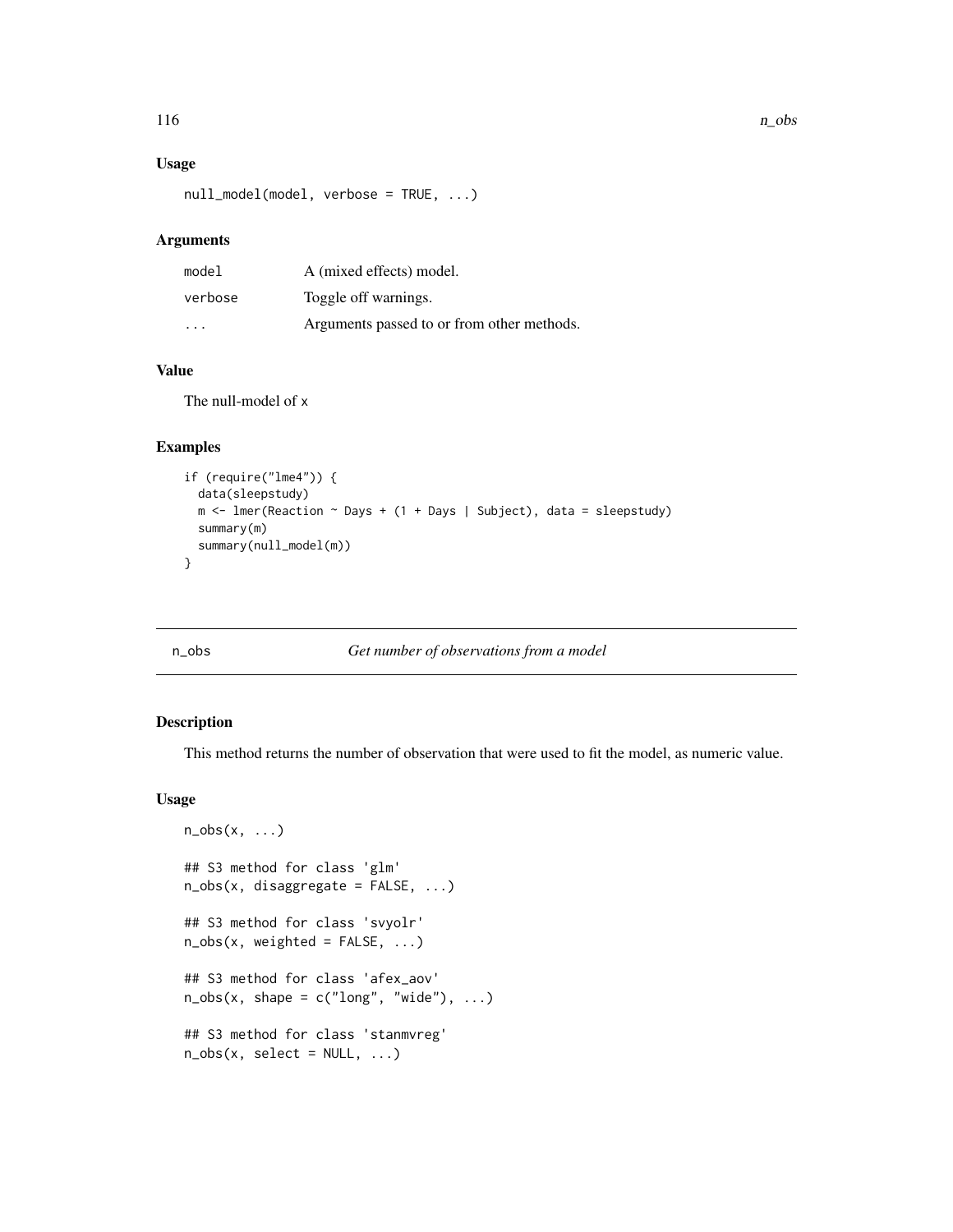# <span id="page-116-0"></span>n\_parameters 117

## Arguments

| X            | A fitted model.                                                                                                                                                                                                                                                                                                                                                                                           |
|--------------|-----------------------------------------------------------------------------------------------------------------------------------------------------------------------------------------------------------------------------------------------------------------------------------------------------------------------------------------------------------------------------------------------------------|
| $\ddots$ .   | Currently not used.                                                                                                                                                                                                                                                                                                                                                                                       |
| disaggregate | For binomial models with aggregated data, n_obs() returns the number of data<br>rows by default. If disaggregate = TRUE, the total number of trials is returned<br>instead (determined by summing the results of weights () for aggregated data,<br>which will be either the weights input for proportion success response or the row<br>sums of the response matrix if matrix response, see 'Examples'). |
| weighted     | For survey designs, returns the weighted sample size.                                                                                                                                                                                                                                                                                                                                                     |
| shape        | Return long or wide data? Only applicable in repeated measures designs.                                                                                                                                                                                                                                                                                                                                   |
| select       | Optional name(s) of response variables for which to extract values. Can be used<br>in case of regression models with multiple response variables.                                                                                                                                                                                                                                                         |

# Value

The number of observations used to fit the model, or NULL if this information is not available.

# Examples

```
data(mtcars)
m \leftarrow \text{lm}(mpg \sim wt + cyl + vs, data = mtcars)n_obs(m)
if (require("lme4")) {
  data(cbpp, package = "lme4")
  m \leftarrow \text{glm}()cbind(incidence, size - incidence) \sim period,
    data = cbp,
    family = binomial(link = "logit")
  )
  n_obs(m)
  n_obs(m, disaggregate = TRUE)
}
```
# Description

Returns the number of parameters (coefficients) of a model.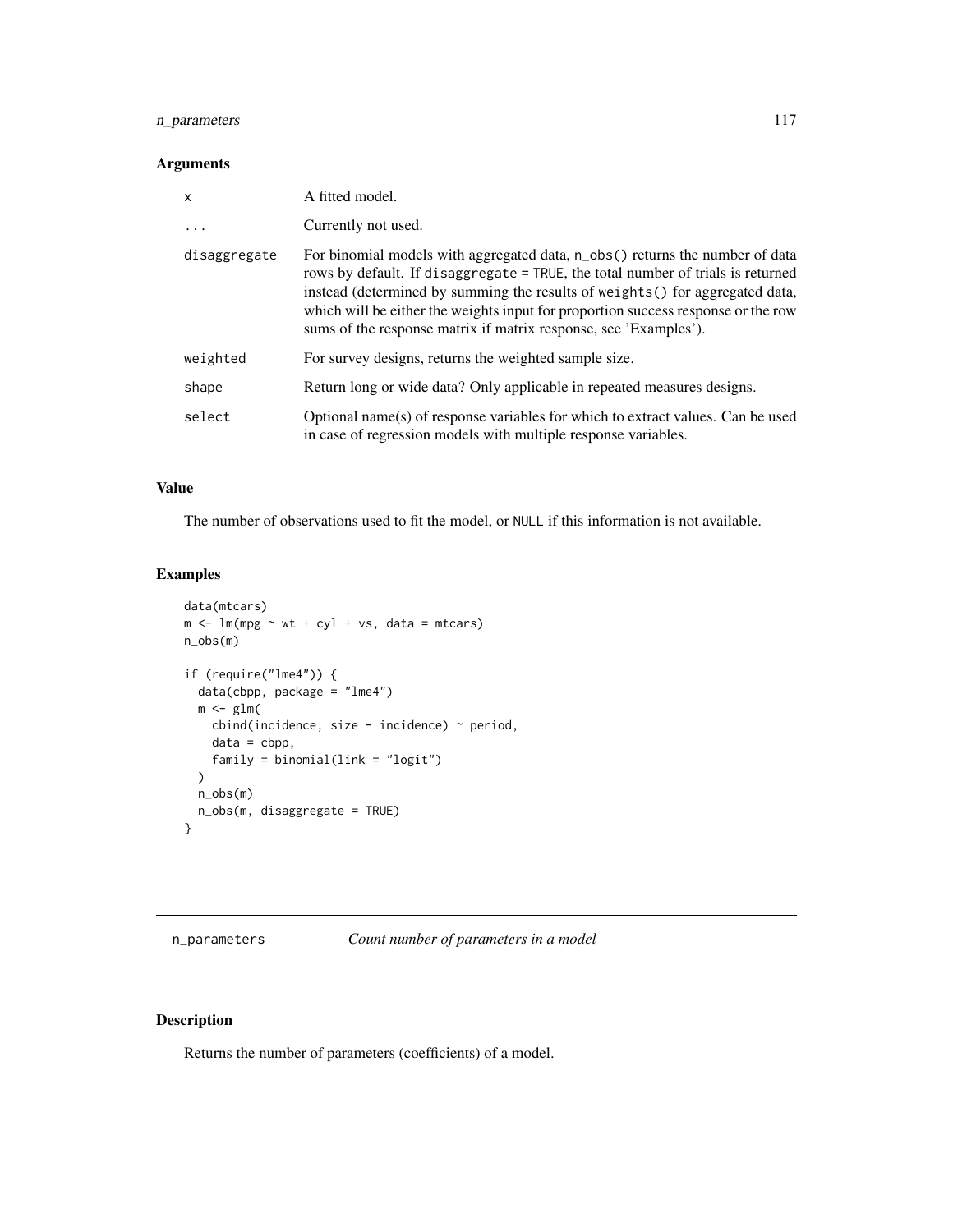## Usage

```
n_parameters(x, ...)
## Default S3 method:
n_parameters(x, remove_nonestimable = FALSE, ...)
## S3 method for class 'merMod'
n_parameters(
  x,
 effects = c("fixed", "random"),
  remove_nonestimable = FALSE,
  ...
\mathcal{L}## S3 method for class 'glmmTMB'
n_parameters(
 x,
 effects = c("fixed", "random"),
  component = c("all", "conditional", "zi", "zero_inflated"),
  remove_nonestimable = FALSE,
  ...
\mathcal{L}## S3 method for class 'zeroinfl'
n_parameters(
  x,
  component = c("all", "conditional", "zi", "zero_inflated"),
  remove_nonestimable = FALSE,
  ...
\mathcal{L}## S3 method for class 'gam'
n_parameters(
  x,
  component = c("all", "conditional", "smooth_terms"),
  remove_nonestimable = FALSE,
  ...
\lambda## S3 method for class 'brmsfit'
n-parameters(x, effects = "all", component = "all", ...)
```
## Arguments

x A statistical model. ... Arguments passed to or from other methods.

remove\_nonestimable

Logical, if TRUE, removes (i.e. does not count) non-estimable parameters (which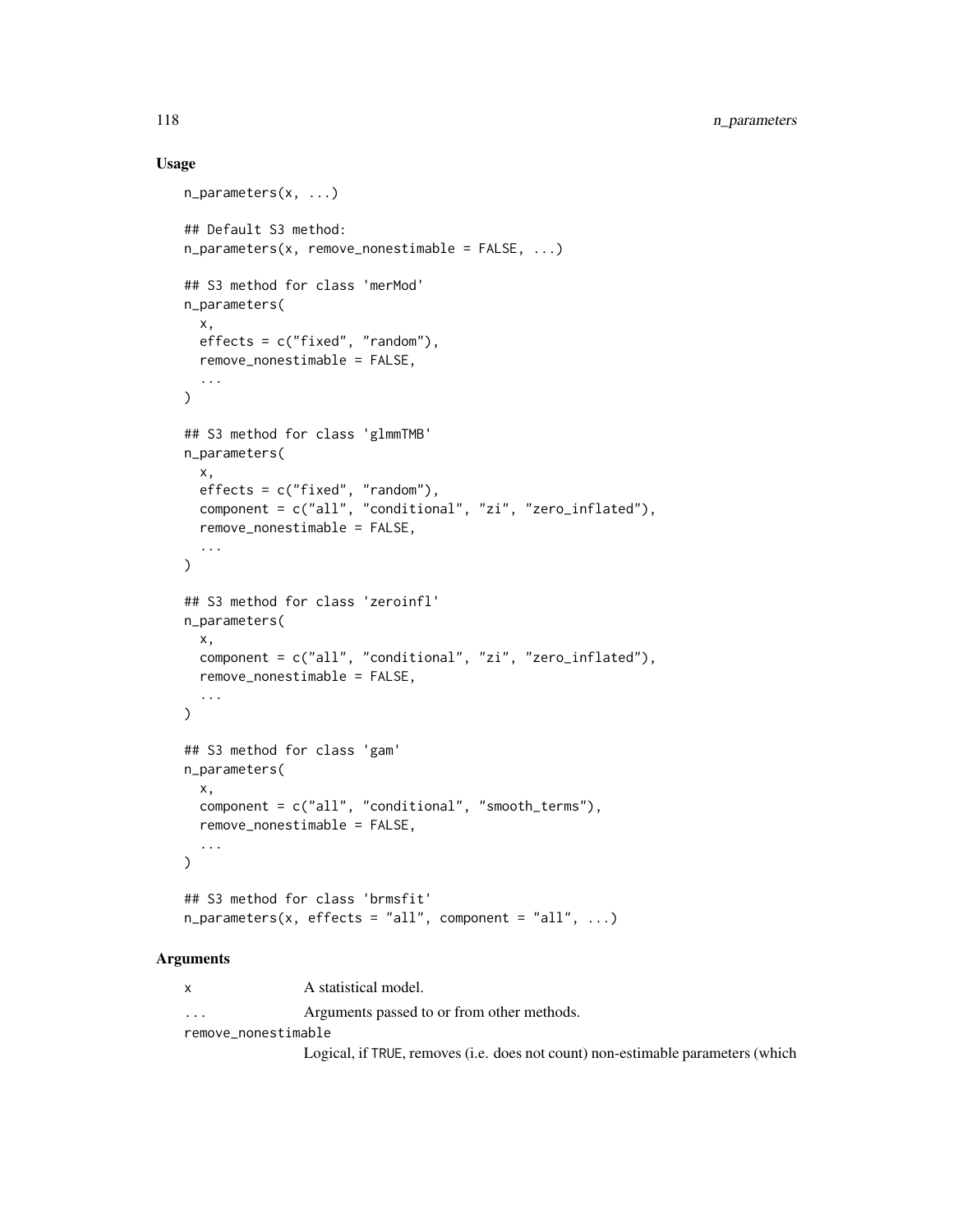<span id="page-118-0"></span>

|           | may occur for models with rank-deficient model matrix).                                                                                                                                                                                                                                                                                                                  |
|-----------|--------------------------------------------------------------------------------------------------------------------------------------------------------------------------------------------------------------------------------------------------------------------------------------------------------------------------------------------------------------------------|
| effects   | Should number of parameters for fixed effects, random effects or both be re-<br>turned? Only applies to mixed models. May be abbreviated.                                                                                                                                                                                                                                |
| component | Should total number of parameters, number parameters for the conditional model,<br>the zero-inflated part of the model, the dispersion term or the instrumental vari-<br>ables be returned? Applies to models with zero-inflated and/or dispersion for-<br>mula, or to models with instrumental variable (so called fixed-effects regres-<br>sions). May be abbreviated. |

## Value

The number of parameters in the model.

#### Note

This function returns the number of parameters for the fixed effects by default, as returned by find\_parameters(x, effects = "fixed"). It does not include *all* estimated model parameters, i.e. auxiliary parameters like sigma or dispersion are not counted. To get the number of *all estimated* parameters, use get\_df(x, type = "model").

# Examples

```
data(iris)
model <- lm(Sepal.Length ~ Sepal.Width * Species, data = iris)
n_parameters(model)
```
object\_has\_names *Check names and rownames*

# Description

object\_has\_names() checks if specified names are present in the given object. object\_has\_rownames() checks if rownames are present in a dataframe.

#### Usage

```
object_has_names(x, names)
```

```
object_has_rownames(x)
```
## Arguments

| X     | A named object (an atomic vector, a list, a dataframe, etc.). |
|-------|---------------------------------------------------------------|
| names | A single character or a vector of characters.                 |

# Value

A logical or a vector of logicals.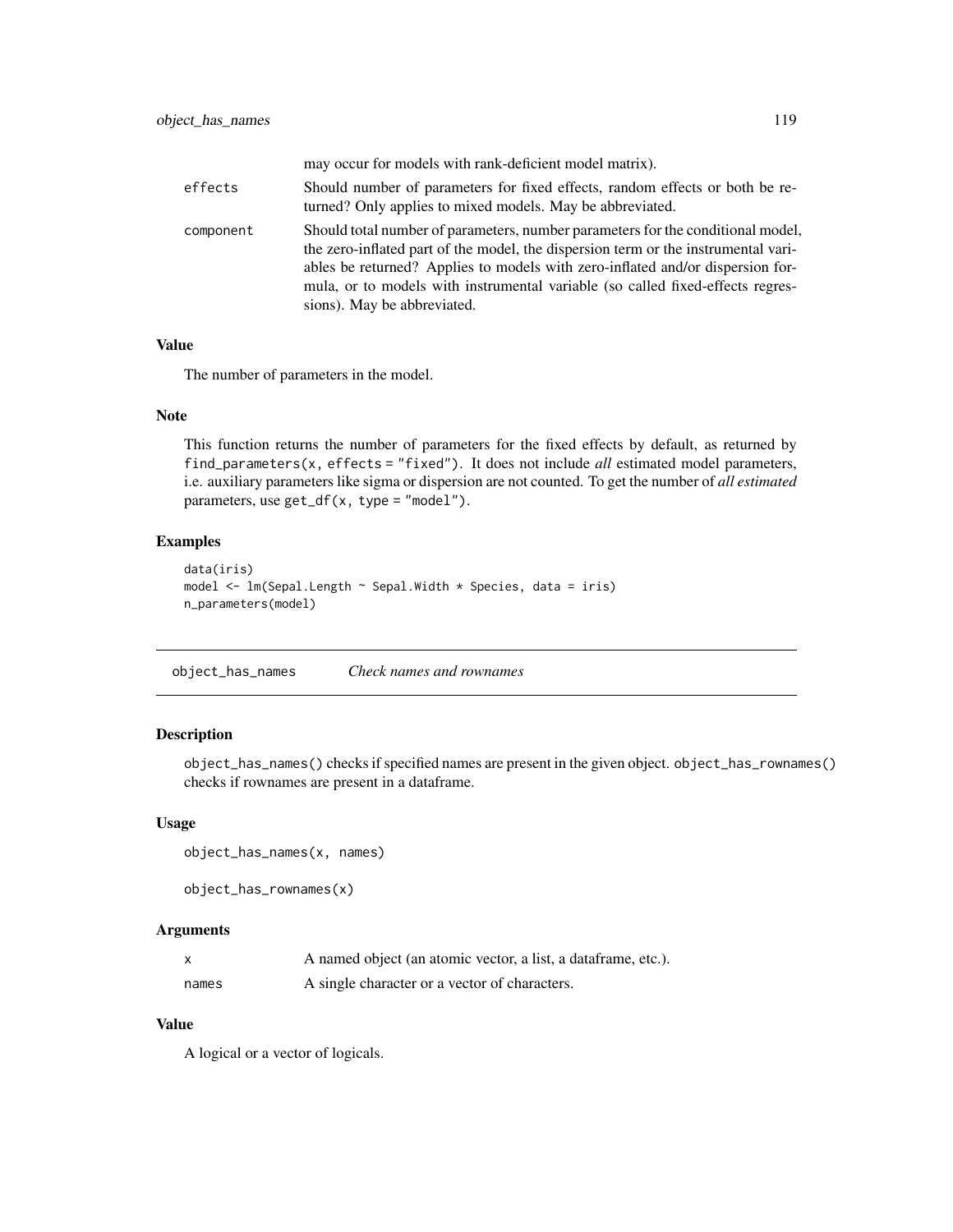## Examples

```
# check if specified names are present in the given object
object_has_names(mtcars, "am")
object_has_names(anscombe, c("x1", "z1", "y1"))
object_has_names(list("x" = 1, "y" = 2), c("x", "a"))
# check if a dataframe has rownames
object_has_rownames(mtcars)
```
print\_color *Coloured console output*

## Description

Convenient function that allows coloured output in the console. Mainly implemented to reduce package dependencies.

# Usage

```
print_color(text, color)
```
print\_colour(text, colour)

color\_text(text, color)

colour\_text(text, colour)

color\_theme()

#### Arguments

| text         | The text to print.                                                                                                                                                                           |
|--------------|----------------------------------------------------------------------------------------------------------------------------------------------------------------------------------------------|
| color.colour | Character vector, indicating the colour for printing. May be one of "red",<br>"yellow", "green", "blue", "violet", "cyan" or "grey". Formatting is also<br>possible with "bold" or "italic". |

# Details

This function prints text directly to the console using  $cat()$ , so no string is returned.  $color\_text()$ , however, returns only the formatted string, without using  $cat()$ .  $color{\text{red}{other}}()$  either returns "dark" when RStudio is used with dark color scheme, "light" when it's used with light theme, and NULL if the theme could not be detected.

# Value

Nothing.

<span id="page-119-0"></span>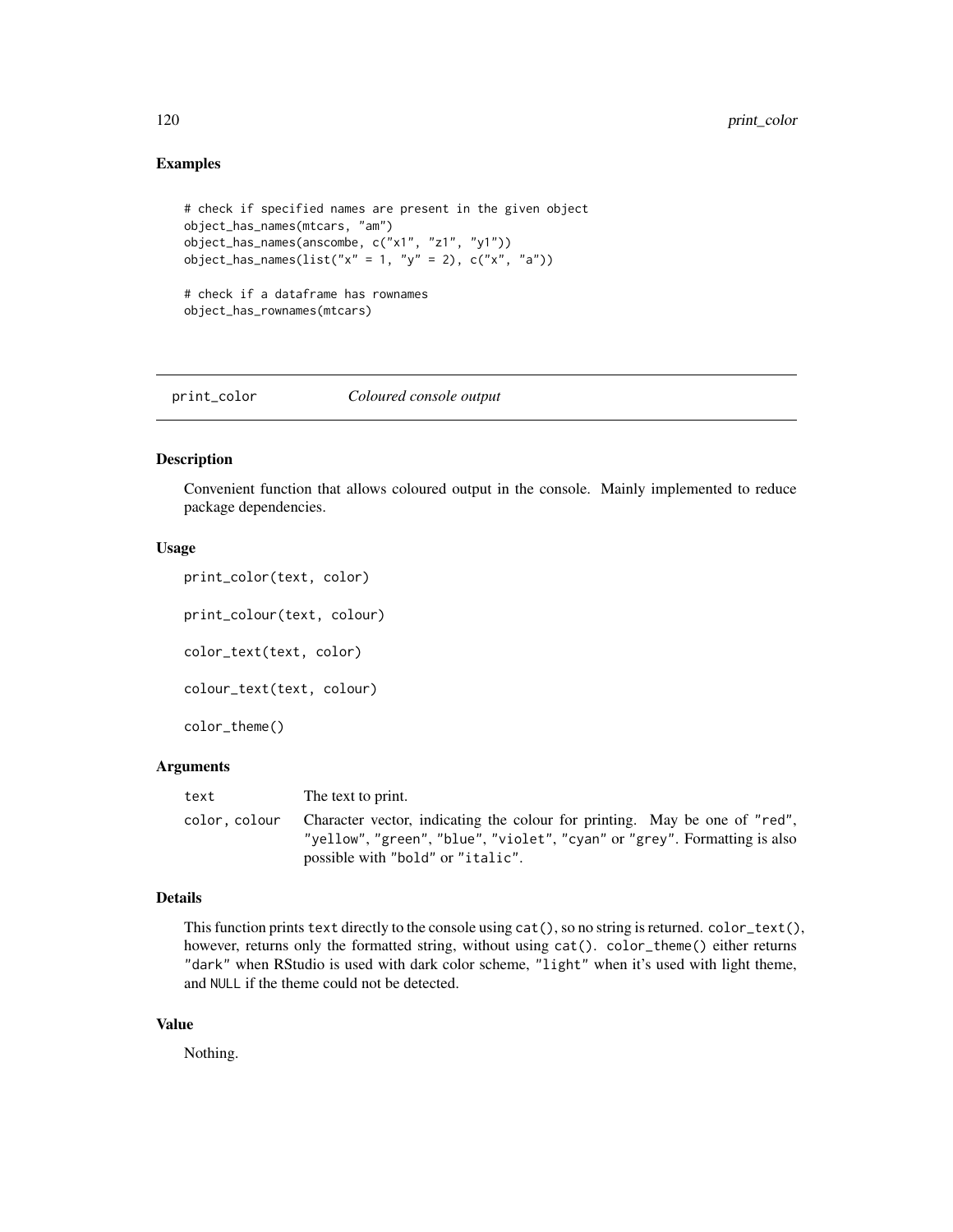# <span id="page-120-0"></span>print\_parameters 121

# Examples

print\_color("I'm blue dabedi dabedei", "blue")

print\_parameters *Prepare summary statistics of model parameters for printing*

# Description

This function takes a data frame, typically a data frame with information on summaries of model parameters like [bayestestR::describe\\_posterior\(\)](#page-0-0), [bayestestR::hdi\(\)](#page-0-0) or [parameters::model\\_parameters\(\)](#page-0-0), as input and splits this information into several parts, depending on the model. See details below.

## Usage

```
print_parameters(
 x,
  ...,
  split_by = c("Effects", "Component", "Group", "Response"),
  format = "text;
 parameter_column = "Parameter",
 keep_parameter_column = TRUE,
  remove_empty_column = FALSE,
  titles = NULL,
  subtitles = NULL
)
```
## Arguments

| X                | A fitted model, or a data frame returned by clean_parameters().                                                                                                                                                                                                                                                                                                                                                                                                      |
|------------------|----------------------------------------------------------------------------------------------------------------------------------------------------------------------------------------------------------------------------------------------------------------------------------------------------------------------------------------------------------------------------------------------------------------------------------------------------------------------|
| $\cdots$         | One or more objects (data frames), which contain information about the model<br>parameters and related statistics (like confidence intervals, HDI, ROPE, ).                                                                                                                                                                                                                                                                                                          |
| split_by         | split_by should be a character vector with one or more of the following el-<br>ements: "Effects", "Component", "Response" and "Group". These are the<br>column names returned by clean_parameters(), which is used to extract the<br>information from which the group or component model parameters belong. If<br>NULL, the merged data frame is returned. Else, the data frame is split into a list,<br>split by the values from those columns defined in split_by. |
| format           | Name of output-format, as string. If NULL (or "text"), assumed use for output is<br>basic printing. If "markdown", markdown-format is assumed. This only affects<br>the style of title- and table-caption attributes, which are used in export_table().                                                                                                                                                                                                              |
| parameter_column |                                                                                                                                                                                                                                                                                                                                                                                                                                                                      |
|                  | String, name of the column that contains the parameter names. Usually, for data<br>frames returned by functions the easystats-packages, this will be "Parameter".                                                                                                                                                                                                                                                                                                    |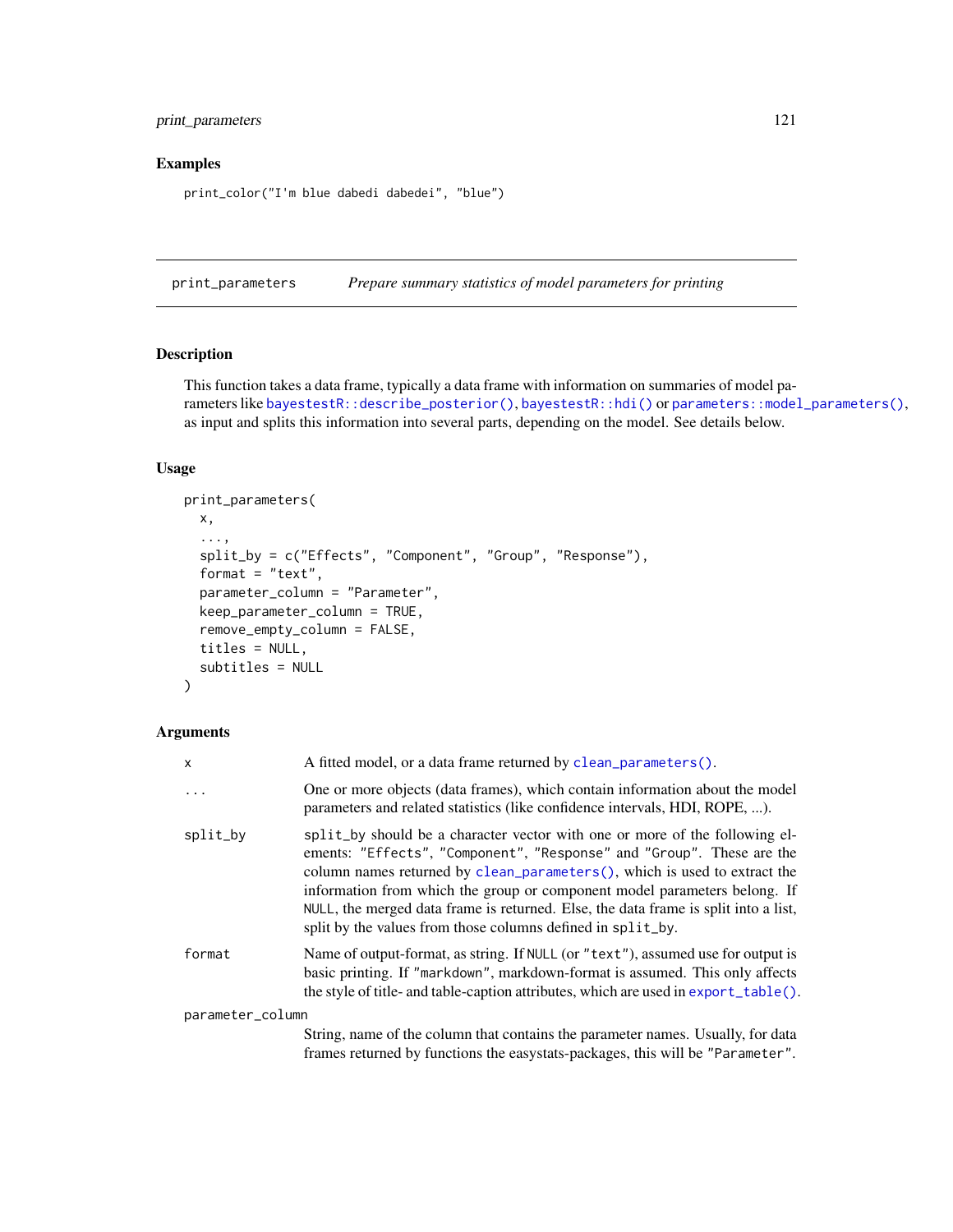<span id="page-121-0"></span>keep\_parameter\_column

Logical, if TRUE, the data frames in the returned list have both a "Cleaned\_Parameter" and "Parameter" column. If FALSE, the (unformatted) "Parameter" is removed, and the column with cleaned parameter names ("Cleaned\_Parameter") is renamed into "Parameter".

remove\_empty\_column

Logical, if TRUE, columns with completely empty character values will be removed.

titles, subtitles

By default, the names of the model components (like fixed or random effects, count or zero-inflated model part) are added as attributes "table\_title" and "table\_subtitle" to each list element returned by print\_parameters(). These attributes are then extracted and used as table (sub) titles in [export\\_table\(\)](#page-13-0). Use titles and subtitles to override the default attribute values for "table\_title" and "table\_subtitle". titles and subtitles may be any length from 1 to same length as returned list elements. If titles and subtitles are shorter than existing elements, only the first default attributes are overwritten.

#### Details

This function prepares data frames that contain information about model parameters for clear printing.

First, x is required, which should either be a model object or a prepared data frame as returned by [clean\\_parameters\(\)](#page-7-0). If x is a model, clean\_parameters() is called on that model object to get information with which model components the parameters are associated.

Then, ... take one or more data frames that also contain information about parameters from the same model, but also have additional information provided by other methods. For instance, a data frame in ... might be the result of, for instance, [bayestestR::describe\\_posterior\(\)](#page-0-0), or [parameters::model\\_parameters\(\)](#page-0-0), where we have a) a Parameter column and b) columns with other parameter values (like CI, HDI, test statistic, etc.).

Now we have a data frame with model parameters and information about the association to the different model components, a data frame with model parameters, and some summary statistics. print\_parameters() then merges these data frames, so the parameters or statistics of interest are also associated with the different model components. The data frame is split into a list, so for a clear printing. Users can loop over this list and print each component for a better overview. Further, parameter names are "cleaned", if necessary, also for a cleaner print. See also 'Examples'.

# Value

A data frame or a list of data frames (if split\_by is not NULL). If a list is returned, the element names reflect the model components where the extracted information in the data frames belong to, e.g. random.zero\_inflated.Intercept: persons. This is the data frame that contains the parameters for the random effects from group-level "persons" from the zero-inflated model component.

## Examples

## Not run: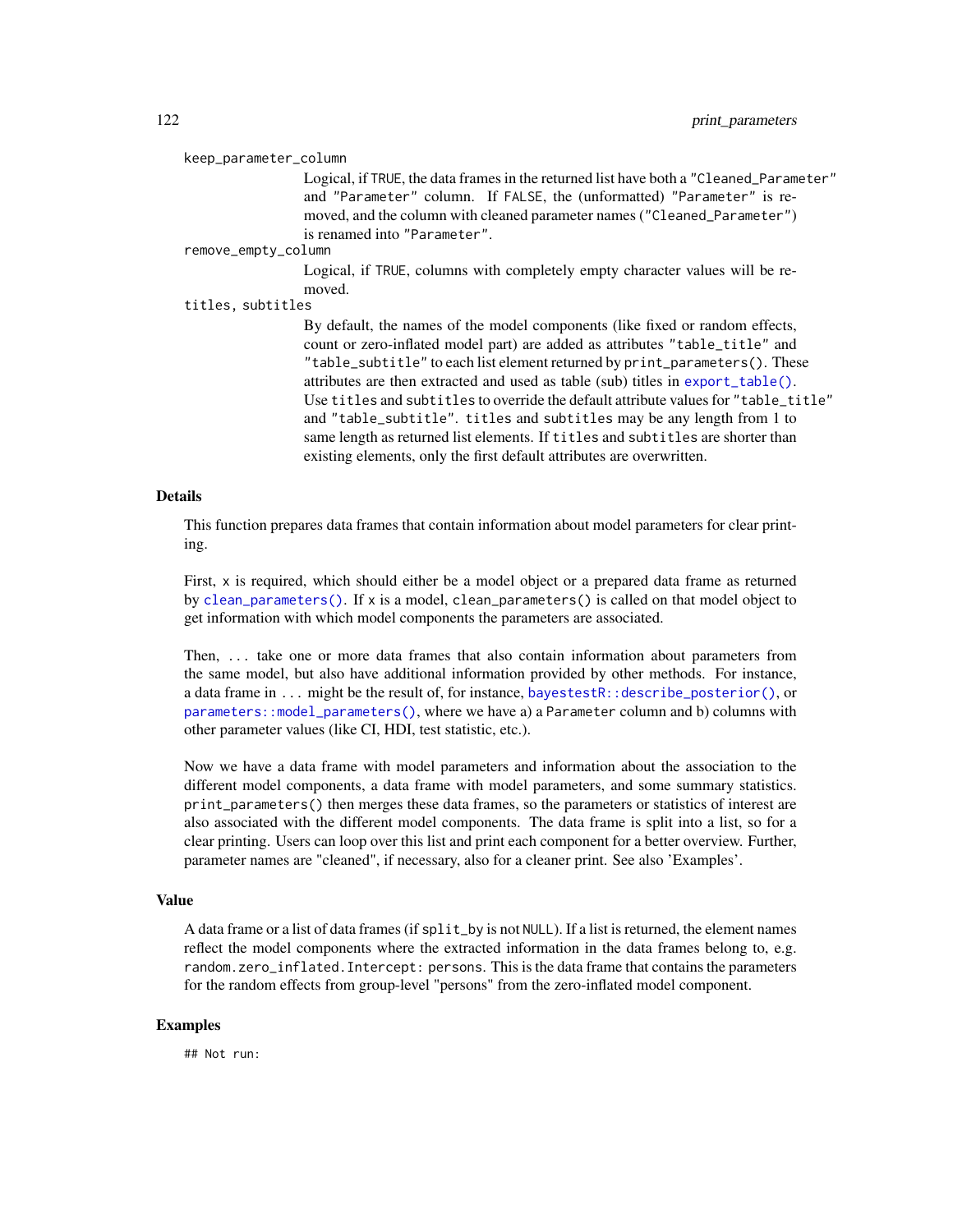# <span id="page-122-0"></span>standardize\_column\_order 123

```
library(bayestestR)
model <- download_model("brms_zi_2")
x \le - hdi(model, effects = "all", component = "all")
# hdi() returns a data frame; here we use only the
# information on parameter names and HDI values
tmp \leftarrow as.data-frame(x)[, 1:4]tmp
# Based on the "split_by" argument, we get a list of data frames that
# is split into several parts that reflect the model components.
print_parameters(model, tmp)
# This is the standard print()-method for "bayestestR::hdi"-objects.
# For printing methods, it is easy to print complex summary statistics
# in a clean way to the console by splitting the information into
# different model components.
x
## End(Not run)
```
standardize\_column\_order

*Standardize column order*

#### Description

Standardizes order of columns for dataframes and other objects from *easystats* and *broom* ecosystem packages.

# Usage

```
standardize_column_order(data, ...)
```

```
## S3 method for class 'parameters_model'
standardize_column_order(data, style = c("easystats", "broom"), ...)
```
#### Arguments

| data     | A data frame. In particular, objects from <i>easystats</i> package functions like parameters: : model_paramete |
|----------|----------------------------------------------------------------------------------------------------------------|
|          | or effectsize::effectsize() are accepted, but also data frames returned by                                     |
|          | broom::tidy() are valid objects.                                                                               |
| $\cdots$ | Currently not used.                                                                                            |
| style    | Standardization can either be based on the naming conventions from the easystats-                              |
|          | project, or on <b>broom</b> 's naming scheme.                                                                  |

## Value

A data frame, with standardized column order.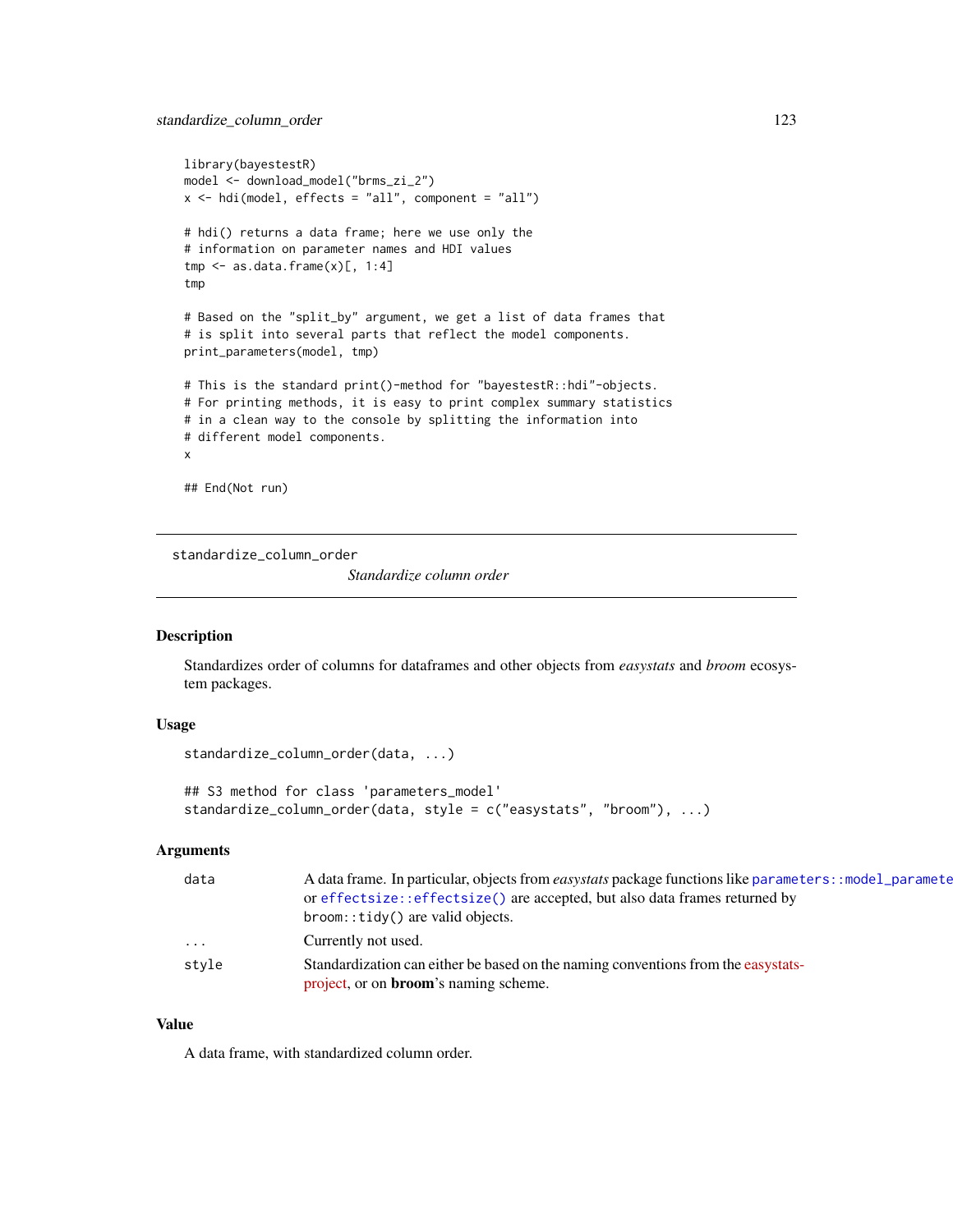# Examples

```
# easystats conventions
df1 <- cbind.data.frame(
 CI\_low = -2.873,
 t = 5.494,
 CI_{high} = -1.088,
 p = 0.00001,Parameter = -1.980,
 CI = 0.95,df = 29.234,
 Method = "Student's t-test"
)
standardize_column_order(df1, style = "easystats")
# broom conventions
df2 <- cbind.data.frame(
 conf.low = -2.873,statistic = 5.494,
 conf.high = -1.088,
 p.value = 0.00001,estimate = -1.980,
 conf. level = 0.95,
 df = 29.234,
 method = "Student's t-test"
)
standardize_column_order(df2, style = "broom")
```
standardize\_names *Standardize column names*

# Description

Standardize column names from data frames, in particular objects returned from [parameters::model\\_parameters\(\)](#page-0-0), so column names are consistent and the same for any model object.

## Usage

```
standardize_names(data, ...)
## S3 method for class 'parameters_model'
standardize_names(
  data,
  style = c("easystats", "broom"),
  ignore_estimate = FALSE,
  ...
\mathcal{L}
```
<span id="page-123-0"></span>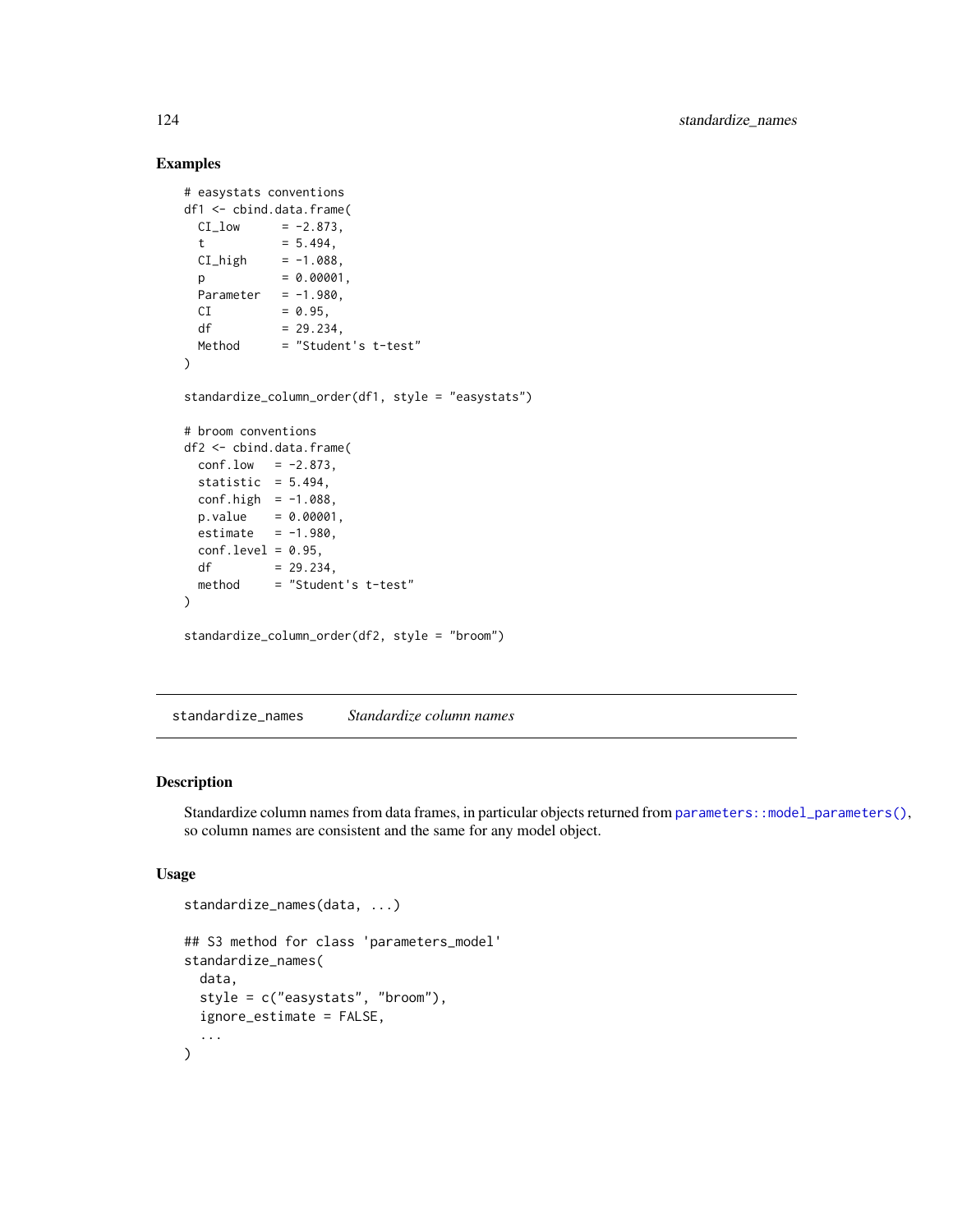#### <span id="page-124-0"></span>Arguments

| data            | A data frame. In particular, objects from <i>easystats</i> package functions like parameters: : model_paramete<br>or effectsize::effectsize() are accepted, but also data frames returned by<br>broom:: tidy() are valid objects. |  |
|-----------------|-----------------------------------------------------------------------------------------------------------------------------------------------------------------------------------------------------------------------------------|--|
| $\cdot$         | Currently not used.                                                                                                                                                                                                               |  |
| style           | Standardization can either be based on the naming conventions from the easystats-<br>project, or on <b>broom</b> 's naming scheme.                                                                                                |  |
| ignore_estimate |                                                                                                                                                                                                                                   |  |
|                 | Logical, if TRUE, column names like "mean" or "median" will not be converted<br>to "Coefficient" resp. "estimate".                                                                                                                |  |

#### Details

This method is in particular useful for package developers or users who use, e.g., [parameters::model\\_parameters\(\)](#page-0-0) in their own code or functions to retrieve model parameters for further processing. As model\_parameters() returns a data frame with varying column names (depending on the input), accessing the required information is probably not quite straightforward. In such cases, standardize\_names() can be used to get consistent, i.e. always the same column names, no matter what kind of model was used in model\_parameters().

For style = "broom", column names are renamed to match broom's naming scheme, i.e. Parameter is renamed to term, Coefficient becomes estimate and so on.

For style = "easystats", when data is an object from  $brown$ : tidy(), column names are converted from "broom"-style into "easystats"-style.

## Value

A data frame, with standardized column names.

## Examples

```
if (require("parameters")) {
 model <- lm(mpg ~ wt + cyl, data = mtcars)
 mp <- model_parameters(model)
 as.data.frame(mp)
 standardize_names(mp)
 standardize_names(mp, style = "broom")
}
```
text\_remove\_backticks *Remove backticks from a string*

## Description

This function removes backticks from a string.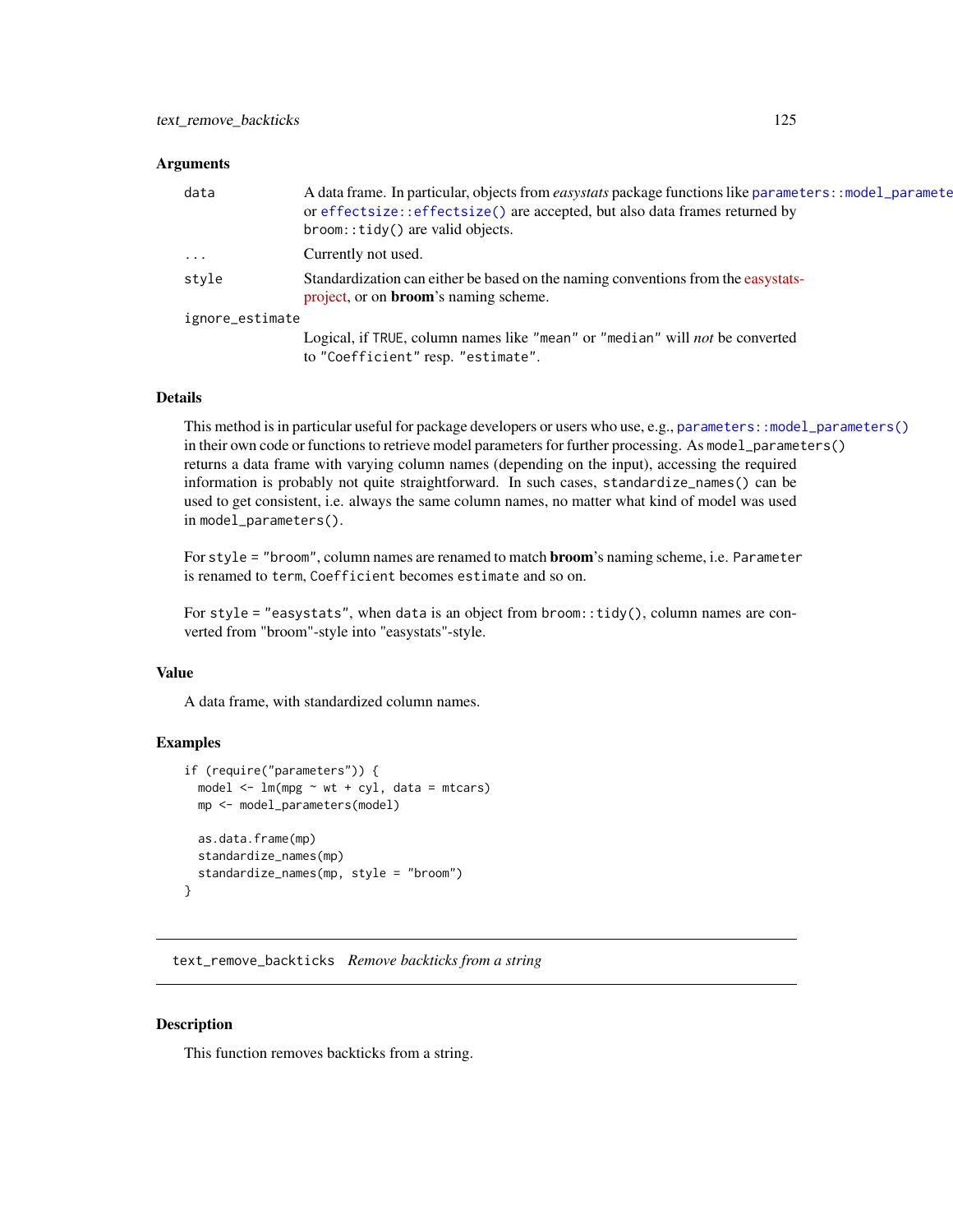## Usage

```
text_remove_backticks(x, ...)
## S3 method for class 'data.frame'
```
#### $text$ \_packticks(x, column = "Parameter", verbose = FALSE, ...)

## Arguments

| x        | A character vector, a data frame or a matrix. If a matrix, backticks are removed<br>from the column and row names, not from values of a character vector. |
|----------|-----------------------------------------------------------------------------------------------------------------------------------------------------------|
| $\cdots$ | Currently not used.                                                                                                                                       |
| column   | If x is a data frame, specify the column of character vectors, where backticks<br>should be removed. If NULL, all character vectors are processed.        |
| verbose  | Toggle warnings.                                                                                                                                          |

# Value

x, where all backticks are removed.

## Note

If x is a character vector or data frame, backticks are removed from the elements of that character vector (or character vectors from the data frame.) If  $x$  is a matrix, the behaviour slightly differs: in this case, backticks are removed from the column and row names. The reason for this behaviour is that this function mainly serves formatting coefficient names. For vcov() (a matrix), row and column names equal the coefficient names and therefore are manipulated then.

# Examples

```
# example model
data(iris)
iris$`a m` <- iris$Species
iris$`Sepal Width` <- iris$Sepal.Width
model <- lm(`Sepal Width` ~ Petal.Length + `a m`, data = iris)
# remove backticks from string
names(coef(model))
text_remove_backticks(names(coef(model)))
# remove backticks from character variable in a data frame
# column defaults to "Parameter".
d <- data.frame(
 Parameter = names(coef(model)),
  Estimate = unname(coef(model))
)
d
text_remove_backticks(d)
```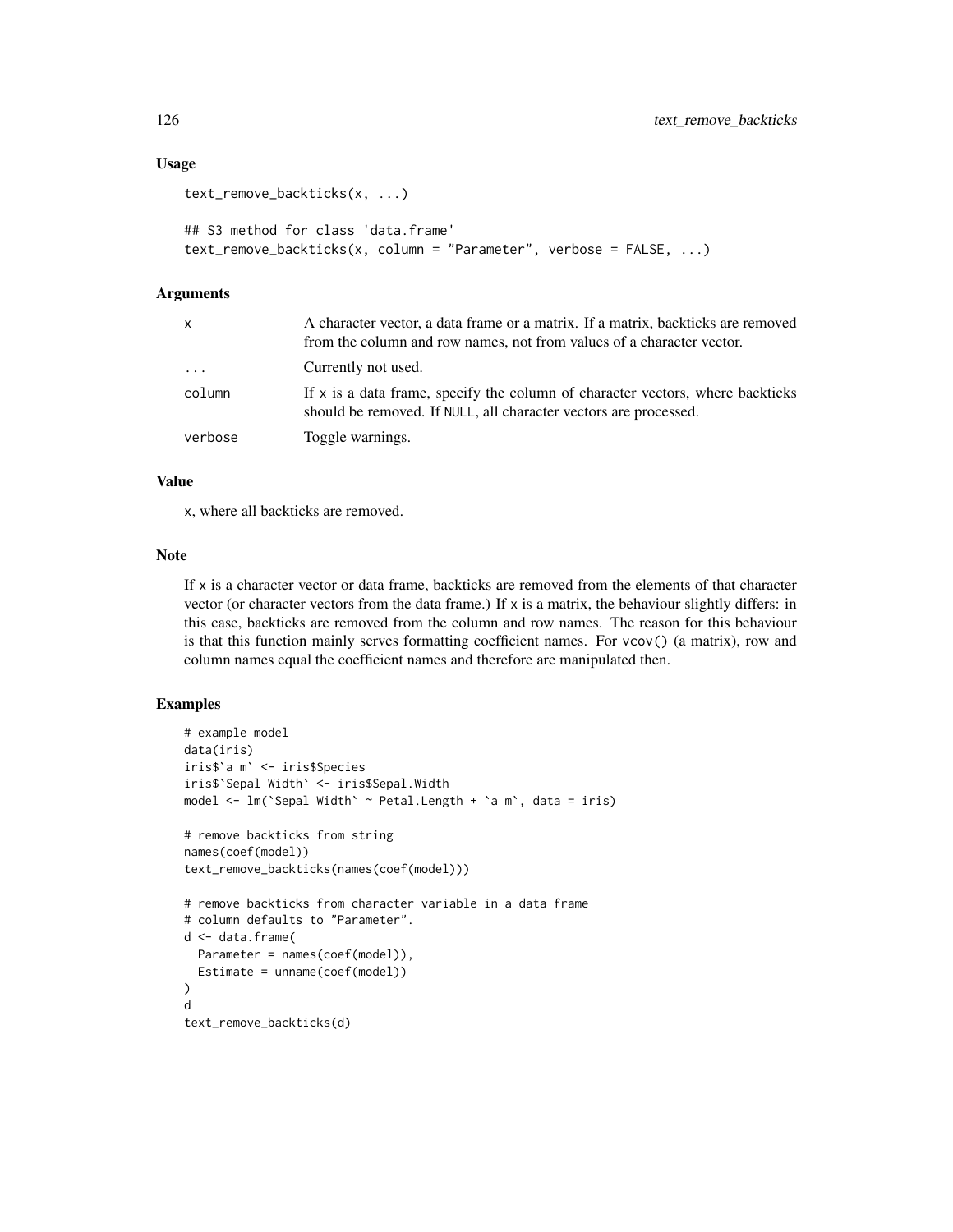<span id="page-126-0"></span>

## Description

Collection of small helper functions. trim\_ws() is an efficient function to trim leading and trailing whitespaces from character vectors or strings. n\_unique() returns the number of unique values in a vector. safe\_deparse() is comparable to deparse1(), i.e. it can safely deparse very long expressions into a single string.

## Usage

```
trim_ws(x, \ldots)## S3 method for class 'data.frame'
trim_ws(x, character_only = TRUE, ...)
n\_unique(x, \ldots)## Default S3 method:
n\_unique(x, na.rm = TRUE, ...)
```
safe\_deparse(x, ...)

# Arguments

| X        | A (character) vector, or for some functions may also be a data frame.                            |
|----------|--------------------------------------------------------------------------------------------------|
| $\cdots$ | Currently not used.                                                                              |
|          | character_only Logical, if TRUE and x is a data frame or list, only processes character vectors. |
| na.rm    | Logical, if missing values should be removed from the input.                                     |

# Value

For a vector, n\_unique always returns an integer value, even if the input is NULL (the return value will be  $\emptyset$  then). For data frames or lists, n\_unique() returns a named numeric vector, with the number of unique values for each element.

## Examples

```
trim_ws(" no space! ")
n_unique(iris$Species)
```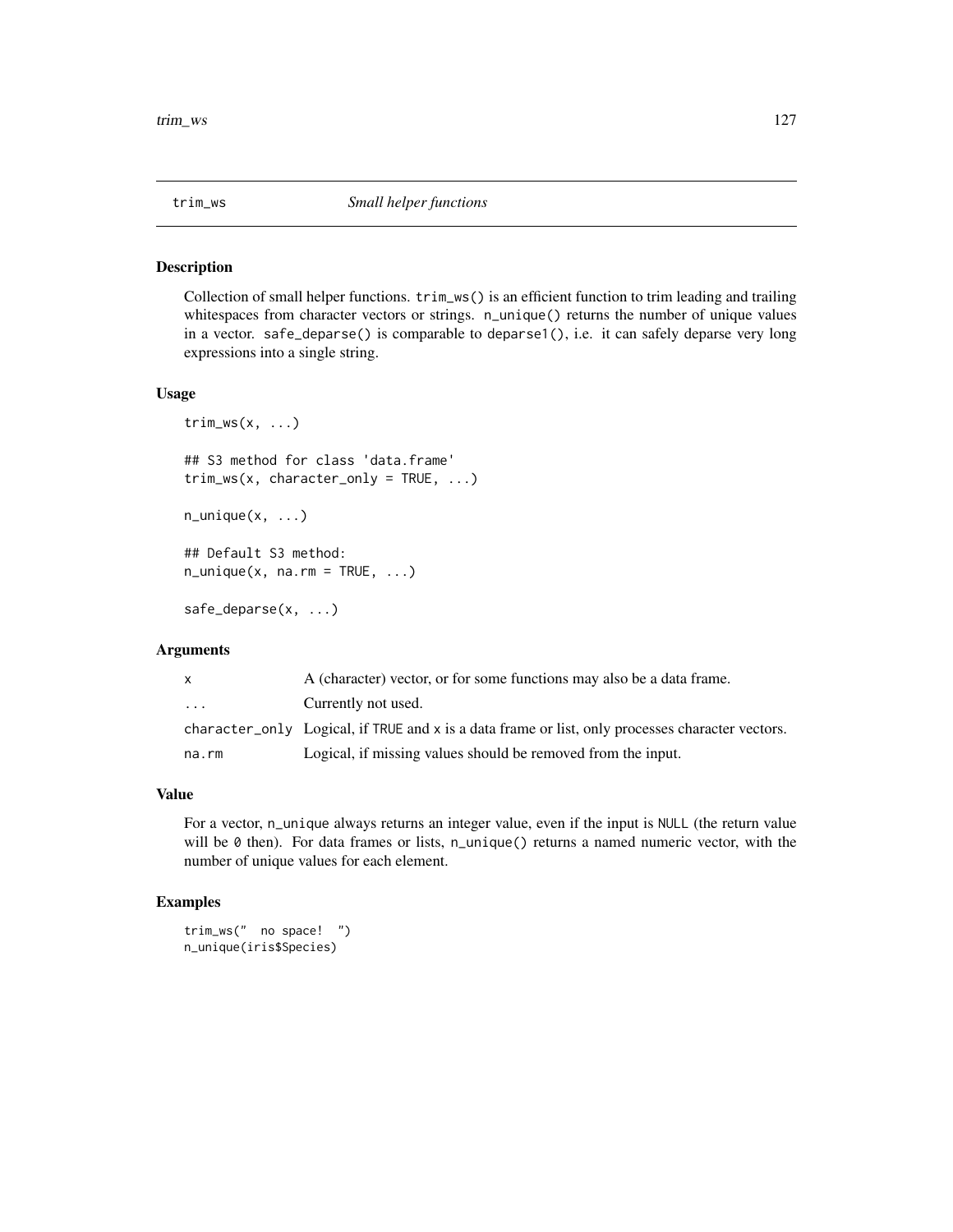# **Index**

∗ data fish, [43](#page-42-0) all\_models\_equal, [4](#page-3-0) all\_models\_same\_class *(*all\_models\_equal*)*, [4](#page-3-0) Bayesian models, *[21](#page-20-0)*, *[68](#page-67-0)* bayestestR::ci(), *[61](#page-60-0)* bayestestR::describe\_posterior(), *[121,](#page-120-0) [122](#page-121-0)* bayestestR::hdi(), *[121](#page-120-0)* bayestestR::weighted\_posteriors(), *[75](#page-74-0)* check\_if\_installed, [5](#page-4-0) clean\_names, [6](#page-5-0) clean\_parameters, [8](#page-7-1) clean\_parameters(), *[121,](#page-120-0) [122](#page-121-0)* color\_if, [9](#page-8-0) color\_text *(*print\_color*)*, [120](#page-119-0) color\_theme *(*print\_color*)*, [120](#page-119-0) colour\_if *(*color\_if*)*, [9](#page-8-0) colour\_text *(*print\_color*)*, [120](#page-119-0) compact\_character, [10](#page-9-0) compact\_list, [11](#page-10-0) display, [11](#page-10-0) download\_model, [12](#page-11-0) effectsize::effectsize(), *[123](#page-122-0)*, *[125](#page-124-0)* ellipsis\_info, [13](#page-12-0) Estimated marginal means, *[21](#page-20-0)*, *[68](#page-67-0)* export\_table, [14](#page-13-1) export\_table(), *[121,](#page-120-0) [122](#page-121-0)* find\_algorithm, [17](#page-16-0) find\_formula, [18](#page-17-0) find\_interactions, [19](#page-18-0) find\_offset, [20](#page-19-0) find\_parameters, [21](#page-20-0)

find\_parameters(), *[33](#page-32-0)*

find\_parameters.averaging, [23](#page-22-0) find\_parameters.bamlss *(*find\_parameters.BGGM*)*, [26](#page-25-0) find\_parameters.bayesx *(*find\_parameters.BGGM*)*, [26](#page-25-0) find\_parameters.betamfx, [24](#page-23-0) find\_parameters.betareg *(*find\_parameters.averaging*)*, [23](#page-22-0) find\_parameters.BFBayesFactor *(*find\_parameters.BGGM*)*, [26](#page-25-0) find\_parameters.BGGM, [26](#page-25-0) find\_parameters.BGGM(), *[57](#page-56-0)* find\_parameters.brmsfit *(*find\_parameters.BGGM*)*, [26](#page-25-0) find\_parameters.DirichletRegModel *(*find\_parameters.averaging*)*, [23](#page-22-0) find\_parameters.emmGrid, [28](#page-27-0) find\_parameters.gam *(*find\_parameters.gamlss*)*, [29](#page-28-0) find\_parameters.gamlss, [29](#page-28-0) find\_parameters.glmmTMB, [30](#page-29-0) find\_parameters.glmx *(*find\_parameters.averaging*)*, [23](#page-22-0) find\_parameters.logitmfx *(*find\_parameters.betamfx*)*, [24](#page-23-0) find\_parameters.MCMCglmm *(*find\_parameters.BGGM*)*, [26](#page-25-0) find\_parameters.merMod *(*find\_parameters.glmmTMB*)*, [30](#page-29-0) find\_parameters.mhurdle *(*find\_parameters.zeroinfl*)*, [32](#page-31-0) find\_parameters.mjoint *(*find\_parameters.averaging*)*, [23](#page-22-0) find\_parameters.sim.merMod *(*find\_parameters.BGGM*)*, [26](#page-25-0) find\_parameters.stanreg *(*find\_parameters.BGGM*)*, [26](#page-25-0) find\_parameters.zeroinfl, [32](#page-31-0) find\_predictors, [33](#page-32-0)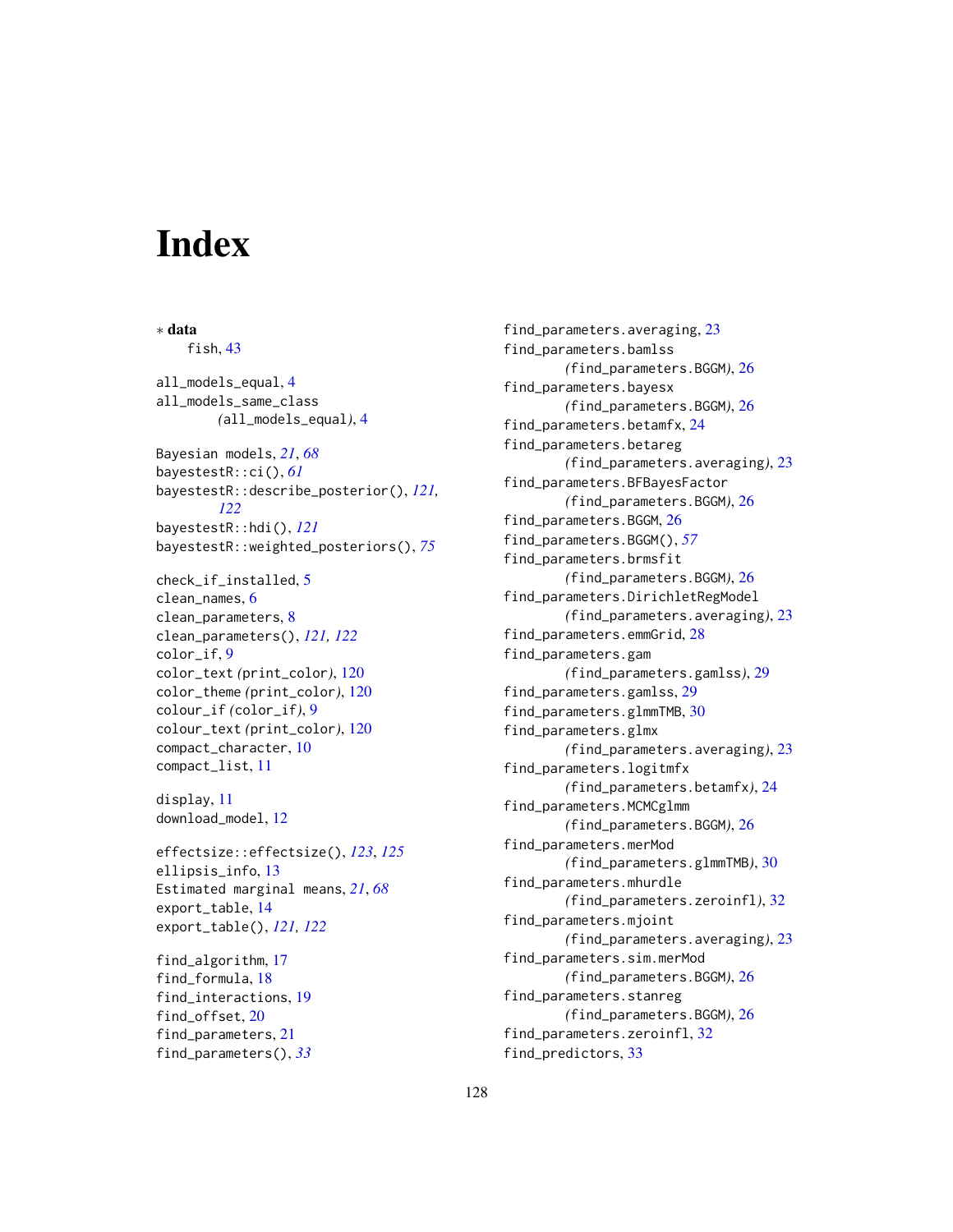#### INDEX 229

find\_random, [35](#page-34-0) find\_random\_slopes, [36](#page-35-0) find\_response, [36](#page-35-0) find\_smooth, [37](#page-36-0) find\_statistic, [38](#page-37-0) find\_terms, [39](#page-38-0) find\_terms(), *[42](#page-41-0)* find\_transformation, [40](#page-39-0) find\_variables, [41](#page-40-0) find\_variables(), *[39](#page-38-0)* find\_weights, [43](#page-42-0) fish, [43](#page-42-0) format\_bf, [44](#page-43-0) format\_capitalize, [45](#page-44-0) format\_ci, [45](#page-44-0) format\_message, [47](#page-46-0) format\_number, [48](#page-47-0) format\_p, [48](#page-47-0) format\_pd, [50](#page-49-0) format\_rope, [50](#page-49-0) format\_string, [51](#page-50-0) format\_table, [52](#page-51-0) format\_value, [54](#page-53-0) format\_value(), *[48](#page-47-0)* formula\_ok *(*find\_formula*)*, [18](#page-17-0) Generalized additive models, *[21](#page-20-0)*, *[68](#page-67-0)* get\_auxiliary, [56](#page-55-0) get\_call, [57](#page-56-0) get\_correlation\_slope\_intercept *(*get\_variance*)*, [100](#page-99-0) get\_correlation\_slopes *(*get\_variance*)*, [100](#page-99-0) get\_data, [58](#page-57-0) get\_datagrid, [60](#page-59-0) get\_datagrid(), *[83](#page-82-0)*, *[85](#page-84-0)*, *[87](#page-86-0)* get\_deviance, [63](#page-62-0) get\_df, [64](#page-63-0) get\_family, [65](#page-64-0) get\_intercept, [65](#page-64-0) get\_loglikelihood, [66](#page-65-0) get\_modelmatrix, [67](#page-66-0) get\_parameters, [68](#page-67-0) get\_parameters.averaging *(*get\_parameters.betareg*)*, [70](#page-69-0) get\_parameters.bamlss *(*get\_parameters.BGGM*)*, [72](#page-71-0) get\_parameters.bayesx *(*get\_parameters.BGGM*)*, [72](#page-71-0)

get\_parameters.betamfx, [69](#page-68-0) get\_parameters.betareg, [70](#page-69-0) get\_parameters.BFBayesFactor *(*get\_parameters.BGGM*)*, [72](#page-71-0) get\_parameters.BGGM, [72](#page-71-0) get\_parameters.brmsfit *(*get\_parameters.BGGM*)*, [72](#page-71-0) get\_parameters.clm2 *(*get\_parameters.betareg*)*, [70](#page-69-0) get\_parameters.coxme *(*get\_parameters.glmm*)*, [78](#page-77-0) get\_parameters.DirichletRegModel *(*get\_parameters.betareg*)*, [70](#page-69-0) get\_parameters.emm\_list *(*get\_parameters.emmGrid*)*, [75](#page-74-0) get\_parameters.emmGrid, [75](#page-74-0) get\_parameters.gam *(*get\_parameters.gamm*)*, [77](#page-76-0) get\_parameters.gamm, [77](#page-76-0) get\_parameters.glimML *(*get\_parameters.glmm*)*, [78](#page-77-0) get\_parameters.glmm, [78](#page-77-0) get\_parameters.glmmTMB *(*get\_parameters.glmm*)*, [78](#page-77-0) get\_parameters.glmx *(*get\_parameters.betareg*)*, [70](#page-69-0) get\_parameters.htest, [79](#page-78-0) get\_parameters.logitmfx *(*get\_parameters.betamfx*)*, [69](#page-68-0) get\_parameters.MCMCglmm *(*get\_parameters.BGGM*)*, [72](#page-71-0) get\_parameters.merMod *(*get\_parameters.glmm*)*, [78](#page-77-0) get\_parameters.mhurdle *(*get\_parameters.zeroinfl*)*, [80](#page-79-0) get\_parameters.mjoint *(*get\_parameters.betareg*)*, [70](#page-69-0) get\_parameters.mvord *(*get\_parameters.betareg*)*, [70](#page-69-0) get\_parameters.rqss *(*get\_parameters.gamm*)*, [77](#page-76-0) get\_parameters.sim *(*get\_parameters.BGGM*)*, [72](#page-71-0) get\_parameters.stanmvreg *(*get\_parameters.BGGM*)*, [72](#page-71-0) get\_parameters.stanreg *(*get\_parameters.BGGM*)*, [72](#page-71-0) get\_parameters.zcpglm